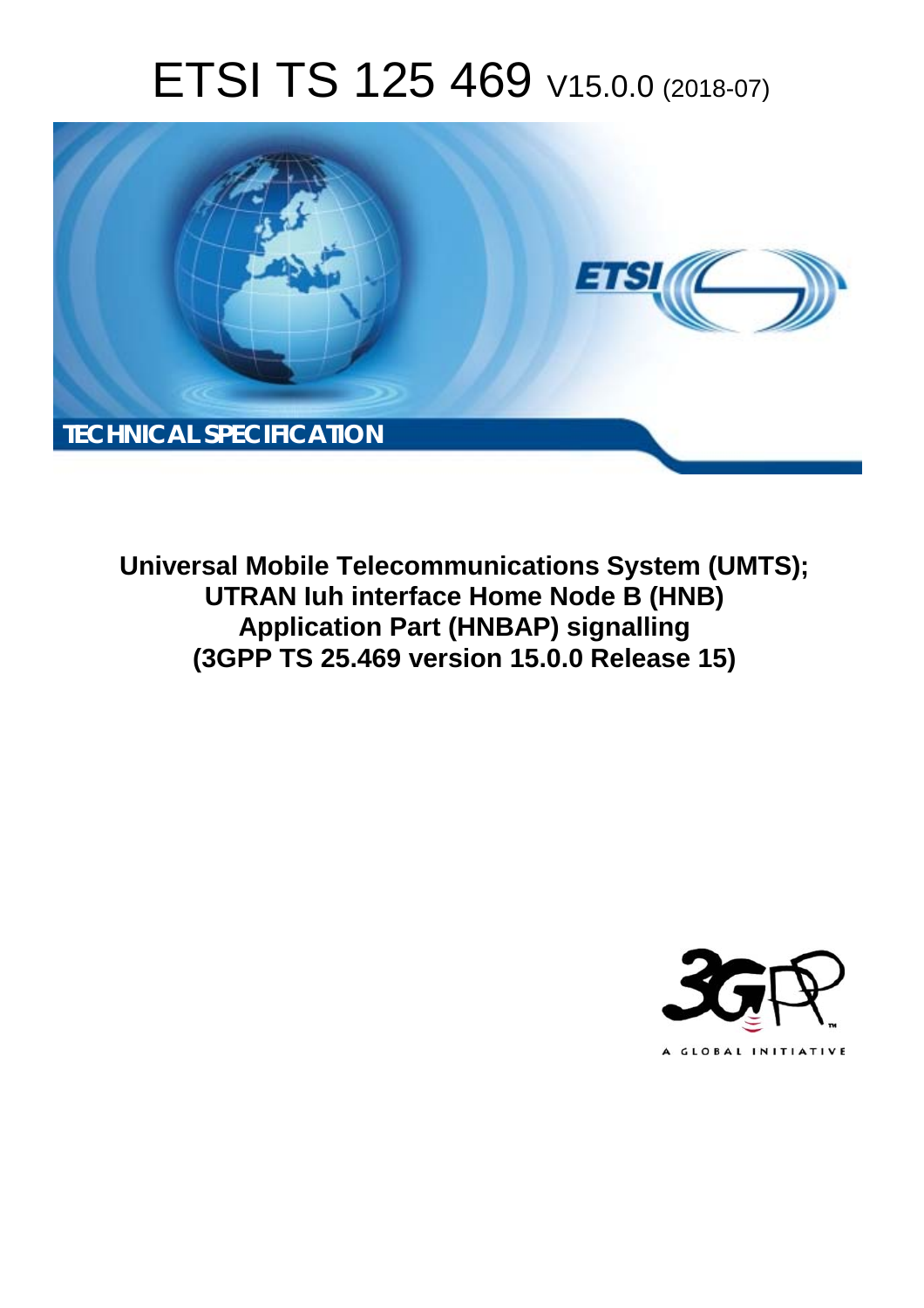Reference RTS/TSGR-0325469vf00

> Keywords UMTS

#### *ETSI*

#### 650 Route des Lucioles F-06921 Sophia Antipolis Cedex - FRANCE

Tel.: +33 4 92 94 42 00 Fax: +33 4 93 65 47 16

Siret N° 348 623 562 00017 - NAF 742 C Association à but non lucratif enregistrée à la Sous-Préfecture de Grasse (06) N° 7803/88

#### *Important notice*

The present document can be downloaded from: <http://www.etsi.org/standards-search>

The present document may be made available in electronic versions and/or in print. The content of any electronic and/or print versions of the present document shall not be modified without the prior written authorization of ETSI. In case of any existing or perceived difference in contents between such versions and/or in print, the only prevailing document is the print of the Portable Document Format (PDF) version kept on a specific network drive within ETSI Secretariat.

Users of the present document should be aware that the document may be subject to revision or change of status. Information on the current status of this and other ETSI documents is available at <https://portal.etsi.org/TB/ETSIDeliverableStatus.aspx>

If you find errors in the present document, please send your comment to one of the following services: <https://portal.etsi.org/People/CommiteeSupportStaff.aspx>

#### *Copyright Notification*

No part may be reproduced or utilized in any form or by any means, electronic or mechanical, including photocopying and microfilm except as authorized by written permission of ETSI. The content of the PDF version shall not be modified without the written authorization of ETSI. The copyright and the foregoing restriction extend to reproduction in all media.

> © ETSI 2018. All rights reserved.

**DECT**TM, **PLUGTESTS**TM, **UMTS**TM and the ETSI logo are trademarks of ETSI registered for the benefit of its Members. **3GPP**TM and **LTE**TM are trademarks of ETSI registered for the benefit of its Members and of the 3GPP Organizational Partners. **oneM2M** logo is protected for the benefit of its Members.

**GSM**® and the GSM logo are trademarks registered and owned by the GSM Association.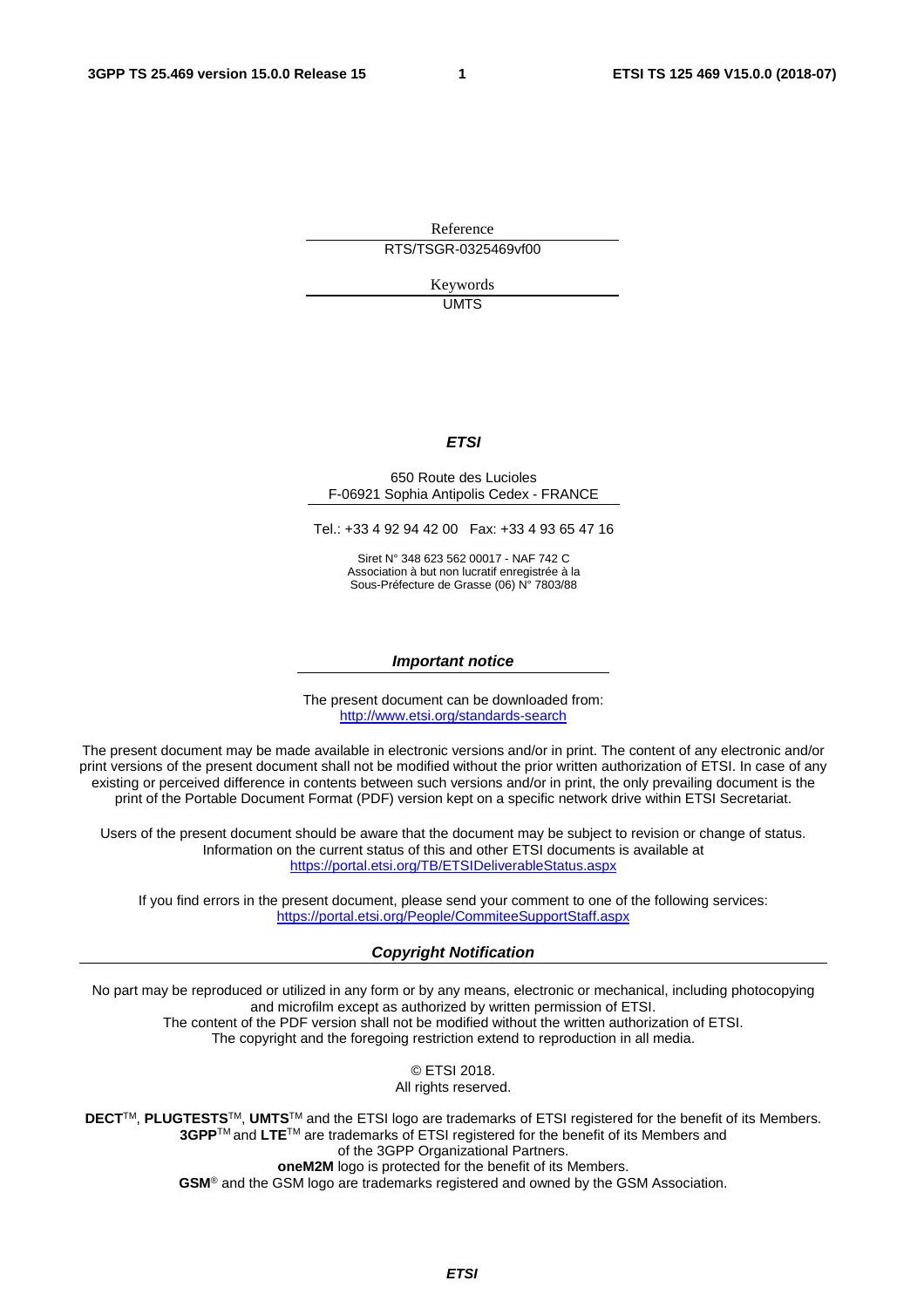### Intellectual Property Rights

#### Essential patents

IPRs essential or potentially essential to normative deliverables may have been declared to ETSI. The information pertaining to these essential IPRs, if any, is publicly available for **ETSI members and non-members**, and can be found in ETSI SR 000 314: *"Intellectual Property Rights (IPRs); Essential, or potentially Essential, IPRs notified to ETSI in respect of ETSI standards"*, which is available from the ETSI Secretariat. Latest updates are available on the ETSI Web server ([https://ipr.etsi.org/\)](https://ipr.etsi.org/).

Pursuant to the ETSI IPR Policy, no investigation, including IPR searches, has been carried out by ETSI. No guarantee can be given as to the existence of other IPRs not referenced in ETSI SR 000 314 (or the updates on the ETSI Web server) which are, or may be, or may become, essential to the present document.

#### **Trademarks**

The present document may include trademarks and/or tradenames which are asserted and/or registered by their owners. ETSI claims no ownership of these except for any which are indicated as being the property of ETSI, and conveys no right to use or reproduce any trademark and/or tradename. Mention of those trademarks in the present document does not constitute an endorsement by ETSI of products, services or organizations associated with those trademarks.

### Foreword

This Technical Specification (TS) has been produced by ETSI 3rd Generation Partnership Project (3GPP).

The present document may refer to technical specifications or reports using their 3GPP identities, UMTS identities or GSM identities. These should be interpreted as being references to the corresponding ETSI deliverables.

The cross reference between GSM, UMTS, 3GPP and ETSI identities can be found under [http://webapp.etsi.org/key/queryform.asp.](http://webapp.etsi.org/key/queryform.asp)

### Modal verbs terminology

In the present document "**shall**", "**shall not**", "**should**", "**should not**", "**may**", "**need not**", "**will**", "**will not**", "**can**" and "**cannot**" are to be interpreted as described in clause 3.2 of the [ETSI Drafting Rules](https://portal.etsi.org/Services/editHelp!/Howtostart/ETSIDraftingRules.aspx) (Verbal forms for the expression of provisions).

"**must**" and "**must not**" are **NOT** allowed in ETSI deliverables except when used in direct citation.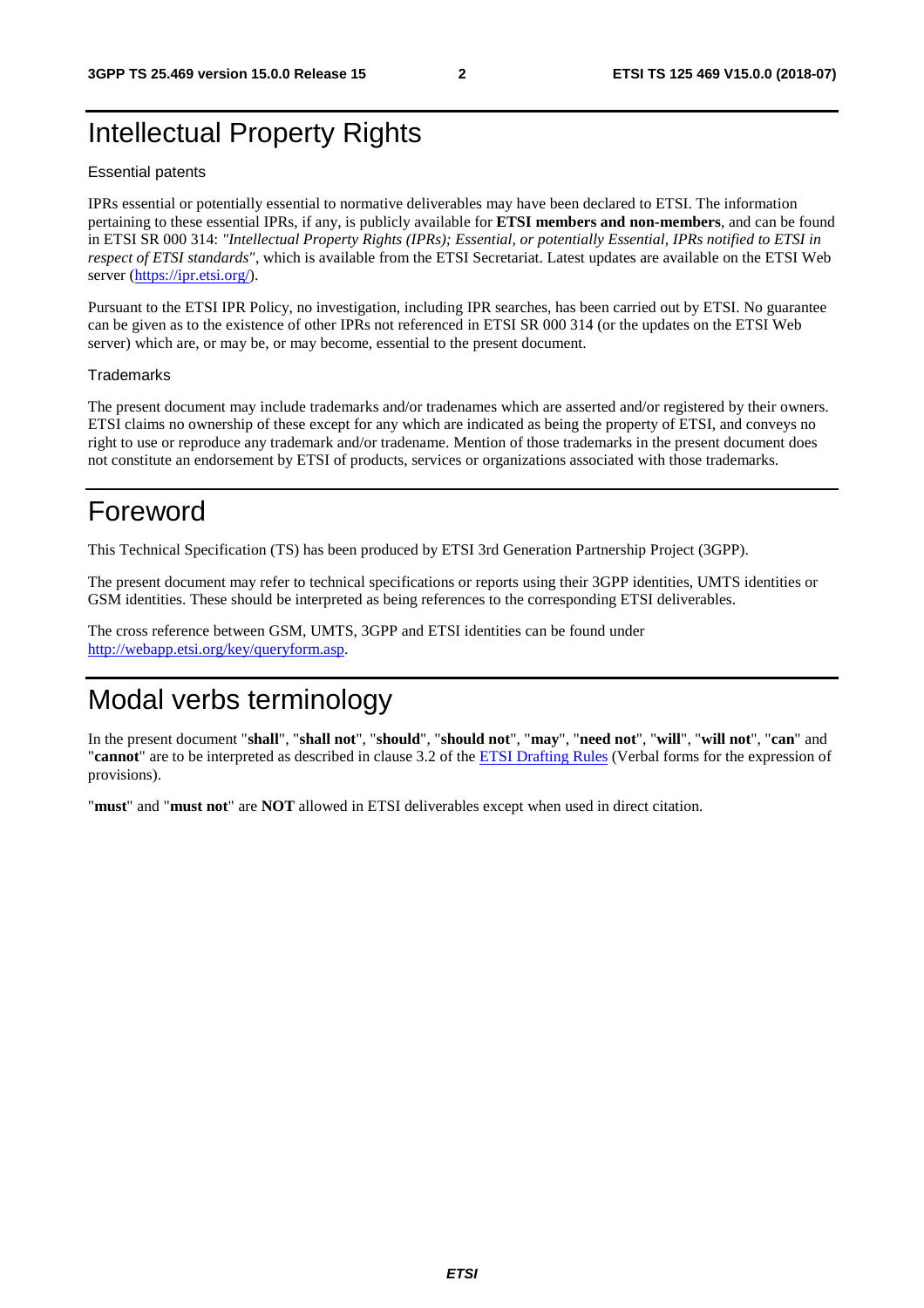$\mathbf{3}$ 

# Contents

| 1                 |  |  |  |
|-------------------|--|--|--|
| 2                 |  |  |  |
| 3<br>3.1<br>3.2   |  |  |  |
| 4                 |  |  |  |
| 4.1<br>4.2<br>4.3 |  |  |  |
| 5                 |  |  |  |
| 6                 |  |  |  |
| 7                 |  |  |  |
| 8                 |  |  |  |
| 8.1<br>8.2        |  |  |  |
| 8.2.1             |  |  |  |
| 8.2.2             |  |  |  |
| 8.2.3             |  |  |  |
| 8.2.4             |  |  |  |
| 8.3               |  |  |  |
| 8.3.1             |  |  |  |
| 8.3.2             |  |  |  |
| 8.3.3             |  |  |  |
| 8.4               |  |  |  |
| 8.4.1             |  |  |  |
| 8.4.2             |  |  |  |
| 8.4.3             |  |  |  |
| 8.4.4             |  |  |  |
| 8.5               |  |  |  |
| 8.5.1             |  |  |  |
| 8.5.2<br>8.5.3    |  |  |  |
| 8.5.4             |  |  |  |
| 8.6               |  |  |  |
| 8.6.1             |  |  |  |
| 8.6.2             |  |  |  |
| 8.7               |  |  |  |
| 8.7.1             |  |  |  |
| 8.7.2             |  |  |  |
| 8.8               |  |  |  |
| 8.8.1             |  |  |  |
| 8.8.2             |  |  |  |
| 8.8.3             |  |  |  |
| 8.9               |  |  |  |
| 8.9.1             |  |  |  |
| 8.9.2             |  |  |  |
| 8.9.3<br>8.9.4    |  |  |  |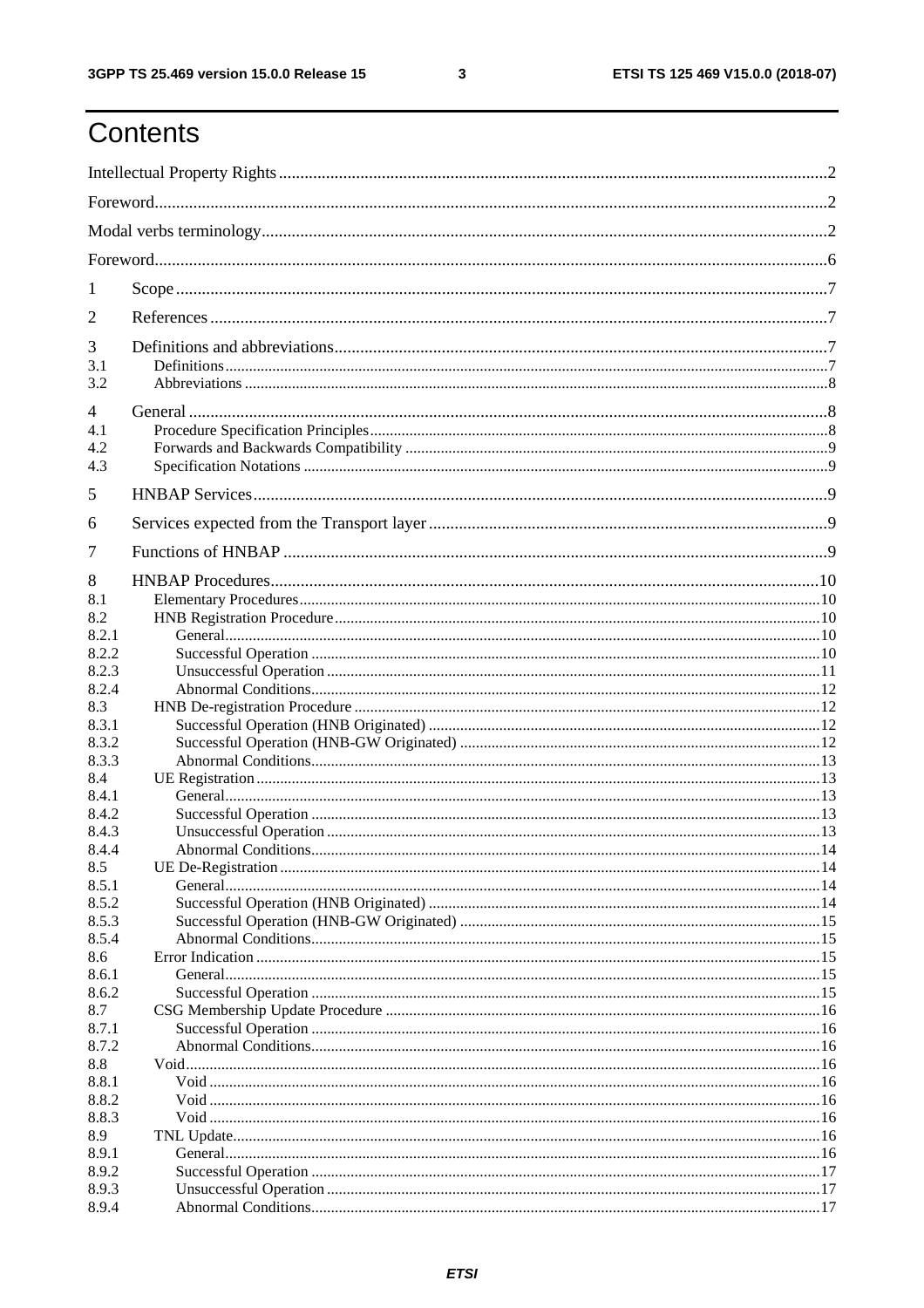$\overline{\mathbf{4}}$ 

| 8.10               |  |
|--------------------|--|
| 8.10.1             |  |
| 8.10.2             |  |
| 8.10.3             |  |
| 8.10.4             |  |
| 8.11               |  |
| 8.11.1             |  |
| 8.11.2             |  |
| 8.12               |  |
| 8.12.1             |  |
| 8.12.2             |  |
|                    |  |
| 9                  |  |
| 9.1                |  |
| 9.1.1              |  |
| 9.1.2<br>9.1.2.1   |  |
| 9.1.2.2            |  |
|                    |  |
| 9.1.2.3<br>9.1.2.4 |  |
|                    |  |
| 9.1.3              |  |
| 9.1.4              |  |
| 9.1.5              |  |
| 9.1.6              |  |
| 9.1.7              |  |
| 9.1.8              |  |
| 9.1.9              |  |
| 9.1.10             |  |
| 9.1.11             |  |
| 9.1.12             |  |
| 9.1.13             |  |
| 9.1.14             |  |
| 9.1.15             |  |
| 9.1.16             |  |
| 9.1.17             |  |
| 9.1.18             |  |
| 9.1.19             |  |
| 9.1.20             |  |
| 9.1.21             |  |
| 9.1.22             |  |
| 9.1.23             |  |
| 9.2                |  |
| 9.2.0              |  |
| 9.2.1              |  |
| 9.2.2              |  |
| 9.2.3              |  |
| 9.2.4              |  |
| 9.2.5              |  |
| 9.2.6              |  |
| 9.2.7              |  |
| 9.2.8              |  |
| 9.2.9              |  |
| 9.2.10             |  |
| 9.2.11             |  |
| 9.2.12             |  |
| 9.2.13             |  |
| 9.2.14             |  |
| 9.2.15             |  |
| 9.2.16             |  |
| 9.2.17             |  |
| 9.2.18             |  |
| 9.2.19             |  |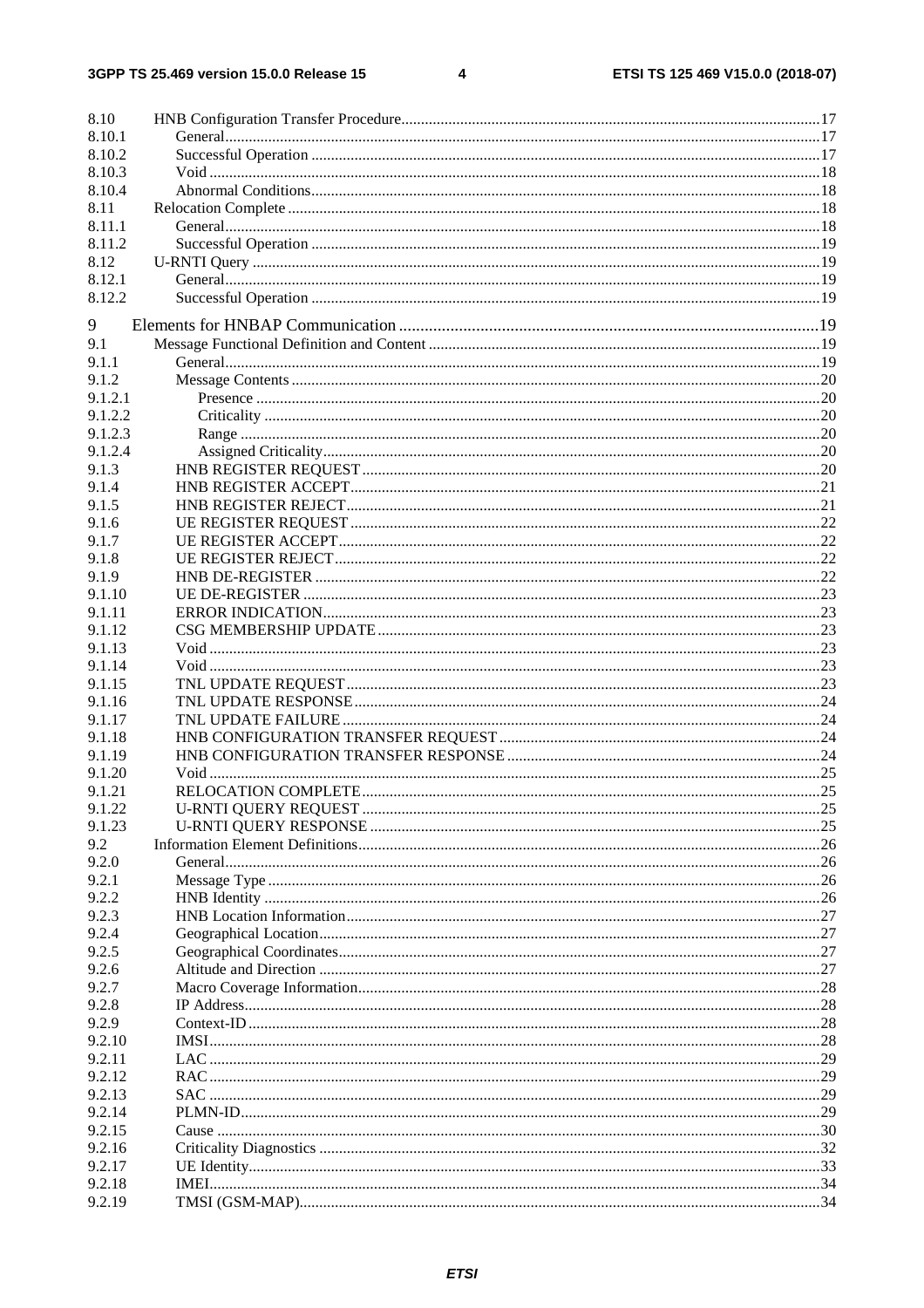#### $5\phantom{a}$

| 9.2.20                        |                                                                                                 |  |
|-------------------------------|-------------------------------------------------------------------------------------------------|--|
|                               |                                                                                                 |  |
| 9.2.21                        |                                                                                                 |  |
| 9.2.22                        |                                                                                                 |  |
| 9.2.23                        |                                                                                                 |  |
| 9.2.24                        |                                                                                                 |  |
| 9.2.25                        |                                                                                                 |  |
| 9.2.26                        |                                                                                                 |  |
| 9.2.27                        |                                                                                                 |  |
| 9.2.28                        |                                                                                                 |  |
| 9.2.29                        |                                                                                                 |  |
| 9.2.30                        |                                                                                                 |  |
| 9.2.31                        |                                                                                                 |  |
| 9.2.32                        |                                                                                                 |  |
| 9.2.33                        |                                                                                                 |  |
| 9.2.34                        |                                                                                                 |  |
| 9.2.35                        |                                                                                                 |  |
| 9.2.36                        |                                                                                                 |  |
| 9.2.37                        |                                                                                                 |  |
| 9.2.38                        |                                                                                                 |  |
| 9.2.39                        |                                                                                                 |  |
| 9.2.40                        |                                                                                                 |  |
| 9.2.41                        |                                                                                                 |  |
| 9.2.42                        |                                                                                                 |  |
| 9.2.43                        |                                                                                                 |  |
| 9.2.44                        |                                                                                                 |  |
| 9.2.45                        |                                                                                                 |  |
| 9.2.46                        |                                                                                                 |  |
| 9.2.47                        |                                                                                                 |  |
| 9.2.48                        |                                                                                                 |  |
| 9.2.49                        |                                                                                                 |  |
| 9.2.50                        |                                                                                                 |  |
| 9.2.51                        |                                                                                                 |  |
| 9.3                           |                                                                                                 |  |
|                               |                                                                                                 |  |
| 9.3.0                         |                                                                                                 |  |
| 9.3.1                         |                                                                                                 |  |
| 9.3.2                         |                                                                                                 |  |
| 9.3.3                         |                                                                                                 |  |
| 9.3.4                         |                                                                                                 |  |
| 9.3.5                         | Common Definitions                                                                              |  |
| 9.3.6                         |                                                                                                 |  |
| 9.3.7                         |                                                                                                 |  |
| 9.4                           |                                                                                                 |  |
| 10                            |                                                                                                 |  |
| 10.1                          |                                                                                                 |  |
| 10.2                          |                                                                                                 |  |
| 10.3                          |                                                                                                 |  |
|                               |                                                                                                 |  |
| 10.3.1                        |                                                                                                 |  |
| 10.3.2                        |                                                                                                 |  |
| 10.3.3                        |                                                                                                 |  |
| 10.3.4                        |                                                                                                 |  |
| 10.3.4.1                      |                                                                                                 |  |
| 10.3.4.1A                     |                                                                                                 |  |
| 10.3.4.2                      |                                                                                                 |  |
| 10.3.5                        |                                                                                                 |  |
| 10.3.6                        | IEs or IE groups received in wrong order or with too many occurrences or erroneously present 78 |  |
| 10.4                          |                                                                                                 |  |
| 10.5                          |                                                                                                 |  |
| <b>Annex A (informative):</b> |                                                                                                 |  |
|                               |                                                                                                 |  |
|                               |                                                                                                 |  |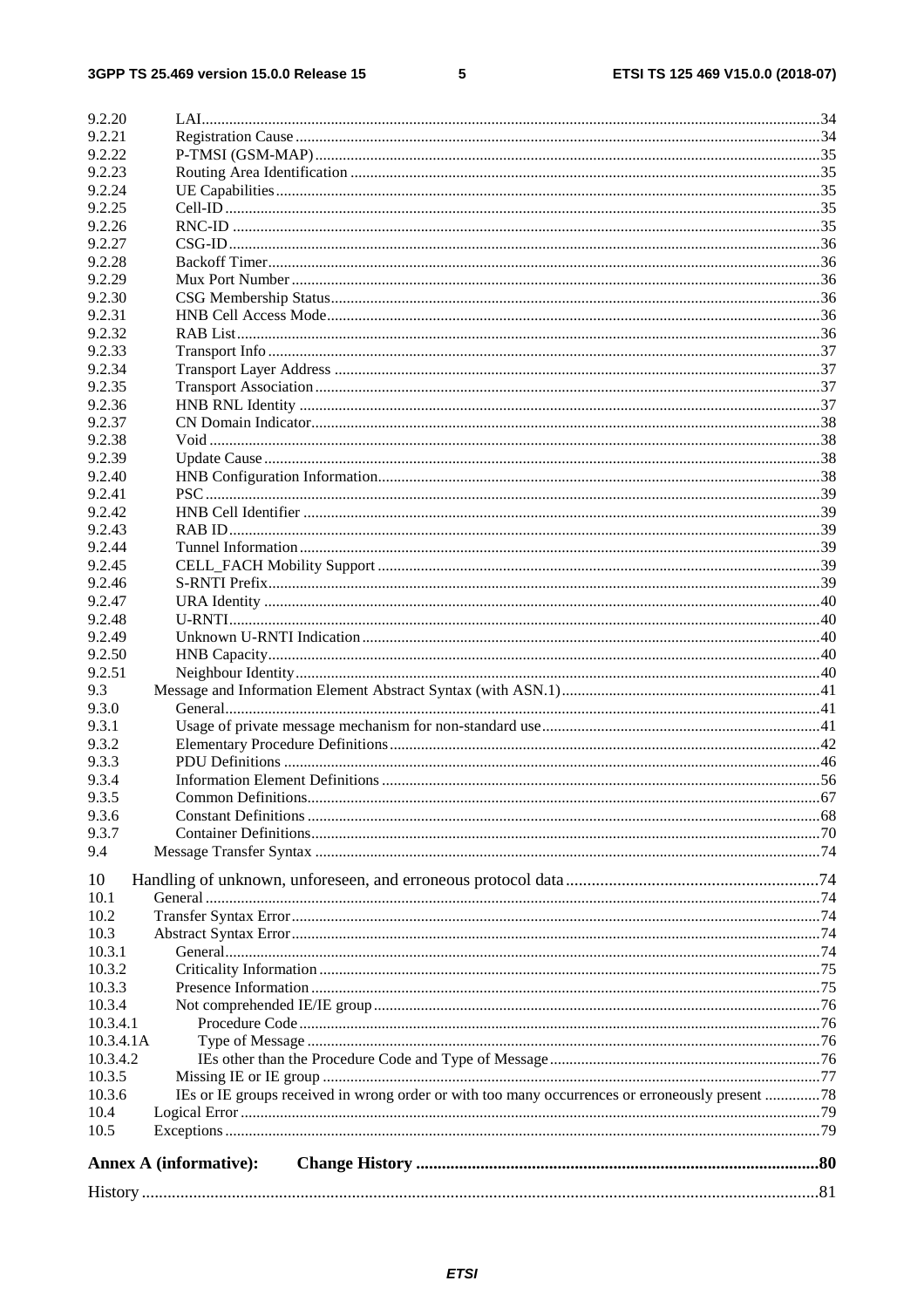### Foreword

This Technical Specification (TS) has been produced by the 3rd Generation Partnership Project (3GPP).

The contents of the present document are subject to continuing work within the TSG and may change following formal TSG approval. Should the TSG modify the contents of the present document, it will be re-released by the TSG with an identifying change of release date and an increase in version number as follows:

Version x.y.z

where:

- x the first digit:
	- 1 presented to TSG for information;
	- 2 presented to TSG for approval;
	- 3 or greater indicates TSG approved document under change control.
- y the second digit is incremented for all changes of substance, i.e. technical enhancements, corrections, updates, etc.
- z the third digit is incremented when editorial only changes have been incorporated in the document.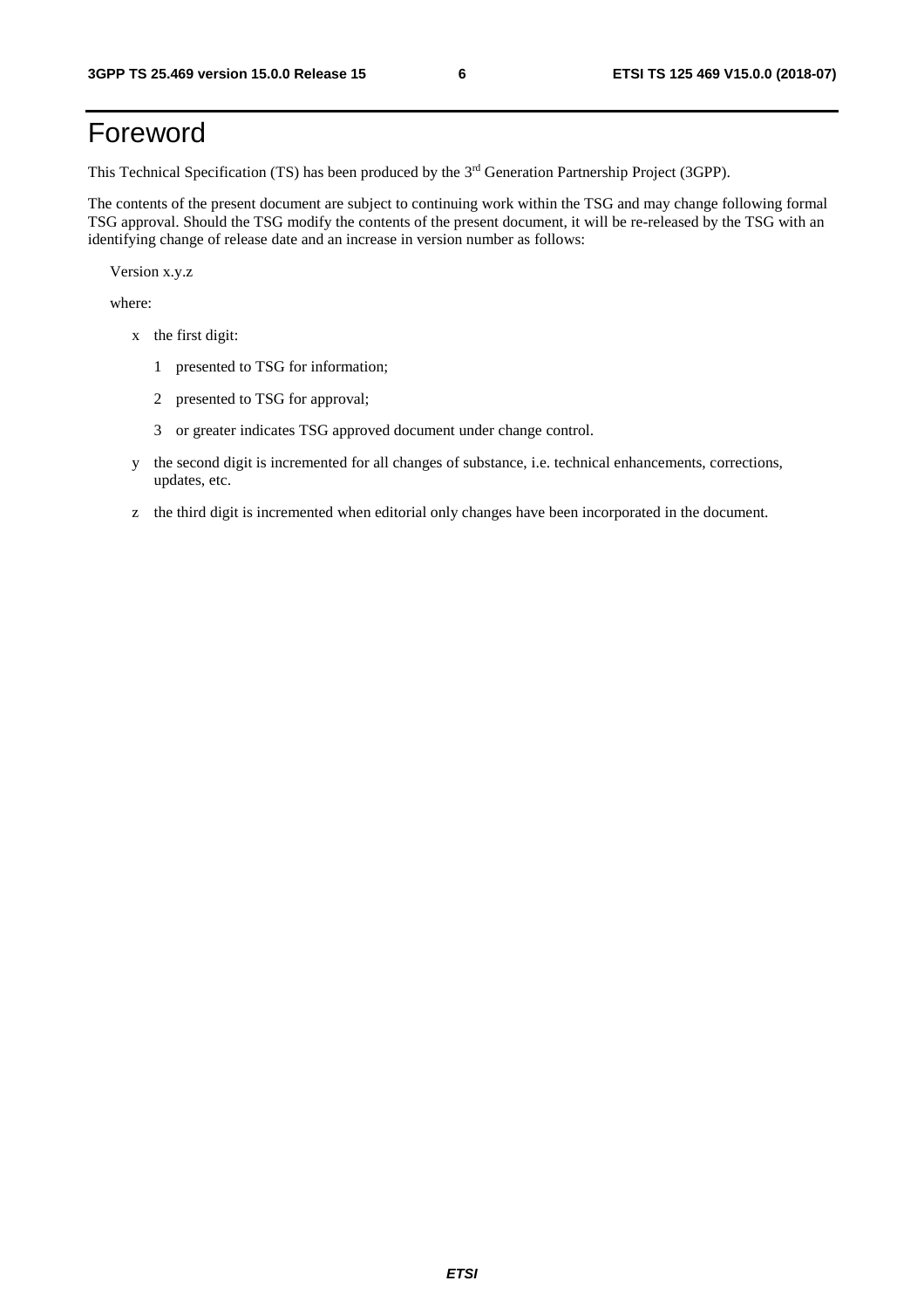### 1 Scope

The present document specifies the *Home Node B Application Part (HNBAP)* between the Home Node B (HNB) and the Home Node B Gateway (HNB-GW). It fulfils the HNB- HNB-GW communication requirements specified in TS 25.467 [3] and is defined over the Iuh – reference point. It provides control and management procedures between HNB and HNB-GW.

### 2 References

The following documents contain provisions which, through reference in this text, constitute provisions of the present document.

- References are either specific (identified by date of publication, edition number, version number, etc.) or non-specific.
- For a specific reference, subsequent revisions do not apply.
- For a non-specific reference, the latest version applies. In the case of a reference to a 3GPP document (including a GSM document), a non-specific reference implicitly refers to the latest version of that document *in the same Release as the present document*.
- [1] Void
- [2] Void
- [3] 3GPP TS 25.467: "UTRAN architecture for 3G Home Node B"
- [4] 3GPP TS 23.032: "Universal Geographical Area Description (GAD)".
- [5] 3GPP TR 25.921 (Version 7.0.0): "Guidelines and Principles for Protocol Description and Error Handling".
- [6] 3GPP TR 21.905: "Vocabulary for 3GPP Specifications".
- [7] ITU-T Recommendation X.691 (2002-07): "Information technology ASN.1 encoding rules: Specification of Packed Encoding Rules (PER)".
- [8] ITU-T Recommendation X.680 (2002-07): "Information technology Abstract Syntax Notation One (ASN.1): Specification of basic notation".
- [9] ITU-T Recommendation X.681 (2002-07): "Information technology Abstract Syntax Notation One (ASN.1): Information object specification".
- [10] 3GPP TS 25.331: "Radio Resource Control (RRC) Protocol Specification"
- [11] IETF RFC 4960 (2007-09): "Stream Control Transmission Protocol".
- [12] 3GPP TS 23.003: "Numbering, addressing and identification".
- [13] IETF RFC 4282 (2005-12): "The Network Access Identifier".
- [14] Broadband Forum TR-069 Amendment 2, *CPE WAN Management Protocol*, Broadband Forum Technical Report, 2007.
- [15] 3GPP TS 22.220: "Service requirements for Home Node Bs and Home eNode Bs".

### 3 Definitions and abbreviations

### 3.1 Definitions

For the purposes of the present document, the terms and definitions given in TR 21.905 [6] and the following terms and definitions apply: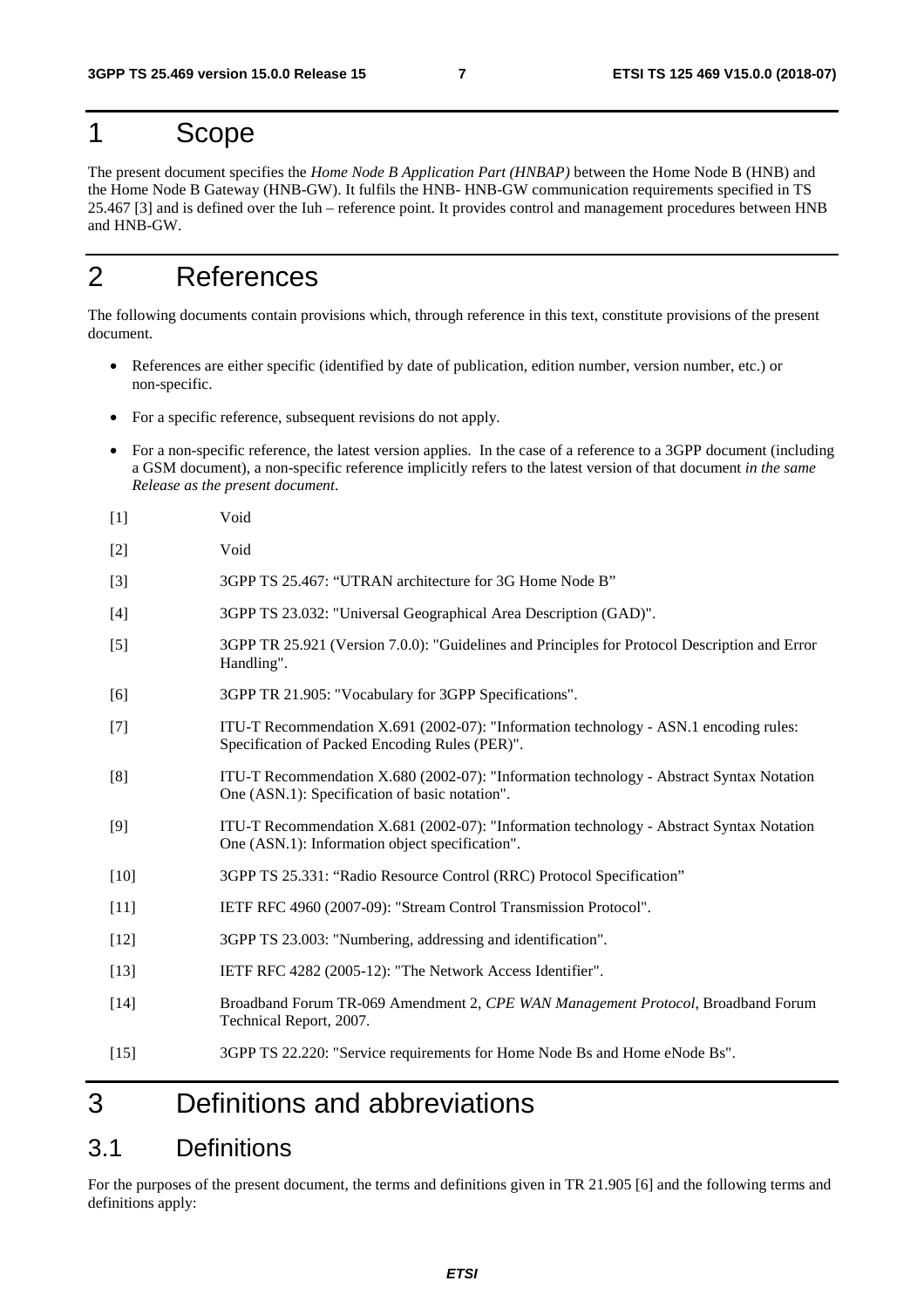**Elementary Procedure:** HNBAP consists of Elementary Procedures (EPs). An Elementary Procedure is a unit of interaction between the HNB and HNB-GW. These EPs are defined separately and are intended to be used to build up complete sequences in a flexible manner. If the independence between some EPs is restricted, it is described under the relevant EP description. Unless otherwise stated by the restrictions, the EPs may be invoked independently of each other as stand-alone procedures, which can be active in parallel.

An EP consists of an initiating message and possibly a response message. Two kinds of EPs are used:

- **Class 1:** Elementary Procedures with response (success or failure).
- **Class 2:** Elementary Procedures without response.

For Class 1 EPs, the types of responses can be as follows:

#### Successful

A signalling message explicitly indicates that the elementary procedure successfully completed with the receipt of the response.

#### Unsuccessful

- A signalling message explicitly indicates that the EP failed.
- On time supervision expiry (i.e. absence of expected response).

Class 2 EPs are considered always successful.

**RNSAP Relocation**: see definition in TS 25.467 [3].

#### 3.2 Abbreviations

For the purposes of the present document, the abbreviations given in TR 21.905 [6] and the following abbreviations apply:

| EP           | <b>Elementary Procedure</b>     |
|--------------|---------------------------------|
| <b>ESN</b>   | <b>Electronic Serial Number</b> |
| <b>HNB</b>   | Home Node B                     |
| HNB-GW       | Home Node B Gateway             |
| <b>HNBAP</b> | <b>HNB</b> Application Part     |
| <b>PDU</b>   | Protocol Data Unit              |
| <b>PER</b>   | Packed Encoding Rules           |
| <b>SAC</b>   | Service Area Code               |
|              |                                 |

### 4 General

The protocol described in the present document is the protocol between HNB-GW and HNB.

### 4.1 Procedure Specification Principles

The principle for specifying the procedure logic is to specify the functional behaviour of the HNB & HNB-GW exactly and completely.

The following specification principles have been applied for the procedure text in clause 8:

- The procedure text discriminates between:
	- 1) Functionality which "shall" be executed:
		- The procedure text indicates that the receiving node "shall" perform a certain function Y under a certain condition. If the receiving node supports procedure X but cannot perform functionality Y requested in the REQUEST message of a Class 1 EP, the receiving node shall respond with the message used to report unsuccessful outcome for this procedure, containing an appropriate cause value.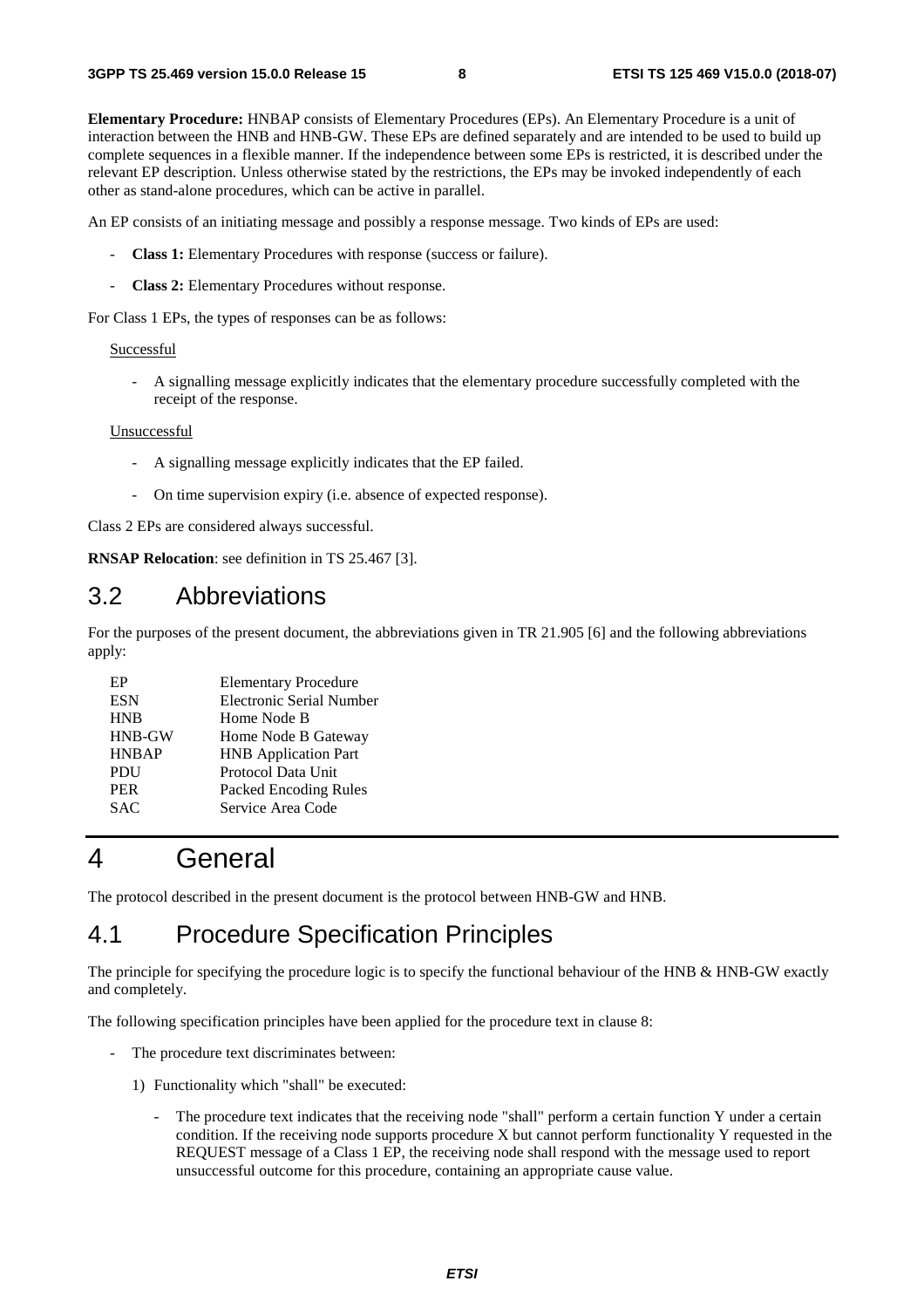- 2) Functionality which "shall, if supported" be executed:
	- The procedure text indicates that the receiving node "shall, if supported," perform a certain function Y under a certain condition. If the receiving node supports procedure X, but does not support functionality Y, the receiving node shall proceed with the execution of the EP, possibly informing the requesting node about the not supported functionality.
- Any required inclusion of an optional IE in a response message is explicitly indicated in the procedure text. If the procedure text does not explicitly indicate that an optional IE shall be included in a response message, the optional IE shall not be included.

### 4.2 Forwards and Backwards Compatibility

The forwards and backwards compatibility of the protocol is assured by mechanism where all current and future messages, and IEs or groups of related IEs, include Id and criticality fields that are coded in a standard format that will not be changed in the future. These parts can always be decoded regardless of the standard version.

### 4.3 Specification Notations

For the purposes of the present document, the following notations apply:

| Procedure      | When referring to an elementary procedure in the specification the Procedure Name is written with<br>the first letters in each word in upper case characters followed by the word "procedure", e.g. HNB<br>Registration procedure.                                                   |
|----------------|--------------------------------------------------------------------------------------------------------------------------------------------------------------------------------------------------------------------------------------------------------------------------------------|
| Message        | When referring to a message in the specification the MESSAGE NAME is written with all letters<br>in upper case characters followed by the word "message", e.g. HNB REGISTRATION REQUEST<br>message.                                                                                  |
| IE             | When referring to an information element (IE) in the specification the <i>Information Element Name</i><br>is written with the first letters in each word in upper case characters and all letters in Italic font<br>followed by the abbreviation "IE", e.g. <i>HNB Identity IE</i> . |
| Value of an IE | When referring to the value of an information element (IE) in the specification the "Value" is<br>written as it is specified in subclause 9.2 enclosed by quotation marks, e.g., "Abstract Syntax Error<br>(Reject)" or "Background".                                                |

## 5 HNBAP Services

HNBAP provides the signalling service between the HNB and the HNB-GW that is required to fulfil the HNBAP functions in Clause 7.

### 6 Services expected from the Transport layer

Following service is expected from the transport layer:

reliable and in sequence delivery of HNBAP messages. HNBAP shall be notified if the signalling connection breaks.

### 7 Functions of HNBAP

The HNBAP has the following functions:

- HNB Registration
- UE Registration
- Support RNSAP relocation (TS 25.467 [3])
- Error Handling. This function allows the reporting of general error situations, for which function specific error messages have not been defined.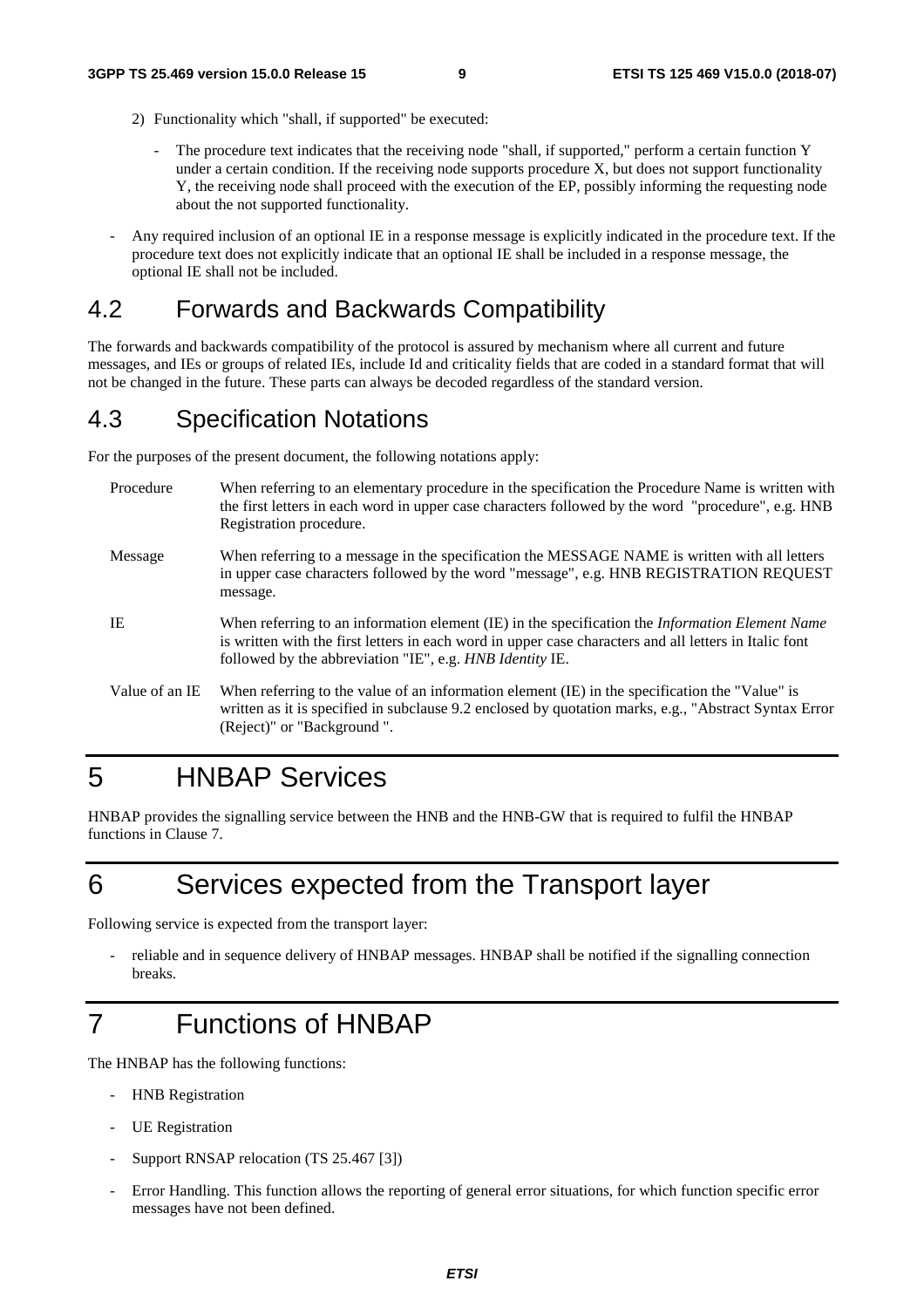These functions are implemented by one or several HNBAP elementary procedures described in the following clauses.

## 8 HNBAP Procedures

### 8.1 Elementary Procedures

In the following tables, all EPs are divided into Class 1 and Class 2 Procedures.

| Table 1: Class 1 |  |
|------------------|--|
|------------------|--|

| Elementary               | <b>Initiating Message</b>   | <b>Successful Outcome</b>   | <b>Unsuccessful Outcome</b> |  |
|--------------------------|-----------------------------|-----------------------------|-----------------------------|--|
| <b>Procedure</b>         |                             | <b>Response message</b>     | <b>Response message</b>     |  |
| <b>HNB Registration</b>  | <b>HNB REGISTER REQUEST</b> | <b>HNB REGISTER ACCEPT</b>  | <b>HNB REGISTER REJECT</b>  |  |
| UE Registration          | <b>IUE REGISTER REQUEST</b> | <b>IUE REGISTER ACCEPT</b>  | <b>IUE REGISTER REJECT</b>  |  |
| <b>TNL Update</b>        | TNL UPDATE REQUEST          | <b>ITNL UPDATE RESPONSE</b> | <b>TNL UPDATE FAILURE</b>   |  |
| <b>HNB Configuration</b> | <b>HNB CONFIGURATION</b>    | <b>HNB CONFIGURATION</b>    |                             |  |
| Transfer                 | <b>TRANSFER REQUEST</b>     | <b>TRANSFER RESPONSE</b>    |                             |  |

#### **Table 2: Class 2**

| <b>Elementary Procedure</b>  | Message                      |
|------------------------------|------------------------------|
| <b>HNB De-Registration</b>   | <b>HNB DE-REGISTER</b>       |
| <b>UE De-Registration</b>    | <b>UE DE-REGISTER</b>        |
| Error Indication             | <b>ERROR INDICATION</b>      |
| <b>CSG Membership Update</b> | <b>CSG MEMBERSHIP UPDATE</b> |
| <b>Relocation Complete</b>   | <b>RELOCATION COMPLETE</b>   |

### 8.2 HNB Registration Procedure

#### 8.2.1 General

The purpose of the HNB Registration Procedure is to register the HNB with the HNB-GW to enable the HNB-GW to provide service and core network connectivity for the HNB and if supported and configured, to enable Iurh connectivity via/to the HNB-GW. This procedure shall be the first HNBAP procedure triggered after the Iuh signalling transport has been successfully established.

#### 8.2.2 Successful Operation



**Figure 8.2.2-1: HNB Register Procedure: Successful Operation** 

The HNB shall initiate this procedure by sending a HNB REGISTER REQUEST message whenever it needs to commence operations and requiring service from the HNB-GW.

If the HNB is CSG capable and operates in a Closed access mode as defined in TS 22.220 [15], then it shall provide the *CSG-ID IE* and may provide the *HNB Cell Access Mode* IE within the HNB REGISTER REQUEST message.

If the HNB is supporting PWS it shall provide the *Service Area For Broadcast IE* within the HNB REGISTER REQUEST message.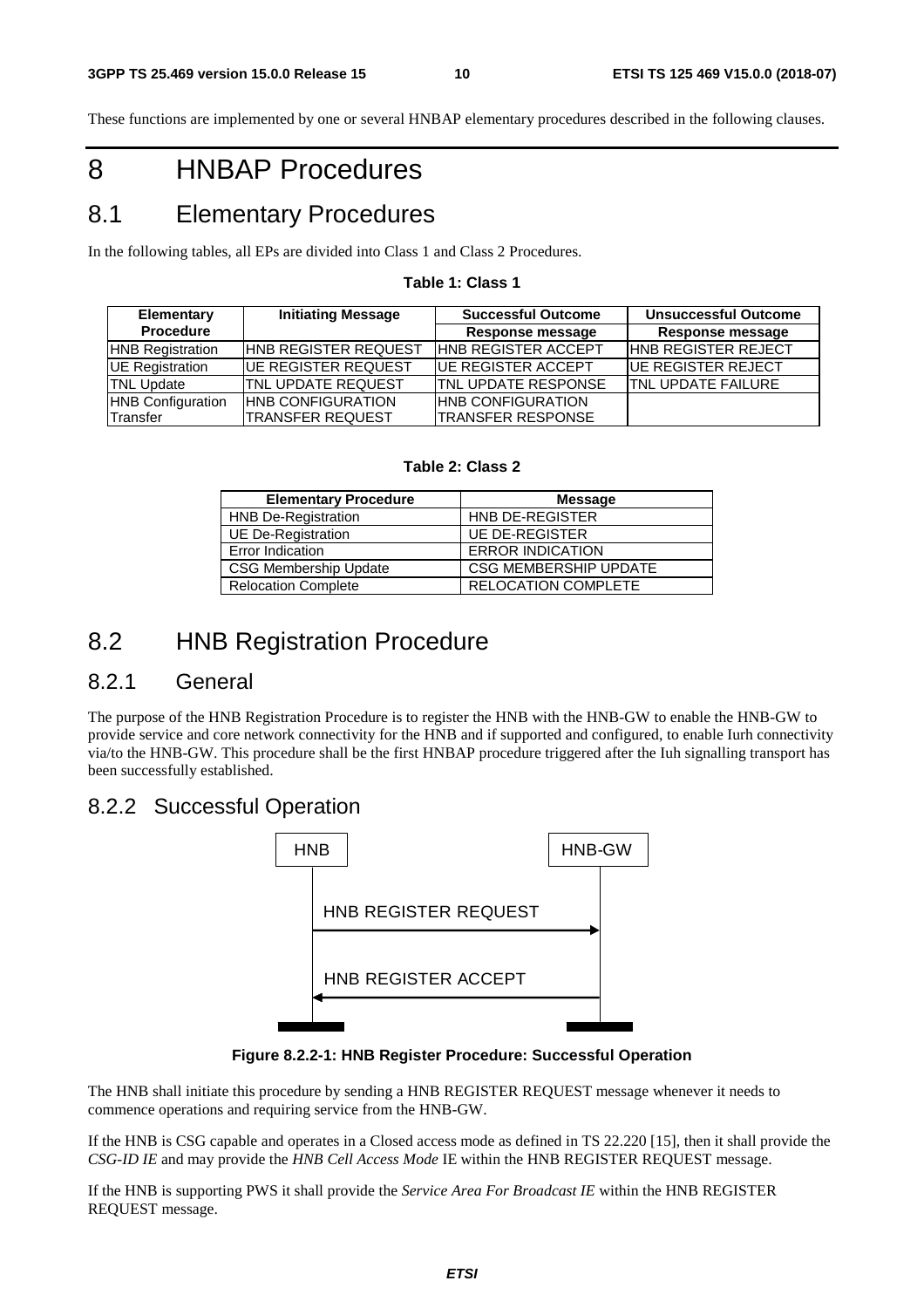If the HNB operates in a Hybrid access mode as defined in TS 22.220 [15], then it shall provide the *CSG-ID* IE and *HNB Cell Access Mode* IE within the HNB REGISTER REQUEST message.

If the HNB operates in an Open access mode as defined in TS 22.220 [15], then it shall provide the *HNB Cell Access Mode* IE within the HNB REGISTER REQUEST message.

If the HNB supports direct Iurh connectivity it shall provide the *Iurh signalling TNL Address* IE to the HNB-GW within the HNB REGISTER REQUEST message.

If supported, the HNB shall include the *PSC* IE in the HNB REGISTER REQUEST message.

If the registration is successful, the HNB-GW will respond with a HNB REGISTER ACCEPT message indicating acceptance and registration. If the *Iurh signalling TNL Address* IE is included in the HNB REGISTER ACCEPT message, the HNB shall, if supported, establish a transport layer session to the indicated address to support Iurh connectivity via/to the HNB-GW.

If the HNB-GW is capable of de-multiplexing, then the *Mux Port Number IE* may be included in the HNB REGISTER ACCEPT message.

If supported, the HNB may include the *Tunnel Information* IE in the HNB REGISTER REQUEST message.

If the *CELL\_FACH Mobility Support* IE is included in the HNB REGISTER REQUEST message, the HNB-GW shall, if supported, include the *S-RNTI Prefix* IE and in the HNB REGISTER ACCEPT message.

If included in the HNB REGISTER REQUEST message, the HNB-GW may use the *Neighbour Cell Identity List* IE, the *URA Identity List* IE or the *HNB Capacity* IE when assigning the *S-RNTI Prefix* IE to the HNB.

#### 8.2.3 Unsuccessful Operation



**Figure 8.2.3-1: HNB Register Procedure: Un-Successful Operation** 

If the HNB-GW cannot register the HNB, the HNB-GW will respond with a HNB REGISTER REJECT message.

Typical cause values are:

#### **Radio Network Layer Cause:**

- Unauthorised Location
- Unauthorised HNB
- Overload
- HNB Parameter Mismatch
- Unspecified

If the *Cause* IE in the HNB REGISTER REJECT message is set to "overload", the HNB shall not retry registration to the same HNB-GW for at least the duration indicated in the *Backoff Timer* IE.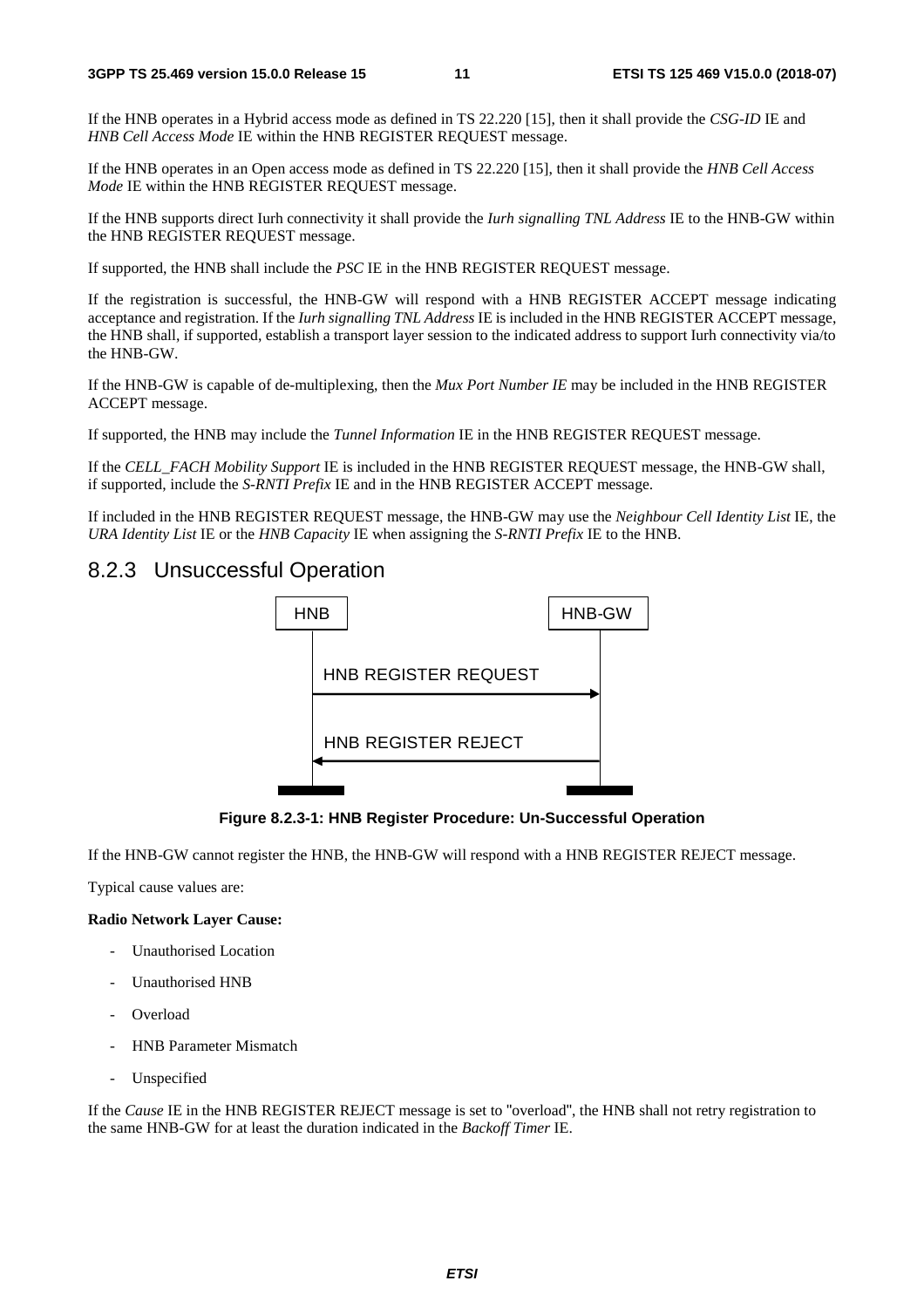#### 8.2.4 Abnormal Conditions

If the HNB-GW receives a duplicate HNB REGISTER REQUEST (i.e. for an already registered HNB identified by the same unique HNB identity), then the new HNB REGISTER REQUEST shall override the existing registration and the handling of the new HNB REGISTER REQUEST shall be performed according to subclause 8.2.

### 8.3 HNB De-registration Procedure

### 8.3.1 Successful Operation (HNB Originated)



**Figure 8.3.1-1: HNB De-register Procedure: Successful Operation** 

The HNB will initiate this procedure whenever it needs to terminate operations.

The HNB-GW shall clear all related resources associated with the HNB.

Typical cause values are:

#### **Radio Network Layer Cause:**

- Normal
- Unspecified

#### 8.3.2 Successful Operation (HNB-GW Originated)





The HNB-GW will initiate this procedure whenever it needs to terminate operations with a HNB.

The HNB-GW shall clear all related resources associated with the HNB.

Typical cause values are:

#### **Radio Network Layer Cause:**

- Overload
- Unspecified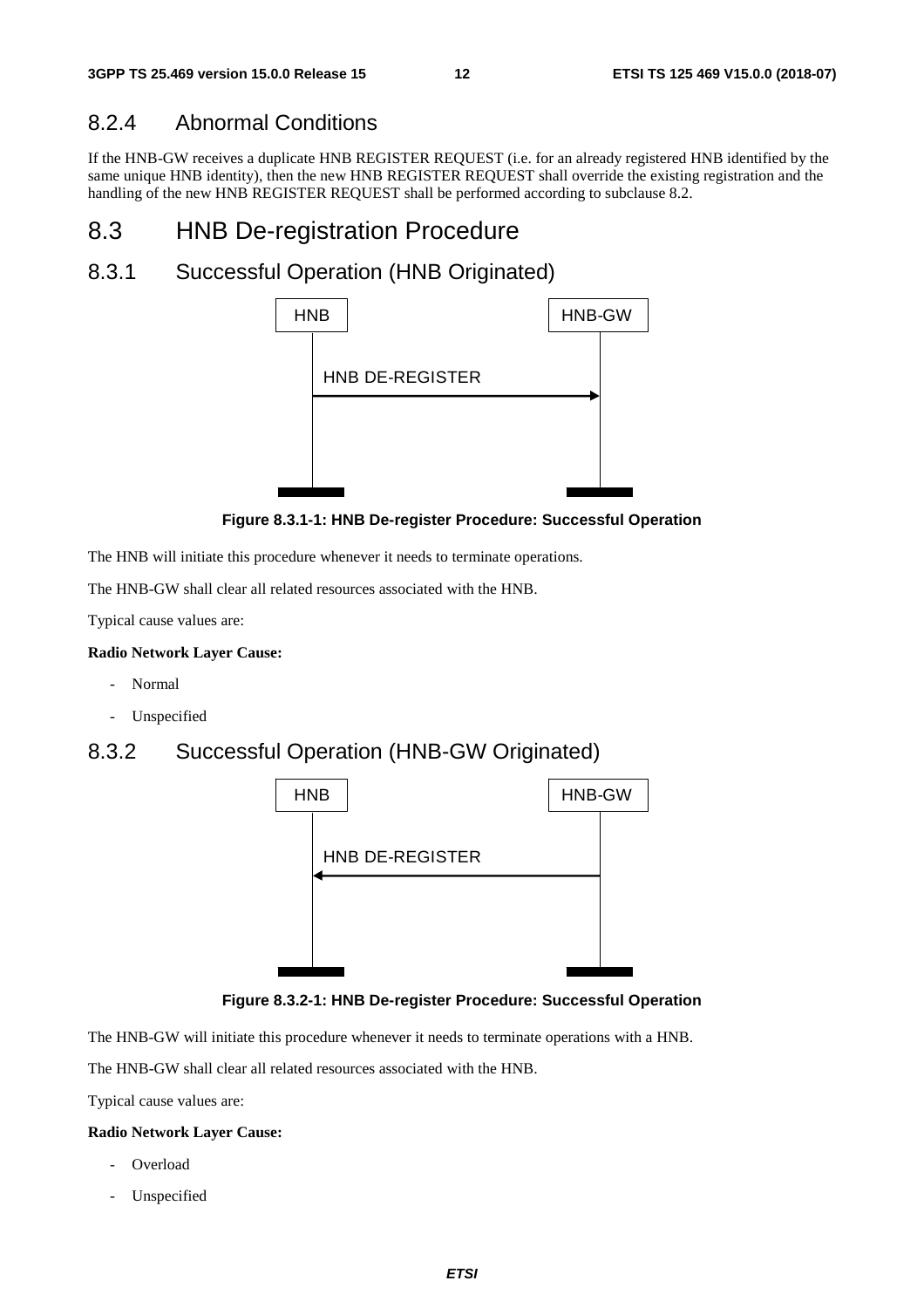If the *Cause* IE in the HNB DE-REGISTER message is set to "overload", the HNB shall not retry registration to the same HNB-GW for at least the duration indicated in the *Backoff Timer* IE.

#### 8.3.3 Abnormal Conditions

### 8.4 UE Registration

#### 8.4.1 General

-

The UE Registration procedure provides means for the HNB to convey UE identification data to the HNB-GW in order to perform access control for the UE in the HNB-GW. The UE Registration also establishes a UE specific context identifier to be used between HNB and HNB-GW. The procedure is triggered when the UE attempts to access the HNB via an initial NAS message and there is no context in the HNB allocated for that UE.

#### 8.4.2 Successful Operation



**Figure 8.4.2-1: UE Register Procedure: Successful Operation** 

The HNB shall initiate the procedure by sending a UE REGISTER REQUEST message to the HNB-GW including UE specific data. The HNB shall always include within the *UE Identity* IE the UE permanent identity (i.e. IMSI) if it does not serve a CSG cell or for registration of UEs without CSG capability except if the *Registration Cause* IE indicates "emergency call".

The HNB-GW shall perform access control or membership verification in case of non-CSG UEs or non-CSG HNBs. If the HNB does not operate in closed access mode or access control is successful, the HNB-GW shall respond with a UE REGISTER ACCEPT message including the *Context-ID* IE.

The UE REGISTER ACCEPT message may include the *CSG Membership Status* IE for the UE registering to the cell.

The HNB-GW shall not perform access control if the *Registration Cause* IE indicates "emergency call".

#### 8.4.3 Unsuccessful Operation



**Figure 8.4.3-1: UE Register Procedure: Unsuccessful Operation**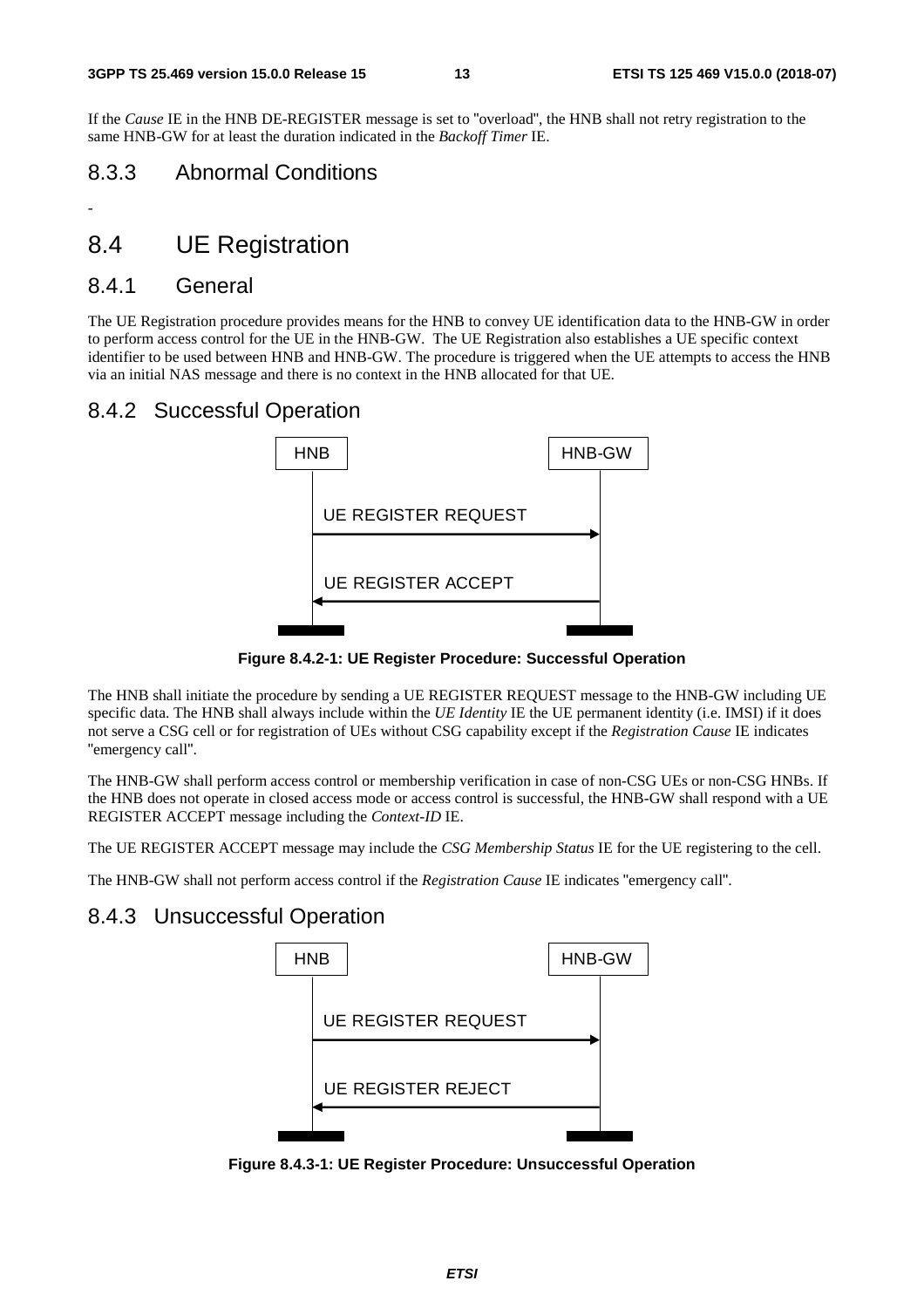If the HNB-GW is unable to accept the UE registration it shall reject the procedure with a UE REGISTER REJECT message.

Typical Cause values:

#### **Radio Network Layer Cause:**

- Invalid UE identity
- UE not allowed on this HNB
- HNB not registered
- Unspecified

-

#### 8.4.4 Abnormal Conditions

### 8.5 UE De-Registration

#### 8.5.1 General

The purpose of the UE De-Registration Procedure is to request the release of a UE context in the HNB-GW or the HNB.

#### 8.5.2 Successful Operation (HNB Originated)



**Figure 8.5.2-1: UE De-Register Procedure: HNB Originated Successful Operation** 

The HNB shall initiate the procedure by sending a UE DE-REGISTER message. When receiving the UE DE-REGISTER message the HNB-GW shall release the resources associated with that UE including the Context-ID.

Typical Cause values:

#### **Radio Network Layer Cause:**

- Connection with UE lost
- UE RRC Release
- Unspecified
- UE relocated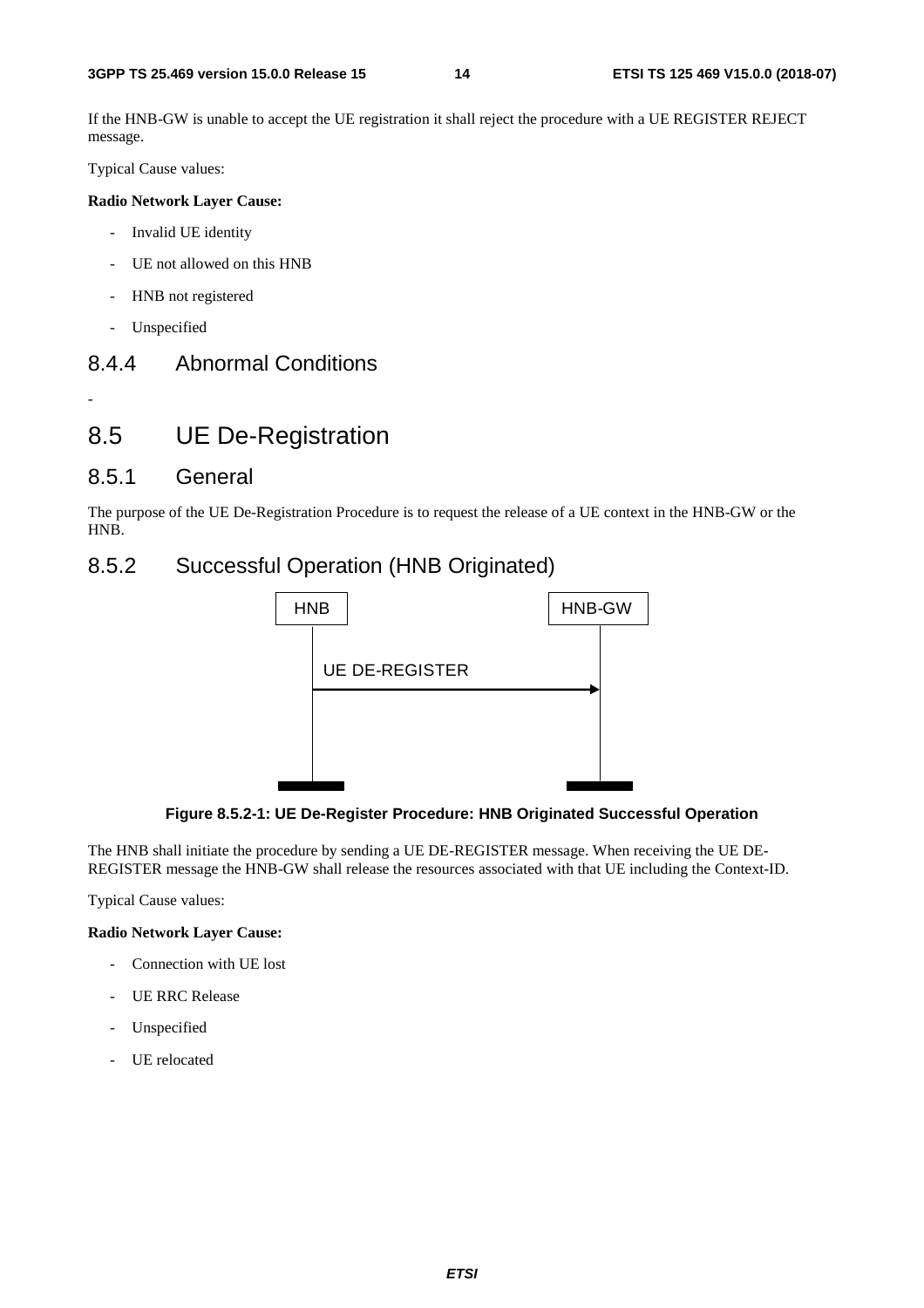### 8.5.3 Successful Operation (HNB-GW Originated)





The HNB-GW shall initiate the procedure by sending a UE DE-REGISTER message. When receiving the UE DE-REGISTER message the HNB shall release the resources associated with the provided Context-ID.

Typical Cause values:

#### **Radio Network Layer Cause:**

- UE Registered in another HNB
- Unspecified
- UE not allowed on this HNB

#### 8.5.4 Abnormal Conditions

--

### 8.6 Error Indication

#### 8.6.1 General

The Error Indication procedure is initiated by either the HNB or the HNB-GW to report detected errors in one incoming message, provided they cannot be reported by an appropriate failure message.

#### 8.6.2 Successful Operation



**Figure 8.6.2-1 Error Indication HNB Originated, Successful Operation**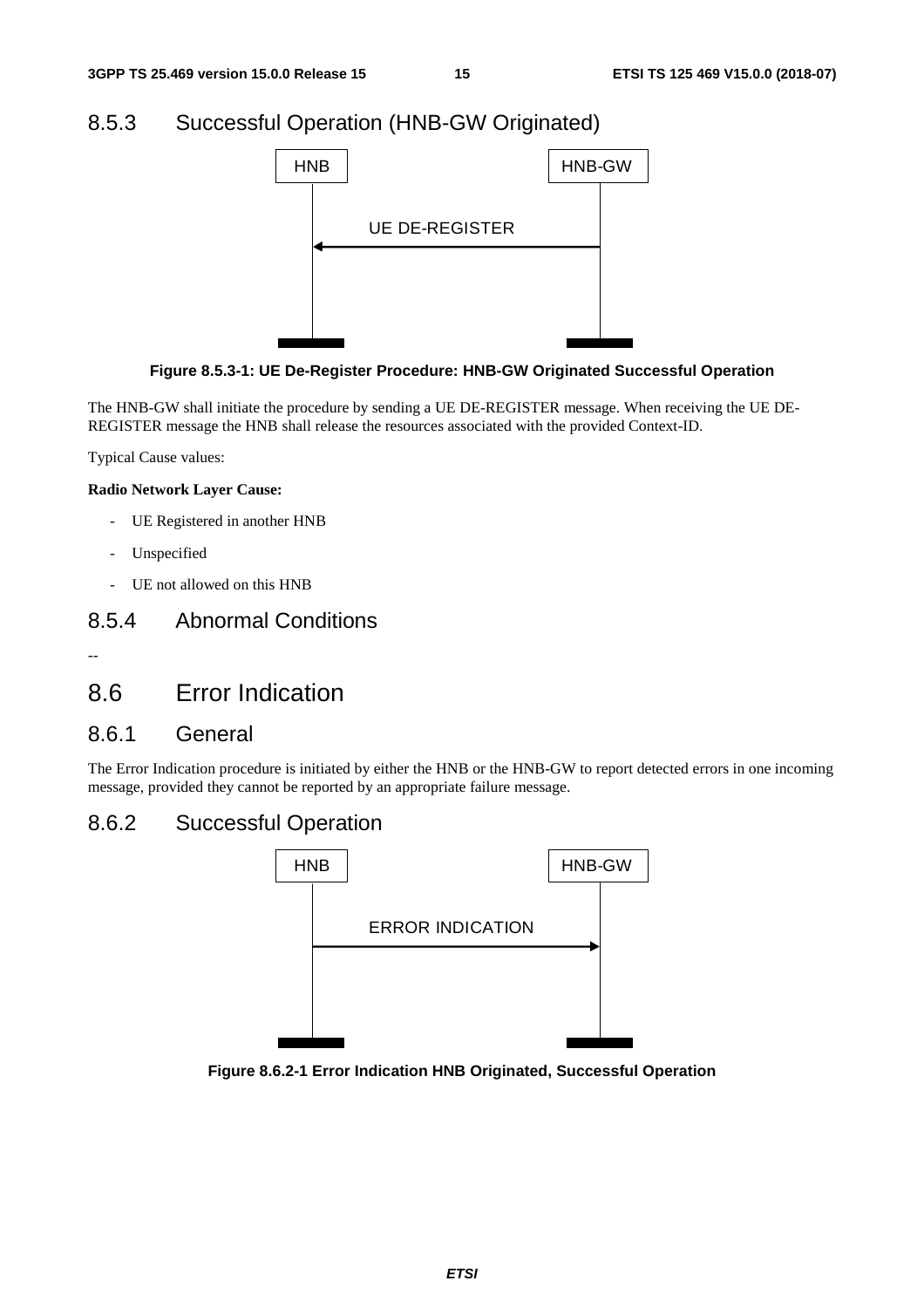

**Figure 8.6.2-2: Error Indication HNB-GW Originated, Successful Operation** 

When the conditions defined in clause 10 are fulfilled, the Error Indication procedure is initiated by an ERROR INDICATION message sent from the node receiving an erroneous HNBAP message.

### 8.7 CSG Membership Update Procedure

#### 8.7.1 Successful Operation



**Figure 8.7.1-1: CSG Membership Update: Successful Operation** 

The HNB-GW shall initiate this procedure whenever it needs to indicate a change of a UE's CSG membership status to the HNB.

- 8.7.2 Abnormal Conditions
- 8.8 Void

-

- 8.8.1 Void
- 8.8.2 Void
- 8.8.3 Void
- 8.9 TNL Update
- 8.9.1 General

The purpose of the TNL Update procedure is to provide the HNB-GW with updated TNL information for the indicated RABs.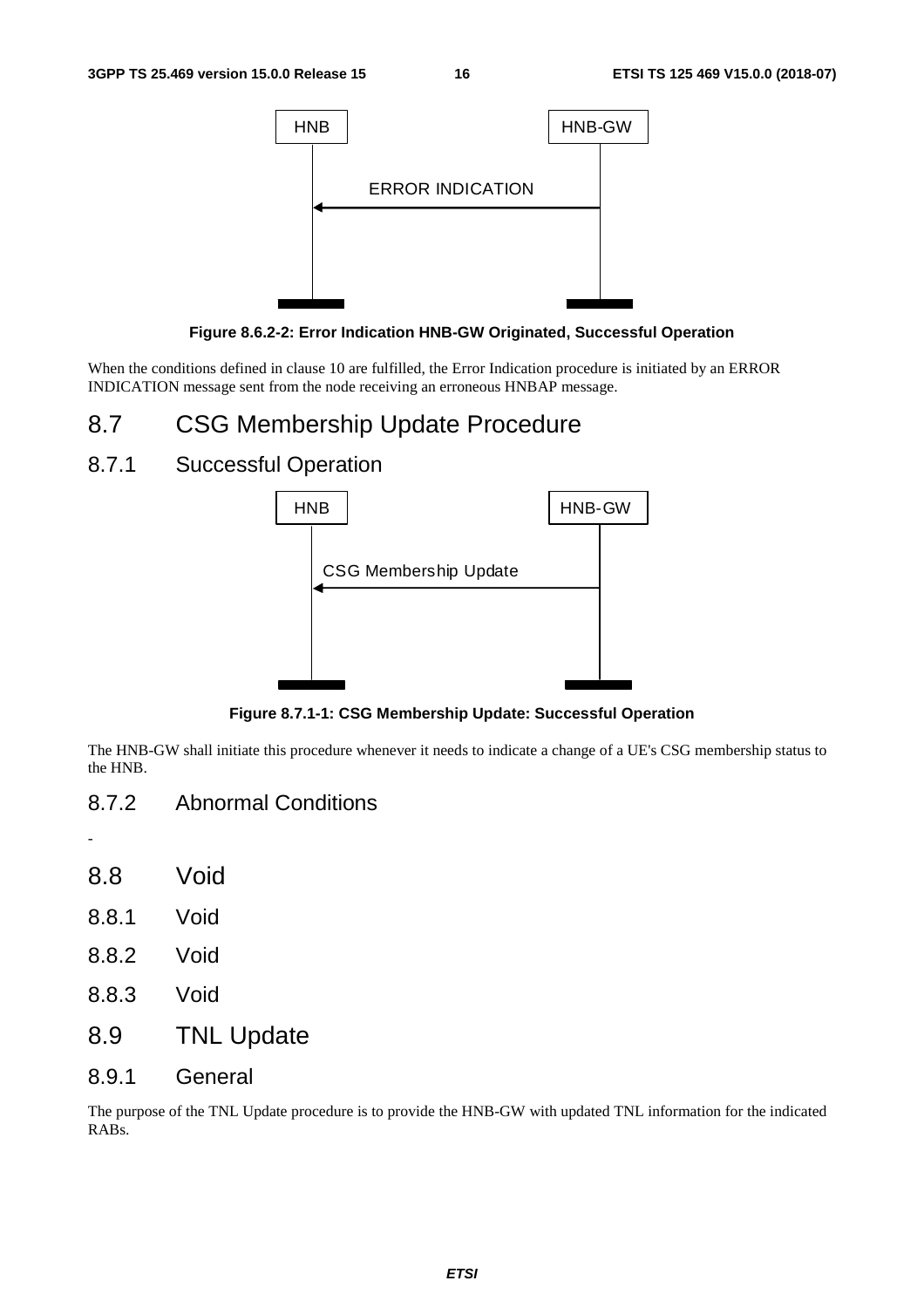#### 8.9.2 Successful Operation



**Figure 8.9.2-1: TNL Update procedure: Successful operation.** 

The HNB initiates the procedure by sending the TNL UPDATE REQUEST message to the HNB-GW.

Upon reception of the TNL UPDATE REQUEST message, the HNB-GW may start sending user data on the user plane to the target HNB. The HNB-GW shall respond with a TNL UPDATE RESPONSE message if the HNB-GW succeeds to establish TNL resources for the RABs indicated within the TNL UPDATE REQUEST message.

### 8.9.3 Unsuccessful Operation



**Figure 8.9.3-1: TNL Update: Unsuccessful operation.** 

If the HNB-GW fails to establish TNL resources for the RABs indicated within the TNL UPDATE REQUEST message the HNB-GW shall send the TNL UPDATE FAILURE message to the HNB with an appropriate cause value.

### 8.9.4 Abnormal Conditions

### 8.10 HNB Configuration Transfer Procedure

#### 8.10.1 General

-

The purpose of the HNB Configuration Transfer procedure is to obtain IP address information and other necessary information for establishing Iurh connections between HNBs.

### 8.10.2 Successful Operation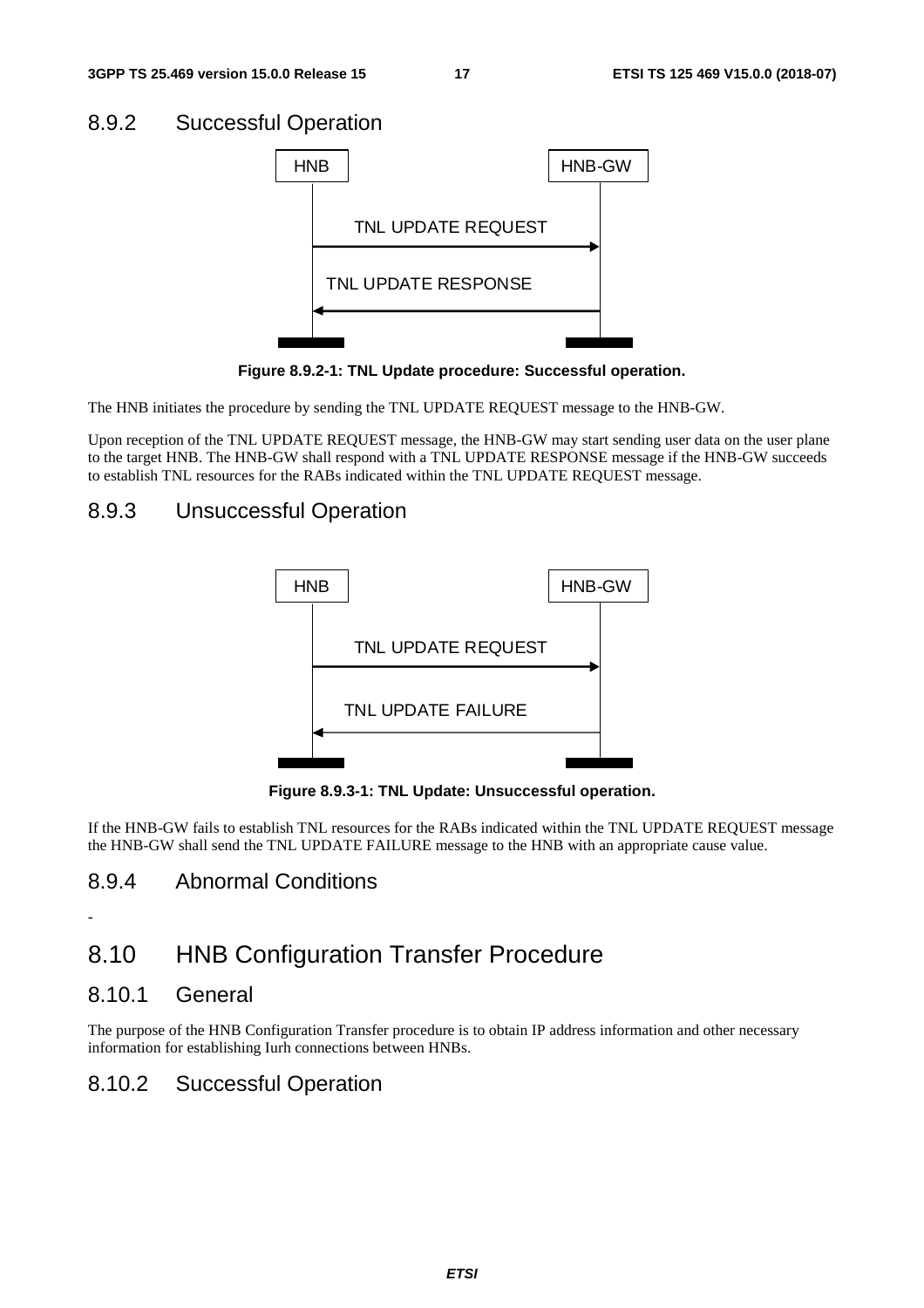

**Figure 8.10.2-1: HNB Configuration Transfer Procedure: Successful Operation** 

The HNB initiates this procedure by sending an HNB CONFIGURATION TRANSFER REQUEST message to the HNB-GW in order to retrieve the IP address and other necessary information for each neighbour HNB indicated in the *Neighbour Information Request List* IE. The HNB shall only request configuration information for those neighbour HNBs for which information has not already been received.

The HNB CONFIGURATION TRANSFER REQUEST shall contain information for all requested neighbour HNBs in the *Neighbour Information Request List* IE. Available neighbour information shall be indicated in the *HNB Configuration Information Provided* IE, if no neighbour information is available this shall be indicated in the *HNB Configuration Information Missing* IE with the *Cause* IE set to an appropriate value.

If the HNB indicated the support for CELL\_FACH/CELL\_PCH/URA\_PCH mobility at registration, the HNB-GW shall include the S-RNTI prefixes of the neighbour HNBs in the *Neighbour Information List* IE of the HNB CONFIGURATION TRANSFER RESPONSE message. If the HNB is also configured with a URA, the HNB-GW may include in the *Neighbour Information List* IE of the HNB CONFIGURATION TRANSFER RESPONSE message the *URA Identity List* IE of the neighbour HNBs.

For each available neighbour information within the *Neighbour Information List* IE in the HNB CONFIGURATION TRANSFER RESPONSE message the HNB attempts establishing a transport layer session using the addresses provided in an ordered manner starting with the first entry of the list, if none is established yet, and an Iurh connection towards the related neighbour HNB.

8.10.3 Void

-

8.10.4 Abnormal Conditions

### 8.11 Relocation Complete

#### 8.11.1 General

The purpose of the Relocation Complete procedure is to inform the HNB-GW that RNSAP Relocation at the Target-HNB has completed. The message indicates the RABs successfully established at the Target-HNB.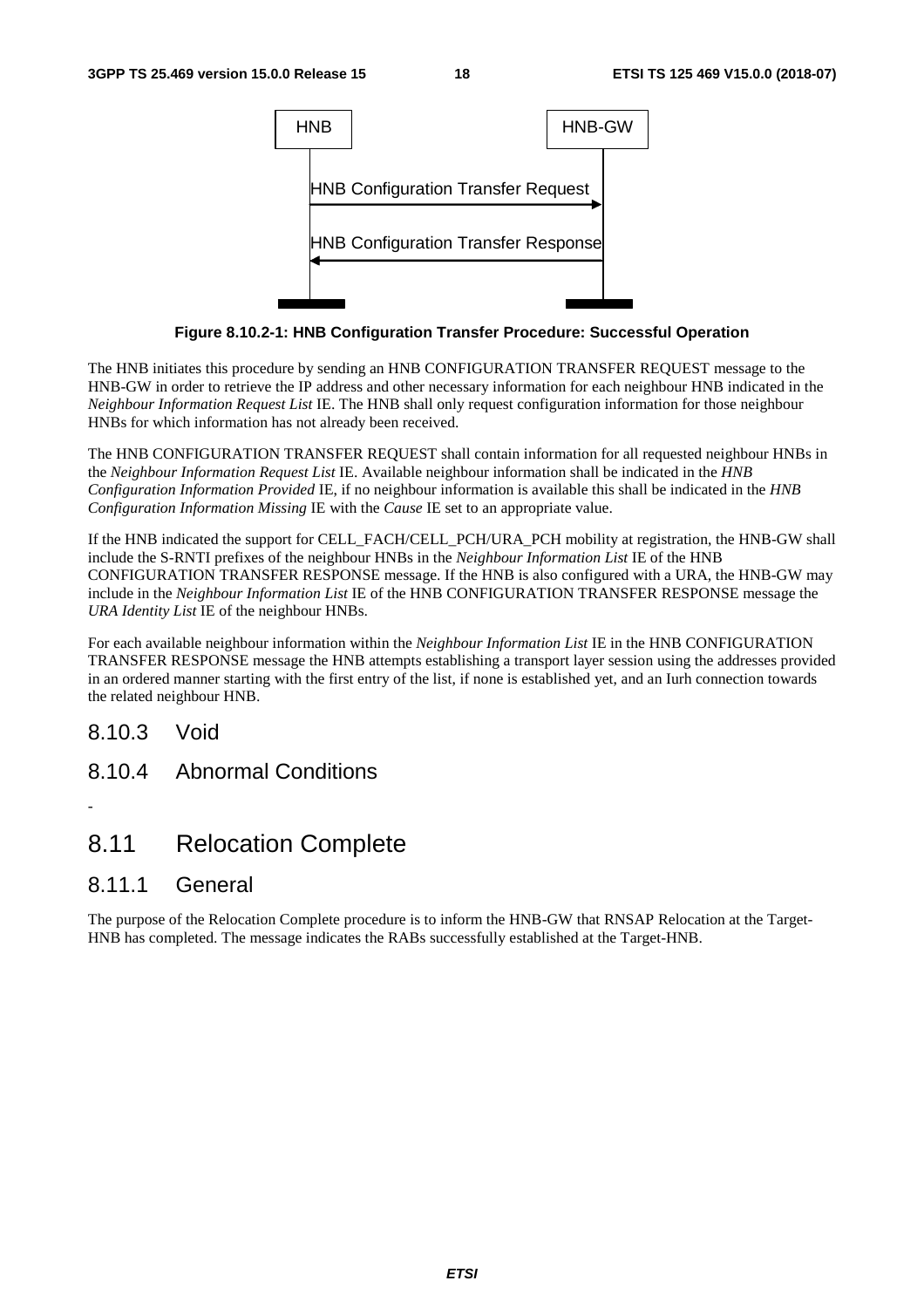#### 8.11.2 Successful Operation



**Figure 8.11.2-1: Relocation Complete procedure. Successful operation.** 

The Target-HNB initiates the procedure by sending the RELOCATION COMPLETE message to the HNB-GW.

### 8.12 U-RNTI Query

#### 8.12.1 General

The purpose of the U-RNTI Query procedure is to allow the target HNB to query the HNB-GW about the source HNB of a UE in CELL\_FACH, CELL\_PCH or URA\_PCH state with unknown U-RNTI.

#### 8.12.2 Successful Operation



**Figure 8.12.2-1: U-RNTI Query procedure: Successful Operation** 

The target HNB initiates this procedure by sending a U-RNTI QUERY REQUEST message to the HNB-GW in order to request configuration information for a specific U-RNTI from the HNB-GW.

### 9 Elements for HNBAP Communication

### 9.1 Message Functional Definition and Content

#### 9.1.1 General

Subclause 9.1 presents the contents of HNBAP messages in tabular format. The corresponding ASN.1 definition is presented in subclause 9.3. In case there is contradiction between the tabular format in subclause 9.1 and the ASN.1 definition, the ASN.1 shall take precedence, except for the definition of conditions for the presence of conditional IEs, where the tabular format shall take precedence.

NOTE: The messages have been defined in accordance to the guidelines specified in TR 25.921 [5].

For each message there is, a table listing the signalling elements in their order of appearance in the transmitted message.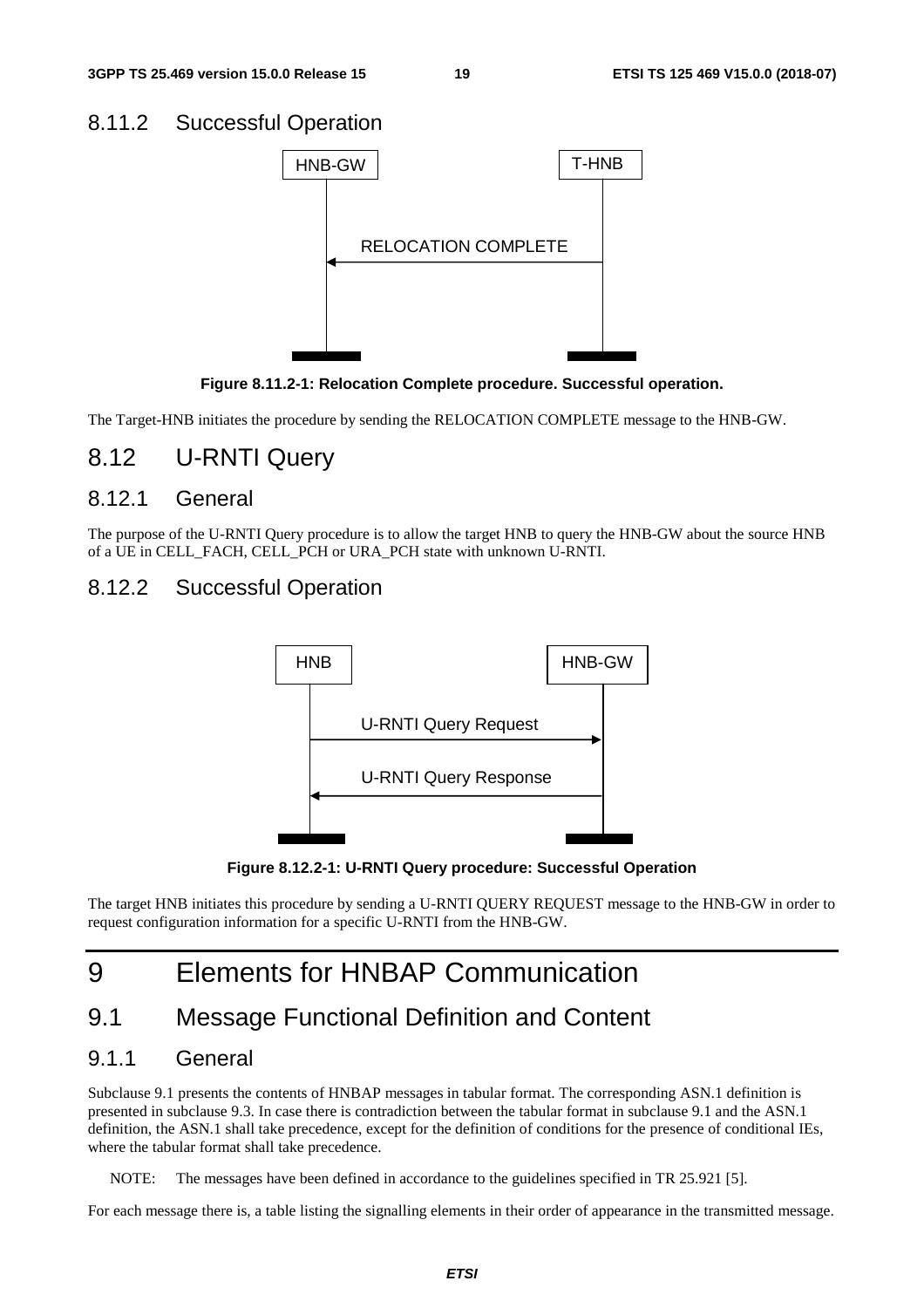### 9.1.2 Message Contents

#### 9.1.2.1 Presence

All information elements in the message descriptions below are marked mandatory, optional or conditional according to table 3

| <b>Abbreviation</b> | <b>Meaning</b>                                                       |
|---------------------|----------------------------------------------------------------------|
| м                   | IE's marked as Mandatory (M) will always be included in the          |
|                     | message.                                                             |
|                     | IE's marked as Optional (O) may or may not be included in the        |
|                     | message.                                                             |
|                     | IE's marked as Conditional (C) will be included in a message only if |
|                     | the condition is satisfied. Otherwise the IE is not included.        |

#### **Table 3: Meaning of abbreviations used in HNBAP messages**

#### 9.1.2.2 Criticality

Each Information Element or Group of Information Elements may have criticality information applied to it. Following cases are possible.

| Table 4: Meaning of content within "Criticality" column |  |
|---------------------------------------------------------|--|
|---------------------------------------------------------|--|

| Abbreviation                                                                                 | Meaning                                                                                    |  |  |  |  |
|----------------------------------------------------------------------------------------------|--------------------------------------------------------------------------------------------|--|--|--|--|
|                                                                                              | No criticality information is applied explicitly.                                          |  |  |  |  |
| <b>YES</b><br>Criticality information is applied. This is usable only for non-repeatable IEs |                                                                                            |  |  |  |  |
| <b>GLOBAL</b>                                                                                | The IE and all its repetitions together have one common criticality information. This is   |  |  |  |  |
|                                                                                              | usable only for repeatable IEs.                                                            |  |  |  |  |
| <b>EACH</b>                                                                                  | Each repetition of the IE has its own criticality information. It is not allowed to assign |  |  |  |  |
|                                                                                              | different criticality values to the repetitions. This is usable only for repeatable IEs.   |  |  |  |  |

#### 9.1.2.3 Range

The Range column indicates the allowed number of copies of repetitive IEs/IE groups.

#### 9.1.2.4 Assigned Criticality

This column provides the actual criticality information as defined in subclause 10.3.2, if applicable.

#### 9.1.3 HNB REGISTER REQUEST

This message is sent by the HNB to the HNB-GW to register the HNB at the HNB-GW.

Direction:  $HNB \rightarrow HNB-GW$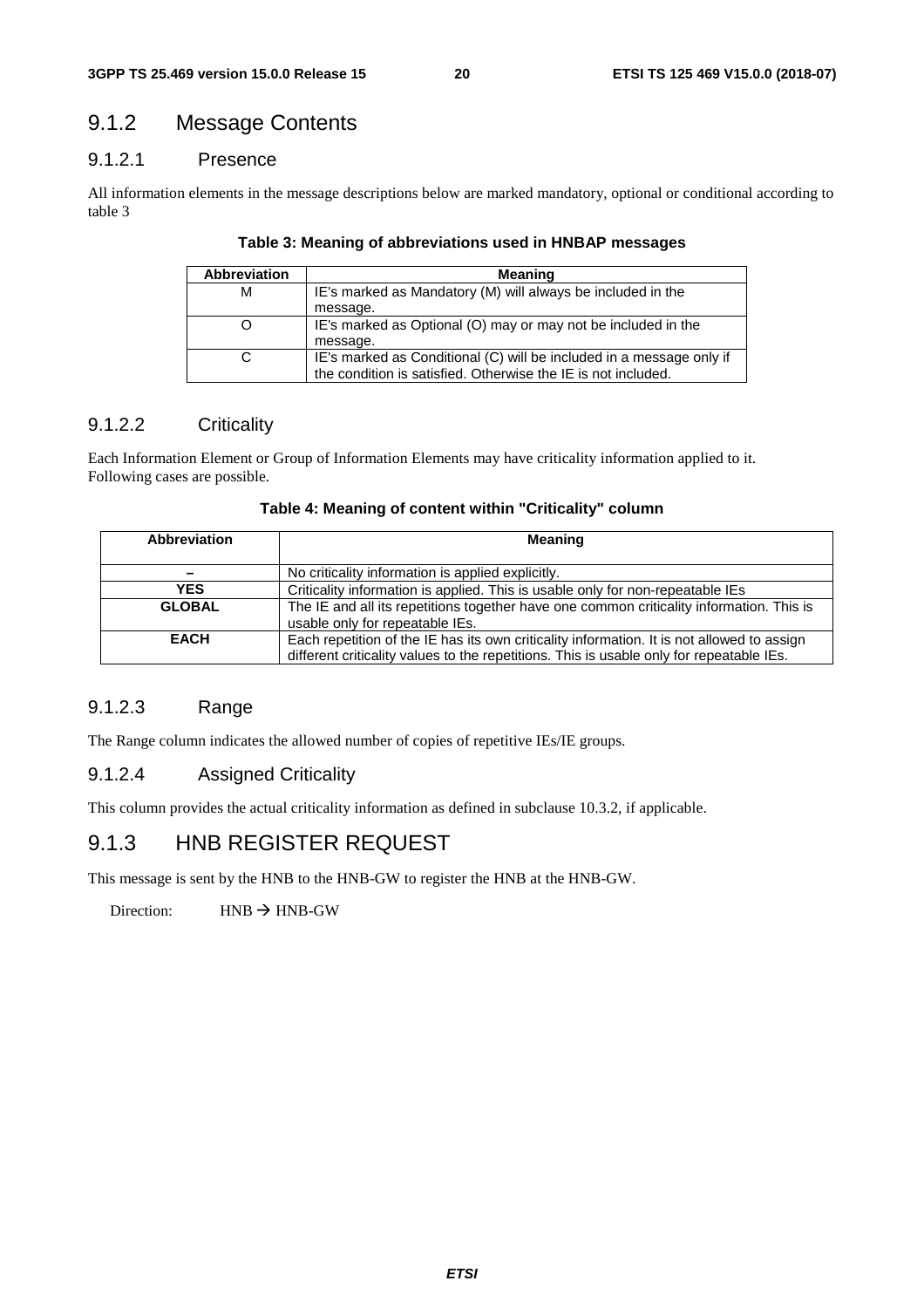| <b>PARAMETER</b>                  | <b>PRESENCE</b> | <b>RANGE</b>                                           | IE Type and<br>Reference   | <b>Semantics</b><br><b>Description</b>                    | <b>Criticality</b> | <b>Assigned</b><br><b>Criticality</b> |
|-----------------------------------|-----------------|--------------------------------------------------------|----------------------------|-----------------------------------------------------------|--------------------|---------------------------------------|
| Message Type                      | M               |                                                        | 9.2.1                      |                                                           | <b>YES</b>         | reject                                |
| <b>HNB Identity</b>               | M               |                                                        | 9.2.2                      |                                                           | <b>YES</b>         | reject                                |
| <b>HNB Location Information</b>   | M               |                                                        | 9.2.3                      |                                                           | <b>YES</b>         | reject                                |
| PLMN-ID                           | M               |                                                        | 9.2.14                     |                                                           | <b>YES</b>         | reject                                |
| Cell-ID                           | $\overline{M}$  |                                                        | 9.2.25                     |                                                           | <b>YES</b>         | reject                                |
| <b>LAC</b>                        | M               |                                                        | 9.2.11                     |                                                           | <b>YES</b>         | reject                                |
| <b>RAC</b>                        | M               |                                                        | 9.2.12                     |                                                           | <b>YES</b>         | reject                                |
| <b>SAC</b>                        | M               |                                                        | 9.2.13                     |                                                           | <b>YES</b>         | reject                                |
| CSG-ID                            | $\circ$         |                                                        | 9.2.27                     |                                                           | <b>YES</b>         | reject                                |
| Service Area For Broadcast        | $\circ$         |                                                        | <b>SAC</b><br>9.2.13       |                                                           | <b>YES</b>         | ignore                                |
| <b>HNB Cell Access Mode</b>       | $\circ$         |                                                        | 9.2.31                     |                                                           | <b>YES</b>         | reject                                |
| <b>PSC</b>                        | $\overline{O}$  |                                                        | 9.2.41                     |                                                           | <b>YES</b>         | ignore                                |
| lurh signalling TNL Address       | $\circ$         |                                                        | <b>IP Address</b><br>9.2.8 | HNB IP<br>address used<br>for direct lurh<br>connectivity | <b>YES</b>         | ignore                                |
| <b>Tunnel Information</b>         | $\circ$         |                                                        | 9.2.44                     |                                                           | <b>YES</b>         | ignore                                |
| <b>CELL_FACH Mobility Support</b> | $\circ$         |                                                        | 9.2.45                     |                                                           | <b>YES</b>         | ignore                                |
| Neighbour Cell Identity List      |                 | $0$ to<br>$<$ maxnoo<br>fAddition<br>alNeighb<br>ours> |                            |                                                           | <b>GLOBAL</b>      | ignore                                |
| >Neighbour Identity               |                 |                                                        | 9.2.51                     |                                                           |                    |                                       |
| <b>URA Identity List</b>          |                 | $0$ to<br>$<$ maxnoo<br>fURAIde<br>ntities>            |                            |                                                           | <b>GLOBAL</b>      | ignore                                |
| >URA Identity                     |                 |                                                        | 9.2.47                     |                                                           |                    |                                       |
| <b>HNB Capacity</b>               | O               |                                                        | 9.2.50                     |                                                           | <b>YES</b>         | ignore                                |

| Range bound                 | <b>Explanation</b>                                                                       |
|-----------------------------|------------------------------------------------------------------------------------------|
| maxnoofAdditionalNeighbours | Maximum number of additional neighbour cells associated to a given HNB.<br>Value is 128. |
| maxnoofURAIdentities        | Maximum number of URA Identities assigned to a HNB. Value is 8.                          |

### 9.1.4 HNB REGISTER ACCEPT

This message is sent by the HNB-GW to the HNB as a successful response to a HNB REGISTER REQUEST message.

| <b>PARAMETER</b>     | <b>PRESENCE</b> | <b>RANGE</b> | IE Type and       | <b>Semantics Description</b> | <b>Criticality</b> | Assigned           |
|----------------------|-----------------|--------------|-------------------|------------------------------|--------------------|--------------------|
|                      |                 |              | <b>Reference</b>  |                              |                    | <b>Criticality</b> |
| Message Type         | M               |              | 9.2.1             |                              | YES                | reject             |
| RNC-ID               | M               |              | 9.2.26            |                              | YES                | reject             |
| Mux Port Number      | O               |              | 9.2.29            | The mux port number at       | <b>YES</b>         | ignore             |
|                      |                 |              |                   | which HNB-GW expects to      |                    |                    |
|                      |                 |              |                   | receive multiplexed packets. |                    |                    |
| lurh signalling TNL  | O               |              | <b>IP Address</b> | HNB-GW IP address used       | <b>YES</b>         | ignore             |
| Address              |                 |              | 9.2.8             | for lurh connectivity via/to |                    |                    |
|                      |                 |              |                   | the HNB-GW                   |                    |                    |
| <b>S-RNTI Prefix</b> | O               |              | 9.2.46            | To be used together with     | <b>YES</b>         | ignore             |
|                      |                 |              |                   | the HNB-GW RNC-ID when       |                    |                    |
|                      |                 |              |                   | assigning U-RNTI to UE.      |                    |                    |

Direction:  $HNB-GW \rightarrow HNB$ 

### 9.1.5 HNB REGISTER REJECT

This message is sent by the HNB-GW to the HNB as unsuccessful response to a HNB REGISTER REQUEST message.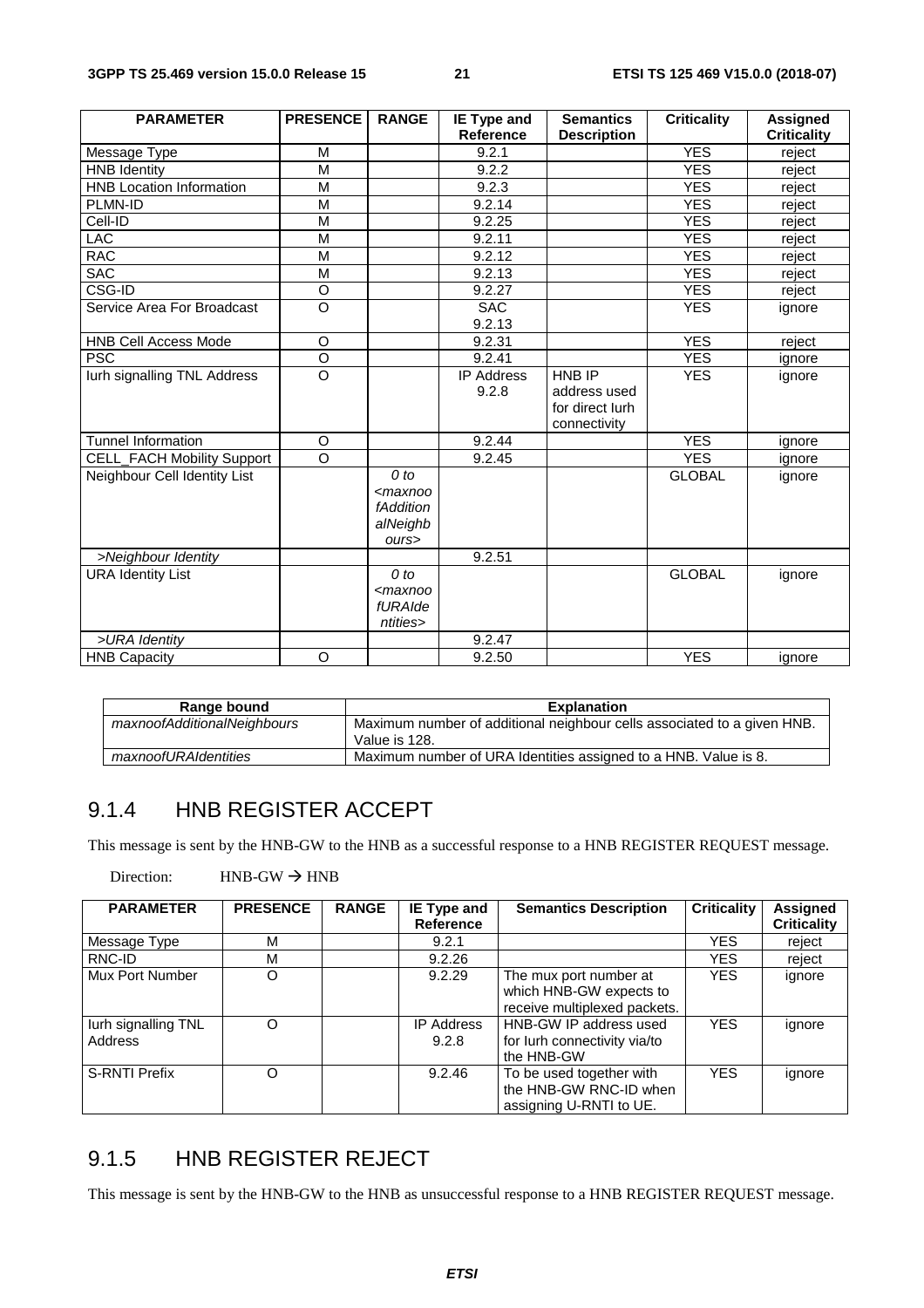Direction:  $HNB-GW \rightarrow HNB$ 

| <b>PARAMETER</b>               | <b>PRESENCE</b> | <b>RANGE</b> | IE Type and<br>Reference | <b>Semantics</b><br><b>Description</b> | <b>Criticality</b> | Assigned<br><b>Criticality</b> |
|--------------------------------|-----------------|--------------|--------------------------|----------------------------------------|--------------------|--------------------------------|
| Message Type                   | М               |              | 9.2.1                    |                                        | <b>YES</b>         | reject                         |
| Cause                          | М               |              | 9.2.15                   |                                        | <b>YES</b>         | ignore                         |
| <b>Criticality Diagnostics</b> |                 |              | 9.2.16                   |                                        | <b>YES</b>         | ignore                         |
| <b>Backoff Timer</b>           |                 |              | 9.2.28                   |                                        | <b>YES</b>         | reject                         |
|                                | ifOverload      |              |                          |                                        |                    |                                |

| Condition         | Explanation                                                                                |  |  |  |  |
|-------------------|--------------------------------------------------------------------------------------------|--|--|--|--|
| <b>IfOverload</b> | Jverload"<br>. <i>Cause</i> IE is set to "C<br>This<br>I be present if the l<br>shall<br>ᄩ |  |  |  |  |

#### 9.1.6 UE REGISTER REQUEST

This message is sent by the HNB to the HNB-GW to register a UE at HNB-GW for service.

Direction:  $HNB \rightarrow HNB-GW$ 

| <b>PARAMETER</b>          | <b>PRESENCE</b> | <b>RANGE</b> | IE Type and<br>Reference | <b>Semantics</b><br><b>Description</b> | <b>Criticality</b> | Assigned<br><b>Criticality</b> |
|---------------------------|-----------------|--------------|--------------------------|----------------------------------------|--------------------|--------------------------------|
| Message Type              | м               |              | 9.2.1                    |                                        | YES                | reject                         |
| UE Identity               | м               |              | 9.2.17                   |                                        | YES                | reject                         |
| <b>Registration Cause</b> | M               |              | 9.2.21                   |                                        | YES                | ignore                         |
| <b>UE Capabilities</b>    | M               |              | 9.2.24                   |                                        | <b>YES</b>         | reiect                         |

#### 9.1.7 UE REGISTER ACCEPT

This message is sent by the HNB-GW to the HNB as a successful response to a UE REGISTER REQUEST message.

Direction:  $HNB-GW \rightarrow HNB$ 

| <b>PARAMETER</b>      | <b>PRESENCE</b> | <b>RANGE</b> | <b>IE Type and</b><br><b>Reference</b> | <b>Semantics</b><br><b>Description</b> | <b>Criticality</b> | Assigned<br><b>Criticality</b> |
|-----------------------|-----------------|--------------|----------------------------------------|----------------------------------------|--------------------|--------------------------------|
| Message Type          | М               |              | 9.2.1                                  |                                        | YES                | reiect                         |
| UE Identity           | м               |              | 9.2.17                                 |                                        | YES                | reject                         |
| Context-ID            | м               |              | 9.2.9                                  |                                        | <b>YES</b>         | reiect                         |
| CSG Membership Status |                 |              | 9.2.30                                 |                                        | YES                | reiect                         |

### 9.1.8 UE REGISTER REJECT

This message is sent by the HNB-GW to the HNB as unsuccessful response to a UE REGISTER REQUEST message.

```
Direction: HNB-GW \rightarrow HNB
```

| <b>PARAMETER</b>               | <b>PRESENCE</b> | <b>RANGE</b> | <b>IE Type and</b> | <b>Semantics</b>   | <b>Criticality</b> | Assigned           |
|--------------------------------|-----------------|--------------|--------------------|--------------------|--------------------|--------------------|
|                                |                 |              | Reference          | <b>Description</b> |                    | <b>Criticality</b> |
| Message Type                   | М               |              | 9.2.1              |                    | <b>YES</b>         | reject             |
| UE Identity                    | М               |              | 9.2.17             |                    | <b>YES</b>         | reject             |
| Cause                          | М               |              | 9.2.15             |                    | YES                | ignore             |
| <b>Criticality Diagnostics</b> |                 |              | 9.2.16             |                    | <b>YES</b>         | ignore             |

#### 9.1.9 HNB DE-REGISTER

This message is sent by the HNB to the HNB-GW or HNB-GW to HNB to deregister the HNB,

Direction: HNB  $\rightarrow$  HNB-GW or HNB-GW  $\rightarrow$  HNB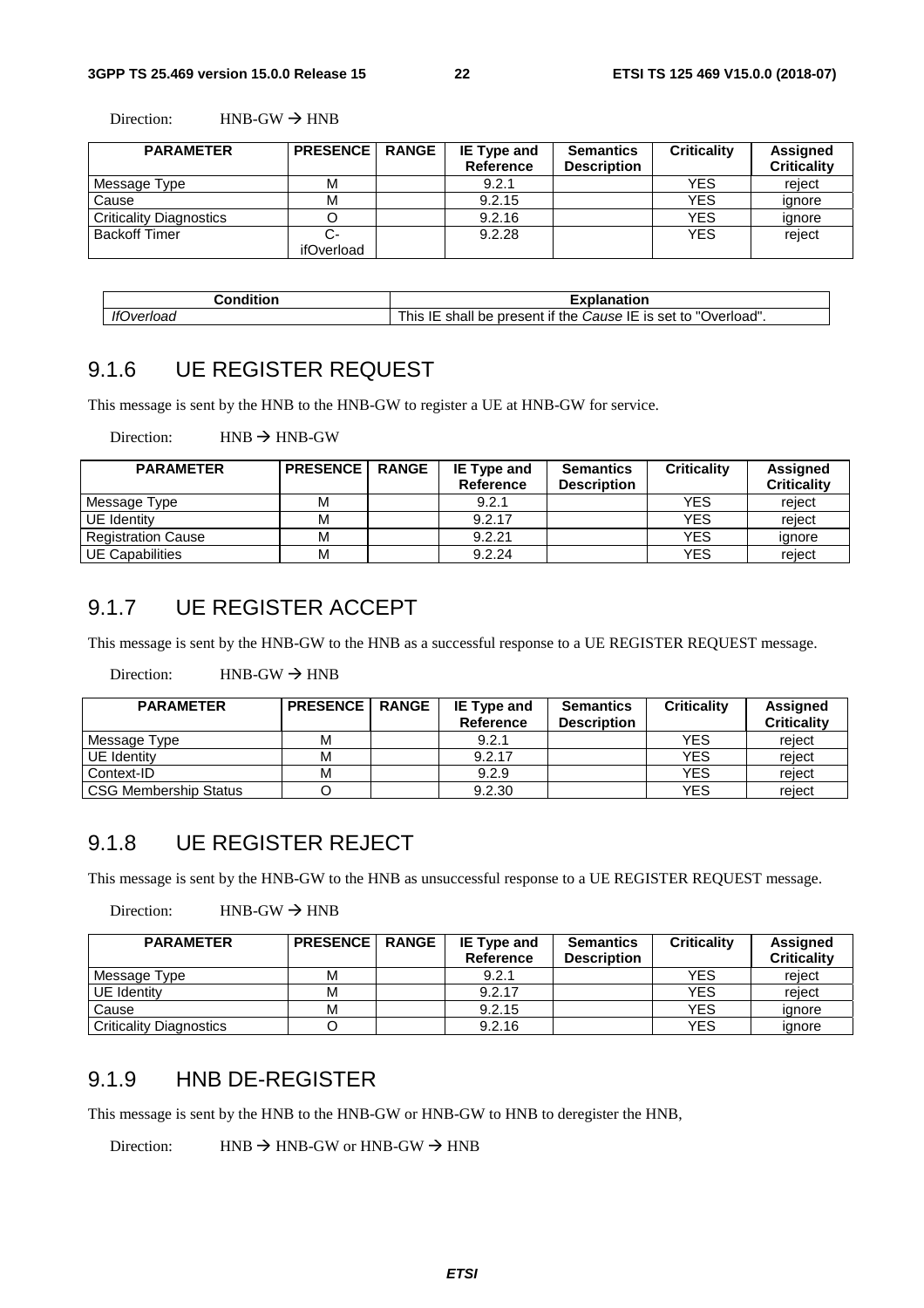| <b>PARAMETER</b>     | <b>PRESENCE</b> | <b>RANGE</b> | <b>IE Type and</b> | <b>Semantics</b>   | <b>Criticality</b> | Assigned           |
|----------------------|-----------------|--------------|--------------------|--------------------|--------------------|--------------------|
|                      |                 |              | <b>Reference</b>   | <b>Description</b> |                    | <b>Criticality</b> |
| Message Type         | м               |              | 9.2.1              |                    | YES                | ignore             |
| Cause                | М               |              | 9.2.15             |                    | <b>YES</b>         | ignore             |
| <b>Backoff Timer</b> |                 |              | 9.2.28             |                    | <b>YES</b>         | reject             |
|                      | ifOverload      |              |                    |                    |                    |                    |

| Condition        | Explanation                                                                            |  |  |  |  |
|------------------|----------------------------------------------------------------------------------------|--|--|--|--|
| ∣f∩<br>'Jverloac | Jverload"<br>.<br>Cause IE is set to "O<br>--<br>i his<br>shall be present if the<br>ᄩ |  |  |  |  |

### 9.1.10 UE DE-REGISTER

This message is sent by the HNB to the HNB-GW or HNB-GW to HNB to de-register a UE.

Direction: HNB  $\rightarrow$  HNB-GW, HNB-GW  $\rightarrow$  HNB

| <b>PARAMETER</b> | <b>PRESENCE</b> | <b>RANGE</b> | <b>IE Type and</b><br>Reference | <b>Semantics</b><br><b>Description</b> | <b>Criticality</b> | <b>Assigned</b><br><b>Criticality</b> |
|------------------|-----------------|--------------|---------------------------------|----------------------------------------|--------------------|---------------------------------------|
| Message Type     | M               |              | 9.2.1                           |                                        | YES                | ignore                                |
| Context-ID       | м               |              | 9.2.9                           |                                        | YES                | reject                                |
| Cause            | M               |              | 9.2.15                          |                                        | YES                | ignore                                |

#### 9.1.11 ERROR INDICATION

This message is sent by the HNB to HNB-GW or HNB-GW to HNB and is used to indicate that some errors have been detected.

| Direction: |  | $HNB \rightarrow HNB-GW$ , $HNB-GW \rightarrow HNB$ |  |
|------------|--|-----------------------------------------------------|--|
|            |  |                                                     |  |

| <b>PARAMETER</b>          | <b>PRESENCE</b> | <b>RANGE</b> | <b>IE Type and</b><br>Reference | <b>Semantics</b><br><b>Description</b> | <b>Criticality</b> | Assigned<br><b>Criticality</b> |
|---------------------------|-----------------|--------------|---------------------------------|----------------------------------------|--------------------|--------------------------------|
| Message Type              | м               |              | 9.2.1                           |                                        | YES                | ianore                         |
| Cause                     | М               |              | 9.2.15                          |                                        | YES                | ignore                         |
| l Criticality Diagnostics |                 |              | 9.2.16                          |                                        | YES                | ignore                         |

#### 9.1.12 CSG MEMBERSHIP UPDATE

This message is sent by the HNB-GW to HNB to indicate CSG Membership changes to the HNB.

Direction:  $HNB-GW \rightarrow HNB$ 

| <b>PARAMETER</b>             | <b>PRESENCE</b> | RANGE   IE Type and<br>Reference | <b>Semantics</b><br><b>Description</b> | <b>Criticality</b> | Assigned<br><b>Criticality</b> |
|------------------------------|-----------------|----------------------------------|----------------------------------------|--------------------|--------------------------------|
| Message Type                 | м               | 9.2.1                            |                                        | YES                | ignore                         |
| Context-ID                   | М               | 9.2.9                            |                                        | YES                | reiect                         |
| <b>CSG Membership Status</b> | М               | 9.2.30                           |                                        | YES                | reiect                         |

#### 9.1.13 Void

9.1.14 Void

#### 9.1.15 TNL UPDATE REQUEST

This message is sent by the HNB to the HNB-GW to inform the GW of new TNL information for the referenced RABs.

Direction:  $HNR \rightarrow HNR$ -GW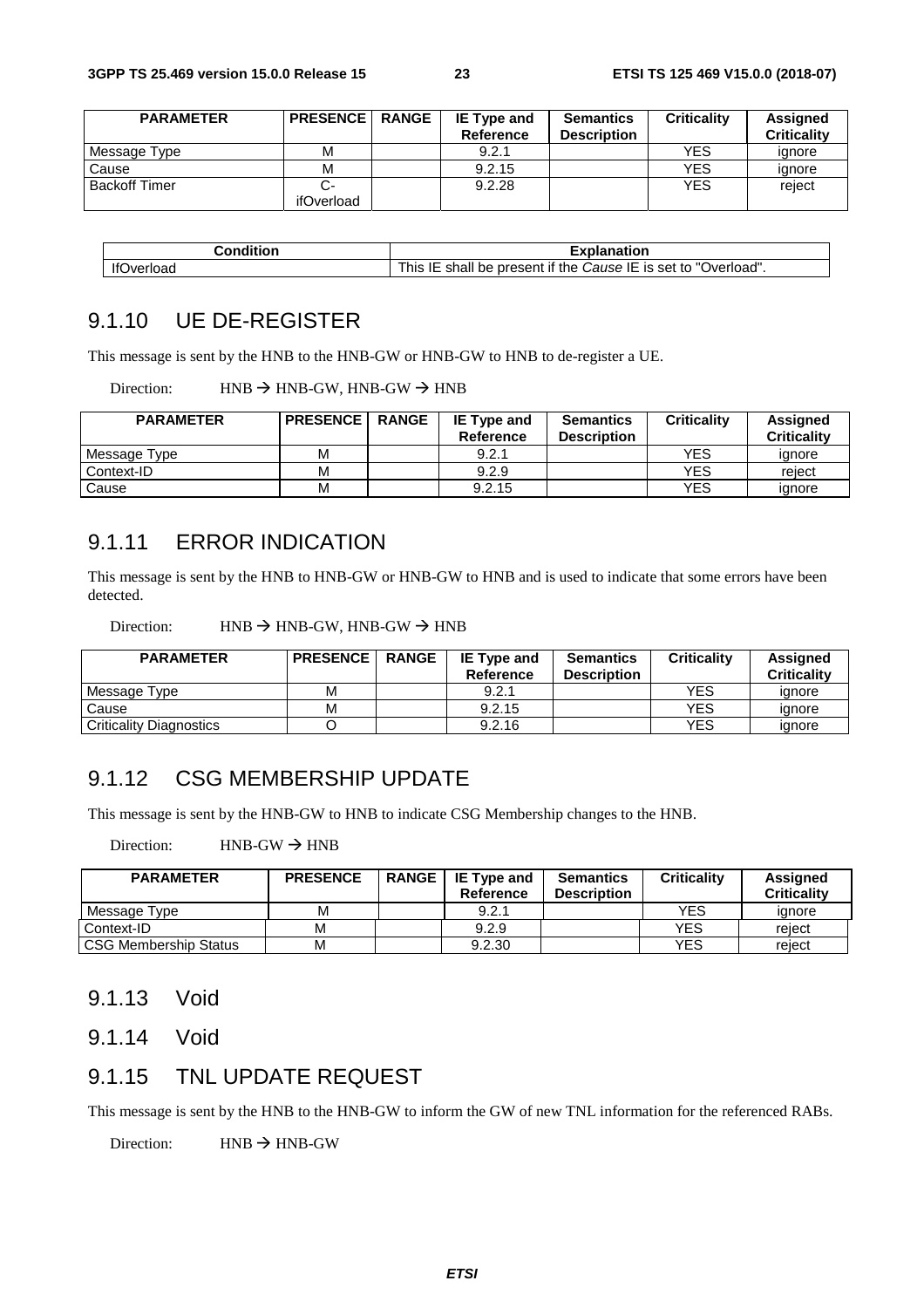| <b>PARAMETER</b> | <b>PRESENCE</b> | <b>RANGE</b> | <b>IE Type and</b><br>Reference | <b>Semantics</b><br><b>Description</b> | <b>Criticality</b> | Assigned<br><b>Criticality</b> |
|------------------|-----------------|--------------|---------------------------------|----------------------------------------|--------------------|--------------------------------|
| Message Type     | М               |              | 9.2.1                           |                                        | <b>YES</b>         | reiect                         |
| Context-ID       | М               |              | 9.2.9                           |                                        | YES                | reiect                         |
| <b>RAB List</b>  | М               |              | 9.2.32                          |                                        | <b>YES</b>         | reject                         |
| Update Cause     | М               |              | 9.2.39                          |                                        | <b>YES</b>         | reject                         |

#### 9.1.16 TNL UPDATE RESPONSE

This message is sent by the HNB-GW to inform the HNB that a TNL update switch has been successfully completed in the HNB-GW.

Direction:  $HNB-GW \rightarrow HNB$ 

| <b>PARAMETER</b>             | <b>PRESENCE</b> | <b>RANGE</b> | <b>IE Type and</b><br>Reference | <b>Semantics</b><br><b>Description</b> | <b>Criticality</b> | Assigned<br><b>Criticality</b> |
|------------------------------|-----------------|--------------|---------------------------------|----------------------------------------|--------------------|--------------------------------|
| Message <sup>-</sup><br>Type | м               |              | 9.2.1                           |                                        | YES                | reject                         |
| Context-ID                   | м               |              | 9.2.9                           |                                        | YES                | reiect                         |

#### 9.1.17 TNL UPDATE FAILURE

This message is sent by the HNB-GW to inform the HNB that a failure has occurred during the TNL update procedure.

Direction:  $HNB-GW \rightarrow HNB$ 

| <b>IE/Group Name</b>           | <b>Presence</b> | Range | IE type and<br>reference | <b>Semantics</b><br>description | <b>Criticality</b> | <b>Assigned</b><br><b>Criticality</b> |
|--------------------------------|-----------------|-------|--------------------------|---------------------------------|--------------------|---------------------------------------|
| Message Type                   | М               |       | 9.2.1                    |                                 | <b>YES</b>         | reject                                |
| Context-ID                     | м               |       | 9.2.9                    |                                 | <b>YES</b>         | reject                                |
| Cause                          | М               |       | 9.2.15                   |                                 | <b>YES</b>         | ignore                                |
| <b>Criticality Diagnostics</b> | C               |       | 9.2.16                   |                                 | YES                | ignore                                |

### 9.1.18 HNB CONFIGURATION TRANSFER REQUEST

This message is sent by the HNB to the HNB-GW to request configuration information for neighbouring HNBs.

Direction:  $HNB \rightarrow HNB-GW$ 

| <b>PARAMETER</b>                         | <b>PRESENC</b> | <b>RANGE</b>                                       | IE Type and<br>Reference             | <b>Semantics</b><br><b>Description</b> | <b>Criticality</b> | Assigned<br><b>Criticality</b> |
|------------------------------------------|----------------|----------------------------------------------------|--------------------------------------|----------------------------------------|--------------------|--------------------------------|
| Message Type                             | м              |                                                    | 9.2.1                                |                                        | YES                | reject                         |
| Neighbour Information Request<br>List    | м              |                                                    |                                      |                                        | <b>YES</b>         | reject                         |
| >Neighbour Information<br><b>Request</b> |                | 1 to<br><maxno<br>ofNeigh<br/>bours&gt;</maxno<br> | <b>HNB RNL</b><br>Identity<br>9.2.36 |                                        |                    |                                |

| Range bound       | <b>Explanation</b>                                           |
|-------------------|--------------------------------------------------------------|
| maxnoofNeighbours | Maximum number of neighbour cells associated to a given HNB. |
|                   | Value is 32.                                                 |

### 9.1.19 HNB CONFIGURATION TRANSFER RESPONSE

This message is sent by the HNB-GW to the HNB as a response to a HNB CONFIGURATION TRANSFER REQUEST message.

Direction:  $HNB-GW \rightarrow HNB$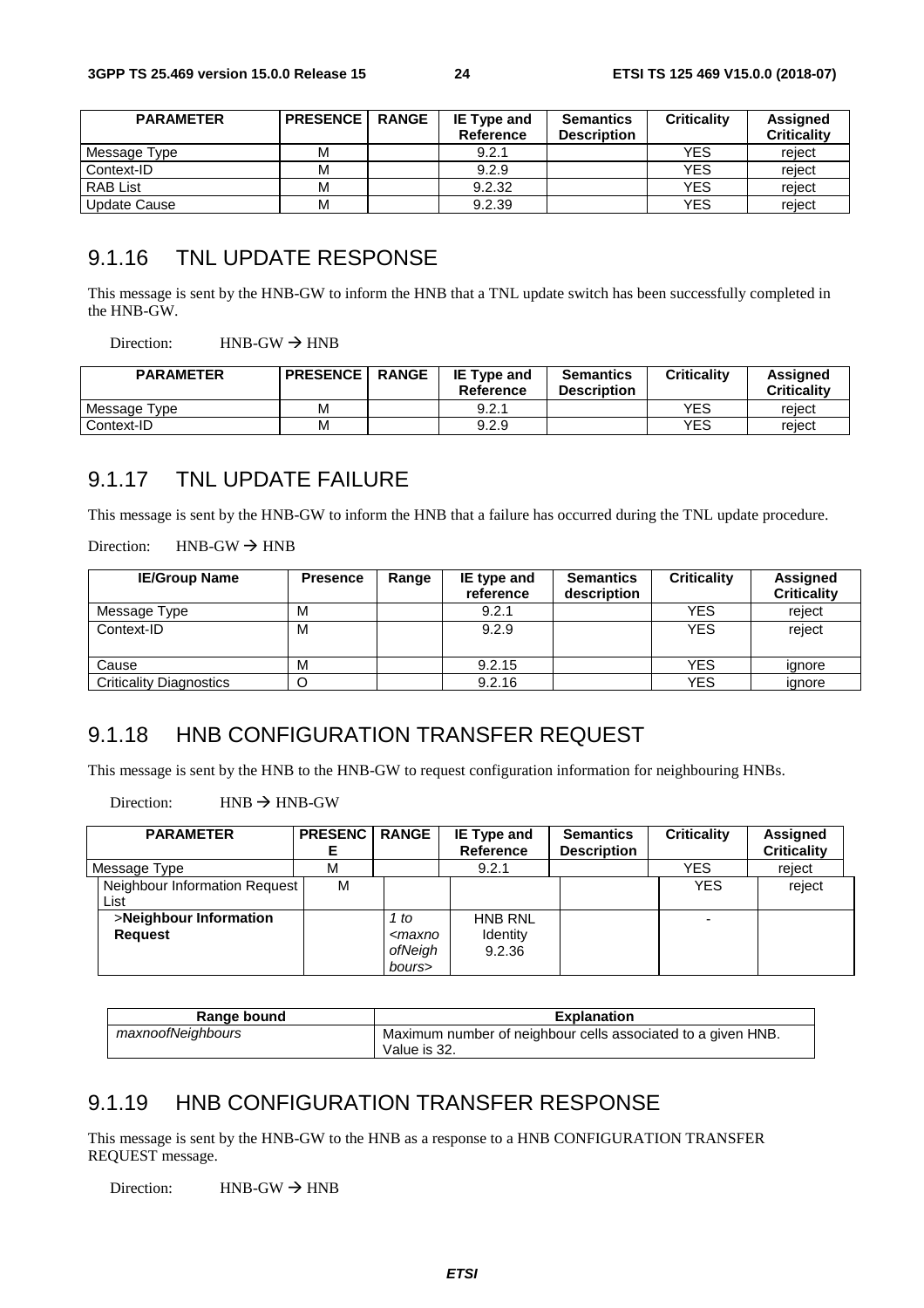| <b>PARAMETER</b>                                | <b>PRESENCE</b> | <b>RANGE</b>                                                      | <b>IE Type and</b><br><b>Reference</b>               | <b>Semantics</b>   | <b>Criticality</b> | Assigned           |
|-------------------------------------------------|-----------------|-------------------------------------------------------------------|------------------------------------------------------|--------------------|--------------------|--------------------|
|                                                 |                 |                                                                   |                                                      | <b>Description</b> |                    | <b>Criticality</b> |
| Message Type                                    | M               |                                                                   | 9.2.1                                                |                    | <b>YES</b>         | reject             |
| Neighbour Information List                      | M               |                                                                   |                                                      |                    | <b>YES</b>         | reject             |
| >Neighbour Information                          |                 | 1 to<br><maxno<br>ofNeigh<br/>bours&gt;</maxno<br>                | <b>HNB</b><br>Configuration<br>Information<br>9.2.40 |                    |                    |                    |
| Additional Neighbour<br><b>Information List</b> | O               |                                                                   |                                                      |                    | <b>YES</b>         | ignore             |
| >Neighbour Information                          |                 | 1 to<br><maxno<br>ofAdditio<br/>nalNeig<br/>hbours&gt;</maxno<br> | <b>HNB</b><br>Configuration<br>Information<br>9.2.40 |                    |                    |                    |

| Range bound                 | <b>Explanation</b>                                           |
|-----------------------------|--------------------------------------------------------------|
| maxnoofNeighbours           | Maximum number of neighbour cells associated to a given HNB. |
|                             | Value is 32.                                                 |
| maxnoofAdditionalNeighbours | Maximum number of additional neighbour cells associated to a |
|                             | given HNB. Value is 128.                                     |

#### 9.1.20 Void

### 9.1.21 RELOCATION COMPLETE

This message is sent by the HNB to inform the HNB-GW that a relocation is completed.

Direction:  $HNB \rightarrow HNB$  GW

| <b>IE/Group Name</b> | <b>Presence</b> | Range | IE type and<br>reference | <b>Semantics</b><br>description | <b>Criticality</b> | <b>Assigned</b><br><b>Criticality</b> |
|----------------------|-----------------|-------|--------------------------|---------------------------------|--------------------|---------------------------------------|
| Message Type         | м               |       | 9.2.1                    |                                 | YES                | ignore                                |
| Context-ID           | м               |       | 9.2.9                    |                                 | <b>YES</b>         | ignore                                |

#### 9.1.22 U-RNTI QUERY REQUEST

This message is sent by the HNB to request configuration information for a specific U-RNTI from the HNB-GW.

Direction:  $HNB \rightarrow HNB$  GW

| <b>IE/Group Name</b> | <b>Presence</b> | Range | <b>IE</b> type and<br>reference | <b>Semantics</b><br>description | <b>Criticality</b> | <b>Assigned</b><br><b>Criticality</b> |
|----------------------|-----------------|-------|---------------------------------|---------------------------------|--------------------|---------------------------------------|
| Message Type         | м               |       | 9.2.1                           |                                 | YES                | reject                                |
| U-RNTI               | м               |       | 9.2.48                          |                                 | <b>YES</b>         | reject                                |

### 9.1.23 U-RNTI QUERY RESPONSE

This message is sent by the HNB-GW to provide the requested information for a specific U-RNTI.

Direction:  $HNB-GW \rightarrow HNB$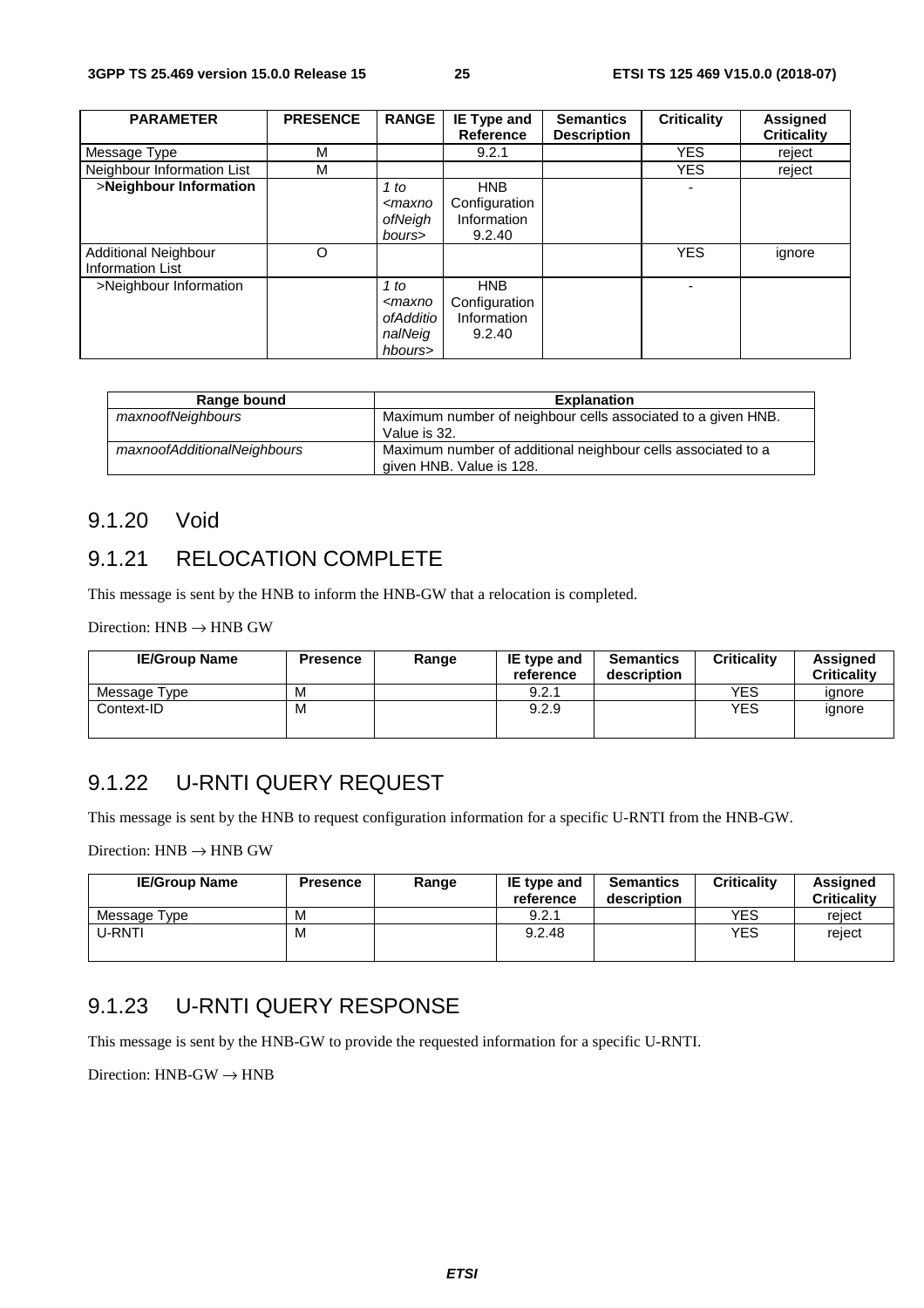| <b>IE/Group Name</b>               | <b>Presence</b> | Range | IE type and<br>reference | <b>Semantics</b><br>description | <b>Criticality</b> | <b>Assigned</b><br><b>Criticality</b> |
|------------------------------------|-----------------|-------|--------------------------|---------------------------------|--------------------|---------------------------------------|
|                                    |                 |       |                          |                                 |                    |                                       |
| Message Type                       | M               |       | 9.2.1                    |                                 | <b>YES</b>         | reject                                |
| <b>CHOICE HNB-GW response</b>      | M               |       |                          |                                 | <b>YES</b>         | reject                                |
| $>$ HNB                            |                 |       |                          |                                 |                    |                                       |
| >>HNB Configuration<br>Information | M               |       | 9.2.40                   |                                 |                    |                                       |
| >Macro RNC                         |                 |       |                          |                                 |                    |                                       |
| >>RNC-ID                           | M               |       | 9.2.26                   |                                 |                    |                                       |
| >Unknown U-RNTI<br>Indication      |                 |       |                          |                                 |                    |                                       |
| >>Unknown U-RNTI<br>Indication     | M               |       | 9.2.49                   |                                 |                    |                                       |

### 9.2 Information Element Definitions

#### 9.2.0 General

Subclause 9.2 presents the HNBAP IE definitions in tabular format. The corresponding ASN.1 definition is presented in subclause 9.3. In case there is contradiction between the tabular format in subclause 9.2 and the ASN.1 definition, the ASN.1 shall take precedence, except for the definition of conditions for the presence of conditional elements, where the tabular format shall take precedence.

When specifying information elements which are to be represented by bit strings, if not otherwise specifically stated in the semantics description of the concerned IE or elsewhere, the following principle applies with regards to the ordering of bits:

- The first bit (leftmost bit) contains the most significant bit (MSB);
- The last bit (rightmost bit) contains the least significant bit (LSB);
- When importing bit strings from other specifications, the first bit of the bit string contains the first bit of the concerned information;

### 9.2.1 Message Type

*Message Type* IE uniquely identifies the message being sent. It is mandatory for all messages.

| <b>IE/GROUP NAME</b> | <b>Presence</b> | Range |                       | <b>IE Type and Reference   Semantics Description</b> |
|----------------------|-----------------|-------|-----------------------|------------------------------------------------------|
| <b>Message Type</b>  |                 |       |                       |                                                      |
| >Procedure Code      | ΙM              |       | INTEGER(0255)         |                                                      |
| >Type of Message     | ΙM              |       | <b>ENUMERATED</b>     |                                                      |
|                      |                 |       | (Initiating Message,  |                                                      |
|                      |                 |       | Successful Outcome,   |                                                      |
|                      |                 |       | Unsuccessful Outcome, |                                                      |
|                      |                 |       | (Outcome)             |                                                      |

### 9.2.2 HNB Identity

*HNB Identity* IE is sent from the HNB to the HNB-GW and identities the HNB.

| <b>IE/GROUP NAME</b> | <b>Presence</b> | Range | <b>IE Type and</b><br>Reference     | <b>Semantics Description</b> |
|----------------------|-----------------|-------|-------------------------------------|------------------------------|
| <b>HNB Identity</b>  |                 |       | <b>OCTET STRING</b><br>(SIZE(1255)) | See note below.              |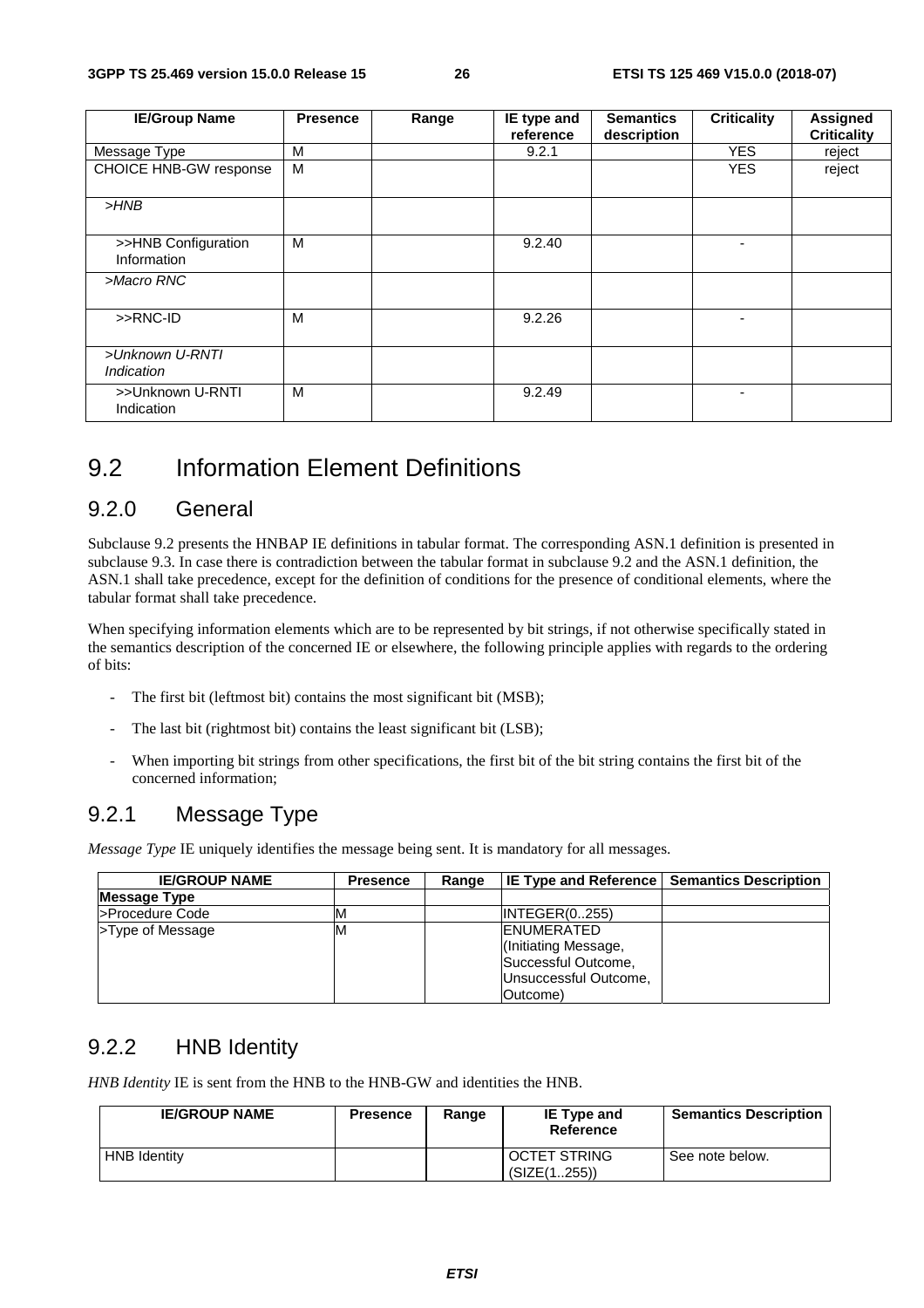Note:

The octet string shall take form of a Network Access Identifier (NAI) as defined in IETF RFC 4282 [13]. The format of the HNB-Identity will be:

0<IMSI>@<realm>

Or

1<OUI>-<SerialNumber>@<realm>

Where <IMSI> is a 16 digit number coded as specified in TS 23.003 [12];

and <OUI> and <SerialNumber> are coded as specified in TR-069 [14].

#### 9.2.3 HNB Location Information

The *HNB Location Information* IE is sent from the HNB to HNB-GW to provide information on the location of the HNB.

| <b>IE/GROUP NAME</b>                      | <b>PRESENCE   RANGE</b> | IE Type and<br><b>Reference</b> | <b>Semantics</b><br><b>Description</b> | <b>Criticality</b> | Assigned<br><b>Criticality</b> |
|-------------------------------------------|-------------------------|---------------------------------|----------------------------------------|--------------------|--------------------------------|
| <b>HNB Location</b><br><b>Information</b> |                         |                                 |                                        |                    |                                |
| >Macro Coverage<br>Information            | O                       | 9.2.7                           |                                        |                    |                                |
| >Geographic Location                      | O                       | 9.2.4                           |                                        |                    |                                |
| >HNB Internet<br>Information              | O                       | <b>IP Address</b><br>9.2.8      |                                        | <b>YES</b>         | reject                         |

### 9.2.4 Geographical Location

This IE identifies the Ellipsoid point with altitude as in ref TS 23.032 [4].

| <b>IE/GROUP NAME</b>            | <b>PRESENCE</b> | <b>RANGE</b> | IE type and<br>reference | <b>Semantics</b><br>description |
|---------------------------------|-----------------|--------------|--------------------------|---------------------------------|
| <b>Geographical Coordinates</b> | M               |              | 9.2.5                    |                                 |
| Altitude and Direction          | м               |              | 9.2.6                    |                                 |

### 9.2.5 Geographical Coordinates

This IE contains the geographical coordinates of an ellipsoid point.

| <b>IE/GROUP NAME</b> | <b>PRESENCE</b> | <b>RANGE</b> | IE type and<br>reference                        | <b>Semantics description</b>                                                                                                              |
|----------------------|-----------------|--------------|-------------------------------------------------|-------------------------------------------------------------------------------------------------------------------------------------------|
| Latitude Sign        | M               |              | ENUMERATED<br>(North, South)                    |                                                                                                                                           |
| Degrees Of Latitude  | м               |              | <b>INTEGER (</b><br>$02^{23} - 1$               | The IE value (N) is derived<br>by this formula:<br>$N \leq 2^{23}$ X /90 < N+1<br>X being the latitude in<br>degree $(0^\circ, 90^\circ)$ |
| Degrees Of Longitude | м               |              | <b>INTEGER</b><br>$-2^{23}$ 2 <sup>23</sup> -1) | The IE value (N) is derived<br>by this formula:<br>$N \leq 2^{24}$ X /360 < N+1<br>X being the longitude in<br>degree (-180°+180°)        |

### 9.2.6 Altitude and Direction

This IE contains the altitude and direction of an ellipsoid point.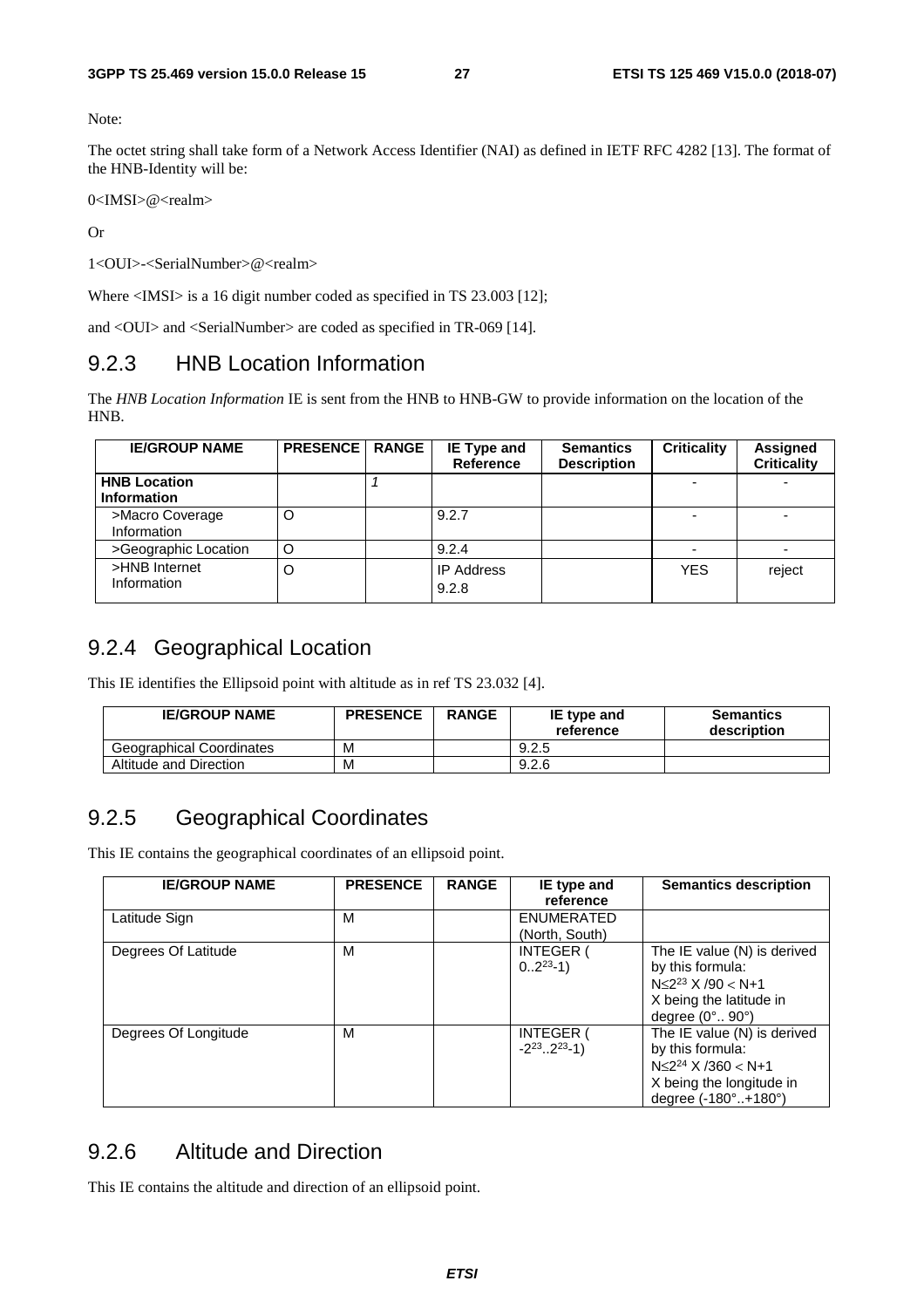| <b>IE/Group Name</b>          | <b>Presence</b> | Range | IE type and<br>reference             | <b>Semantics description</b>                                                                                                                                                                                             |
|-------------------------------|-----------------|-------|--------------------------------------|--------------------------------------------------------------------------------------------------------------------------------------------------------------------------------------------------------------------------|
| <b>Altitude and direction</b> |                 |       |                                      |                                                                                                                                                                                                                          |
| >Direction of Altitude        | M               |       | <b>ENUMERATED</b><br>(Height, Depth) |                                                                                                                                                                                                                          |
| >Altitude                     | M               |       | <b>INTEGER (</b><br>$02^{15}-1)$     | The relation between the<br>value (N) and the altitude<br>(a) in meters it describes<br>is $N \le a < N+1$ , except for<br>$N=2^{15}-1$ for which the<br>range is extended to<br>include all grater values<br>of $(a)$ . |

### 9.2.7 Macro Coverage Information

The *Macro Coverage Information* IE identifies the macro cell used by the HNB for location. This may be e.g. a GERAN Cell ID or a UTRAN Cell ID.

| <b>IE/Group Name</b>          | <b>Presence</b> | Range | IE type and<br>reference         | <b>Semantics description</b>  |
|-------------------------------|-----------------|-------|----------------------------------|-------------------------------|
| <b>CHOICE Cell Identifier</b> |                 |       |                                  |                               |
| >UTRAN Cell ID Information    |                 |       |                                  |                               |
| >>LAC                         | M               |       | 9.2.11                           |                               |
| >>RAC                         | м               |       | 9.2.12                           |                               |
| >>PLMN-ID                     | М               |       | 9.2.14                           |                               |
| >>Cell-ID                     | M               |       | 9.2.25                           |                               |
| >GERAN Cell ID Information    |                 |       |                                  |                               |
| >>PLMN-ID                     | M               |       | 9.2.14                           |                               |
| >>LAC                         | м               |       | 9.2.11                           | 0000 and FFFE not<br>allowed. |
| >> <sup>C</sup>               | M               |       | <b>OCTET STRING</b><br>(SIZE(2)) |                               |

### 9.2.8 IP Address

This IE defines an IP address.

| <b>IE/GROUP NAME</b>    | <b>Presence</b> | Range | IE Type and<br>Reference         | <b>Semantics Description</b> |
|-------------------------|-----------------|-------|----------------------------------|------------------------------|
| CHOICE IP Address       |                 |       |                                  |                              |
| $>$ IPV4                |                 |       |                                  |                              |
| >>Internet Address ipv4 | М               |       | <b>OCTET</b><br>STRING(SIZE(4))  |                              |
| $>$ IPV6                |                 |       |                                  |                              |
| >>Internet Address ipv6 | М               |       | <b>OCTET</b><br>STRING(SIZE(16)) |                              |

#### 9.2.9 Context-ID

The *Context-ID* IE uniquely identifies a particular UE in the HNB and HNB-GW. This unique Context-ID is used for PS and CS domain.

| <b>IE/GROUP NAME</b> | <b>Presence</b> | Range | <b>IE Type and</b><br>Reference | <b>Semantics Description</b> |
|----------------------|-----------------|-------|---------------------------------|------------------------------|
| Context-ID           |                 |       | BIT STRING(SIZE(24))            |                              |

#### 9.2.10 IMSI

The IMSI is used to uniquely identify a UE.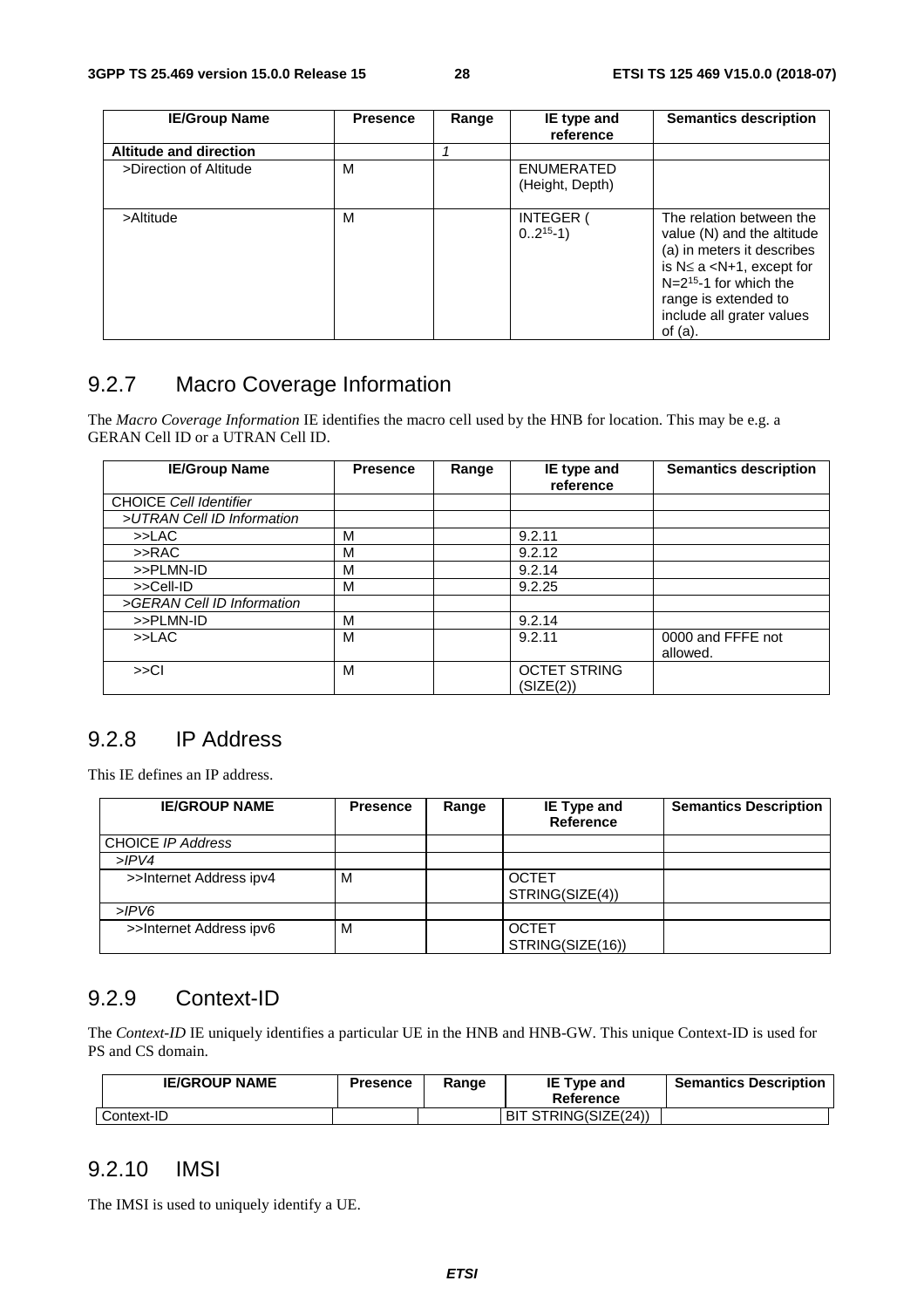| <b>IE/Group Name</b> | <b>Presence</b> | Range | IE type and reference             | <b>Semantics</b><br>description                                                                                                                                                                                                                                                                                                                                                                                                                                                                                                                                                 |
|----------------------|-----------------|-------|-----------------------------------|---------------------------------------------------------------------------------------------------------------------------------------------------------------------------------------------------------------------------------------------------------------------------------------------------------------------------------------------------------------------------------------------------------------------------------------------------------------------------------------------------------------------------------------------------------------------------------|
| <b>IMSI</b>          |                 |       | <b>OCTET STRING (SIZE</b><br>(38) | - digits 0 to 9, encoded<br>0000 to 1001,<br>- 1111 used as filler<br>digit,<br>two digits per octet,<br>- bit 4 to 1 of octet n<br>encoding digit 2n-1<br>- bit 8 to 5 of octet n<br>encoding digit 2n<br>-Number of decimal<br>digits shall be from 6 to<br>15 starting with the<br>digits from the PLMN<br>identity.<br>When the IMSI is made<br>of an odd number of<br>digits, the filler digit<br>shall be added at the<br>end to make an even<br>number of digits of<br>length 2N. The filler<br>digit shall then be<br>consequently encoded<br>as bit 8 to 5 of octet N. |

### 9.2.11 LAC

This element is used to identify a Location Area.

| <b>IE/GROUP NAME</b> | <b>Presence</b> | Range | <b>IE Type and</b><br>Reference | <b>Semantics Description</b> |
|----------------------|-----------------|-------|---------------------------------|------------------------------|
| ∟AC l                |                 |       | <b>OCTET</b><br>STRING(SIZE(2)) |                              |

### 9.2.12 RAC

This element is used to identify a Routing Area within a Location Area. It is used for PS services.

| <b>IE/GROUP NAME</b> | <b>Presence</b> | Range | <b>IE Type and</b><br>Reference | <b>Semantics Description</b> |
|----------------------|-----------------|-------|---------------------------------|------------------------------|
| <b>RAC</b>           |                 |       | <b>OCTET</b><br>STRING(SIZE(1)) |                              |

### 9.2.13 SAC

The SAC identifies the Service Area.

| <b>IE/Group Name</b> | <b>Presence</b> | Range | IE type and reference | <b>Semantics description</b> |
|----------------------|-----------------|-------|-----------------------|------------------------------|
| <b>SAC</b>           |                 |       | <b>OCTET STRING</b>   |                              |
|                      |                 |       | (SIZE(2))             |                              |

### 9.2.14 PLMN-ID

The PLMN-ID identifies a Public Land Mobile Network.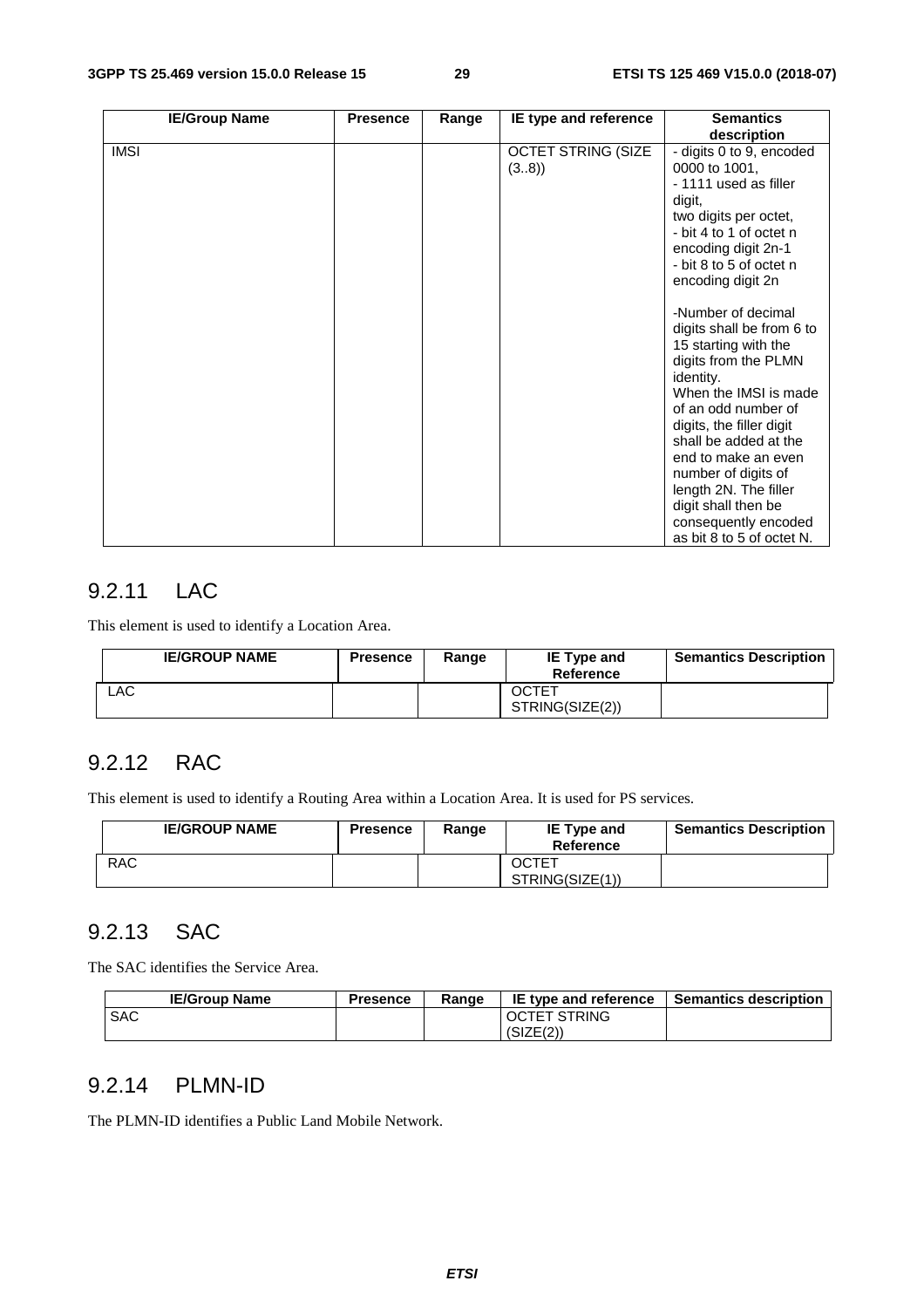| <b>IE/Group Name</b> | <b>Presence</b> | Range | IE type and         | <b>Semantics description</b>        |
|----------------------|-----------------|-------|---------------------|-------------------------------------|
|                      |                 |       | reference           |                                     |
| PLMN-ID              |                 |       | <b>OCTET STRING</b> | - digits 0 to 9, encoded 0000 to    |
|                      |                 |       | (SIZE (3))          | 1001,                               |
|                      |                 |       |                     | - 1111 used as filler digit, two    |
|                      |                 |       |                     | digits per octet,                   |
|                      |                 |       |                     | - bits 4 to 1 of octet n encoding   |
|                      |                 |       |                     | digit 2n-1- bits 8 to 5 of octet n  |
|                      |                 |       |                     | encoding digit 2n                   |
|                      |                 |       |                     |                                     |
|                      |                 |       |                     | -The PLMN identity consists of      |
|                      |                 |       |                     | 3 digits from MCC followed by       |
|                      |                 |       |                     | either                              |
|                      |                 |       |                     | - a filler digit plus 2 digits from |
|                      |                 |       |                     | MNC (in case of 2 digit MNC)        |
|                      |                 |       |                     | or                                  |
|                      |                 |       |                     | - 3 digits from MNC (in case of     |
|                      |                 |       |                     | a 3 digit MNC).                     |

### 9.2.15 Cause

The *Cause* IE indicates the reason for a particular error event for the HNBAP protocol.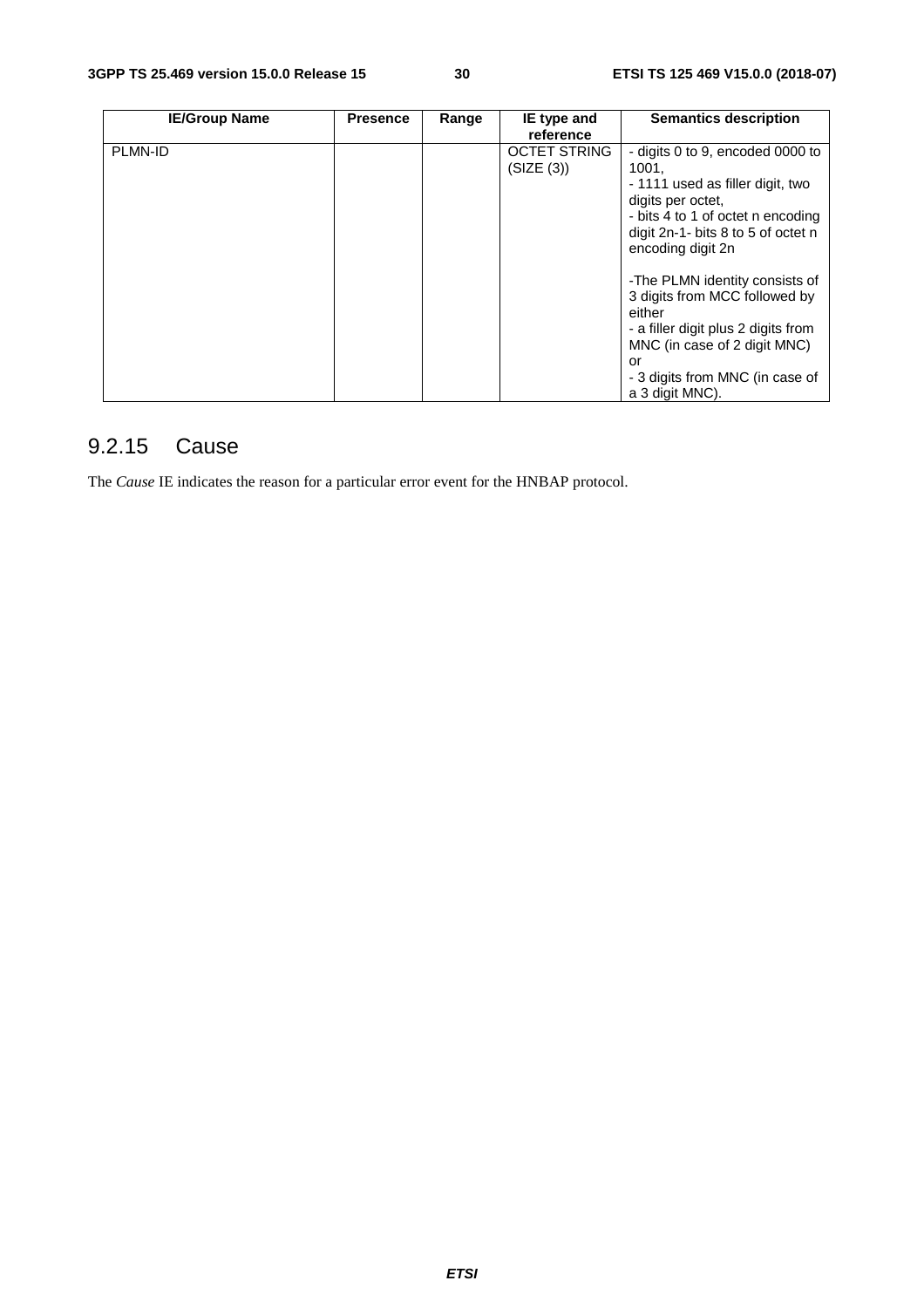| <b>IE/Group Name</b>           | <b>Presence</b> | Range | <b>IE Type and</b><br><b>Reference</b>                                                                                                                                                                                                                                                                                                                                                                                                                     | <b>Semantics</b><br><b>Description</b> |
|--------------------------------|-----------------|-------|------------------------------------------------------------------------------------------------------------------------------------------------------------------------------------------------------------------------------------------------------------------------------------------------------------------------------------------------------------------------------------------------------------------------------------------------------------|----------------------------------------|
| <b>CHOICE Cause Group</b>      |                 |       |                                                                                                                                                                                                                                                                                                                                                                                                                                                            |                                        |
| >Radio Network Layer           |                 |       |                                                                                                                                                                                                                                                                                                                                                                                                                                                            |                                        |
| >>Radio Network Layer<br>Cause | M               |       | ENUMERATED<br>(<br>overload,<br>unauthorised-Location,<br>unauthorised-HNB,<br><b>HNB Parameter</b><br>mismatch.<br>Invalid UE identity,<br>UE not allowed on this<br>HNB,<br>UE unauthorised,<br>Connection with UE<br>lost,<br>UE RRC Release,<br>HNB not registered,<br>unspecified,<br>Normal,<br>UE relocated,<br>UE Registered in<br>another HNB,<br>,<br>No Neighbour<br>Information available,<br>lurh connection to that<br>Neighbour not Allowed |                                        |
| >Transport Layer               |                 |       |                                                                                                                                                                                                                                                                                                                                                                                                                                                            |                                        |
| >>Transport Layer Cause        | M               |       | <b>ENUMERATED</b><br>(Transport Resource<br>Unavailable,<br>Unspecified,                                                                                                                                                                                                                                                                                                                                                                                   |                                        |
| >Protocol                      |                 |       |                                                                                                                                                                                                                                                                                                                                                                                                                                                            |                                        |
| >>Protocol Cause               | М               |       | <b>ENUMERATED</b><br>(Transfer Syntax Error,<br><b>Abstract Syntax Error</b><br>(Reject),<br><b>Abstract Syntax Error</b><br>(Ignore and Notify),<br>Message not<br>Compatible with<br>Receiver State,<br>Semantic Error,<br>Unspecified,<br>Abstract Syntax Error<br>(Falsely Constructed<br>Message),<br>)                                                                                                                                               |                                        |
| >Misc                          |                 |       |                                                                                                                                                                                                                                                                                                                                                                                                                                                            |                                        |
| >>Misc Cause                   | M               |       | <b>ENUMERATED</b><br>(Processing Overload,<br>Hardware Failure,<br>O&M Intervention,<br>Unspecified,<br>. )                                                                                                                                                                                                                                                                                                                                                |                                        |

The meaning of the different cause values is described in the following table. Cause values for information 'not valid' indicates that the information is not valid in the context that it was received.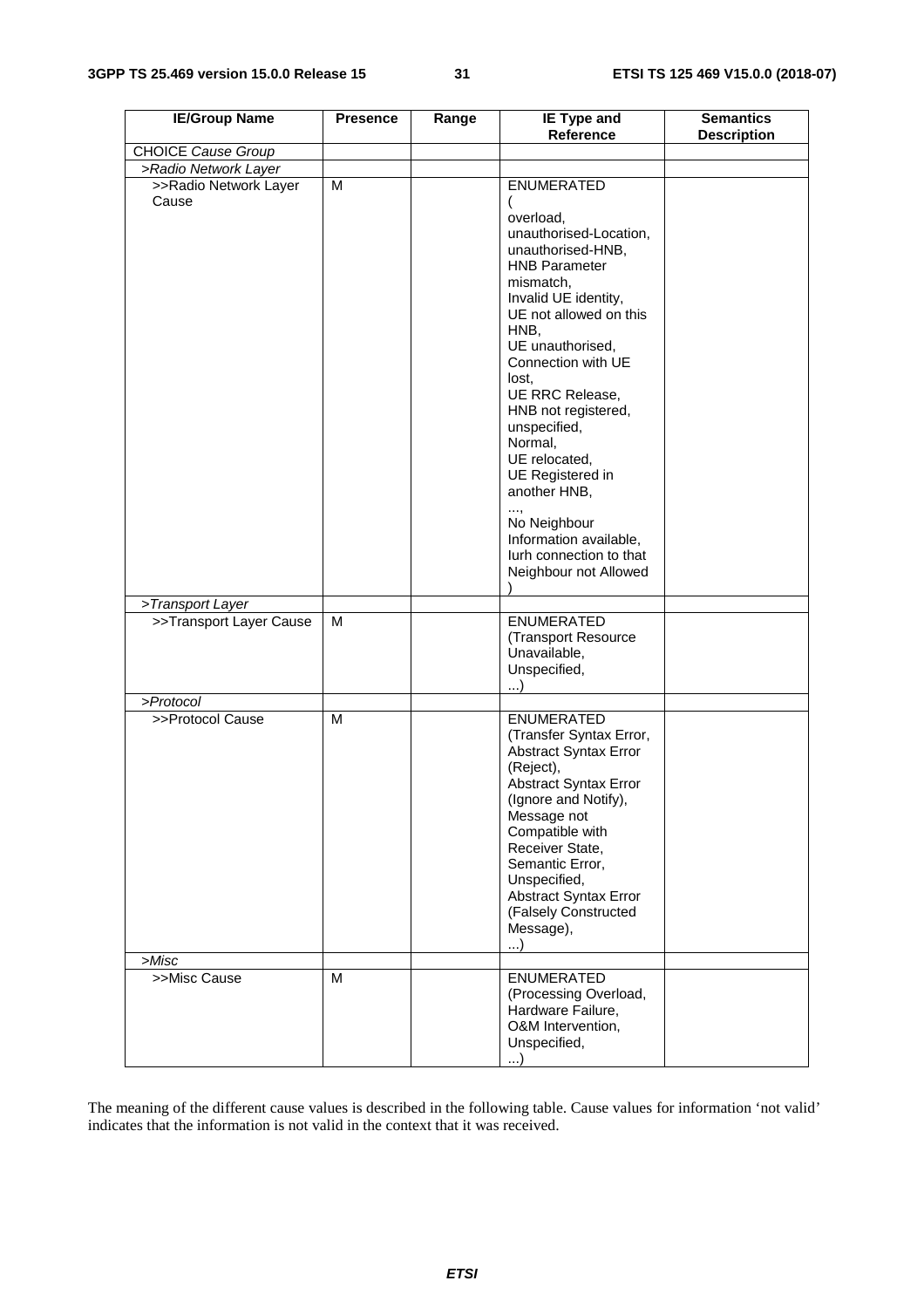| Radio Network Layer cause          | <b>Meaning</b>                                                 |
|------------------------------------|----------------------------------------------------------------|
| Connection with UE lost            | The connection to a Registered UE has been lost                |
| HNB not registered                 | The HNB is not registered on this gateway                      |
| <b>HNB Parameter Mismatch</b>      | The HNB-GW cannot register the HNB because of mismatch         |
|                                    | in parameters between HNB and HNB-GW                           |
| Invalid UE identity                | The UE ID supplied for UE registration is not valid            |
| lurh connection to that Neighbour  | Any lurh connection to the indicated neighbour is not allowed. |
| not Allowed                        |                                                                |
| No Neighbour Information available | The requested neighbour information is not available.          |
| Normal                             | No error has occurred                                          |
| Overload                           | The HNB-GW cannot handle the HNB due to overload.              |
| UE not allowed on this HNB         | The UE is identified as not being allowed to use services on   |
|                                    | this HNB. (temporary rejection)                                |
| UE not authorised                  | The UE is identified as not being allowed to use services on a |
|                                    | HNB (permanent rejection).                                     |
| UE Registered in another HNB       | The UE has already registered in another HNB on same HNB-      |
|                                    | GW.                                                            |
| UE relocated                       | The UE has been relocated to a neighbouring cell               |
| <b>UE RRC</b> release              | The Registered UE's RRC is released (e.g. due to IMSI          |
|                                    | detach NAS procedure)                                          |
| Unauthorised-HNB                   | The HNB-GW cannot register the HNB because its supplied        |
|                                    | information is not considered valid                            |
| Unauthorised-Location              | The HNB-GW cannot register the HNB because the location        |
|                                    | information provided is not valid.                             |
| Unspecified                        | Sent when none of the above cause values applies but still     |
|                                    | the cause is Radio Network layer related.                      |

| <b>Transport Network Layer cause</b> | <b>Meaning</b>                                                                                              |
|--------------------------------------|-------------------------------------------------------------------------------------------------------------|
| Transport resource unavailable       | The required transport resources are not available.                                                         |
| Unspecified                          | Sent when none of the above cause values applies but still<br>the cause is Transport Network laver related. |

| <b>Protocol cause</b>             | <b>Meaning</b>                                             |
|-----------------------------------|------------------------------------------------------------|
| Abstract Syntax Error (Reject)    | The received message included an abstract syntax error and |
|                                   | the concerned criticality indicated "reject".              |
| Abstract Syntax Error (Ignore and | The received message included an abstract syntax error and |
| Notify)                           | the concerned criticality indicated "ignore and notify".   |
| Abstract syntax error (falsely    | The received message contained IEs in wrong order or with  |
| constructed message)              | too many occurrences.                                      |
| Message not Compatible with       | The received message was not compatible with the receiver  |
| <b>Receiver State</b>             | state.                                                     |
| Semantic Error                    | The received message included a semantic error.            |
| <b>Transfer Syntax Error</b>      | The received message included a transfer syntax error.     |
| Unspecified                       | Sent when none of the above cause values applies but still |
|                                   | the cause is protocol related.                             |

| <b>Miscellaneous cause</b> | <b>Meaning</b>                                                                                                                                                         |
|----------------------------|------------------------------------------------------------------------------------------------------------------------------------------------------------------------|
| <b>Hardware Failure</b>    | HNB hardware failure.                                                                                                                                                  |
| O&M Intervention           | Operation and Maintenance intervention related to HNB.                                                                                                                 |
| <b>Processing Overload</b> | Control processing overload.                                                                                                                                           |
| Unspecified                | Sent when none of the above cause values applies and the<br>cause is not related to any of the categories Radio Network<br>Layer, Transport Network Layer or Protocol. |

### 9.2.16 Criticality Diagnostics

The *Criticality Diagnostics* IE is sent by the HNB or the HNB-GW when parts of a received message have not been comprehended or were missing, or if the message contained logical errors. When applicable, it contains information about which IEs were not comprehended or were missing.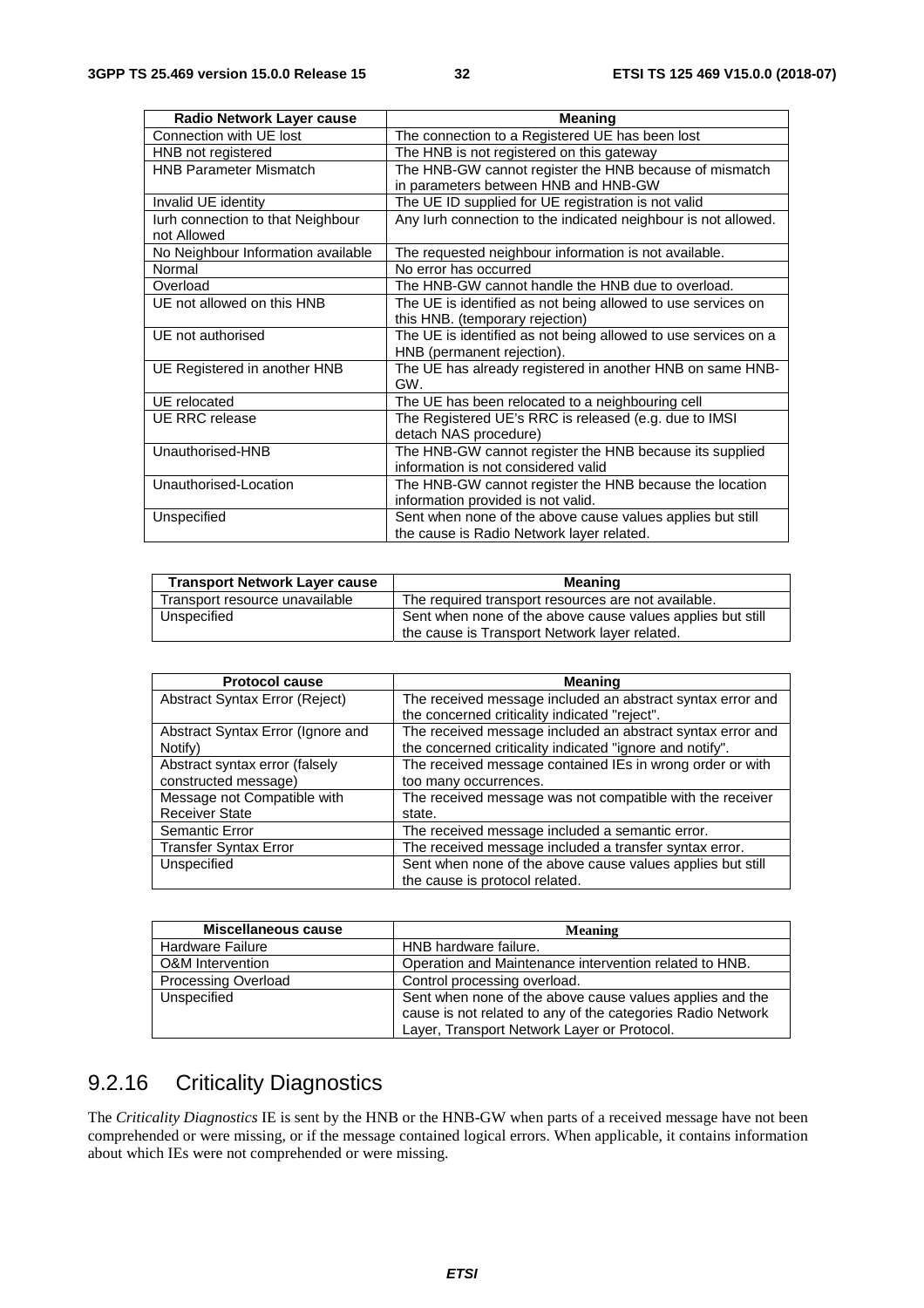| <b>IE/Group Name</b>                                         | <b>Presence</b> | Range                                          | IE type and reference                                                                     | <b>Semantics description</b>                                                                                                                                                                           |
|--------------------------------------------------------------|-----------------|------------------------------------------------|-------------------------------------------------------------------------------------------|--------------------------------------------------------------------------------------------------------------------------------------------------------------------------------------------------------|
| <b>Criticality Diagnostics</b>                               |                 |                                                |                                                                                           |                                                                                                                                                                                                        |
| >Procedure Code                                              | O               |                                                | <b>INTEGER (0255)</b>                                                                     | Procedure Code is to<br>be used if Criticality<br>Diagnostics is part of<br>Error Indication<br>procedure, and not<br>within the response<br>message of the same<br>procedure that caused<br>the error |
| >Triggering Message                                          | $\circ$         |                                                | <b>ENUMERATED</b><br>(initiating message,<br>successful outcome,<br>unsuccessful outcome) | The Triggering<br>Message is used only if<br>the Criticality<br>Diagnostics is part of<br>Error Indication<br>procedure.                                                                               |
| >Procedure Criticality                                       | $\circ$         |                                                | ENUMERATED(reject,<br>ignore, notify)                                                     | This Procedure<br>Criticality is used for<br>reporting the Criticality<br>of the Triggering<br>message (Procedure).                                                                                    |
| <b>Information Element Criticality</b><br><b>Diagnostics</b> |                 | $0$ to<br>$<$ max $Nr$<br><b>OfErrors</b><br>> |                                                                                           |                                                                                                                                                                                                        |
| >IE Criticality                                              | M               |                                                | ENUMERATED(reject,<br>ignore, notify)                                                     | The IE Criticality is used<br>for reporting the<br>criticality of the<br>triggering IE. The value<br>'ignore' shall not be<br>used.                                                                    |
| $>$ IE ID                                                    | M               |                                                | INTEGER (065535)                                                                          | The IE Id of the not<br>understood or missing<br>IE                                                                                                                                                    |
| >Type of Error                                               | M               |                                                | ENUMERATED(not<br>understood, missing,<br>$\ldots$                                        |                                                                                                                                                                                                        |

| Range bound   | <b>Explanation</b>                                            |  |  |
|---------------|---------------------------------------------------------------|--|--|
| maxNrOfErrors | Maximum no. of IE errors allowed to be reported with a single |  |  |
|               | message. The value for maxNrOfErrors is 256.                  |  |  |

### 9.2.17 UE Identity

This is a unique identifier for the UE.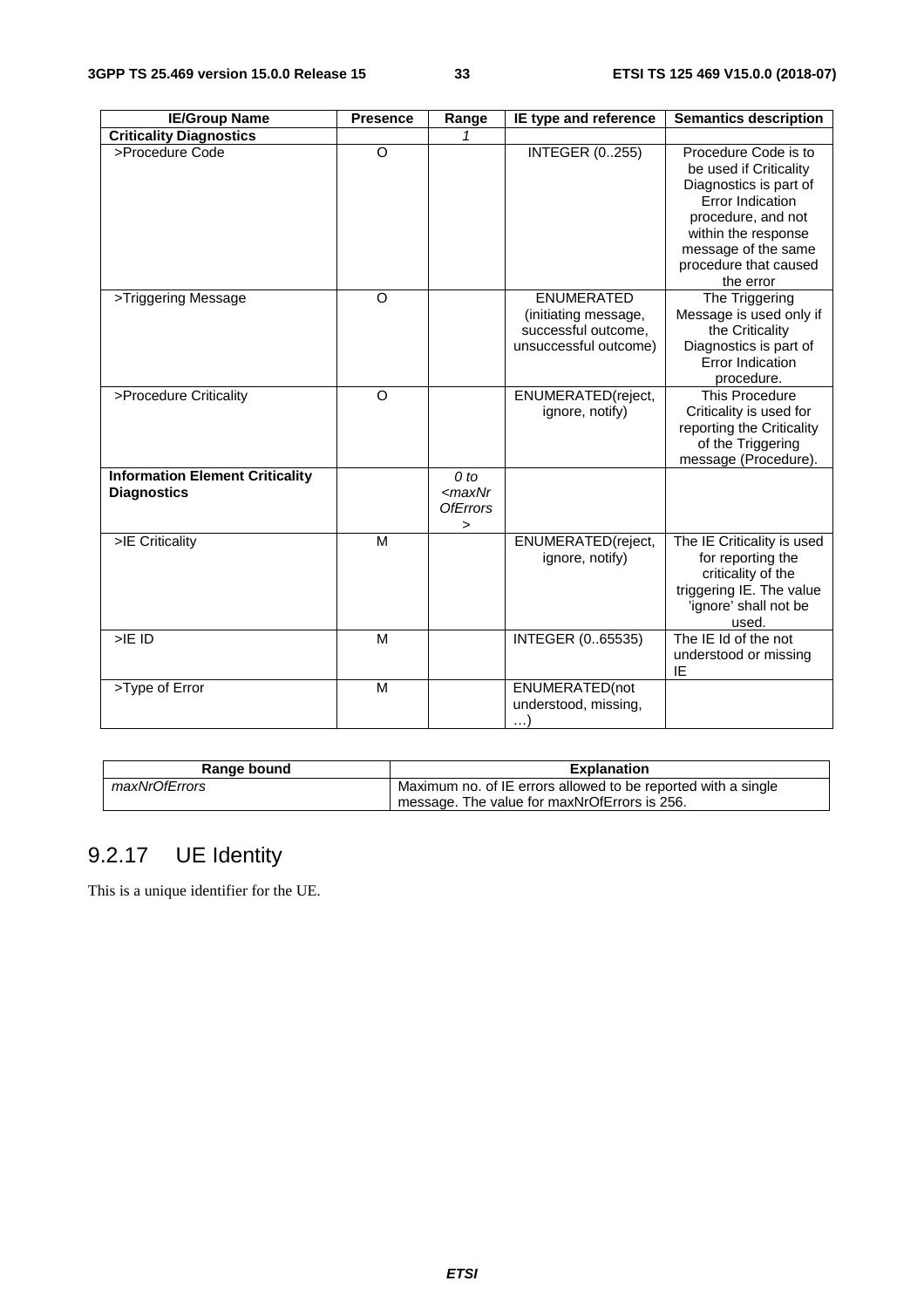| <b>IE/Group Name</b>      | <b>Presence</b> | Range | IE type and<br>reference            | <b>Semantics description</b> |
|---------------------------|-----------------|-------|-------------------------------------|------------------------------|
| <b>CHOICE UE Identity</b> |                 |       |                                     |                              |
| $>$ IMSI                  |                 |       |                                     |                              |
| $>>$ IMSI                 |                 |       | 9.2.10                              |                              |
| >TMSI and LAI (GSM-MAP)   |                 |       |                                     |                              |
| >>TMSI (GSM-MAP)          | M               |       | 9.2.19                              |                              |
| >> <sub>LAI</sub>         | M               |       | 9.2.20                              |                              |
| >P-TMSI and RAI (GSM-MAP) |                 |       |                                     |                              |
| >>P-TMSI (GSM-MAP)        | M               |       | 9.2.22                              |                              |
| >>RAI (GSM-MAP)           | M               |       | 9.2.23                              |                              |
| $>$ IMEI                  |                 |       |                                     |                              |
| $>>$ IMEI                 |                 |       | 9.2.18                              |                              |
| >ESN (DS-41)              |                 |       |                                     |                              |
| >>ESN (DS-41)             |                 |       | <b>BIT STRING</b><br>(SIZE (32))    |                              |
| $>$ IMSI(DS-41)           |                 |       |                                     |                              |
| >>IMSI (DS-41)            |                 |       | <b>OCTET STRING</b><br>(SIZE (57))  |                              |
| >IMSI and ESN (DS-41)     |                 |       |                                     |                              |
| >>ESN (DS-41)             | M               |       | <b>BIT</b><br>STRING(SIZE<br>(32)   |                              |
| >>IMSI (DS-41)            | M               |       | <b>OCTET STRING</b><br>(SIZE (57))  |                              |
| $>$ TMSI(DS-41)           |                 |       |                                     |                              |
| >>TMSI (DS-41)            |                 |       | <b>OCTET STRING</b><br>(SIZE (217)) |                              |

#### 9.2.18 IMEI

This IE contains an International Mobile Equipment Identity.

| <b>IE/Group Name</b> | <b>Presence</b> | Range | IE type and<br>reference           | <b>Semantics description</b> |
|----------------------|-----------------|-------|------------------------------------|------------------------------|
| <b>IMEI</b>          |                 |       | <b>BIT</b><br>STRING(SIZE(6<br>(0) |                              |

### 9.2.19 TMSI (GSM-MAP)

This IE contains a Temporary Mobile Subscriber Identity, used towards a GSM-MAP type of PLMN.

| <b>Information Element/Group</b><br>name | <b>Presence</b> | Range | Type and<br>reference           | <b>Semantics description</b>                                                                  |
|------------------------------------------|-----------------|-------|---------------------------------|-----------------------------------------------------------------------------------------------|
| TMSI (GSM-MAP)                           |                 |       | <b>BIT STRING</b><br>(SIZE(32)) | The first/leftmost bit of the bit<br>string contains the most<br>significant bit of the TMSI. |

#### 9.2.20 LAI

Location Area Identification identifies uniquely a location area for a GSM-MAP type of PLMN.

| <b>Information Element/Group</b><br>name | <b>Presence</b> | Range | Type and<br>reference | <b>Semantics description</b> |
|------------------------------------------|-----------------|-------|-----------------------|------------------------------|
| PLMN-ID                                  | M               |       | 9.2.14                |                              |
| LAC                                      | М               |       | 9.2.11                |                              |

### 9.2.21 Registration Cause

This IE indicates if a UE registration is for an emergency call.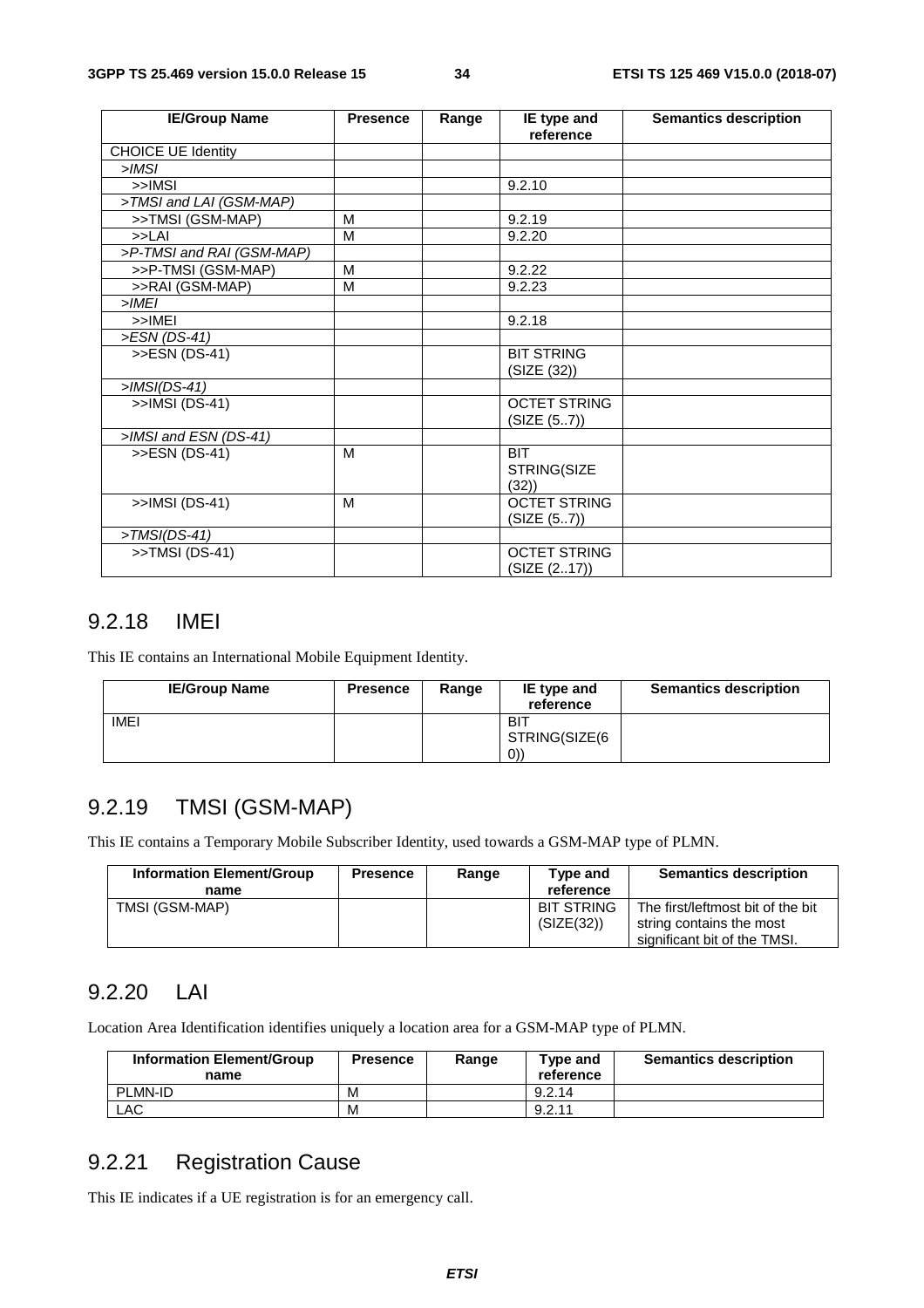| <b>Information Element/Group</b> | <b>Presence</b> | Range | Type and       | <b>Semantics description</b> |
|----------------------------------|-----------------|-------|----------------|------------------------------|
| name                             |                 |       | reference      |                              |
| <b>Registration cause</b>        |                 |       | Enumerated (   |                              |
|                                  |                 |       | emergency      |                              |
|                                  |                 |       | call, normal,  |                              |
|                                  |                 |       | ,              |                              |
|                                  |                 |       | ue-relocation) |                              |

### 9.2.22 P-TMSI (GSM-MAP)

This IE contains a Packet Temporary Mobile Subscriber Identity (P-TMSI), used towards a GSM-MAP type of PLMN.

| <b>Information Element/Group</b><br>name | <b>Presence</b> | Range | Type and<br>reference           | <b>Semantics description</b>                                                                    |
|------------------------------------------|-----------------|-------|---------------------------------|-------------------------------------------------------------------------------------------------|
| <b>P-TMSI</b>                            |                 |       | <b>BIT STRING</b><br>(SIZE(32)) | The first/leftmost bit of the bit<br>string contains the most<br>significant bit of the P-TMSI. |

### 9.2.23 Routing Area Identification

This IE identifies uniquely a routing area for a GSM-MAP type of PLMN.

| <b>Information Element/Group</b><br>name | <b>Presence</b> | Range | Type and<br>reference | <b>Semantics description</b> |
|------------------------------------------|-----------------|-------|-----------------------|------------------------------|
| LAI                                      | M               |       | 9.2.20                |                              |
| <b>RAC</b>                               | М               |       | 9.2.12                |                              |

#### 9.2.24 UE Capabilities

This IE identifies UE capabilities and release.

| <b>Information Element/Group</b>     | <b>Presence</b> | Range | Type and                                                                          | <b>Semantics description</b>           |
|--------------------------------------|-----------------|-------|-----------------------------------------------------------------------------------|----------------------------------------|
| name                                 |                 |       | reference                                                                         |                                        |
| <b>UE Capabilities</b>               |                 |       |                                                                                   |                                        |
| >Access Stratum Release<br>Indicator | M               |       | Enumerated<br>{ R99, Rel-4,<br>Rel-5, Rel-6,<br>Rel-7, Rel-8-<br>and-beyond,<br>. | Values as defined in TS<br>25.331 [10] |
| >CSG Capability                      | м               |       | Enumerated<br><b>{CSG</b><br>capable,<br>Not CSG<br>capable,<br>$\cdots$          | Indicates a CSG capable UE.            |

#### 9.2.25 Cell-ID

This IE identifies uniquely a cell within a PLMN, as defined in TS 25.331 [10].

| <b>Information Element/Group</b> | <b>Presence</b> | Range | Type and                  | <b>Semantics description</b>                                             |
|----------------------------------|-----------------|-------|---------------------------|--------------------------------------------------------------------------|
| name                             |                 |       | reference                 |                                                                          |
| Cell-ID                          |                 |       | BIT STRING<br>(SIZE (28)) | This information element<br>identifies a cell uniquely within<br>a PLMN. |

### 9.2.26 RNC-ID

The HNB uses the RNC-ID as specified in TS 25.467 [3].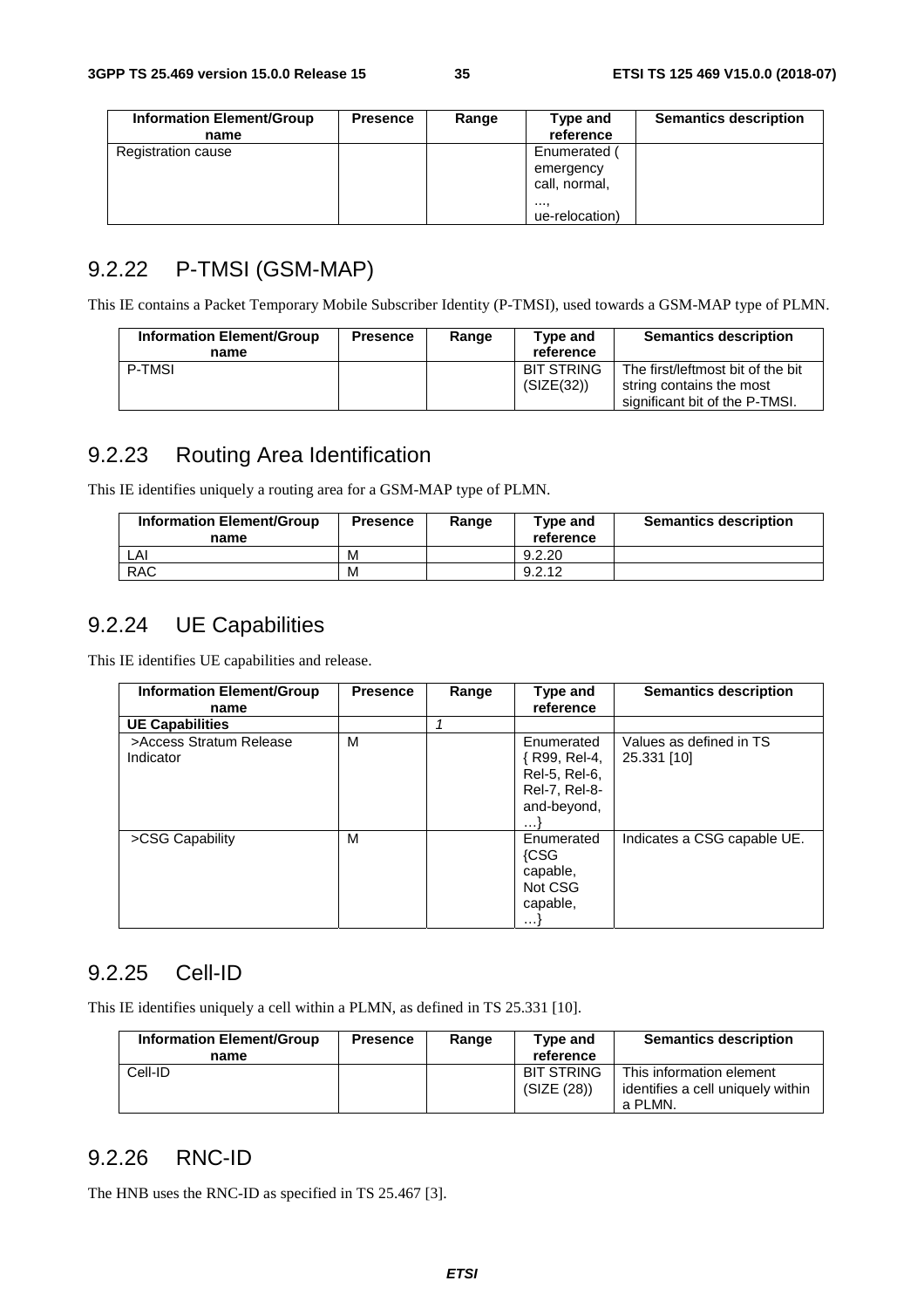| <b>Information Element/Group</b><br>name | <b>Presence</b> | Range | Type and<br>reference       | <b>Semantics description</b>                              |
|------------------------------------------|-----------------|-------|-----------------------------|-----------------------------------------------------------|
| RNC-ID                                   |                 |       | <b>INTEGER</b><br>(0.65535) | Values greater than 4095 are<br>extended (16bit) RNC Ids. |

#### 9.2.27 CSG-ID

This IE indicates the CSG-ID of a particular HNB, as defined in TS 23.003 [12]

| <b>Information Element/Group</b><br>name | Need | Multi | Type and<br>reference           | <b>Semantics description</b> |
|------------------------------------------|------|-------|---------------------------------|------------------------------|
| CSG-ID                                   |      |       | <b>BIT STRING</b><br>(SIZE(27)) |                              |

#### 9.2.28 Backoff Timer

The *Backoff Timer* IE indicates in seconds the minimum duration for which the HNB registration shall not be retried.

| <b>Information Element/Group</b><br>name | <b>Need</b> | Multi | Tvpe and<br>reference     | <b>Semantics description</b>              |
|------------------------------------------|-------------|-------|---------------------------|-------------------------------------------|
| <b>Backoff Timer</b>                     |             |       | <b>INTEGER</b><br>(03600) | Value '0' indicates no specified<br>time. |

#### 9.2.29 Mux Port Number

This IE identifies the mux port number on which the HNB-GW expects the multiplexed packets from the HNB

| <b>Information Element/Group</b><br>name | <b>Presence</b> | Range | Type and<br>reference         | <b>Semantics description</b> |
|------------------------------------------|-----------------|-------|-------------------------------|------------------------------|
| Mux port number                          |                 |       | <b>INTEGER</b><br>(102465535) |                              |

### 9.2.30 CSG Membership Status

This element indicates the Membership status of the UE to a particular CSG.

| <b>IE/Group Name</b>         | <b>Presence</b> | Range | IE type and<br>reference | <b>Semantics description</b> |
|------------------------------|-----------------|-------|--------------------------|------------------------------|
| <b>CSG Membership Status</b> | м               |       | ENUMERATED               |                              |
|                              |                 |       | (member, non-            |                              |
|                              |                 |       | member                   |                              |

#### 9.2.31 HNB Cell Access Mode

This information element indicates whether the cell of the HNB operates in a Closed, Hybrid, or Open Access mode as defined in TS 22.220 [15].

| <b>IE/Group Name</b> | <b>Presence</b> | Range | IE type and    | <b>Semantics description</b> |
|----------------------|-----------------|-------|----------------|------------------------------|
|                      |                 |       | reference      |                              |
| HNB Cell Access Mode | M               |       | ENUMERATED(cl  |                              |
|                      |                 |       | osed, hybrid,  |                              |
|                      |                 |       | $open, \ldots$ |                              |

#### 9.2.32 RAB List

The *RAB List* IE indicates a list of old and new RAB transport information.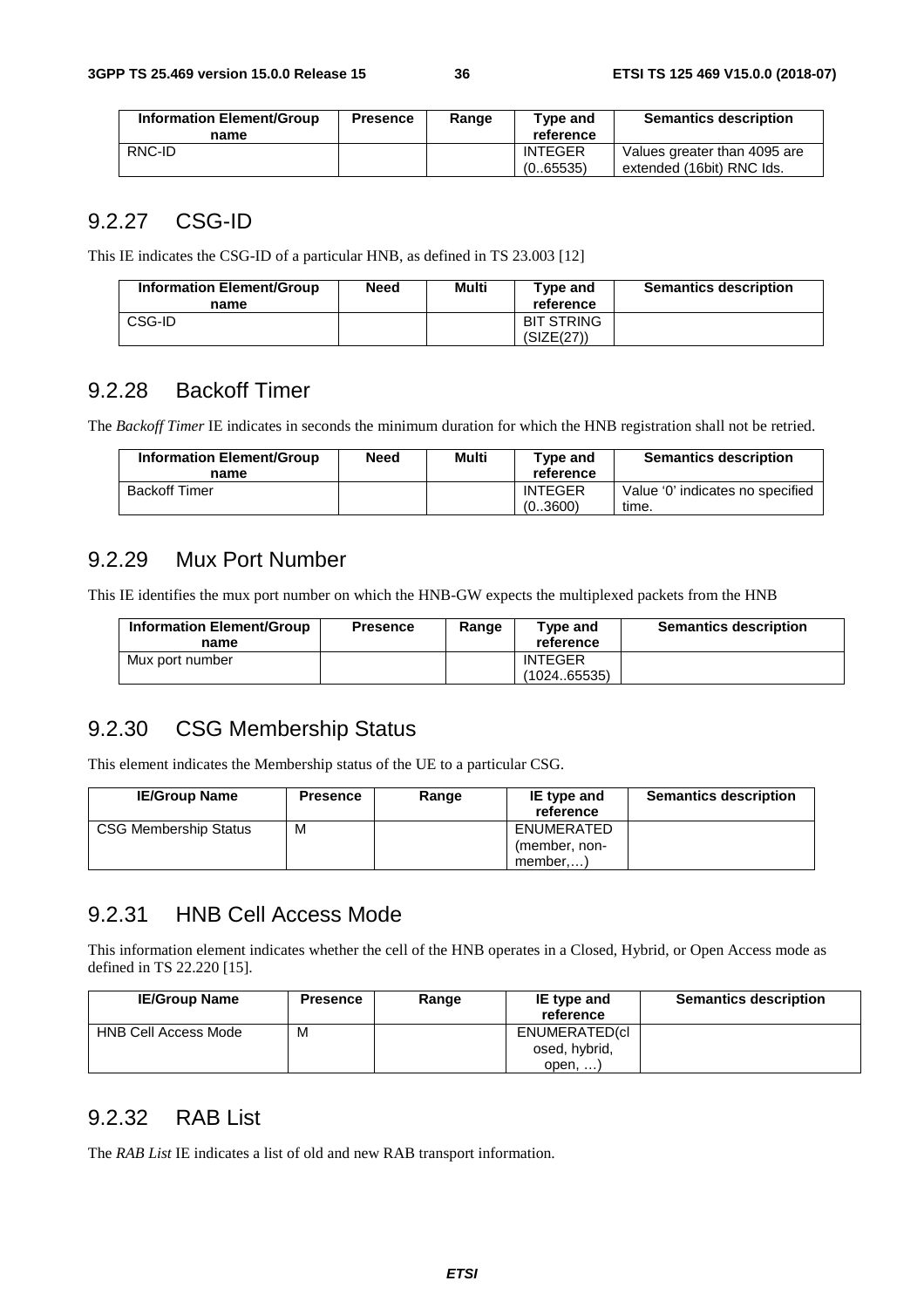| <b>IE/Group name</b> | <b>Presence</b> | Range                                                | <b>IE Type and</b><br>reference | <b>Semantics description</b>               |
|----------------------|-----------------|------------------------------------------------------|---------------------------------|--------------------------------------------|
| <b>RAB List</b>      |                 | 1 to<br><maxnoof<br>RAB<sub>s</sub>&gt;</maxnoof<br> |                                 |                                            |
| >RAB ID              | M               |                                                      | 9.2.43                          |                                            |
| >Old Transport Info  | M               |                                                      | Transport<br>Info<br>9.2.33     | This IE shall be ignored by the<br>HNB-GW. |
| >New Transport Info  | М               |                                                      | Transport<br>Info<br>9.2.33     |                                            |
| >CN Domain Indicator | M               |                                                      | 9.2.37                          |                                            |

| Range bound                 | .                                                           |
|-----------------------------|-------------------------------------------------------------|
| naı                         | planation                                                   |
| <b>RABs</b><br>ma.<br>noorr | 256.<br>Value is<br>. of RABs for one UE.<br>Maximum<br>no. |

#### 9.2.33 Transport Info

The *Transport Info* IE indicates transport network layer related information.

| <b>IE/Group name</b>    | <b>Presence</b> | Range | <b>IE Type and</b><br>reference | <b>Semantics description</b> |
|-------------------------|-----------------|-------|---------------------------------|------------------------------|
| Transport Laver Address | Μ               |       | 9.2.34                          |                              |
| Transport Association   | М               |       | 9.2.35                          |                              |

## 9.2.34 Transport Layer Address

This information element is an IP address to be used for the user plane transport.

| <b>IE/Group Name</b>           | <b>Presence</b> | Range | IE type and<br>reference | <b>Semantics description</b> |
|--------------------------------|-----------------|-------|--------------------------|------------------------------|
| <b>Transport Layer Address</b> | м               |       | <b>BIT STRING</b>        |                              |
|                                |                 |       | (SIZE(1.,160.            |                              |
|                                |                 |       | $\cdots$                 |                              |

### 9.2.35 Transport Association

This element is used to associate the RAB and the corresponding transport bearer. For the CS domain this information element is the UDP port. In PS domain this information element is the GTP Tunnel Endpoint Identifier.

| <b>IE/Group Name</b>                   | <b>Presence</b> | Range | IE type and<br>reference                         | <b>Semantics description</b>                                                                                                                         |
|----------------------------------------|-----------------|-------|--------------------------------------------------|------------------------------------------------------------------------------------------------------------------------------------------------------|
| <b>CHOICE Transport</b><br>Association |                 |       |                                                  |                                                                                                                                                      |
| >GTP TEID                              |                 |       | <b>OCTET</b><br><b>STRING</b><br>(SIZE(4))       |                                                                                                                                                      |
| >Binding ID                            |                 |       | <b>OCTET</b><br><b>STRING</b><br>(SIZE(14,<br>)) | The UDP port is included in<br>octet 1 and 2. The first octet of<br>the UDP port field shall be<br>included in the first octet of the<br>Binding ID. |

#### 9.2.36 HNB RNL Identity

The *HNB RNL Identity* IE globally identifies an HNB.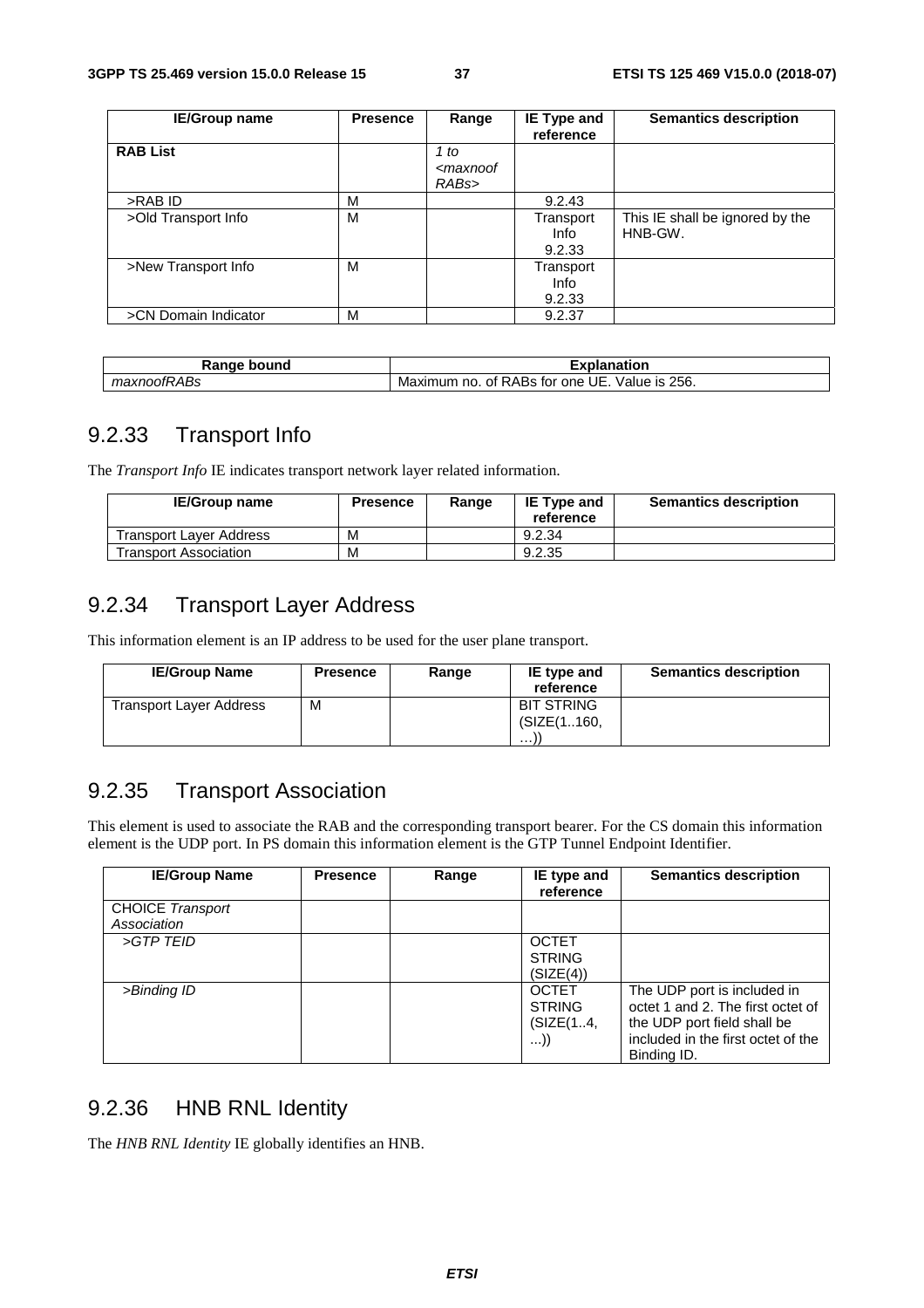| <b>IE/Group Name</b>       | <b>Presence</b> | Range | IE type and<br>reference | <b>Semantics</b><br>description | <b>Criticality</b> | <b>Assigned</b><br><b>Criticality</b> |
|----------------------------|-----------------|-------|--------------------------|---------------------------------|--------------------|---------------------------------------|
| CHOICE HNB RNL<br>ldentitv |                 |       |                          |                                 | ٠                  |                                       |
| >HNB Cell Identifier       |                 |       |                          |                                 |                    |                                       |
| >>HNB Cell Identifier      | м               |       | 9.2.42                   |                                 | <b>YES</b>         | reject                                |

#### 9.2.37 CN Domain Indicator

The *CN Domain Indicator* IE globally identifies a CN domain.

| <b>IE/Group Name</b> | <b>Presence</b> | Range | IE type and    | <b>Semantics description</b> |
|----------------------|-----------------|-------|----------------|------------------------------|
|                      |                 |       | reference      |                              |
| CN Domain Indicator  | M               |       | ENUMERATED     |                              |
|                      |                 |       | (CS domain, PS |                              |
|                      |                 |       | domain)        |                              |

#### 9.2.38 Void

# 9.2.39 Update Cause

This IE indicates the reason for TNL update request.

| <b>Information Element/Group</b><br>name | <b>Presence</b> | Range | Tvpe and<br>reference | <b>Semantics description</b> |
|------------------------------------------|-----------------|-------|-----------------------|------------------------------|
| Update cause                             |                 |       | ENUMERATED            |                              |
|                                          |                 |       | Relocation            |                              |
|                                          |                 |       | preparation, )        |                              |

# 9.2.40 HNB Configuration Information

This IE contains configuration information of a HNB.

| <b>IE/Group Name</b>                              | <b>Presence</b> | Range                                                        | IE type and<br>reference | <b>Semantics</b><br>description | <b>Criticality</b> | <b>Assigned</b><br><b>Criticality</b> |
|---------------------------------------------------|-----------------|--------------------------------------------------------------|--------------------------|---------------------------------|--------------------|---------------------------------------|
| <b>HNB RNL Identity</b>                           | M               |                                                              | 9.2.36                   |                                 | $\blacksquare$     |                                       |
| <b>CHOICE Configuration</b><br><b>Information</b> | M               |                                                              |                          |                                 |                    |                                       |
| >HNB Configuration<br><b>Information Provided</b> |                 |                                                              |                          |                                 |                    |                                       |
| >>PSC                                             | O               |                                                              | 9.2.41                   |                                 |                    |                                       |
| >>CSG-ID                                          | O               |                                                              | 9.2.27                   |                                 |                    |                                       |
| >>HNB Cell Access<br>Mode                         | M               |                                                              | 9.2.31                   |                                 |                    |                                       |
| >>lurh signalling<br><b>TNL Address List</b>      |                 | 1 to<br><maxnoofl<br>urhAddres<br/>ses</maxnoofl<br>         |                          |                                 |                    |                                       |
| >>> lurh signalling<br><b>TNL</b> address         | M               |                                                              | IP address<br>9.2.8      |                                 |                    |                                       |
| >>S-RNTI Prefix                                   | $\Omega$        |                                                              | 9.2.46                   |                                 | <b>YES</b>         | ignore                                |
| >>URA Identity List                               |                 | $0$ to<br><maxnoof<br><b>URAIdentiti</b><br/>es</maxnoof<br> |                          |                                 | <b>GLOBAL</b>      | ignore                                |
| >>>URA Identity                                   |                 |                                                              | 9.2.47                   |                                 | $\blacksquare$     |                                       |
| >HNB Configuration<br><b>Information Missing</b>  |                 |                                                              |                          |                                 |                    |                                       |
| >>Cause                                           | M               |                                                              | 9.2.15                   |                                 |                    |                                       |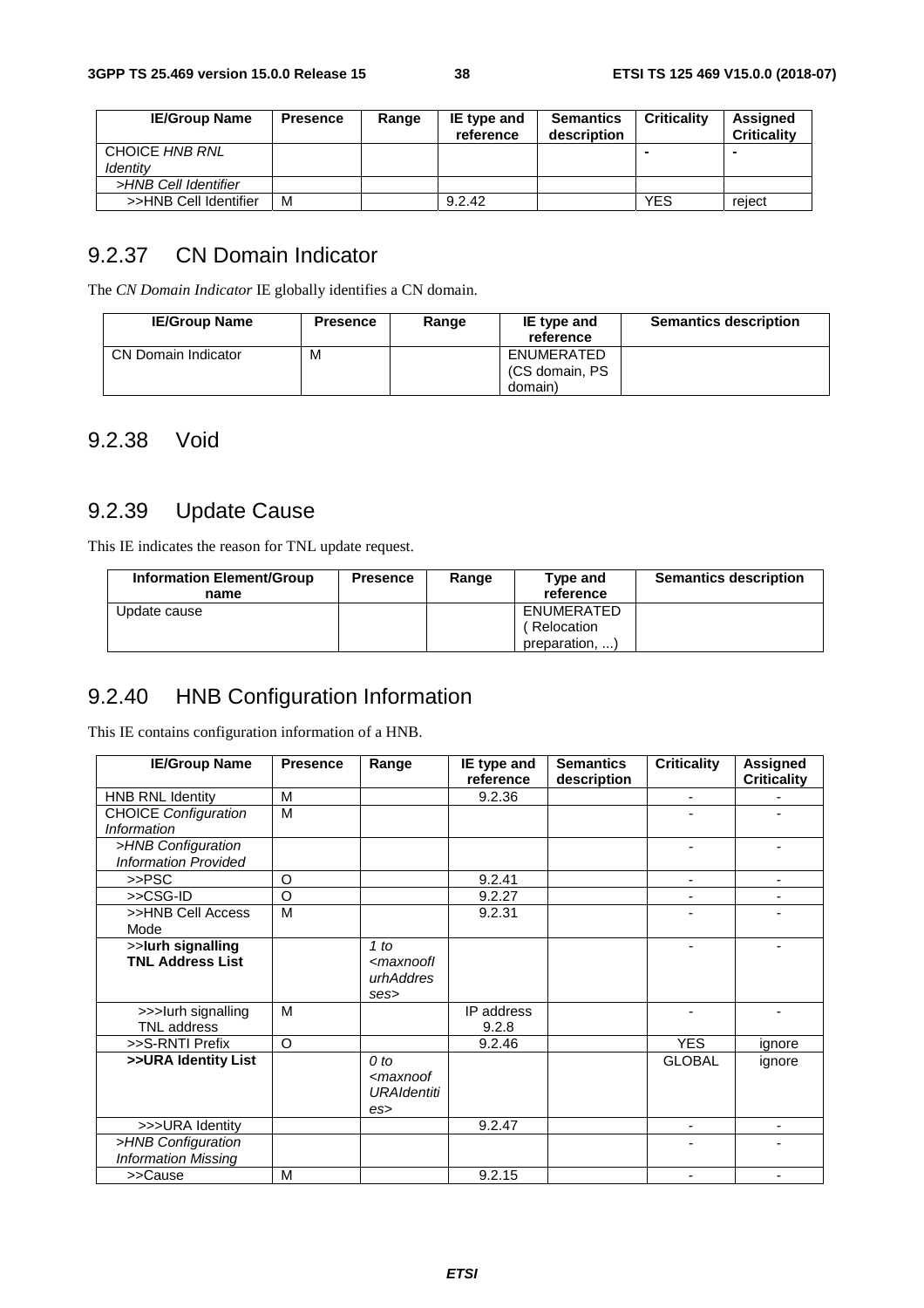| Range bound          | <b>Explanation</b>                                               |
|----------------------|------------------------------------------------------------------|
| maxnooflurhAddresses | Maximum no. of lurh signalling TNL addresses provided. The value |
|                      | for MaxnooflurhAddresses is 3.                                   |
| maxnoofURAIdentities | Maximum number of URA Identities assigned to a HNB. Value is 8.  |

#### 9.2.41 PSC

This IE contains the Primary Scrambling Code of the cell served by the HNB.

| Information Element/Group<br>name | <b>Presence</b> | Range | Tvpe and<br>reference          | <b>Semantics description</b> |
|-----------------------------------|-----------------|-------|--------------------------------|------------------------------|
| <b>PSC</b>                        |                 |       | <b>BIT STRING</b><br>(SIZE(9)) |                              |

#### 9.2.42 HNB Cell Identifier

This IE contains the information which identifies a HNB for which configuration information is requested.

| <b>IE/Group Name</b> | <b>Presence</b> | Range | IE type and<br>reference | <b>Semantics description</b> |
|----------------------|-----------------|-------|--------------------------|------------------------------|
| PLMN-ID              | M               |       | 9.2.14                   |                              |
| Cell-ID              | M               |       | 9.2.25                   |                              |

#### 9.2.43 RAB ID

This IE shall be used and encoded as defined in TS 25.413 [2].

| <b>IE/Group Name</b> | <b>Presence</b> | Range | IE type and<br>reference       | <b>Semantics description</b> |
|----------------------|-----------------|-------|--------------------------------|------------------------------|
| RAB ID               | M               |       | <b>BIT STRING</b><br>(SIZE(8)) |                              |

#### 9.2.44 Tunnel Information

This information element contains the IP address and UDP port information.

| <b>IE/Group Name</b>   | <b>Presence</b> | Range | IE type and<br>reference         | <b>Semantics description</b>                                             |
|------------------------|-----------------|-------|----------------------------------|--------------------------------------------------------------------------|
| <b>IP Address</b>      | M               |       | 9.2.8                            | HNB's local IP Address assigned by<br>the broadband access provider.     |
| <b>UDP Port Number</b> |                 |       | <b>OCTET STRING</b><br>(SIZE(2)) | UDP Port Number if NAT/NAPT is<br>deployed in the BBF access<br>network. |

## 9.2.45 CELL\_FACH Mobility Support

This information element contains the indication of whether a HNB supports or not CELL\_FACH/CELL\_PCH/URA\_PCH mobility.

| <b>IE/Group Name</b>                 | <b>Presence</b> | Range | <b>IE</b> type and<br>reference | <b>Semantics description</b> |
|--------------------------------------|-----------------|-------|---------------------------------|------------------------------|
| <b>CELL FACH Mobility</b><br>Support | M               |       | ENUMERATED<br>(Supported, )     |                              |

#### 9.2.46 S-RNTI Prefix

This information element contains the S-RNTI prefix assigned by the HNB-GW to the HNB.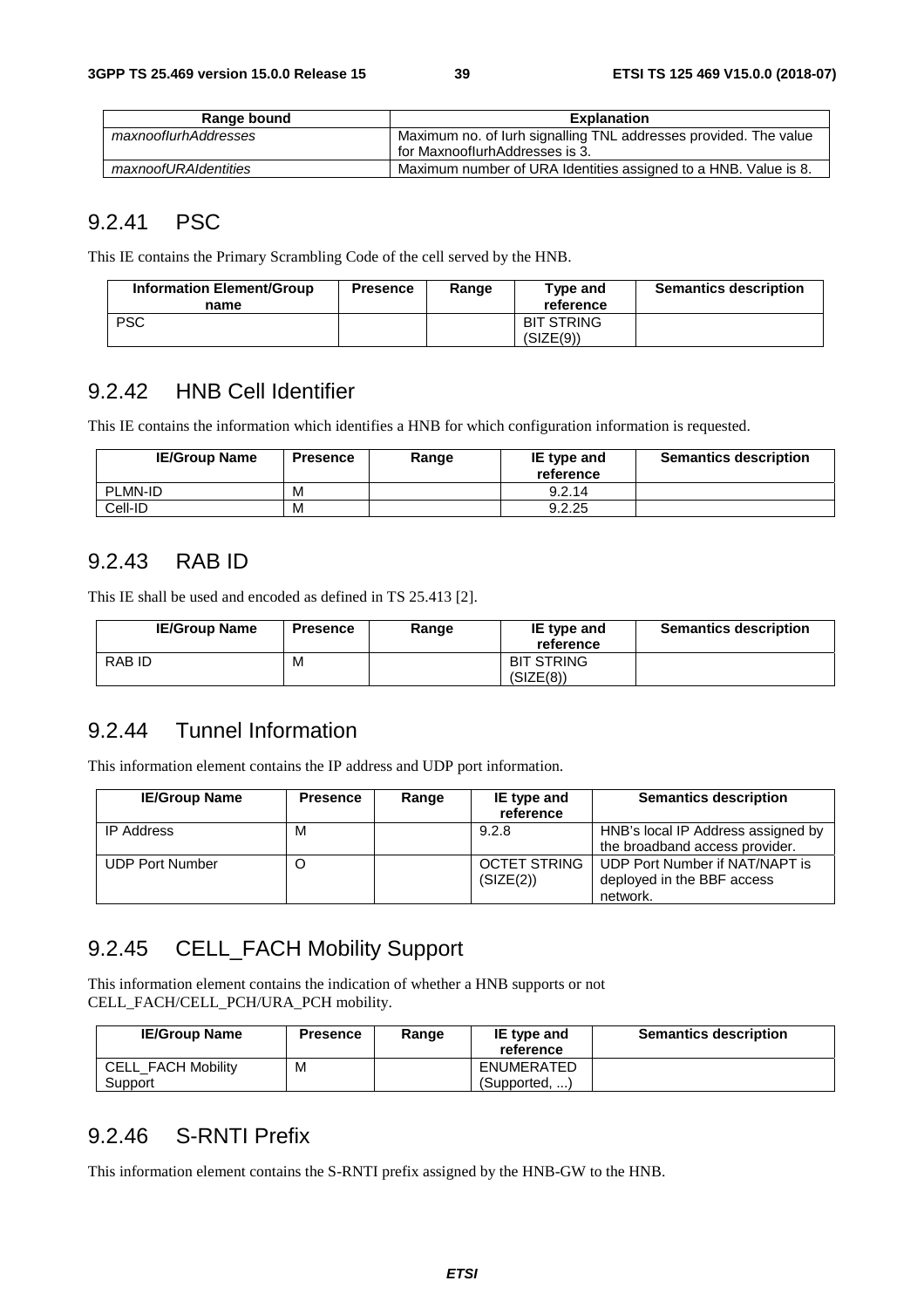| <b>IE/Group Name</b> | <b>Presence</b> | Range | IE type and<br>reference | <b>Semantics description</b> |
|----------------------|-----------------|-------|--------------------------|------------------------------|
| <b>S-RNTI Prefix</b> | м               |       | <b>BIT STRING</b>        |                              |
|                      |                 |       | (SIZE                    |                              |
|                      |                 |       | (116, )                  |                              |

## 9.2.47 URA Identity

This information element contains the indication of the identity of a URA an HNB belongs to.

| <b>IE/Group Name</b> | <b>Presence</b> | Range | IE type and<br>reference    | <b>Semantics description</b> |
|----------------------|-----------------|-------|-----------------------------|------------------------------|
| URA Identity         | M               |       | <b>INTEGER</b><br>(0.65535) |                              |

### 9.2.48 U-RNTI

This information element contains the U-RNTI.

| <b>IE/Group Name</b> | <b>Presence</b> | Range | IE type and<br>reference         | <b>Semantics description</b> |
|----------------------|-----------------|-------|----------------------------------|------------------------------|
| J-RNTI               | М               |       | <b>BIT STRING</b><br>(SIZE (32)) |                              |

## 9.2.49 Unknown U-RNTI Indication

This information element contains the indication from the HNB-GW of whether a certain U-RNTI is unknown or not.

| <b>IE/Group Name</b>         | <b>Presence</b> | Range | IE type and<br>reference  | <b>Semantics description</b> |
|------------------------------|-----------------|-------|---------------------------|------------------------------|
| Unknown U-RNTI<br>Indication | M               |       | ENUMERATED<br>(Unknown. ) |                              |

### 9.2.50 HNB Capacity

This information element contains the indication of the HNB capacity for S-RNTI prefix assignment.

| <b>IE/Group Name</b> | <b>Presence</b> | Range | IE type and<br>reference  | <b>Semantics description</b>                                     |
|----------------------|-----------------|-------|---------------------------|------------------------------------------------------------------|
| <b>HNB Capacity</b>  | M               |       | <b>INTEGER</b><br>(01000) | HNB capacity in terms of supported<br>concurrent RRC connections |

## 9.2.51 Neighbour Identity

This information element contains the HNB RNL Identity or the macro Cell-ID the HNB indicates to the HNB-GW in order to obtain the S-RNTI Prefix.

| <b>IE/Group Name</b>             | <b>Presence</b> | Range | IE type and<br>reference | <b>Semantics description</b> |
|----------------------------------|-----------------|-------|--------------------------|------------------------------|
| <b>CHOICE Neighbour Identity</b> | М               |       |                          |                              |
| >HNB                             |                 |       |                          |                              |
| >>HNB RNL Identity               | М               |       | 9.2.36                   |                              |
| >Macro RNC                       |                 |       |                          |                              |
| >>Cell-ID                        | Μ               |       | 9.2.25                   |                              |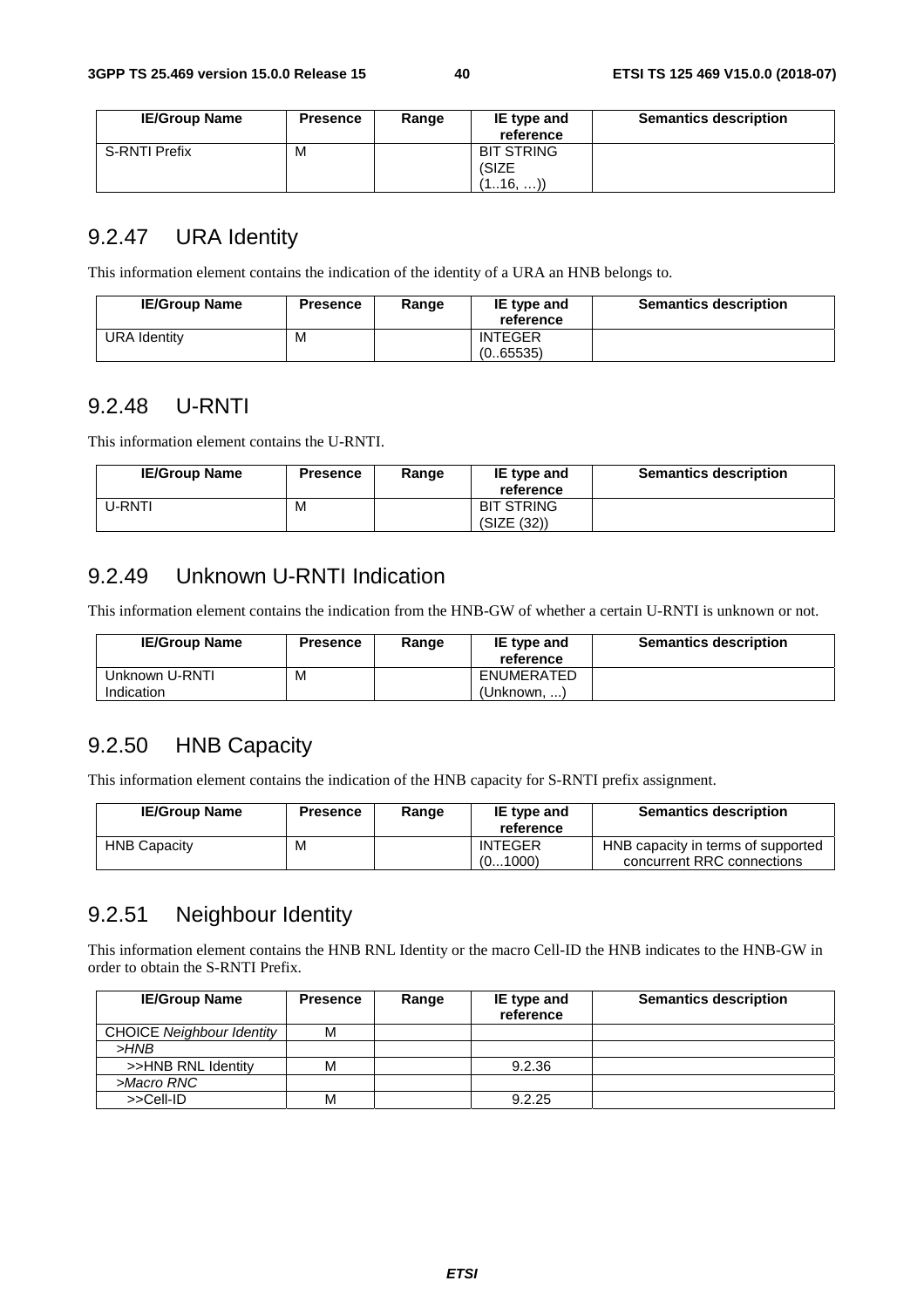# 9.3 Message and Information Element Abstract Syntax (with ASN.1)

#### 9.3.0 General

HNBAP ASN.1 definition conforms with ITU-T Rec. X.680 [8] and ITU-T Rec. X.681 [9].

The ASN.1 definition specifies the structure and content of HNBAP messages. HNBAP messages can contain any IEs specified in the object set definitions for that message without the order or number of occurrence being restricted by ASN.1. However, for this version of the standard, a sending entity shall construct a HNBAP message according to the PDU definitions module and with the following additional rules (Note that in the following IE means an IE in the object set with an explicit id. If one IE needed to appear more than once in one object set, then the different occurrences have different IE ids):

- IEs shall be ordered (in an IE container) in the order they appear in object set definitions.
- Object set definitions specify how many times IEs may appear. An IE shall appear exactly once if the presence field in an object has value "mandatory". An IE may appear at most once if the presence field in an object has value "optional" or "conditional". If in a tabular format there is multiplicity specified for an IE (i.e. an IE list) then in the corresponding ASN.1 definition the list definition is separated into two parts. The first part defines an IE container list where the list elements reside. The second part defines list elements. The IE container list appears as an IE of its own. For this version of the standard an IE container list may contain only one kind of list elements.

If a HNBAP message that is not constructed as defined above is received, this shall be considered as Abstract Syntax Error, and the message shall be handled as defined for Abstract Syntax error in subclause 10.3.6.

### 9.3.1 Usage of private message mechanism for non-standard use

The private message mechanism for non-standard use may be used:

- for special operator- (and/or vendor) specific features considered not to be part of the basic functionality, i.e. the functionality required for a complete and high-quality specification in order to guarantee multivendor interoperability;
- by vendors for research purposes, e.g. to implement and evaluate new algorithms/features before such features are proposed for standardisation.

The private message mechanism shall not be used for basic functionality. Such functionality shall be standardised.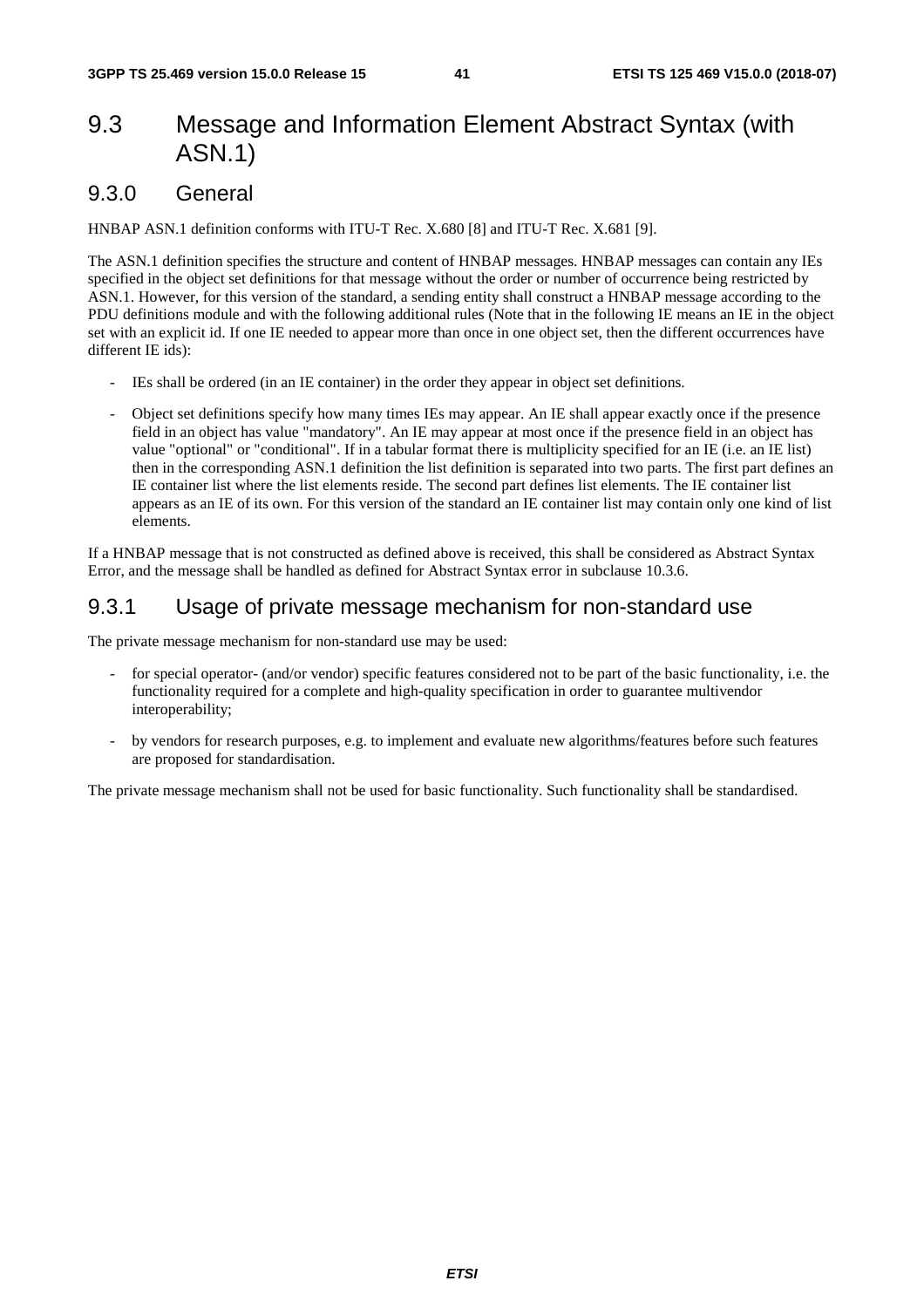| <b>Elementary Procedure Definitions</b><br>9.3.2                                                                                                                                                                                                                                                                                                                                                                                    |
|-------------------------------------------------------------------------------------------------------------------------------------------------------------------------------------------------------------------------------------------------------------------------------------------------------------------------------------------------------------------------------------------------------------------------------------|
|                                                                                                                                                                                                                                                                                                                                                                                                                                     |
| -- Elementary Procedure definitions                                                                                                                                                                                                                                                                                                                                                                                                 |
| HNBAP-PDU-Descriptions<br>$\left\{ \right.$<br>itu-t (0) identified-organization (4) etsi (0) mobileDomain (0)<br>umts-Access (20) modules (3) hnbap(6) version1 (1) hnbap-PDU-Descriptions (0) }                                                                                                                                                                                                                                   |
| DEFINITIONS AUTOMATIC TAGS ::=                                                                                                                                                                                                                                                                                                                                                                                                      |
| <b>BEGIN</b>                                                                                                                                                                                                                                                                                                                                                                                                                        |
| -- IE parameter types from other modules.                                                                                                                                                                                                                                                                                                                                                                                           |
| IMPORTS<br>Criticality,<br>ProcedureCode<br>FROM HNBAP-CommonDataTypes                                                                                                                                                                                                                                                                                                                                                              |
| HNBRegisterRequest,<br>HNBRegisterAccept,<br>HNBRegisterReject,<br>HNBDe-Register,<br>UERegisterRequest,<br>UERegisterAccept,<br>UERegisterReject,<br>UEDe-Register,<br>ErrorIndication,<br>PrivateMessage,<br>CSGMembershipUpdate,<br>TNLUpdateRequest,<br>TNLUpdateResponse,<br>TNLUpdateFailure,<br>HNBConfigTransferRequest,<br>HNBConfigTransferResponse,<br>RelocationComplete,<br>U-RNTIQueryRequest,<br>U-RNTIQueryResponse |
| FROM HNBAP-PDU-Contents<br>id-HNBRegister,<br>id-UERegister,<br>id-UEDe-Register,<br>id-HNBDe-Register,<br>id-ErrorIndication,                                                                                                                                                                                                                                                                                                      |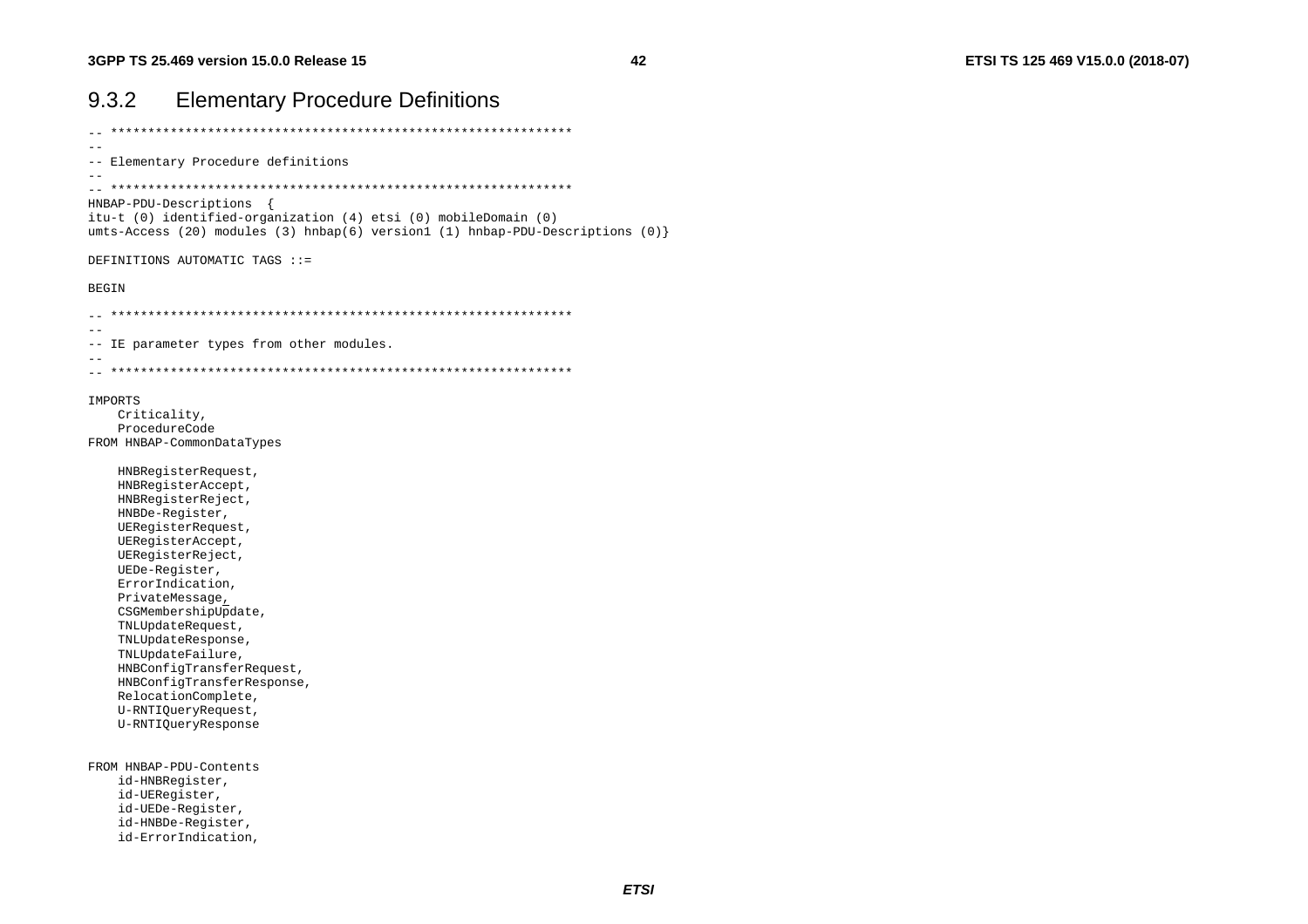id-privateMessage, id-CSGMembershipUpdate,

id-HNBConfigTransfer, id-RelocationComplete,

id-TNLUpdate.

id-U-RNTIOuery FROM HNBAP-Constants;  $\sim$   $-$ -- Interface Elementary Procedure Class  $-$ HNBAP-ELEMENTARY-PROCEDURE ::= CLASS { &InitiatingMessage &SuccessfulOutcome OPTIONAL. &UnsuccessfulOutcome OPTIONAL, &procedureCode ProcedureCode UNIOUE &criticality Criticality DEFAULT ignore  $\rightarrow$ WITH SYNTAX { INITIATING MESSAGE & Initiating Message [SUCCESSFUL OUTCOME &SuccessfulOutcome] [UNSUCCESSFUL OUTCOME &UnsuccessfulOutcome] PROCEDURE CODE &procedureCode [CRITICALITY &criticality]  $\overline{\mathbf{1}}$  $\sim$   $-$ -- Interface PDU definitions  $HNBAP-PDU ::= CHOICE$  { initiatingMessage InitiatingMessage, successfulOutcome SuccessfulOutcome unsuccessfulOutcome UnsuccessfulOutcome,  $\mathbf{1}$ InitiatingMessage ::= SEQUENCE { procedureCode HNBAP-ELEMENTARY-PROCEDURE. & procedureCode ({HNBAP-ELEMENTARY-PROCEDURES}), criticality HNBAP-ELEMENTARY-PROCEDURE.&criticality ({HNBAP-ELEMENTARY-PROCEDURES}{@procedureCode}), value HNBAP-ELEMENTARY-PROCEDURE.&InitiatingMessage ({HNBAP-ELEMENTARY-PROCEDURES}{@procedureCode}) SuccessfulOutcome ::= SEQUENCE procedureCode HNBAP-ELEMENTARY-PROCEDURE. & procedureCode ({HNBAP-ELEMENTARY-PROCEDURES}).  $(\overline{HNBAP-ELEMENTARY-PROCEDURES})$  {@procedureCode}), criticality HNBAP-ELEMENTARY-PROCEDURE.&criticality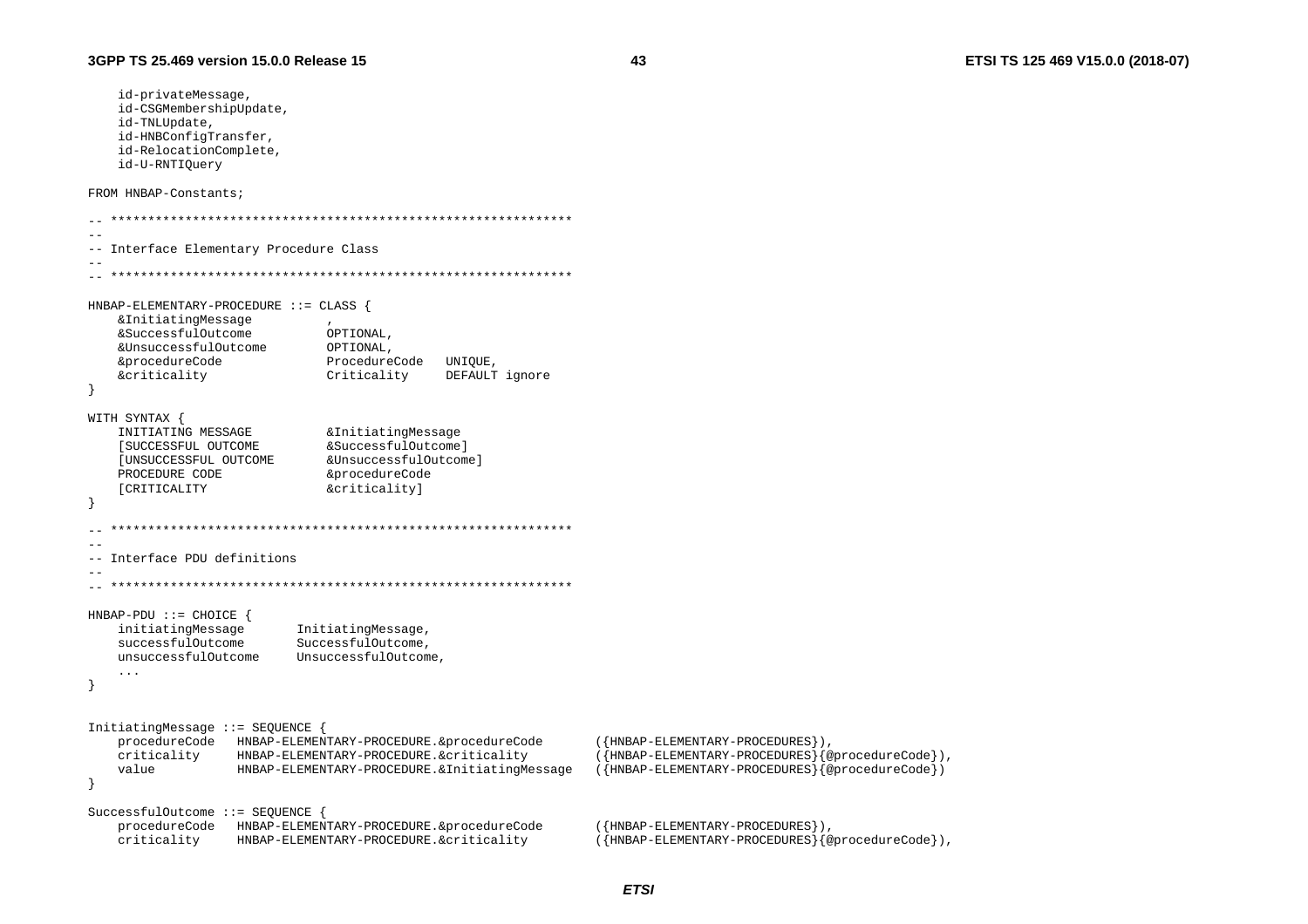```
 value HNBAP-ELEMENTARY-PROCEDURE.&SuccessfulOutcome ({HNBAP-ELEMENTARY-PROCEDURES}{@procedureCode}) 
} 
UnsuccessfulOutcome ::= SEQUENCE { 
     procedureCode HNBAP-ELEMENTARY-PROCEDURE.&procedureCode ({HNBAP-ELEMENTARY-PROCEDURES}), 
     criticality HNBAP-ELEMENTARY-PROCEDURE.&criticality ({HNBAP-ELEMENTARY-PROCEDURES}{@procedureCode}), 
     value HNBAP-ELEMENTARY-PROCEDURE.&UnsuccessfulOutcome ({HNBAP-ELEMENTARY-PROCEDURES}{@procedureCode}) 
} 
   -- ************************************************************** -- -- Interface Elementary Procedure List 
-- 
-- ************************************************************** HNBAP-ELEMENTARY-PROCEDURES HNBAP-ELEMENTARY-PROCEDURE ::= { 
     HNBAP-ELEMENTARY-PROCEDURES-CLASS-1 | 
     HNBAP-ELEMENTARY-PROCEDURES-CLASS-2 , 
     ... } 
HNBAP-ELEMENTARY-PROCEDURES-CLASS-1 HNBAP-ELEMENTARY-PROCEDURE ::= { 
     hNBRegister| 
     uERegister, 
     ..., 
     tnlUpdate| 
     hNBConfigTransfer| 
     u-RNTIQuery 
} 
HNBAP-ELEMENTARY-PROCEDURES-CLASS-2 HNBAP-ELEMENTARY-PROCEDURE ::= { 
     uEDe-Register | 
    hNBDe-Register | 
     errorIndication | 
     privateMessage, 
     ..., 
     csg-membership-update| 
     relocationComplete 
} 
    -- ************************************************************** -- -- Interface Elementary Procedures 
-- -- ************************************************************** hNBRegister HNBAP-ELEMENTARY-PROCEDURE ::= { 
     INITIATING MESSAGE HNBRegisterRequest 
     SUCCESSFUL OUTCOME HNBRegisterAccept 
     UNSUCCESSFUL OUTCOME HNBRegisterReject 
    PROCEDURE CODE id-HNBReqister
    CRITICALITY reject
```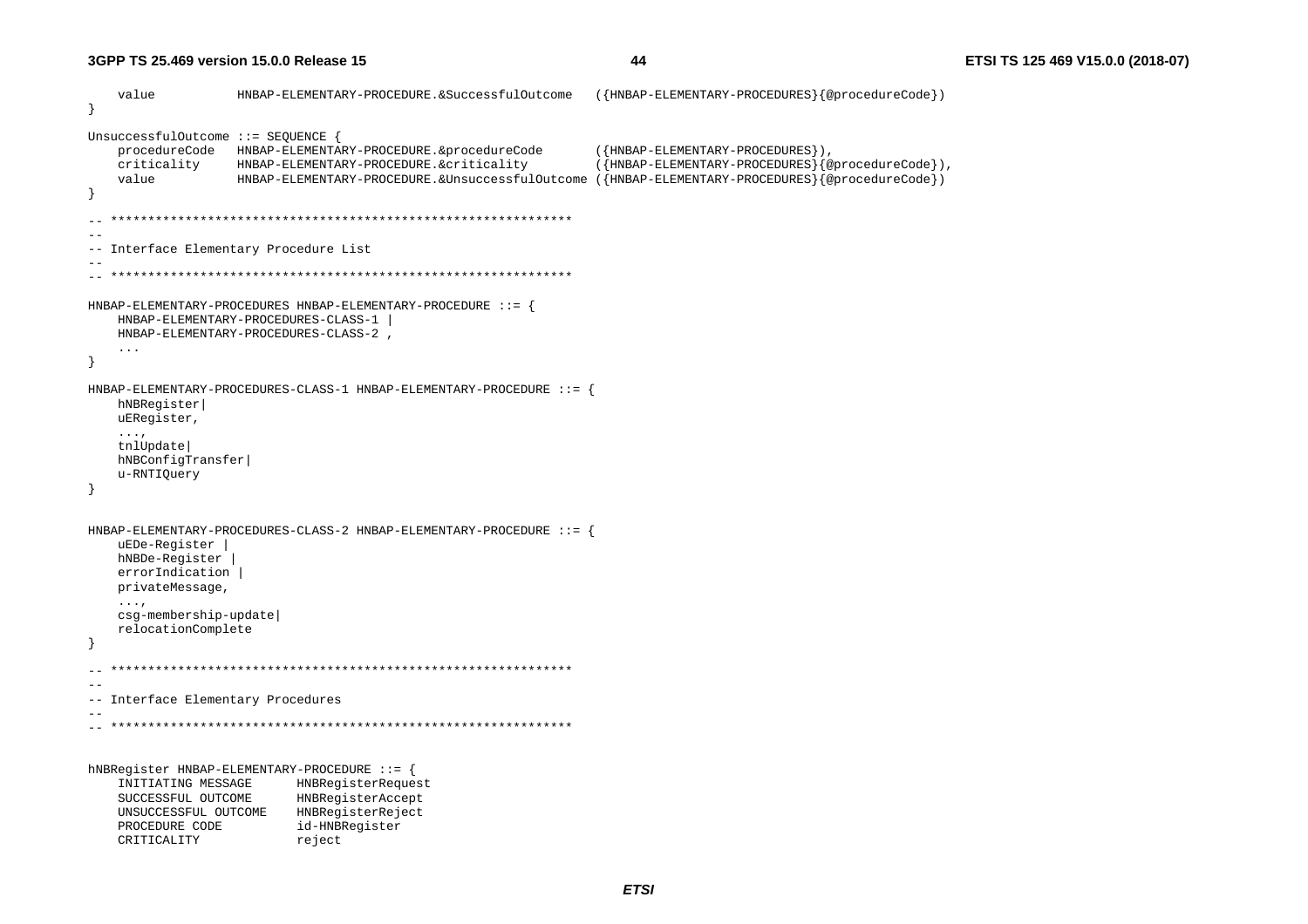```
} 
uERegister HNBAP-ELEMENTARY-PROCEDURE ::= { 
    INITIATING MESSAGE UERegisterRequest 
    SUCCESSFUL OUTCOME UERegisterAccept 
    UNSUCCESSFUL OUTCOME UERegisterReject 
    PROCEDURE CODE id-UERegister 
   CRITICALITY reject
} 
uEDe-Register HNBAP-ELEMENTARY-PROCEDURE ::= { 
    INITIATING MESSAGE UEDe-Register 
    PROCEDURE CODE id-UEDe-Register 
    CRITICALITY ignore 
} 
hNBDe-Register HNBAP-ELEMENTARY-PROCEDURE ::= { 
    INITIATING MESSAGE HNBDe-Register 
    PROCEDURE CODE id-HNBDe-Register 
    CRITICALITY ignore 
} 
errorIndication HNBAP-ELEMENTARY-PROCEDURE ::= {
    INITIATING MESSAGE ErrorIndication  PROCEDURE CODE id-ErrorIndication  CRITICALITY ignore 
} 
csg-membership-update HNBAP-ELEMENTARY-PROCEDURE ::= { 
    INITIATING MESSAGE CSGMembershipUpdate 
    PROCEDURE CODE id-CSGMembershipUpdate 
    CRITICALITY ignore 
} 
tnlUpdate HNBAP-ELEMENTARY-PROCEDURE ::= { 
    INITIATING MESSAGE TNLUpdateRequest 
    SUCCESSFUL OUTCOME TNLUpdateResponse 
    UNSUCCESSFUL OUTCOME TNLUpdateFailure 
   PROCEDURE CODE id-TNLUpdate
   CRITICALITY reject
} 
hNBConfigTransfer HNBAP-ELEMENTARY-PROCEDURE ::= { 
    INITIATING MESSAGE HNBConfigTransferRequest 
    SUCCESSFUL OUTCOME HNBConfigTransferResponse 
   PROCEDURE CODE id-HNBConfigTransfer
   CRITICALITY reject
} 
relocationComplete HNBAP-ELEMENTARY-PROCEDURE ::= { 
    INITIATING MESSAGE RelocationComplete 
    PROCEDURE CODE id-RelocationComplete 
    CRITICALITY ignore
```
}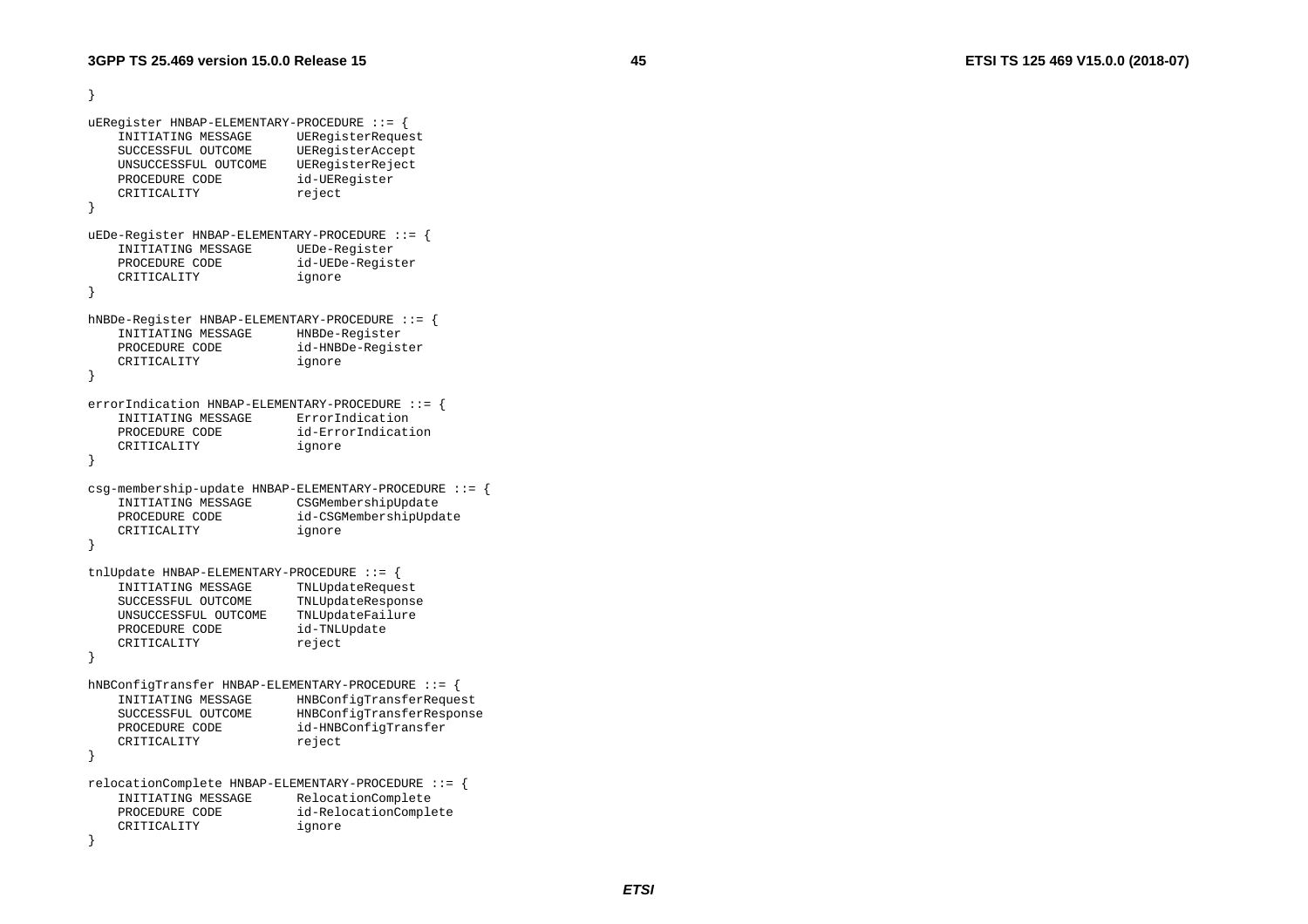```
u-RNTIQuery HNBAP-ELEMENTARY-PROCEDURE ::= {
    INITIATING MESSAGE
                          U-RNTIQueryRequest
    SUCCESSFUL OUTCOME
                         U-RNTIQueryResponse
    PROCEDURE CODE
                         id-U-RNTIOuery
    CRITICALITY
                           reject
\rightarrowprivateMessage HNBAP-ELEMENTARY-PROCEDURE ::= {
    INITIATING MESSAGE
                           PrivateMessage
    PROCEDURE CODE
                           id-privateMessage
    CRITICALITY
                           ignore
```
 $\left\{ \right.$ **END** 

#### **PDU Definitions** 9.3.3

 $\sim$   $-$ -- PDU definitions for HNBAP.  $-$ HNBAP-PDU-Contents { itu-t (0) identified-organization (4) etsi (0) mobileDomain (0) umts-Access (20) modules (3) hnbap(6) version1 (1) hnbap-PDU-Contents (1) } DEFINITIONS AUTOMATIC TAGS ::= **BEGIN**  $\sim$   $-$ -- IE parameter types from other modules.  $\sim$   $\sim$ IMPORTS Cause, CriticalityDiagnostics, CSGMembershipStatus, HNB-Location-Information, HNB-Identity, Context-ID, UE-Identity, LAC, RAC. SAC, CN-DomainIndicator. IP-Address, Registration-Cause, UE-Capabilities,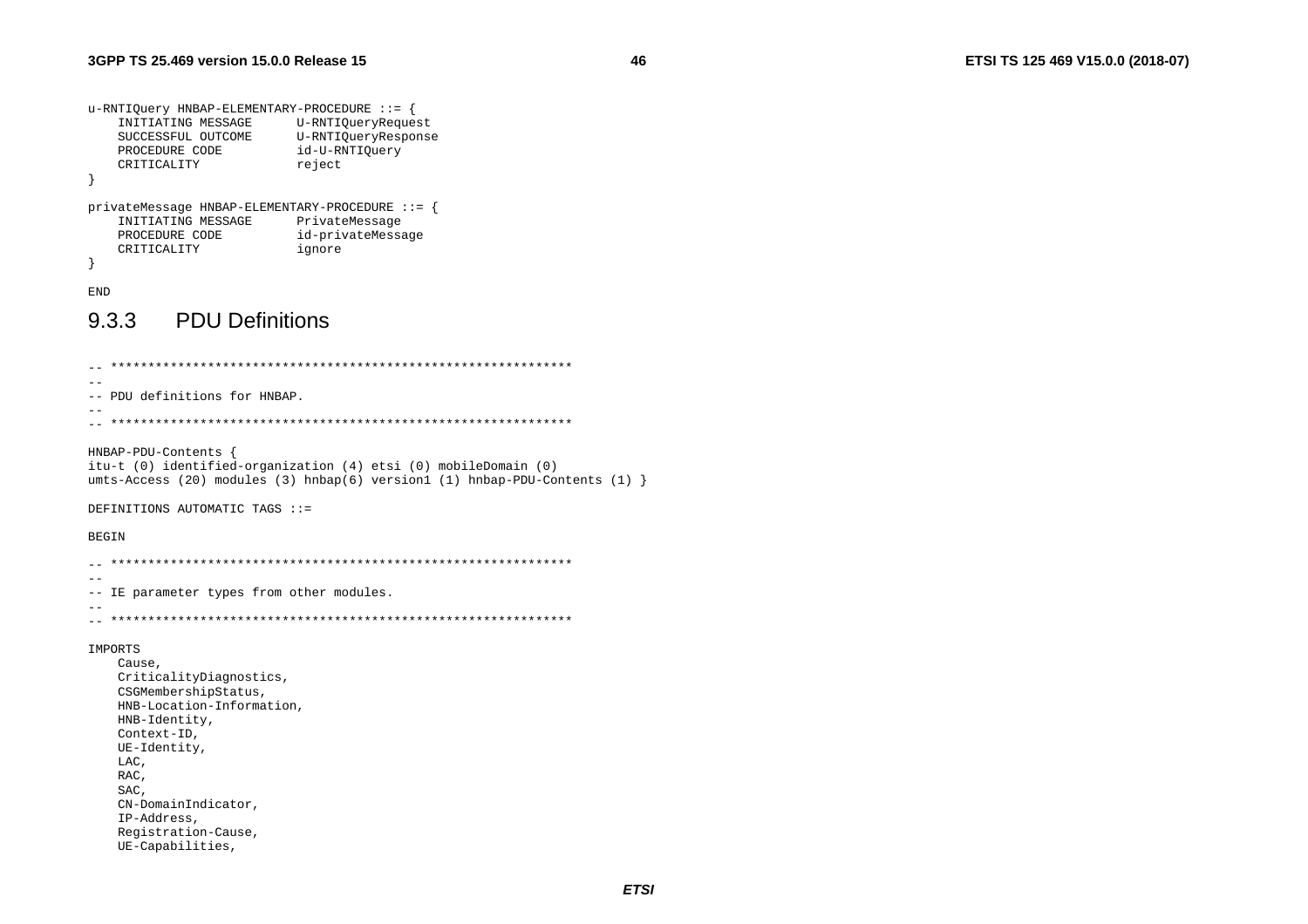PLMNidentity, CellIdentity, RNC-ID, CSG-ID, HNB-Cell-Access-Mode, BackoffTimer, MuxPortNumber, RABList, HNBConfigInfo, AccessResult, Update-cause, NeighbourInfoList, NeighbourInfoRequestList, PSC, Tunnel-Information, CELL-FACHMobilitySupport, S-RNTIPrefix, NeighbourIdentity, NeighbourCellIdentityList, URAIdentity, URAIdentityList, HNBCapacity, AdditionalNeighbourInfoList, U-RNTI, UnknownU-RNTIIndication, HNB-GWResponse

#### FROM HNBAP-IEs

```
 ProtocolExtensionContainer{}, 
 ProtocolIE-ContainerList{}, 
 ProtocolIE-Container{}, 
 ProtocolIE-Single-Container{}, 
 PrivateIE-Container{}, 
 HNBAP-PRIVATE-IES, 
 HNBAP-PROTOCOL-EXTENSION, 
 HNBAP-PROTOCOL-IES
```
#### FROM HNBAP-Containers

 id-Cause, id-CriticalityDiagnostics, id-CSGMembershipStatus, id-HNB-Location-Information, id-HNB-Identity, id-Context-ID, id-PLMNidentity, id-UE-Identity, id-LAC, id-RAC, id-SAC,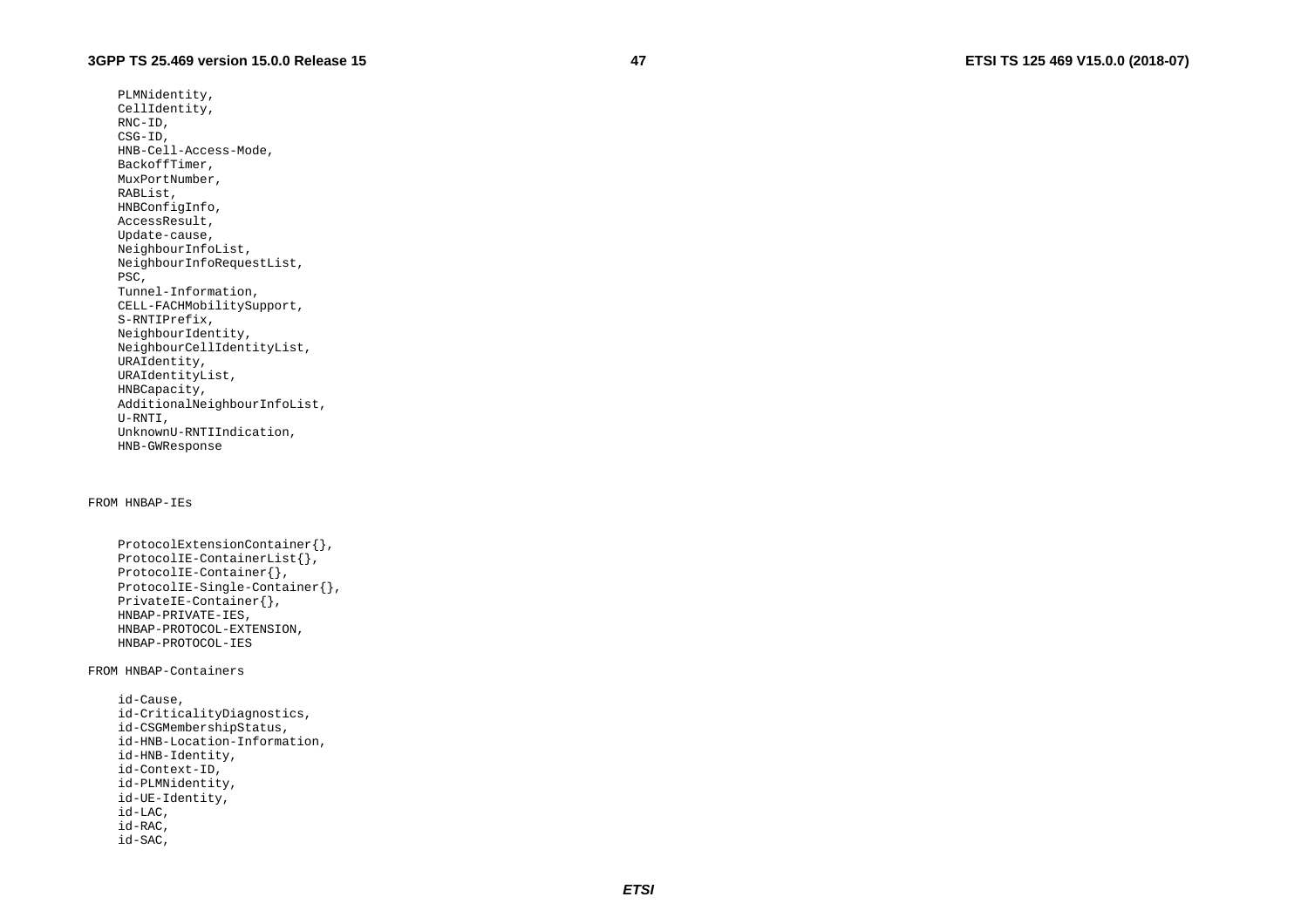id-UE-Capabilities, id-Registration-Cause, id-CellIdentitv. id-RNC-ID. id-CSG-ID. id-HNB-Cell-Access-Mode, id-BackoffTimer. id-Service-Area-For-Broadcast, id-MuxPortNumber, id-RABList, id-HNBConfigInfo, id-AccessResult, id-Update-cause, id-NeighbourInfoList, id-NeighbourInfoRequestList, id-Iurh-Signalling-TNL-Address, id-PSC. id-Tunnel-Information, id-CELL-FACHMobilitySupport, id-S-RNTIPrefix, id-URAIdentity, id-URAIdentityList, id-NeighbourIdentity, id-NeighbourCellIdentityList, id-HNBCapacity, id-AdditionalNeighbourInfoList, id-U-RNTI. id-UnknownU-RNTIIndication. id-HNB-GWResponse

```
FROM HNBAP-Constants;
```

```
\sim \sim-- HNB Register REQUEST
HNBReqisterRequest ::= SEQUENCE {
   protocolIEs
                    ProtocolIE-Container
                                              \{HNRRequestIES\},
   protocolExtension ProtocolExtensions ProtocolExtensionContainer \{ \{HNRRequestExtensors\} \}OPTIONAL.
   \overline{1}\}HNBRegisterRequestIEs HNBAP-PROTOCOL-IES ::= {
     ID id-HNB-Identity
                                          CRITICALITY reject TYPE HNB-Identity
                                                                                        PRESENCE mandatory
     ID id-HNB-Location-Information
                                         CRITICALITY reject TYPE HNB-Location-Information PRESENCE mandatory
     ID id-PLMNidentity
                                          CRITICALITY reject TYPE PLMNidentity
                                                                                        PRESENCE mandatory
     ID id-CellIdentity
                                         CRITICALITY reject TYPE CellIdentity
                                                                                       PRESENCE mandatory
     ID id-LAC
                                         CRITICALITY reject TYPE LAC
                                                                                       PRESENCE mandatory
     ID id-RAC
                                         CRITICALITY reject TYPE RAC
                                                                                       PRESENCE mandatory
     ID id-SAC
                                         CRITICALITY reject TYPE SAC
                                                                                       PRESENCE mandatory
     ID id-CSG-ID
                                         CRITICALITY reject TYPE CSG-ID
                                                                                       PRESENCE optional },
```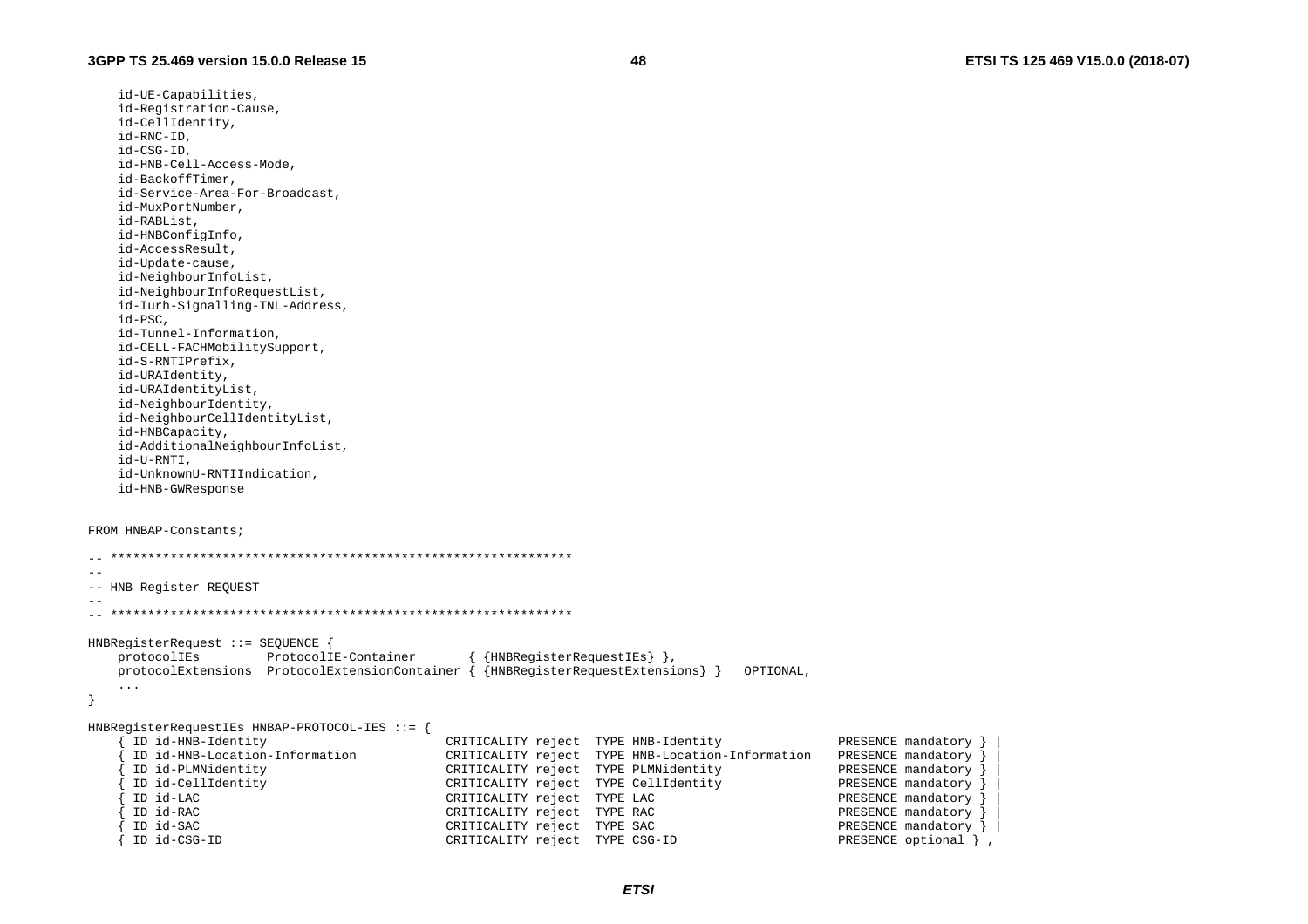```
\ddots
```
 $\rightarrow$ 

```
HNBReqisterRequestExtensions HNBAP-PROTOCOL-EXTENSION ::= {
```

```
ID id-Service-Area-For-Broadcast
                                      CRITICALITY ignore EXTENSION SAC
                                                                                           PRESENCE optional }
     ID id-HNB-Cell-Access-Mode
                                      CRITICALITY reject EXTENSION HNB-Cell-Access-Mode
                                                                                           PRESENCE optional
     ID id-PSC
                                      CRITICALITY ignore EXTENSION PSC
                                                                                           PRESENCE optional
     ID id-Iurh-Signalling-TNL-Address CRITICALITY ignore EXTENSION IP-Address
                                                                                           PRESENCE optional }
     ID id-Tunnel-Information
                                      CRITICALITY ignore EXTENSION Tunnel-Information
                                                                                           PRESENCE optional
     ID id-CELL-FACHMobilitySupport
                                      CRITICALITY ignore EXTENSION CELL-FACHMobilitySupport
                                                                                           PRESENCE optional
     ID id-NeighbourCellIdentityList
                                                                                           PRESENCE optional \
                                      CRITICALITY ignore EXTENSION NeighbourCellIdentityList
     ID id-URAIdentityList
                                      CRITICALITY ignore EXTENSION URAIdentityList
                                                                                           PRESENCE optional }
   { ID id-HNBCapacity
                                      CRITICALITY ignore EXTENSION HNBCapacity
                                                                                           PRESENCE optional },
   \cdot \cdot \cdot--- HNB Register Accept
HNBRegisterAccept ::= SEQUENCE {
   protocolIEs ProtocolIE-Container
                                              { {HNBRegisterResponseIEs} },
   protocolExtensions ProtocolExtensionContainer \{ {HNBReqisterResponseExtensions} } OPTIONAL,
   \sim \sim \sim\overline{\mathbf{1}}HNBRegisterResponseIEs HNBAP-PROTOCOL-IES ::= {
                                  CRITICALITY reject TYPE RNC-ID
                                                                         PRESENCE mandatory },
   { ID id-RNC-ID
   \mathbf{1}\left\{ \right.HNBRegisterResponseExtensions HNBAP-PROTOCOL-EXTENSION ::=-- Extension for Release 9 to support CS Multiplexing --
     ID id-MuxPortNumber
                       CRITICALITY ignore EXTENSION MuxPortNumber
                                                                             PRESENCE optional}
     ID id-Iurh-Signalling-TNL-Address CRITICALITY ignore EXTENSION IP-Address
                                                                             PRESENCE optional}
    ID id-S-RNTIPrefix The CRITICALITY ignore EXTENSION S-RNTIPrefix
                                                                             PRESENCE optional}
- }
  --- HNB Register REJECT
HNBRegisterReject ::= SEQUENCE {
   protocolIEs ProtocolIE-Container
                                              {HNR<sub>legisterRejectIES</sub>},
   protocolExtensions ProtocolExtensionContainer { {HNBReqisterRejectExtensions} }
                                                                             OPTIONAL,
   \sim \sim \simHNBRegisterRejectIEs HNBAP-PROTOCOL-IES ::= {
```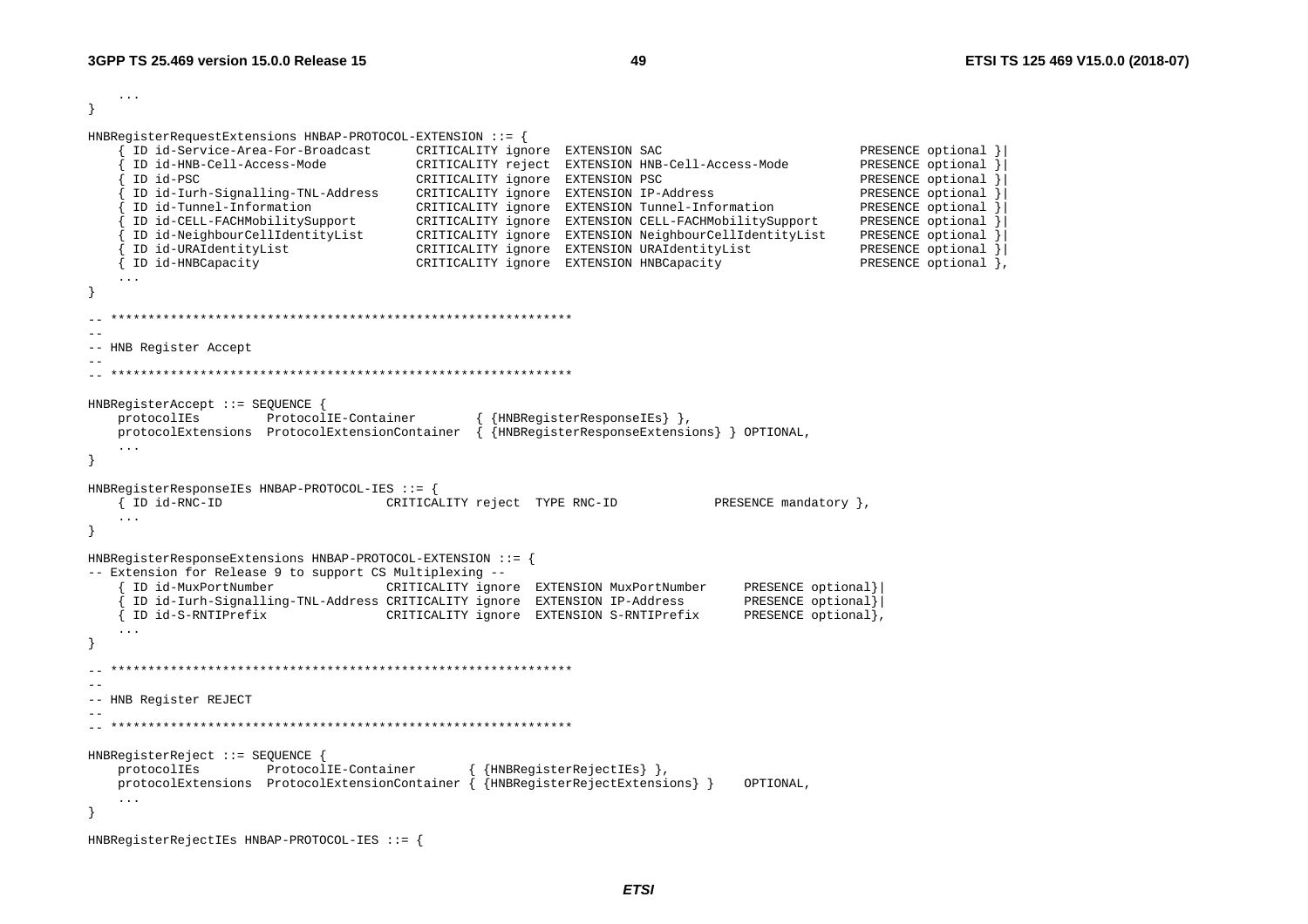```
ID id-Cause
                                  CRITICALITY ignore TYPE Cause
                                                                               PRESENCE mandatory}
     ID id-CriticalityDiagnostics
                                  CRITICALITY ignore TYPE CriticalityDiagnostics
                                                                               PRESENCE optional }
   { ID id-BackoffTimer
                                  CRITICALITY reject TYPE BackoffTimer
                                                                               PRESENCE conditional }
   -- This IE shall be present if the Cause IE is set to "Overload".
   \sim \sim \sim\lambdaHNBRequesterRefectExtensions HNBAP-PROTOCOL-EXTENSION ::=\ldots--- HNB De- Register
HNBDe-Register ::= SEOUENCE {
   protocolIEs
               ProtocolIE-Container
                                             {HNBDe-RegisterIEs} },
   protocolExtensions ProtocolExtensionContainer { {HNBDe-RegisterExtensions} } OPTIONAL,
   \cdot .
\rightarrowHNBDe-RegisterIEs HNBAP-PROTOCOL-IES ::= {
   { ID id-Cause
                 CRITICALITY ignore TYPE Cause
                                                              PRESENCE mandatory }
    ID id-BackoffTimer CRITICALITY reject TYPE BackoffTimer PRESENCE conditional },
   -- This IE shall be present if the Cause IE is set to "Overload".
\rightarrowHNBDe-RegisterExtensions HNBAP-PROTOCOL-EXTENSION ::= {
   \ddots .
\rightarrow\sim-- UE Register REQUEST
UERegisterRequest ::= SEQUENCE {
                                            { {UEReqisterRequestIEs} },
   protocolIEs
               ProtocolIE-Container
   protocolExtensions ProtocolExtensionContainer { {UEReqisterRequestExtensions} }
                                                                           OPTIONAL,
   \ldots\rightarrowUERegisterRequestIEs HNBAP-PROTOCOL-IES ::= {
     ID id-UE-Identity
                                    CRITICALITY reject TYPE UE-Identity
                                                                                  PRESENCE mandatory }
     ID id-Registration-Cause
                                     CRITICALITY ignore TYPE Registration-Cause
                                                                                  PRESENCE mandatory }
   { ID id-UE-Capabilities
                                     CRITICALITY reject TYPE UE-Capabilities
                                                                                  PRESENCE mandatory },
   \mathbf{1}
```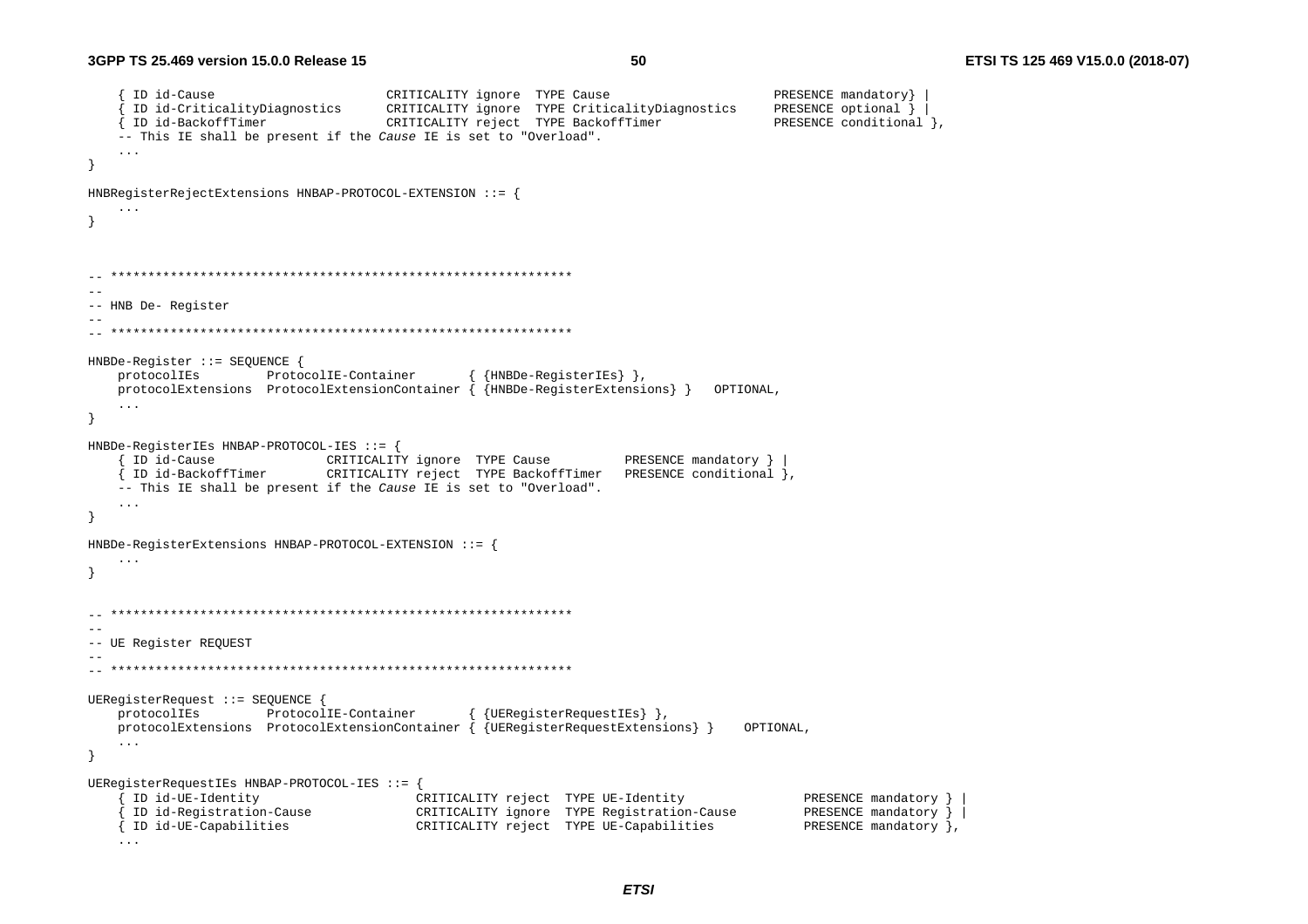```
\rightarrowUEReqisterRequestExtensions HNBAP-PROTOCOL-EXTENSION ::= {
\mathcal{F}--- UE Register ACCEPT
UERegisterAccept ::= SEQUENCE {
   protocolIEs
               ProtocolIE-Container
                                              {UERegisterAcceptIEs} },
   protocolExtensions ProtocolExtensionContainer { {UEReqisterAcceptExtensions} }
                                                                            OPTIONAL,
   \sim \sim \sim\rightarrowUEReqisterAcceptIEs HNBAP-PROTOCOL-IES ::= {
     ID id-UE-Identity
                         CRITICALITY reject TYPE UE-Identity
                                                                     PRESENCE mandatory } |
   { ID id-Context-ID
                             CRITICALITY reject TYPE Context-ID
                                                                     PRESENCE mandatory },
   \ldots\rightarrowUEReqisterAcceptExtensions HNBAP-PROTOCOL-EXTENSION ::= {
   { ID id-CSGMembershipStatus CRITICALITY reject
                                                    EXTENSION CSGMembershipStatus
                                                                                    PRESENCE optional },
   \sim \sim \sim--- UE Register REJECT
UERegisterReject ::= SEQUENCE {
   protocolIEs ProtocolIE-Container
                                             { {UEReqisterRejectIEs} },
   \texttt{protocolExtensions} ProtocolExtensionContainer \{ QUEReqisterRejectExtensions} \}OPTIONAL.
   \ddots\mathcal{E}UEReqisterRejectIEs HNBAP-PROTOCOL-IES ::= {
     ID id-UE-Identity
                                  CRITICALITY reject TYPE UE-Identity
                                                                               PRESENCE mandatory }
                                CRITICALITY ignore TYPE Cause
                                                                               PRESENCE mandatory }
     ID id-Cause
   { ID id-CriticalityDiagnostics CRITICALITY ignore TYPE CriticalityDiagnostics
                                                                               PRESENCE optional },
   \sim \sim \sim\rightarrowUERegisterRejectExtensions HNBAP-PROTOCOL-EXTENSION ::= {
   \ddots .
\rightarrow
```
**ETSI**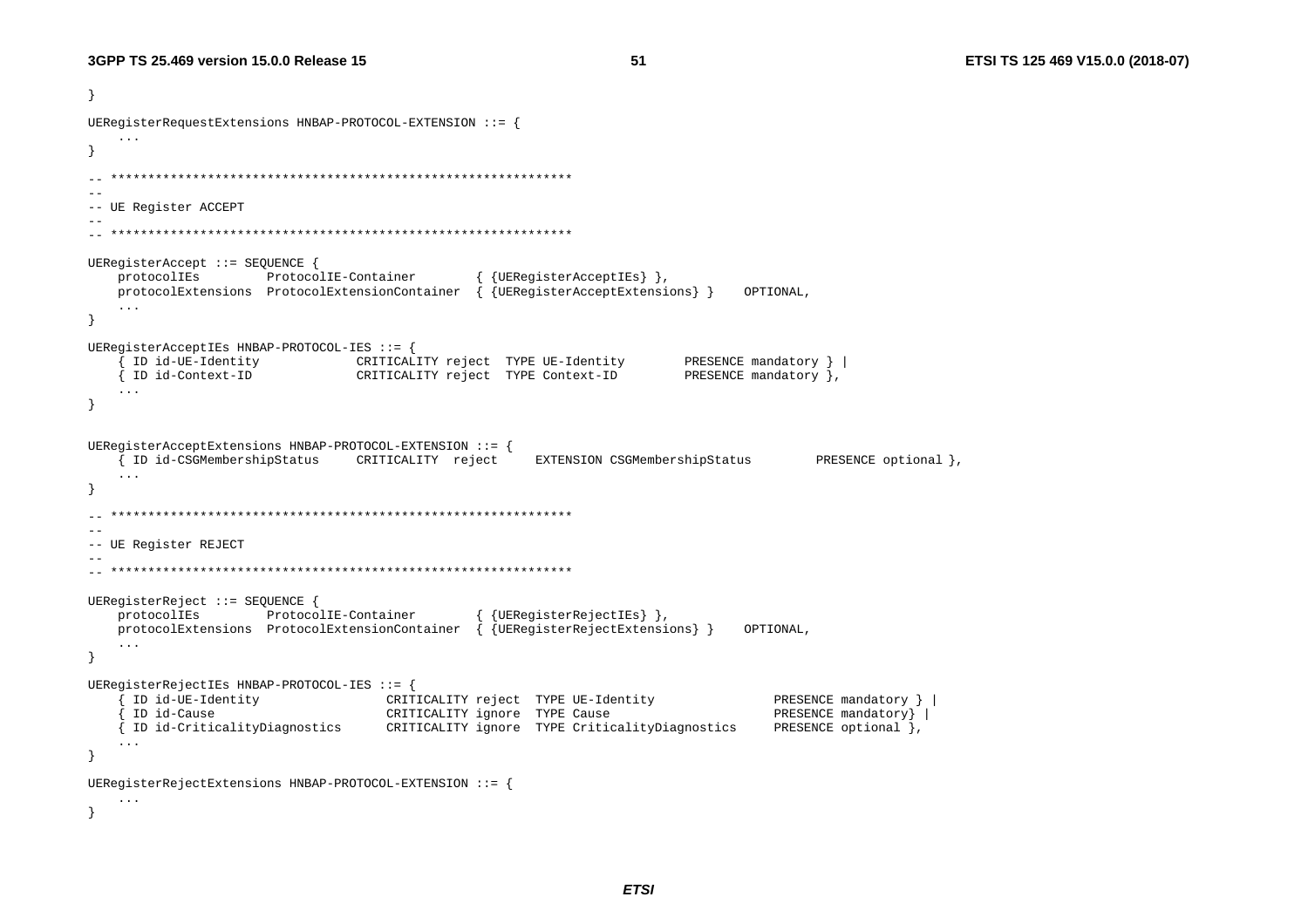52

 $\sim$ -- UE De-Register  $-$ UEDe-Register ::= SEOUENCE { { {UEDe-RegisterIEs} }, protocolIEs ProtocolIE-Container protocolExtensions ProtocolExtensionContainer { {UEDe-ReqisterExtensions} } OPTIONAL,  $\ldots$ } UEDe-RegisterIEs HNBAP-PROTOCOL-IES ::= { ID id-Context-ID CRITICALITY reject TYPE Context-ID PRESENCE mandatory } { ID id-Cause CRITICALITY ignore TYPE Cause PRESENCE mandatory },  $\ddots$  $\rightarrow$ UEDe-ReqisterExtensions HNBAP-PROTOCOL-EXTENSION ::= {  $\overline{1}$  $-$ -- CSG Membership Update CSGMembershipUpdate ::= SEQUENCE { protocolIEs ProtocolIE-Container { {CSGMembershipUpdateIEs } }, protocolExtensions ProtocolExtensionContainer { {CSGMembershipUpdateExtensions} } OPTIONAL.  $\sim$  .  $\sim$  $\rightarrow$ CSGMembershipUpdateIEs HNBAP-PROTOCOL-IES ::= { ID id-Context-ID CRITICALITY reject TYPE Context-ID PRESENCE mandatory } { ID id-CSGMembershipStatus CRITICALITY reject TYPE CSGMembershipStatus PRESENCE mandatory },  $\sim$   $\sim$   $\sim$  $\rightarrow$ CSGMembershipUpdateExtensions HNBAP-PROTOCOL-EXTENSION ::= {  $\sim$   $\sim$   $\sim$  $\sim$   $-$ -- TNL Update Request  $-$ TNLUpdateRequest ::= SEOUENCE { protocolIEs ProtocolIE-Container { {TNLUpdateRequestIEs} }, protocolExtensions ProtocolExtensionContainer { {TNLUpdateExtensions} } OPTIONAL,  $\ldots$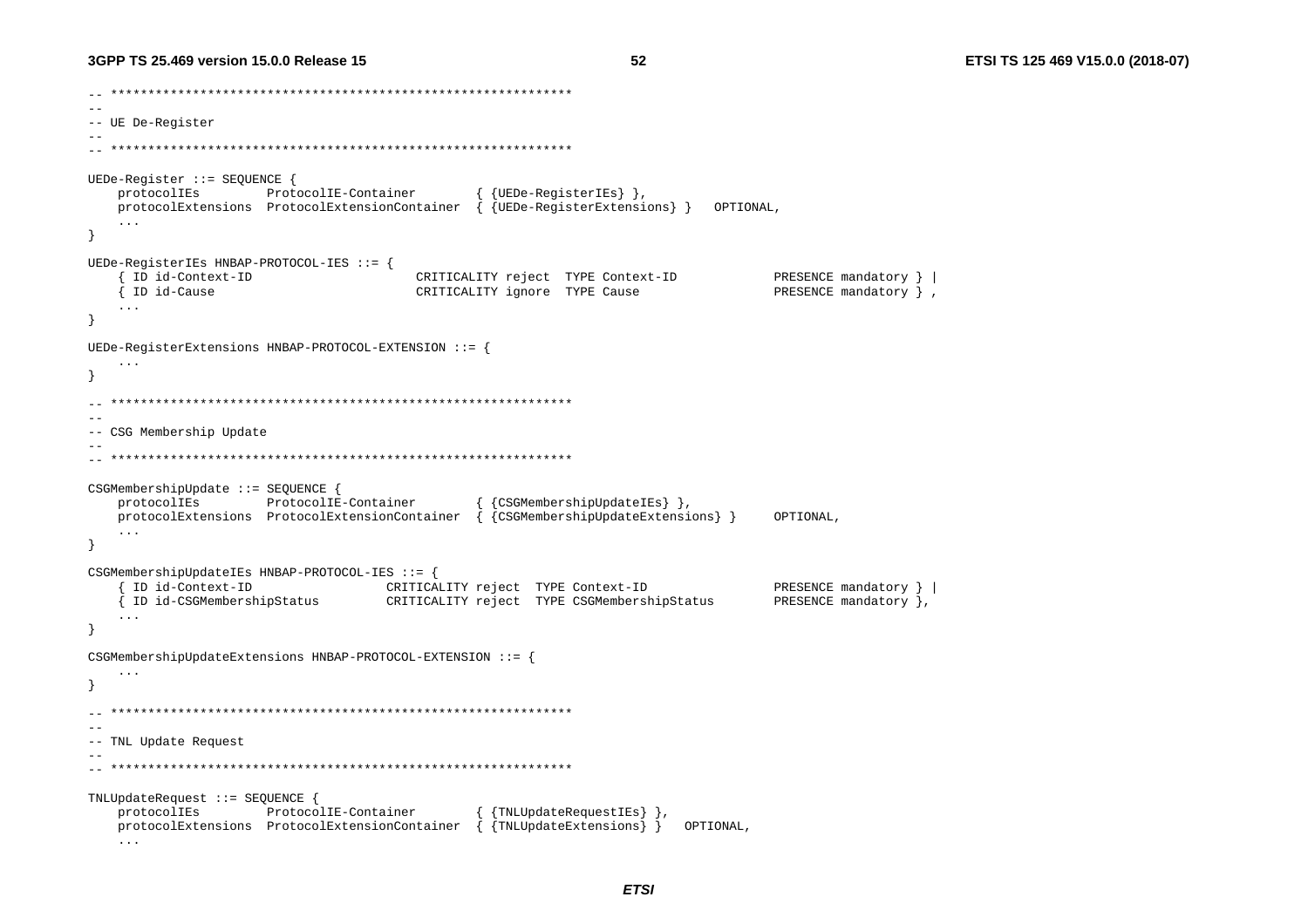}

```
TNLUpdateRequestIEs HNBAP-PROTOCOL-IES ::= { 
      { ID id-Context-ID CRITICALITY reject TYPE Context-ID PRESENCE mandatory } | 
      { ID id-RABList CRITICALITY reject TYPE RABList PRESENCE mandatory } | 
     ID id-Update-cause \begin{array}{ccc} \text{CRITICALITY reject} & \text{TYPE Update-cause} \end{array} ... } 
TNLUpdateExtensions HNBAP-PROTOCOL-EXTENSION ::= { 
     ... } 
  -- ************************************************************** -- -- TNL UPDATE RESPONSE -- 
-- ************************************************************** TNLUpdateResponse ::= SEQUENCE { 
    protocolIEs ProtocolIE-Container { { TNLUpdateResponseIEs} }, 
    protocolExtensions ProtocolExtensionContainer { { TNLUpdateResponseExtensions} } OPTIONAL, 
     ... } 
TNLUpdateResponseIEs HNBAP-PROTOCOL-IES ::= { 
     { ID id-Context-ID CRITICALITY reject TYPE Context-ID PRESENCE mandatory } , 
        ... } 
TNLUpdateResponseExtensions HNBAP-PROTOCOL-EXTENSION ::= { 
     ... } 
  -- ************************************************************** --- TNL UPDATE FAILURE -- 
-- ************************************************************** TNLUpdateFailure ::= SEQUENCE { 
    protocolIEs ProtocolIE-Container { {TNLUpdateFailureIEs} }, 
    protocolExtensions ProtocolExtensionContainer { {TNLUpdateFailureExtensions} } OPTIONAL, 
     ... } 
TNLUpdateFailureIEs HNBAP-PROTOCOL-IES ::= { 
      { ID id-Context-ID CRITICALITY reject TYPE Context-ID PRESENCE mandatory } | 
     ID id-Cause CRITICALITY ignore TYPE Cause PRESENCE mandatory }
      { ID id-CriticalityDiagnostics CRITICALITY ignore TYPE CriticalityDiagnostics PRESENCE optional } , 
        ... } 
TNLUpdateFailureExtensions HNBAP-PROTOCOL-EXTENSION ::= {
```
*ETSI*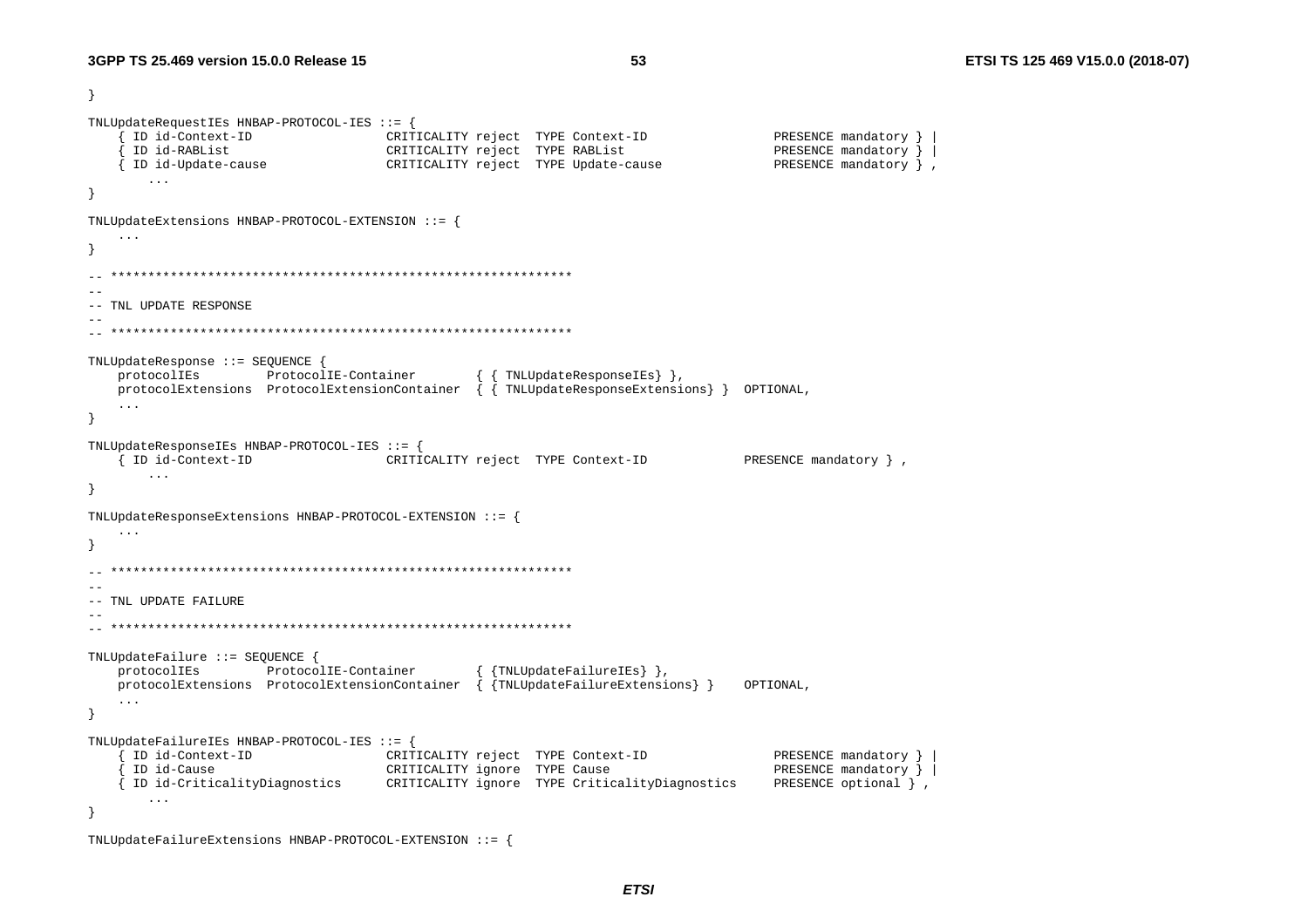$\cdot$   $\cdot$   $\cdot$ -- HNB Configuration Transfer Request HNBConfigTransferRequest ::= SEQUENCE { protocolIEs ProtocolIE-Container { {HNBConfigTransferRequestIEs} },  $\texttt{protocolExtensions}$  ProtocolExtensionContainer { {HNBConfigTransferRequestExtensions} } OPTIONAL  $\cdot$  . HNBConfigTransferRequestIEs HNBAP-PROTOCOL-IES ::= { { ID id-NeighbourInfoRequestList CRITICALITY reject TYPE NeighbourInfoRequestList PRESENCE mandatory },  $\ddots$  $\rightarrow$  $HNBConfigTransferRequestExtensions HNBAP-PROTOCOL-EXTENSION :: =$  $\cdot$   $\cdot$   $\cdot$ -- HNB Configuration Transfer Response HNBConfigTransferResponse ::= SEOUENCE { protocolIEs ProtocolIE-Container { { HNBConfigTransferResponseIEs } }, protocolExtensions ProtocolExtensionContainer { { HNBConfigTransferResponseExtensions} } OPTIONAL.  $\cdots$ HNBConfigTransferResponseIEs HNBAP-PROTOCOL-IES ::= { { ID id-NeighbourInfoList CRITICALITY reject TYPE NeighbourInfoList PRESENCE mandatory },  $\ddots$  $\rightarrow$ HNBConfigTransferResponseExtensions HNBAP-PROTOCOL-EXTENSION ::= \ { ID id-AdditionalNeighbourInfoList CRITICALITY ignore EXTENSION AdditionalNeighbourInfoList PRESENCE optional)  $\sim$   $\sim$   $\sim$ }  $-$ -- RELOCATION COMPLETE RelocationComplete ::= SEQUENCE { protocolIEs ProtocolIE-Container { { RelocationCompleteIEs } },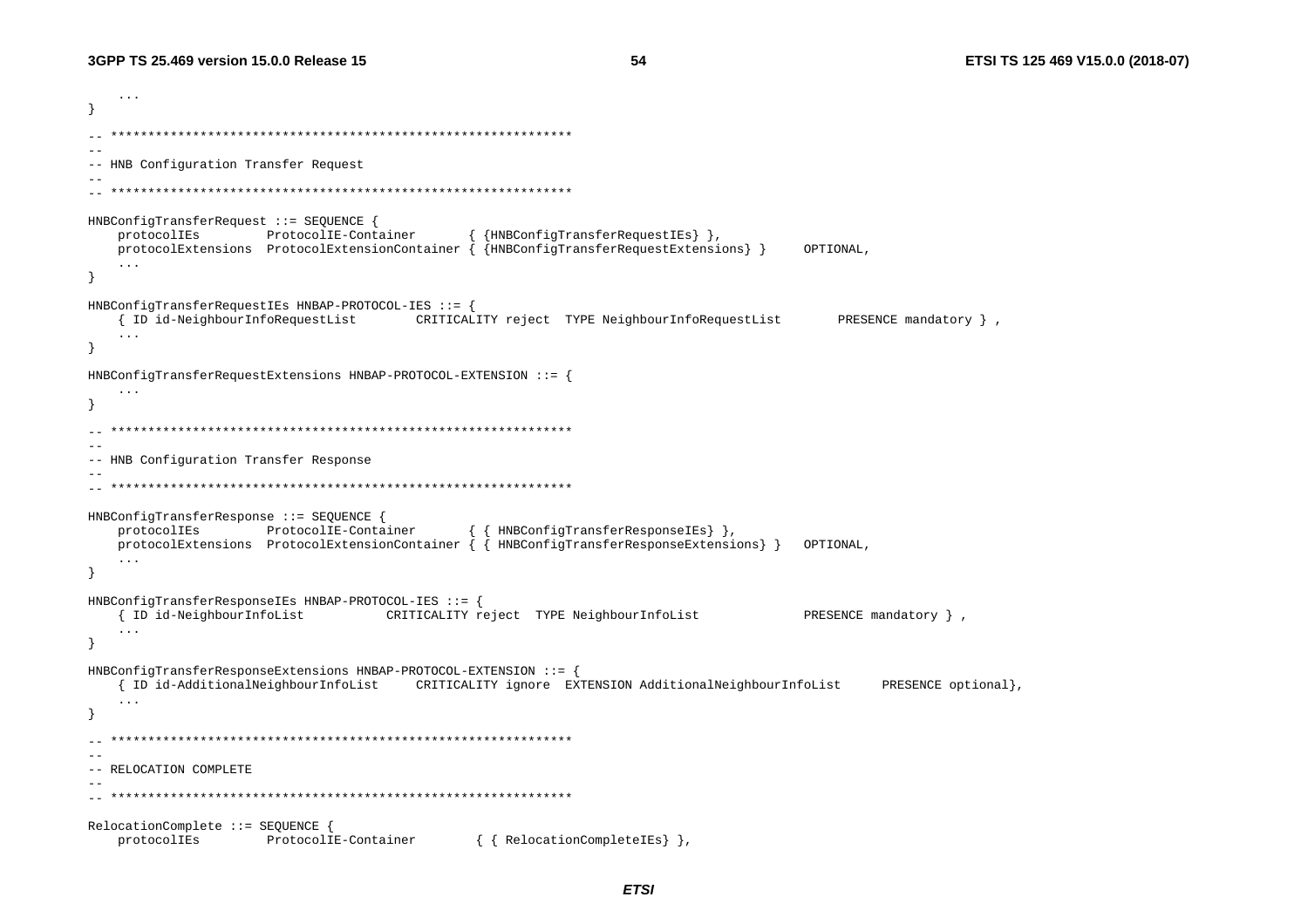```
protocolExtensions ProtocolExtensionContainer \{ \} RelocationCompleteExtensions \}OPTIONAL,
   \sim \sim \sim\rightarrowRelocationCompleteIEs HNBAP-PROTOCOL-IES ::= {
   { ID id-Context-ID
                                 CRITICALITY ignore TYPE Context-ID
                                                                      PRESENCE mandatory },
   \sim \sim \sim\mathcal{F}RelocationCompleteExtensions HNBAP-PROTOCOL-EXTENSION ::= {
   \ddots\rightarrow--- ERROR INDICATION
\sim -ErrorIndication ::= SEQUENCE {
                                           { {ErrorIndicationIEs} },
   protocolIEs ProtocolIE-Container
   protocolExtensions ProtocolExtensionContainer \{ {ErrorIndicationExtensions} }
                                                                          OPTIONAL,
   \cdot .
- }
ErrorIndicationIEs HNBAP-PROTOCOL-IES ::= {
     ID id-Cause
                                 CRITICALITY ignore TYPE Cause
                                                                             PRESENCE mandatory }
   ID id-CriticalityDiagnostics CRITICALITY ignore TYPE CriticalityDiagnostics
                                                                             PRESENCE optional },
      \ldots\mathcal{E}ErrorIndicationExtensions HNBAP-PROTOCOL-EXTENSION ::= {
   \sim 10\rightarrow--- PRIVATE MESSAGE
\sim \simPrivateMessage ::= SEOUENCE {
              PrivateIE-Container {{PrivateMessage-IEs}},
   privateIEs
   \sim \sim \sim\left\{ \right.PrivateMessage-IEs HNBAP-PRIVATE-IES ::= {
   \cdot \cdot \cdot\rightarrow\sim-- U-RNTI Ouery Request
```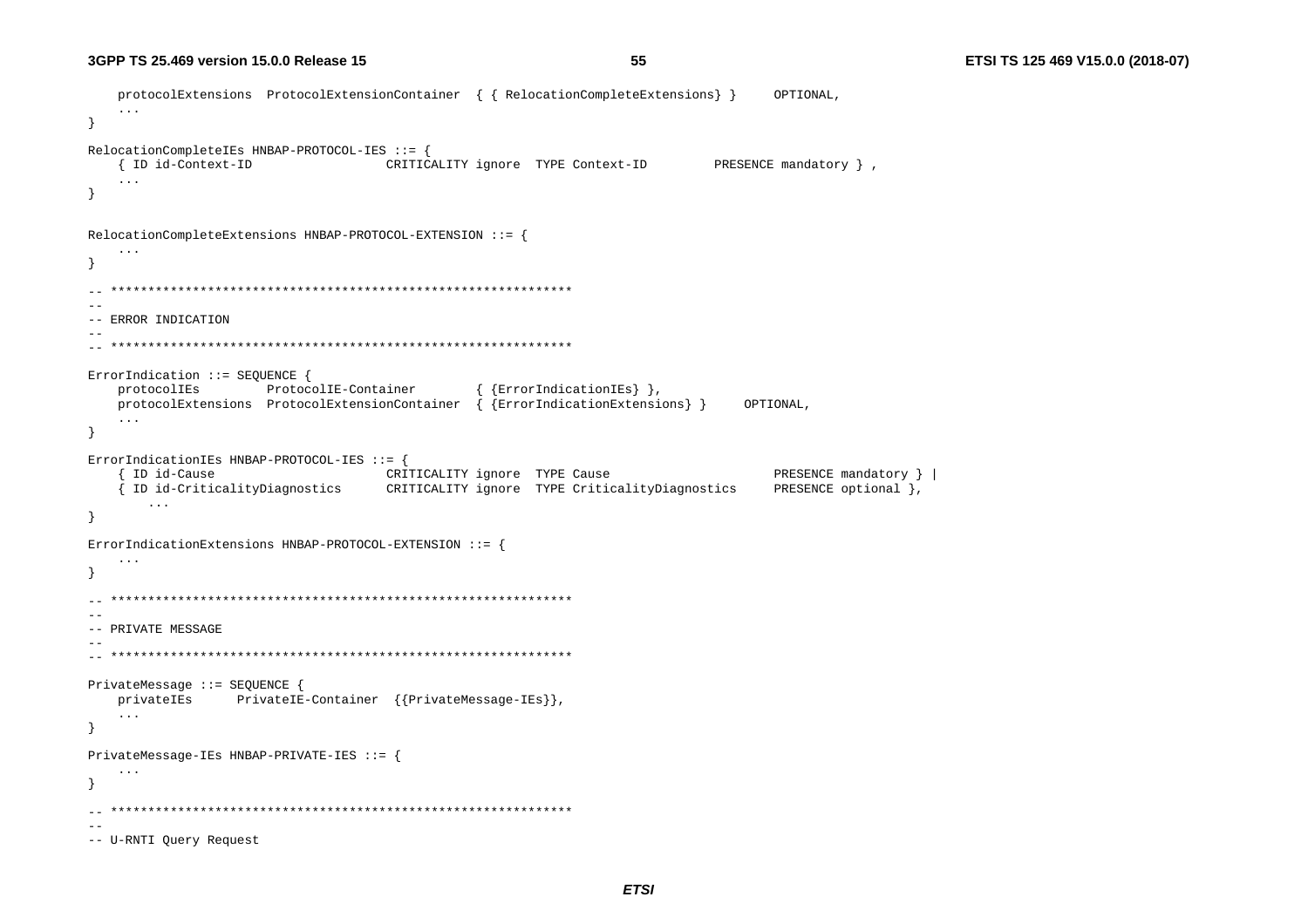```
-- -- ************************************************************** U-RNTIQueryRequest ::= SEQUENCE { 
    protocolIEs ProtocolIE-Container { {U-RNTIQueryRequestIEs} }, 
   protocolExtensions ProtocolExtensionContainer \{U-PN}TiQueryRequestExtensions \} OPTIONAL,
     ... } 
U-RNTIQueryRequestIEs HNBAP-PROTOCOL-IES ::= { 
     { ID id-U-RNTI CRITICALITY reject TYPE U-RNTI PRESENCE mandatory } , 
 ... 
} 
U-RNTIQueryRequestExtensions HNBAP-PROTOCOL-EXTENSION ::= { 
     ... } 
-- ************************************************************** -- -- U-RNTI Query Response 
-- 
-- ************************************************************** U-RNTIQueryResponse ::= SEQUENCE { 
    protocolIEs ProtocolIE-Container { { U-RNTIQueryResponseIEs} }, 
    protocolExtensions ProtocolExtensionContainer { { U-RNTIQueryResponseExtensions} } OPTIONAL, 
     ... } 
U-RNTIQueryResponseIEs HNBAP-PROTOCOL-IES ::= { 
     { ID id-HNB-GWResponse CRITICALITY reject TYPE HNB-GWResponse PRESENCE mandatory } , 
 ... 
} 
U-RNTIQueryResponseExtensions HNBAP-PROTOCOL-EXTENSION ::= { 
     ... } 
END
```
#### 9.3.4 Information Element Definitions

```
-- ************************************************************** -- -- Information Element Definitions -- 
-- ************************************************************** HNBAP-IEs { 
itu-t (0) identified-organization (4) etsi (0) mobileDomain (0) 
umts-Access (20) modules (3) hnbap(6) version1 (1) hnbap-IEs (2) \}
```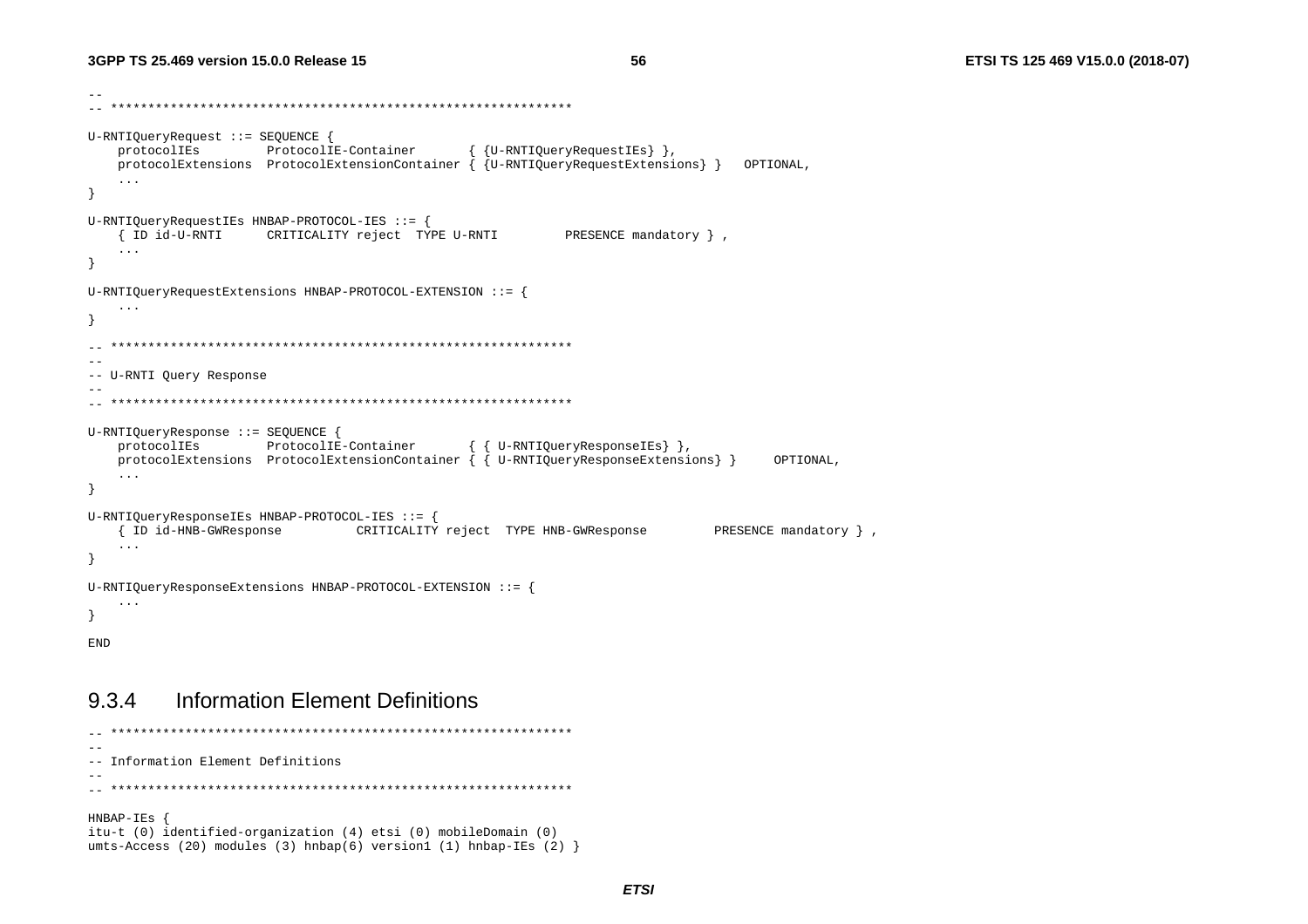DEFINITIONS AUTOMATIC TAGS ::=

```
BEGIN
```

```
IMPORTS 
 maxNrOfErrors, 
     maxnoofRABs, 
     maxnoofNeighbours, 
     maxnoofIurhAddresses, 
     maxnoofAdditionalNeighbours, 
     maxnoofURAIdentities, 
     id-HNB-Internet-Information, 
      id-HNB-Cell-Identifier, 
      id-S-RNTIPrefix, 
      id-URAIdentityList 
FROM HNBAP-Constants  Criticality, 
      ProcedureCode, 
     ProtocolIE-ID, 
     TriggeringMessage 
FROM HNBAP-CommonDataTypes 
      ProtocolExtensionContainer{}, 
      HNBAP-PROTOCOL-EXTENSION FROM HNBAP-Containers; ---AAccess-stratum-release-indicator ::= ENUMERATED {r99, 
                                                 rel-4, rel-5, rel-6, rel-7, rel-8-and-beyond, 
. The contract of the contract of the contract of the contract of the contract of the contract of the contract of the contract of the contract of the contract of the contract of the contract of the contract of the contrac
AccessResult ::= ENUMERATED {allowed, notAllowed, ...}
AltitudeAndDirection ::= SEQUENCE {<br>directionOfAltitude ENUMERA
                                 EWUMERATED {height, depth},
    altitude INTEGER (0..32767),
      ... } 
--BBackoffTimer ::= INTEGER(0..3600) 
BindingID ::= OCTET STRING(SIZE(1..4,...)))
---CCause ::= CHOICE {<br>radioNetwork
                                  CauseRadioNetwork,
     transport CauseTransport, 
     protocol CauseProtocol, 
    misc CauseMisc,
```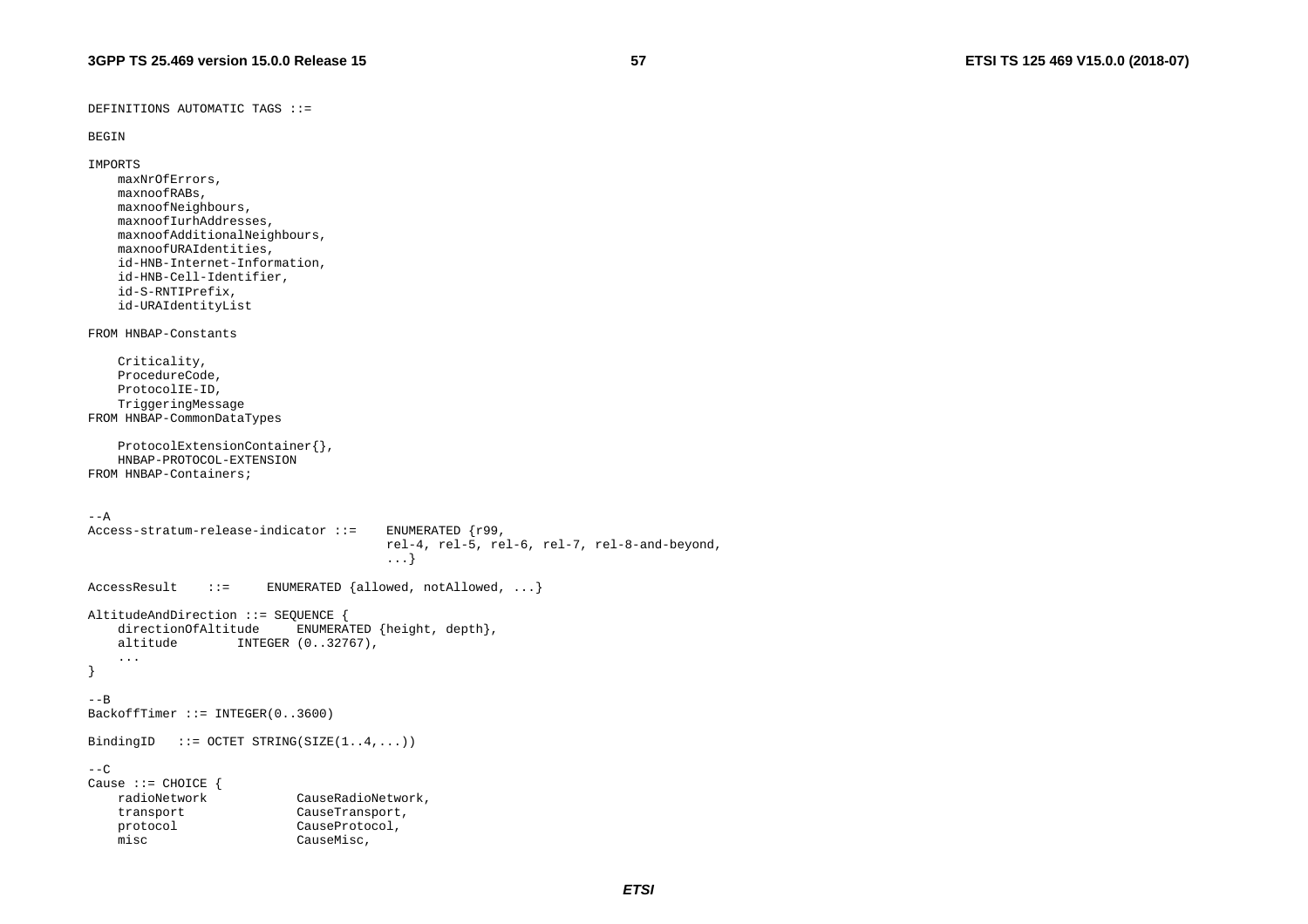...

```
} 
CauseRadioNetwork ::= ENUMERATED { 
     overload, 
     unauthorised-Location, 
     unauthorised-HNB, 
     hNB-parameter-mismatch, 
     invalid-UE-identity, 
     uE-not-allowed-on-this-HNB, 
     uE-unauthorised, 
     connection-with-UE-lost, 
     ue-RRC-release, 
     hNB-not-registered, 
     unspecified, 
     normal, 
     uE-relocated, 
     ue-registered-in-another-HNB, 
     ..., 
     no-neighbour-information-available, 
     iurh-connection-to-that-neighbour-not-Allowed 
} 
CauseTransport ::= ENUMERATED { 
     transport-resource-unavailable, 
     unspecified, 
 ... 
} 
CauseProtocol ::= ENUMERATED { 
     transfer-syntax-error, 
     abstract-syntax-error-reject, 
     abstract-syntax-error-ignore-and-notify, 
     message-not-compatible-with-receiver-state, 
     semantic-error, 
     unspecified, 
     abstract-syntax-error-falsely-constructed-message, 
     ... } 
CauseMisc ::= ENUMERATED { 
     processing-overload, 
     hardware-failure, 
     o-and-m-intervention, 
     unspecified, 
 ... 
} 
CellIdentity ::= BIT STRING (SIZE (28))
CELL-FACHMobilitySupport ::= ENUMERATED { 
     supported, 
     ... }
```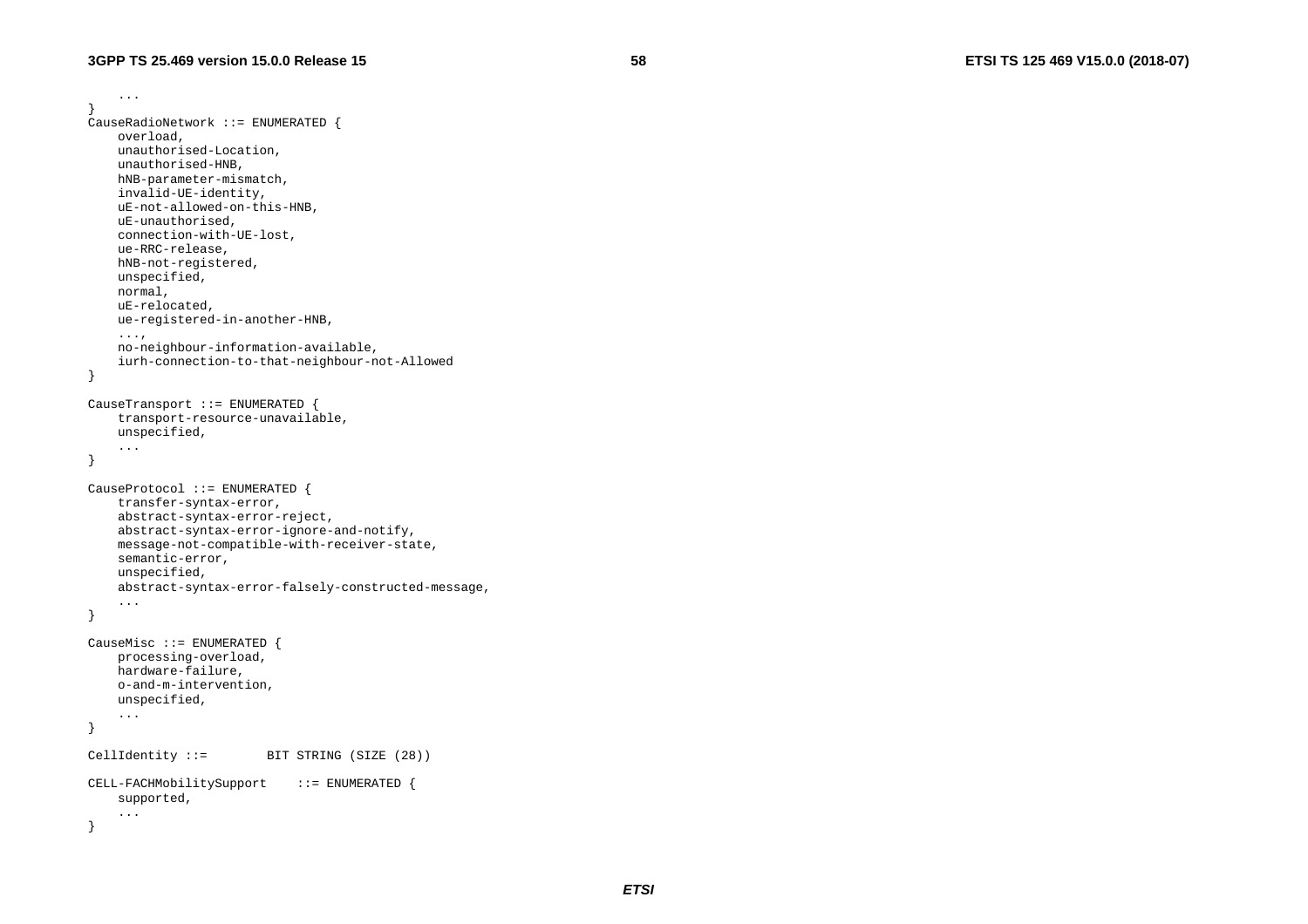$Context-ID ::= BIT STRING (SIZE(24))$ 

```
CriticalityDiagnostics ::= SEQUENCE { 
    procedureCode ProcedureCode OPTIONAL, 
    triggeringMessage TriggeringMessage OPTIONAL, 
   procedureCriticality Criticality Criticality Criticality OPTIONAL,
    iEsCriticalityDiagnostics CriticalityDiagnostics-IE-List OPTIONAL, 
    iE-Extensions ProtocolExtensionContainer { {CriticalityDiagnostics-ExtIEs} } OPTIONAL, 
 ... 
} 
CriticalityDiagnostics-IE-List ::= SEQUENCE (SIZE (1..maxNrOfErrors)) OF 
    SEQUENCE { 
       iECriticality Criticality, 
       iE-ID ProtocolIE-ID, 
       typeOfError TypeOfError, 
       iE-Extensions ProtocolExtensionContainer { {CriticalityDiagnostics-IE-List-ExtIEs} } OPTIONAL, 
       ...  } 
CriticalityDiagnostics-IE-List-ExtIEs HNBAP-PROTOCOL-EXTENSION ::= { 
 ... 
} 
CriticalityDiagnostics-ExtIEs HNBAP-PROTOCOL-EXTENSION ::= { 
    ... } 
CSG-ID ::= BIT STRING (SIZE (27))
CSG-Capability ::= ENUMERATED { 
             csg-capable, 
             not-csg-capable, 
 ... 
 } 
CSGMembershipStatus ::= ENUMERATED { 
    member, 
    non-member, 
    ... } 
CGI ::= SEQUENCE { 
    pLMNidentity PLMNidentity, 
   lac Lac,
    cI CI, 
    iE-Extensions ProtocolExtensionContainer { {CGI-ExtIEs} } OPTIONAL 
} 
CGI-ExtIEs HNBAP-PROTOCOL-EXTENSION ::= { 
    ... } 
CI ::= OCTET STRING (SIZE (2))
```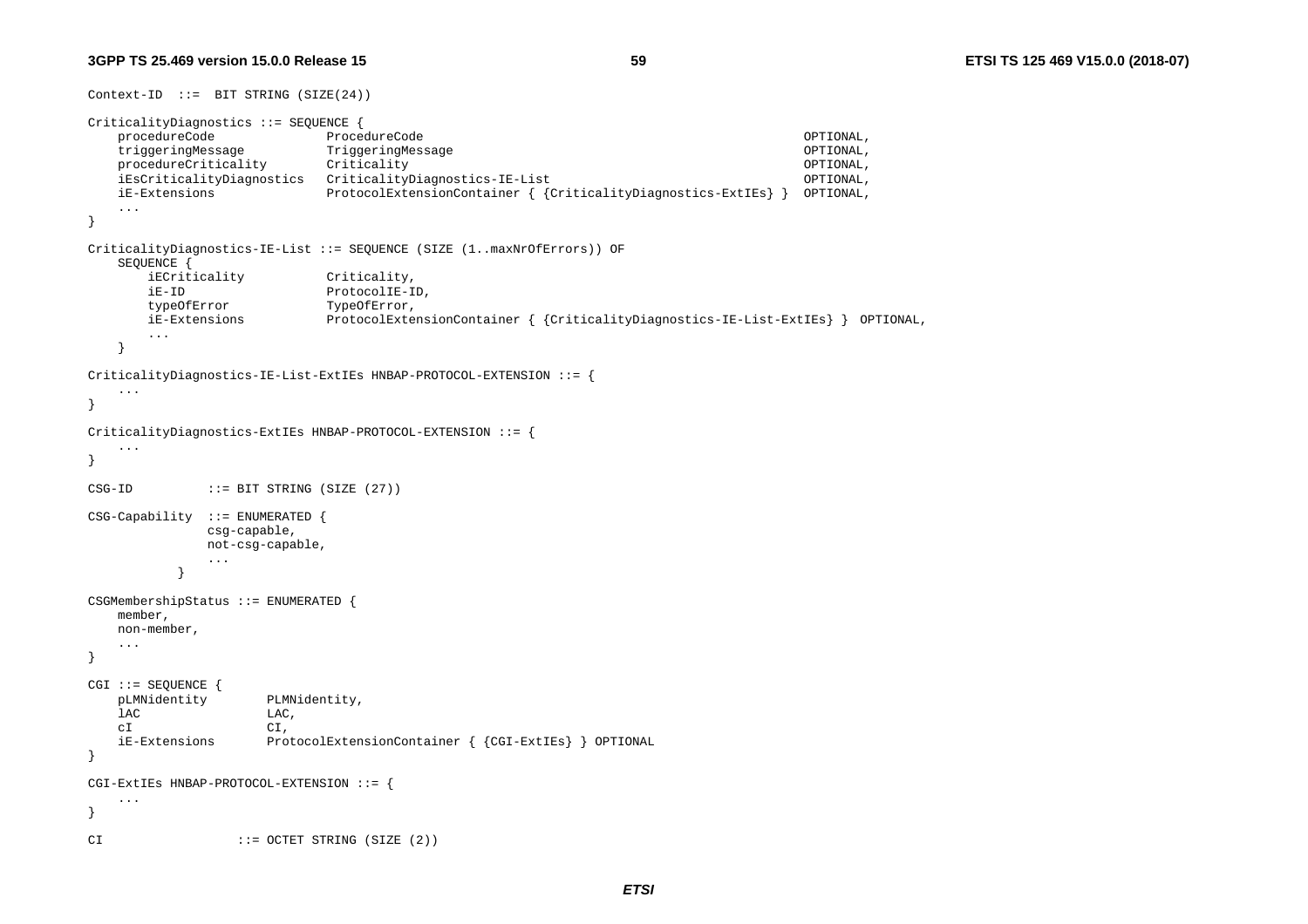```
CN-DomainIndicator ::= ENUMERATED { 
    cs-domain, 
    ps-domain 
} 
---D- - \mathrm{E}ESN ::= BIT STRING (SIZE(32))
--F--G 
GeographicalLocation ::= SEQUENCE { 
                              GeographicalCoordinates,
    altitudeAndDirection AltitudeAndDirection, 
    iE-Extensions ProtocolExtensionContainer { { GeographicLocation-ExtIEs} } OPTIONAL, 
     ... } 
GeographicLocation-ExtIEs HNBAP-PROTOCOL-EXTENSION ::= { 
     ... } 
GeographicalCoordinates ::= SEQUENCE { 
   latitudeSign ENUMERATED {north, south},
    latitude INTEGER (0..8388607), 
    longitude INTEGER (-8388608..8388607), 
    iE-Extensions ProtocolExtensionContainer { {GeographicalCoordinates-ExtIEs} } OPTIONAL, 
     ... } 
GeographicalCoordinates-ExtIEs HNBAP-PROTOCOL-EXTENSION ::= { 
     ... } 
GTP-TEI ::= OCTET STRING (SIZE (4))
--HHNBCapacity ::= INTEGER(0..1000) 
HNB-Cell-Access-Mode::= ENUMERATED { 
    closed, 
    hybrid, 
    open, 
     ... } 
HNB-Cell-Identifier ::= SEQUENCE
    pLMNidentity PLMNidentity, 
    cellIdentity CellIdentity, 
    iE-Extensions ProtocolExtensionContainer { { HNB-Cell-Identifier-ExtIEs } } OPTIONAL, 
     ... }
```
*ETSI*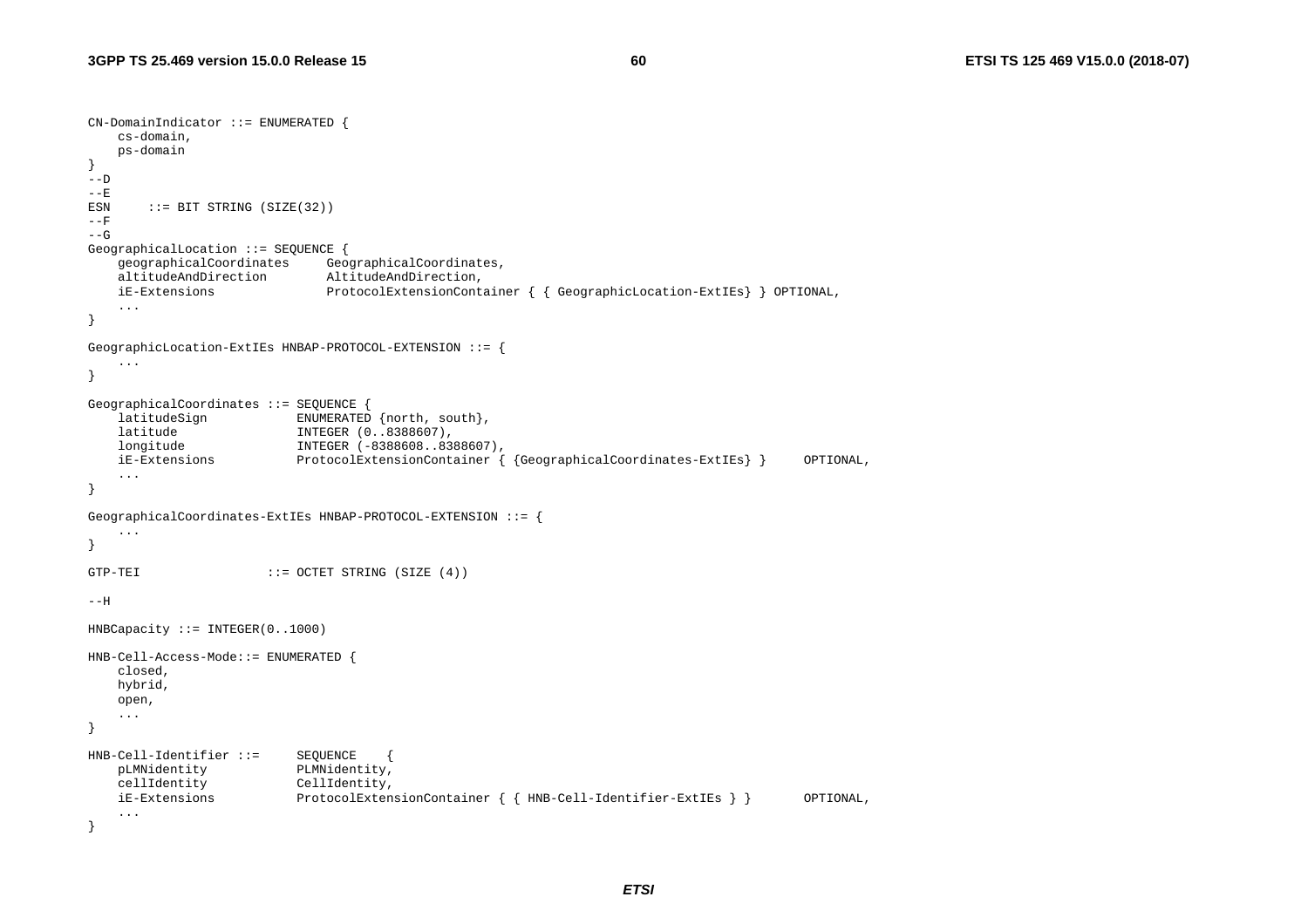HNB-Cell-Identifier-ExtIEs HNBAP-PROTOCOL-EXTENSION ::= {

```
 ... } 
HNB-GWResponse ::= CHOICE { 
   hNB HNBConfigInfo,
   macroRNC RNC-ID.
    unknownU-RNTIIndication UnknownU-RNTIIndication, 
    ... } 
HNB-RNL-Identity ::= CHOICE { 
    hNB-Identity-as-Cell-Identifier HNB-Cell-Identifier, 
    ... } 
HNBConfigInfo ::= SEQUENCE
    hnb-RNL-Identity HNB-RNL-Identity, 
    configurationInformation ConfigurationInformation, 
    iE-Extensions ProtocolExtensionContainer { { HNBConfigInfo-ExtIEs } } OPTIONAL, 
    ... } 
HNBConfigInfo-ExtIEs HNBAP-PROTOCOL-EXTENSION ::= { 
 ... } 
ConfigurationInformation ::= CHOICE { 
    provided HNBConfigurationInformationProvided, 
    missing HNBConfigurationInformationMissing, 
    ... } 
HNBConfigurationInformationProvided ::= SEQUENCE { 
   psc PSC OPTIONAL,
    cSG-ID CSG-ID OPTIONAL, 
    hNB-Cell-Access-Mode HNB-Cell-Access-Mode, 
    iurh-Signalling-TNL-AddressList Iurh-Signalling-TNL-AddressList, 
    iE-Extensions ProtocolExtensionContainer { { HNBConfigurationInformationProvided-ExtIEs } } OPTIONAL, 
    ... } 
HNBConfigurationInformationProvided-ExtIEs HNBAP-PROTOCOL-EXTENSION ::= { 
      { ID id-S-RNTIPrefix CRITICALITY ignore EXTENSION S-RNTIPrefix PRESENCE optional }| 
      { ID id-URAIdentityList CRITICALITY ignore EXTENSION URAIdentityList PRESENCE optional }, 
    ... } 
HNBConfigurationInformationMissing ::= SEQUENCE { 
    cause Cause, 
    iE-Extensions ProtocolExtensionContainer { { HNBConfigurationInformationMissing-ExtIEs } } OPTIONAL, 
    ... }
```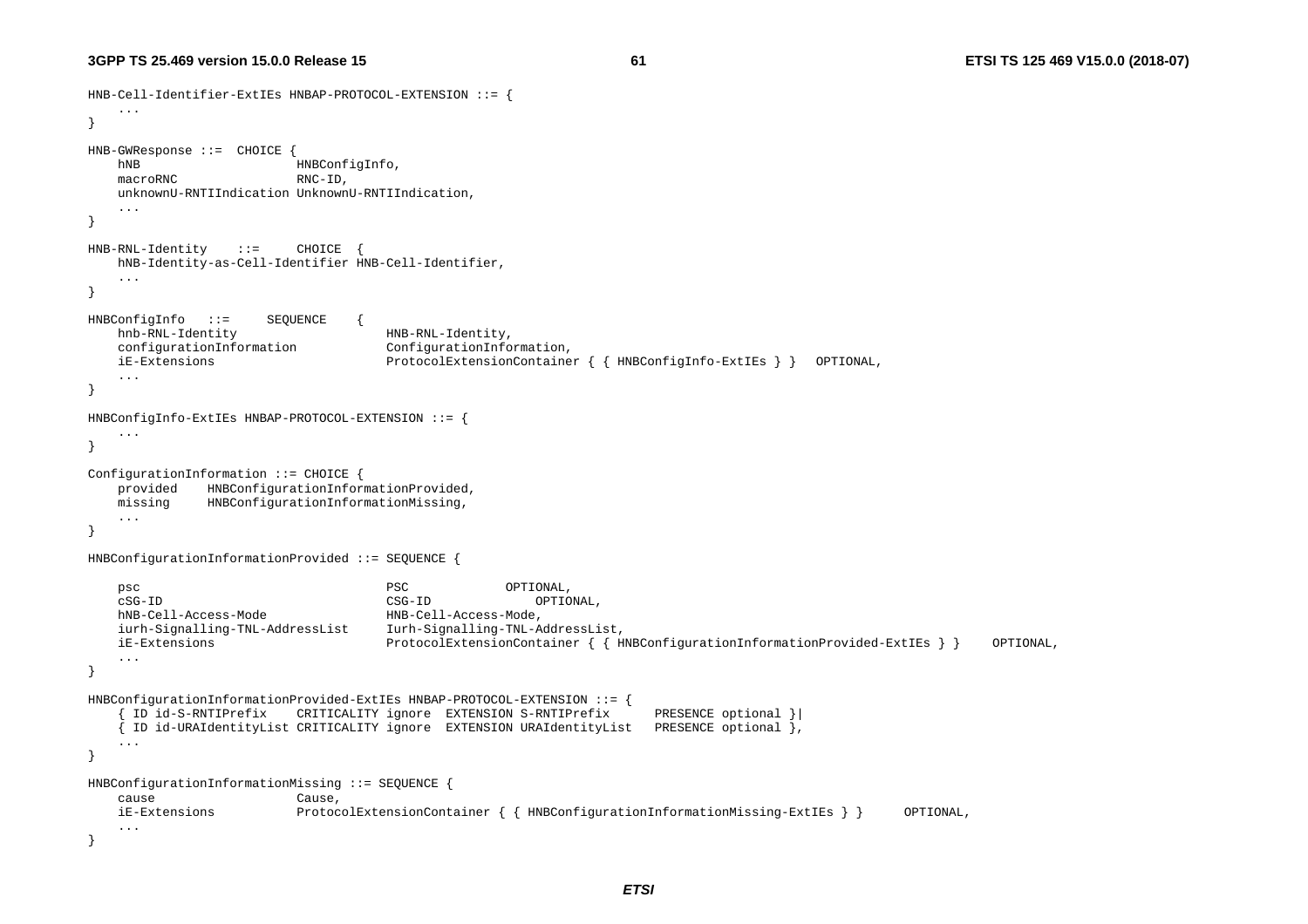```
HNBConfigurationInformationMissing-ExtIEs HNBAP-PROTOCOL-EXTENSION ::= { 
    ... } 
HNB-Location-Information ::= SEQUENCE<br>macroCoverageInfo MacroCoverage
                         MacroCoverageInformation OPTIONAL,
    geographicalCoordinates GeographicalLocation OPTIONAL, 
    iE-Extensions ProtocolExtensionContainer { { HNB-Location-Information-ExtIEs } } OPTIONAL, 
 ... 
} 
HNB-Location-Information-ExtIEs HNBAP-PROTOCOL-EXTENSION ::= { 
-- Extension for release-8 to support IP address for location verification -- 
{ID id-HNB-Internet-Information CRITICALITY reject EXTENSION IP-Address PRESENCE optional }, 
     ... } 
HNB-Identity ::= SEQUENCE { 
    hNB-Identity-Info HNB-Identity-Info, 
    iE-Extensions ProtocolExtensionContainer { { HNB-Identity-ExtIEs } } OPTIONAL, 
    ... } 
HNB-Identity-ExtIEs HNBAP-PROTOCOL-EXTENSION ::= { 
     ... } 
HNB-Identity-Info ::= OCTET STRING (SIZE (1..255)) 
--I 
IMEI ::= BIT STRING (SIZE(60))
IMSI ::= OCTET STRING (SIZE (3..8))
-- Reference: 23.003 IMSIDS41 ::= OCTET STRING (SIZE (5..7))
IMSIESN ::= SEQUENCE { 
 iMSIDS41 IMSIDS41, 
    eSN ESN } 
IP-Address ::=SEQUENCE { 
       ipaddress CHOICE
        ipv4info Ipv4Address, 
        ipv6info Ipv6Address, 
        ...  }, 
    iE-Extensions ProtocolExtensionContainer { { IP-Address-ExtIEs } } OPTIONAL,
```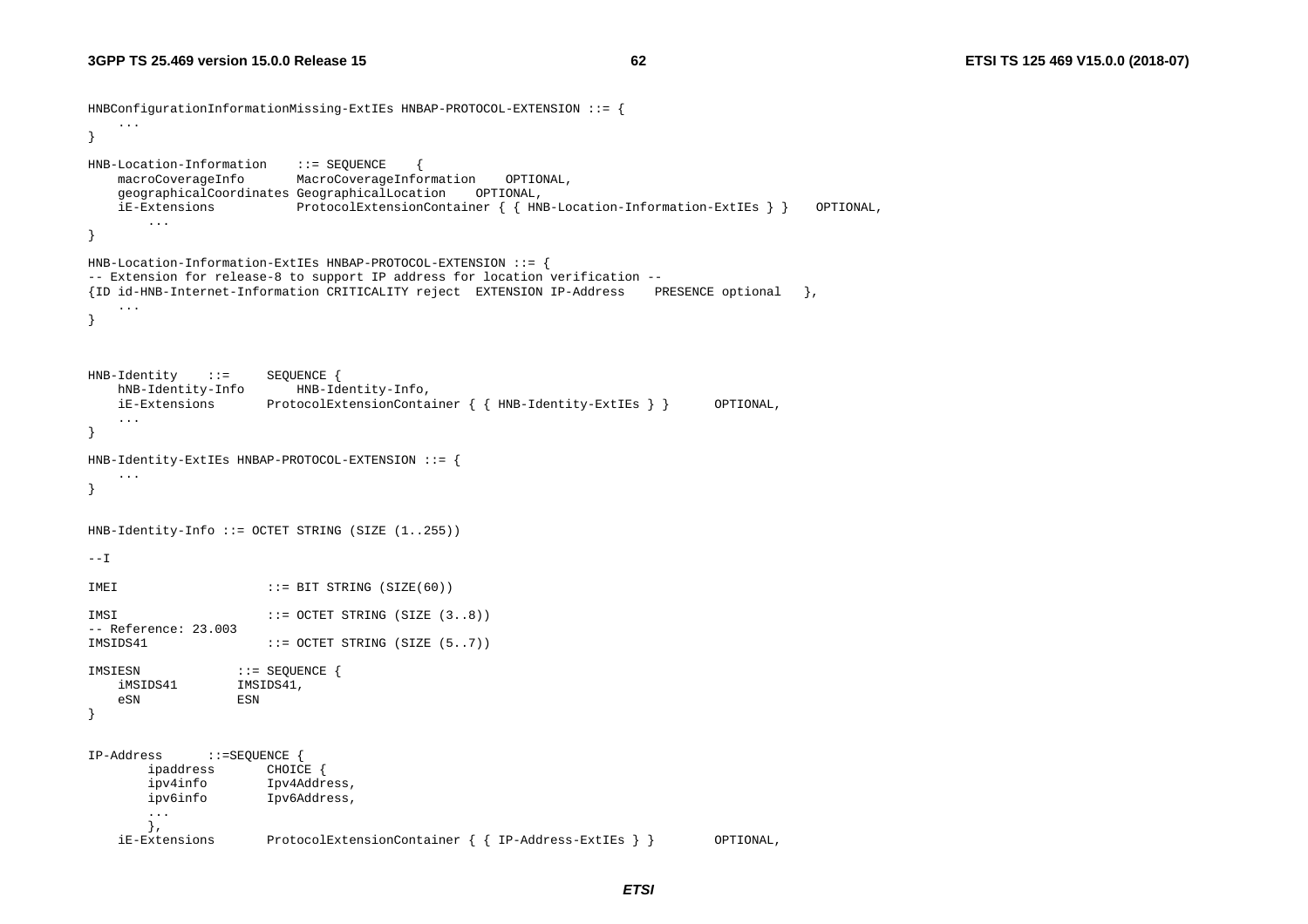...

```
} 
IP-Address-ExtIEs HNBAP-PROTOCOL-EXTENSION ::= { 
 ... 
} 
Ipv4Address ::= OCTET STRING (SIZE (4)) 
Ipv6Address ::= OCTET STRING (SIZE (16)) 
Iurh-Signalling-TNL-AddressList ::= SEQUENCE (SIZE(1..maxnoofIurhAddresses)) OF IP-Address 
- -J-K--\mathbf{L}LAC ::= OCTET STRING(SIZE(2))
LAI ::= SEQUENCE {
    pLMNID PLMNidentity, 
   lac Lac,
 ... 
 } 
--- MMacroCoverageInformation ::= SEQUENCE {
        cellIdentity MacroCellID, 
        iE-Extensions ProtocolExtensionContainer { { MacroCoverageInformation-ExtIEs } } OPTIONAL, 
        ... } 
MacroCoverageInformation-ExtIEs HNBAP-PROTOCOL-EXTENSION ::= { 
 ... 
} 
MacroCellID ::= CHOICE {<br>uTRANCellID
                      \overline{U}TRANCellID,
    gERANCellID CGI, 
 ... 
} 
MuxPortNumber ::= INTEGER (1024..65535) 
---NNeighbourCellIdentityList ::= SEQUENCE (SIZE(0..maxnoofAdditionalNeighbours)) OF NeighbourIdentity 
NeighbourIdentity ::= CHOICE { 
    hNB-RNL-Identity HNB-RNL-Identity, 
    cell-ID CellIdentity, 
     ... }
```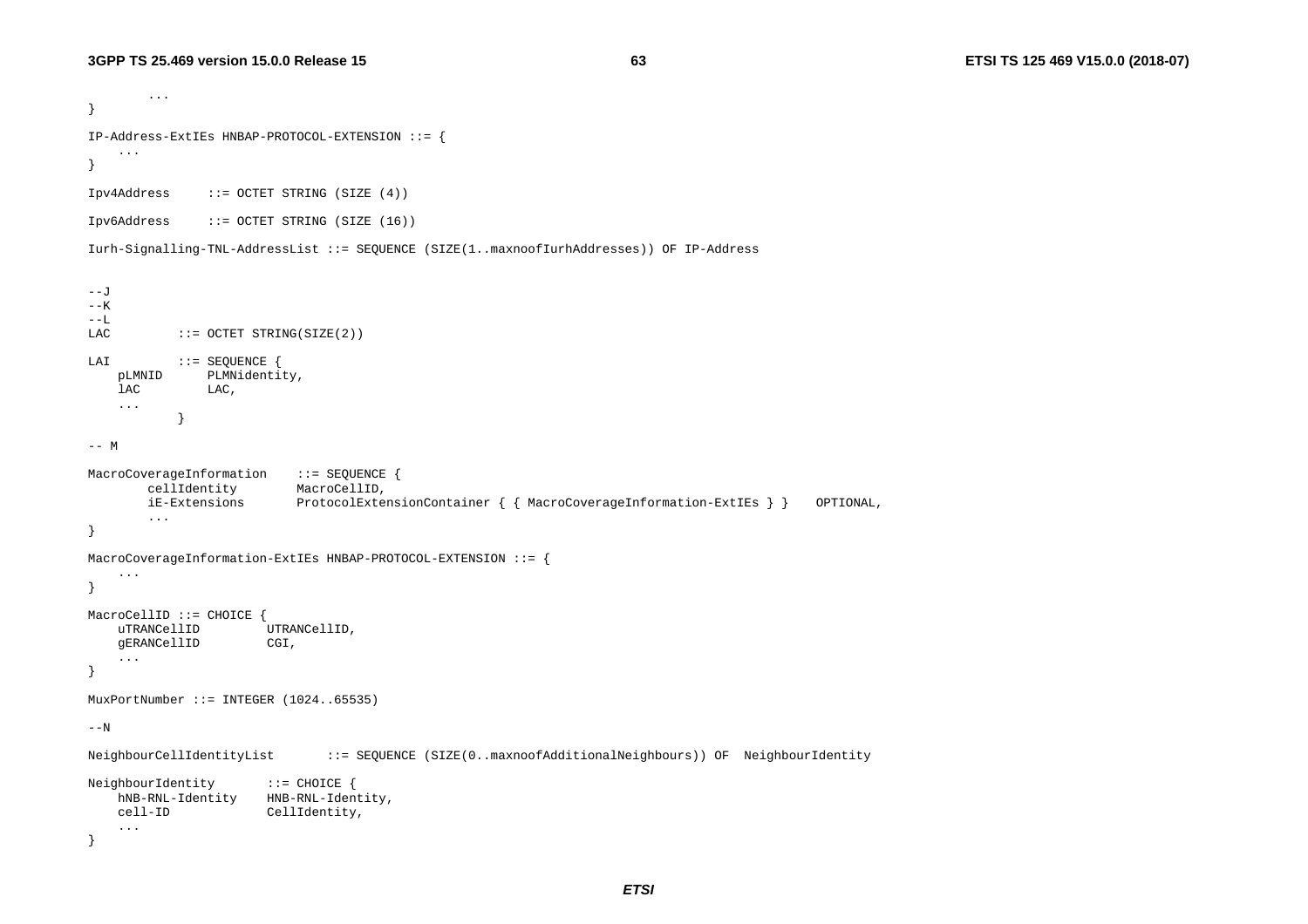```
NeighbourInfoList ::= SEQUENCE (SIZE(1..maxnoofNeighbours)) OF HNBConfigInfo 
AdditionalNeighbourInfoList ::= SEQUENCE (SIZE(1..maxnoofAdditionalNeighbours)) OF HNBConfigInfo 
NeighbourInfoRequestList ::= SEQUENCE (SIZE(1..maxnoofNeighbours)) OF NeighbourInfoRequestItem 
NeighbourInfoRequestItem ::= SEQUENCE { 
    hnb-RNL-Identity HNB-RNL-Identity, 
    iE-Extensions ProtocolExtensionContainer { { NeighbourInfoRequestItem-ExtIEs } } OPTIONAL, 
 ... 
} 
NeighbourInfoRequestItem-ExtIEs HNBAP-PROTOCOL-EXTENSION ::= { 
     ... } 
---O--PPLMNidentity ::= OCTET STRING (SIZE (3))
PSC ::= BIT STRING (SIZE(9))
PTMSI ::= BIT STRING (SIZE(32))
PTMSIRAI ::= SEQUENCE {
    pTMSI PTMSI, 
    rAI RAI, 
     ...  } 
--<sub>Q</sub>--R 
RAB-ID ::= BIT STRING (SIZE (8))
RABList ::= SEQUENCE (SIZE(1..maxnoofRABs)) OF RABListItem 
RABListItem ::= SEQUENCE { 
    rAB-ID RAB-ID, 
    old-transport-Info TransportInfo, 
    new-transport-Info TransportInfo, 
    cn-domain-indicator CN-DomainIndicator, 
    iE-Extensions ProtocolExtensionContainer { { RABListItem-ExtIEs } } OPTIONAL, 
... } 
RABListItem-ExtIEs HNBAP-PROTOCOL-EXTENSION ::= { 
     ... } 
RAC ::= OCTET STRING(SIZE(1))
```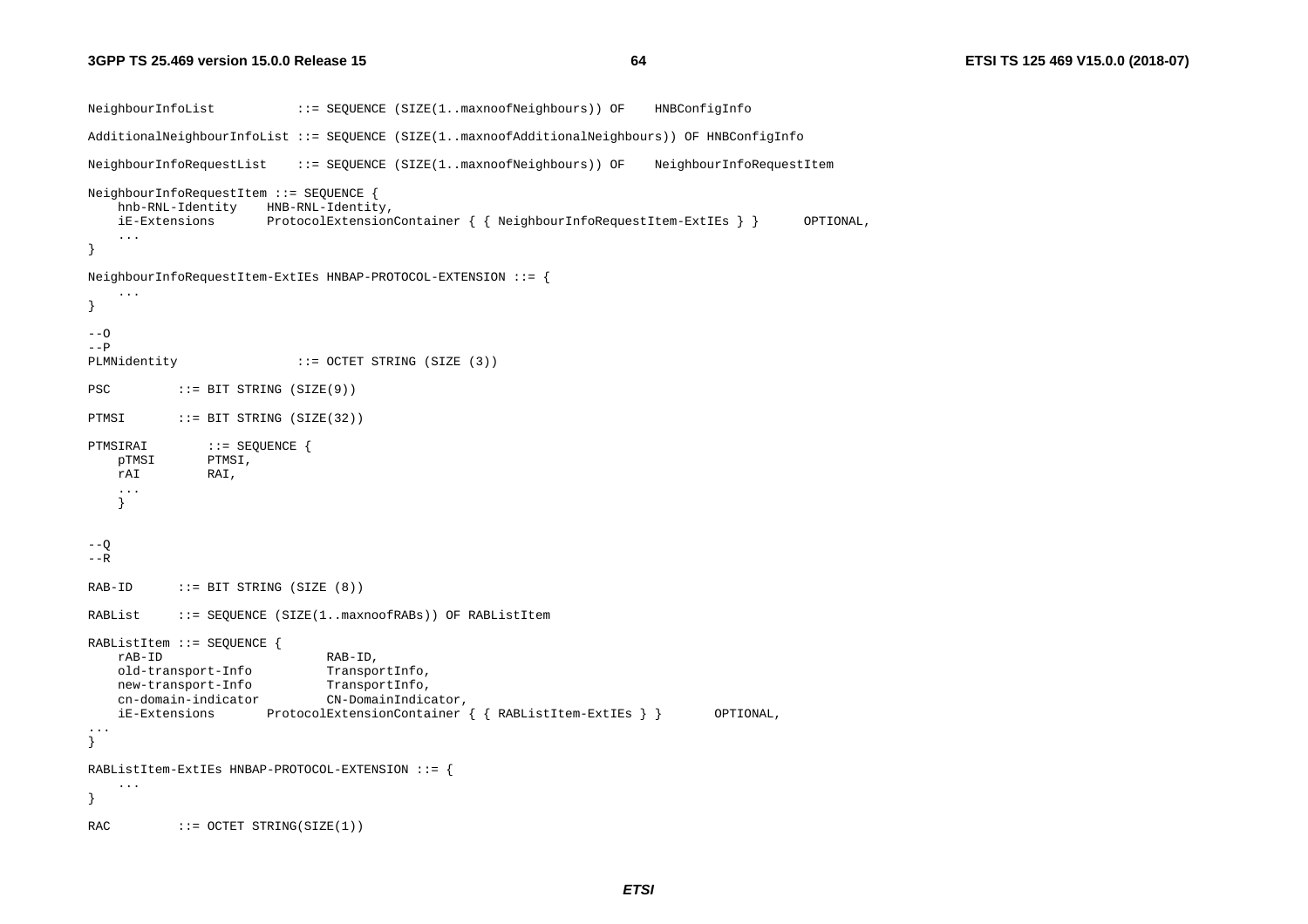```
RAI ::= SEQUENCE {
    lAI LAI, 
    rAC RAC, 
 ... 
} 
Registration-Cause ::= ENUMERATED { 
                emergency-call, 
               normal, 
                ..., 
                ue-relocation  } 
RNC-ID ::= INTEGER(0..65535)
--SSAC ::= OCTET STRING(SIZE(2))
S-RTIPrefix ::= BIT STRING(SIZE(1..16, ...))
--TTMSILAI ::= SEQUENCE {<br>tMSI BIT STRING
          BIT STRING(SIZE (32)),
    lAI LAI } 
TMSIDS41 ::= OCTET STRING (SIZE (2..17)) 
TransportInfo ::= SEQUENCE { 
   transportLayerAddress TransportLayerAddress,
   transportAssociation CHOICE {<br>qtp-TEI GTP-TEI,
                             GTP-TEI,
   bindingID BindingID,
 ... 
    }, 
    iE-Extensions ProtocolExtensionContainer { { TransportInfo-ExtIEs } } OPTIONAL, 
... } 
TransportInfo-ExtIEs HNBAP-PROTOCOL-EXTENSION ::= { 
 ... 
} 
TransportLayerAddress ::= BIT STRING(SIZE(1..160,...)) 
Tunnel-Information ::= SEQUENCE { 
    iP-Address IP-Address, 
    uDP-Port-Number UDP-Port-Number OPTIONAL, 
    iE-Extensions ProtocolExtensionContainer { { Tunnel-Information-ExtIEs } } OPTIONAL, 
     ... }
```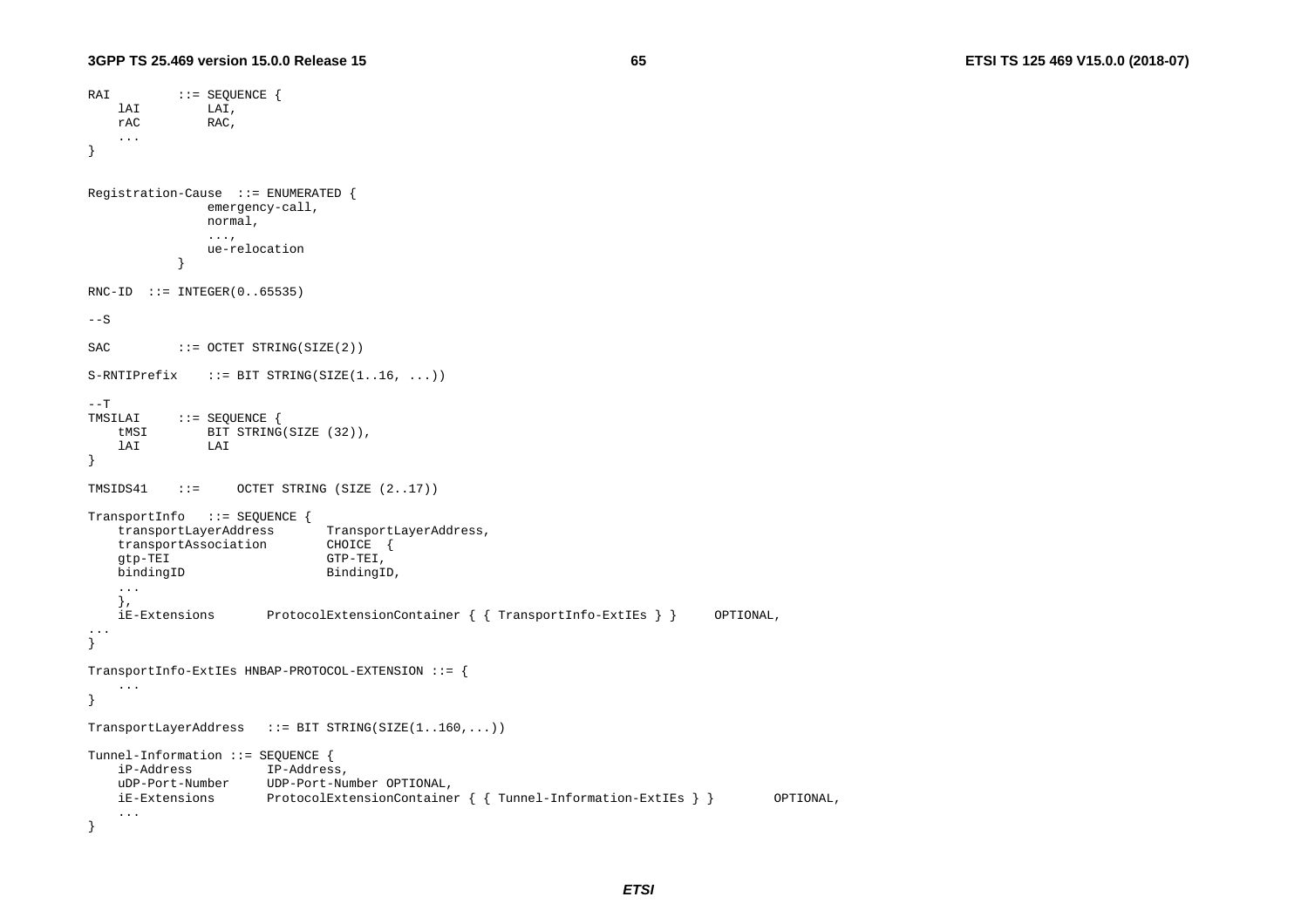```
Tunnel-Information-ExtIEs HNBAP-PROTOCOL-EXTENSION ::= { 
     ... } 
TypeOfError ::= ENUMERATED { 
    not-understood, 
    missing, 
    ... } 
--UUDP-Port-Number ::= OCTET STRING(SIZE(2)) 
UE-Capabilities ::= SEQUENCE { 
    access-stratum-release-indicator Access-stratum-release-indicator, 
    csg-capability CSG-Capability, 
    iE-Extensions ProtocolExtensionContainer { { UE-Capabilities-ExtIEs } } OPTIONAL, 
... } 
UE-Capabilities-ExtIEs HNBAP-PROTOCOL-EXTENSION ::= { 
 ... 
} 
UTRANCellID ::= SEQUENCE { 
   lac Lac,
    rAC RAC, 
    pLMNidentity PLMNidentity, 
   uTRANcellID CellIdentity,
    iE-Extensions ProtocolExtensionContainer { {UTRANCellID-ExtIEs} } OPTIONAL 
} 
UTRANCellID-ExtIEs HNBAP-PROTOCOL-EXTENSION ::= { 
    ... } 
UE-Identity ::= CHOICE { 
    iMSI IMSI, 
    tMSILAI TMSILAI, 
    pTMSIRAI PTMSIRAI, 
    iMEI IMEI, 
    eSN ESN, 
    iMSIDS41 IMSIDS41, 
    iMSIESN IMSIESN, 
    tMSIDS41 TMSIDS41, 
 ... 
} 
Update-cause ::= ENUMERATED { 
    relocation-preparation, 
    ... }
```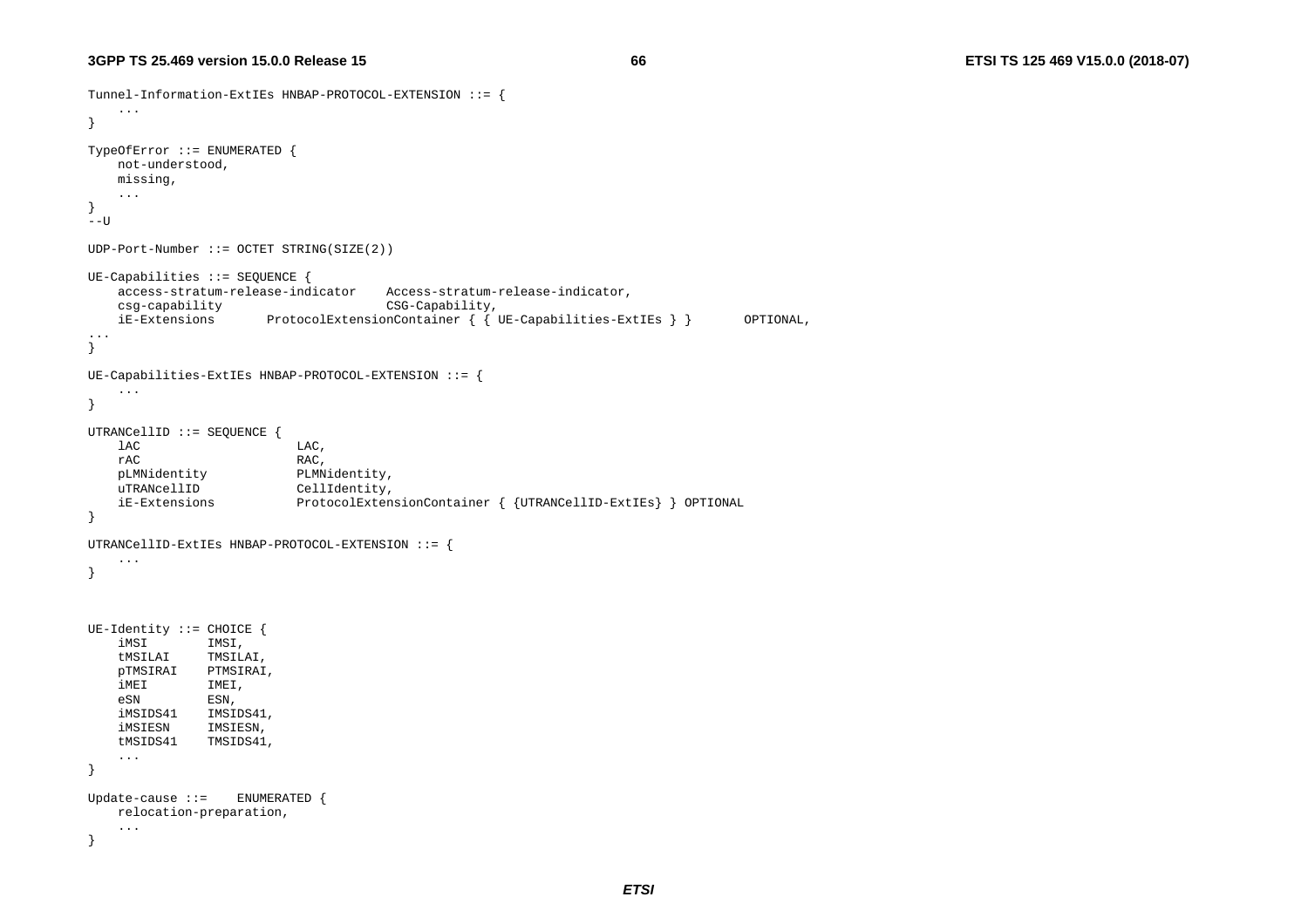```
URAIdentityList ::= SEQUENCE (SIZE (0..maxnoofURAIdentities)) OF URAIdentity
```

```
URAIdentity ::= INTEGER(0. .65535)
```

```
U-RNTI ::= BIT STRING (SIZE (32))
```
#### UnknownU-RNTIIndication ::= ENUMERATED {

unknown,

```
\sim 10\}- -V- -W- - X- -Y--Z
```

```
END
```
#### **Common Definitions** 9.3.5

```
\sim-- Common definitions
\sim -HNBAP-CommonDataTypes {
itu-t (0) identified-organization (4) etsi (0) mobileDomain (0)
umts-Access (20) modules (3) hnbap(6) version1 (1) hnbap-CommonDataTypes (3) \}DEFINITIONS AUTOMATIC TAGS ::=
BEGIN
- --- Extension constants
- -maxPrivateIEs
                        INTEGER ::= 65535maxProtocolExtensions
                        INTER :: = 65535maxProtocolIEs
                        INTEGER ::= 65535\sim --- Common Data Types
- -
```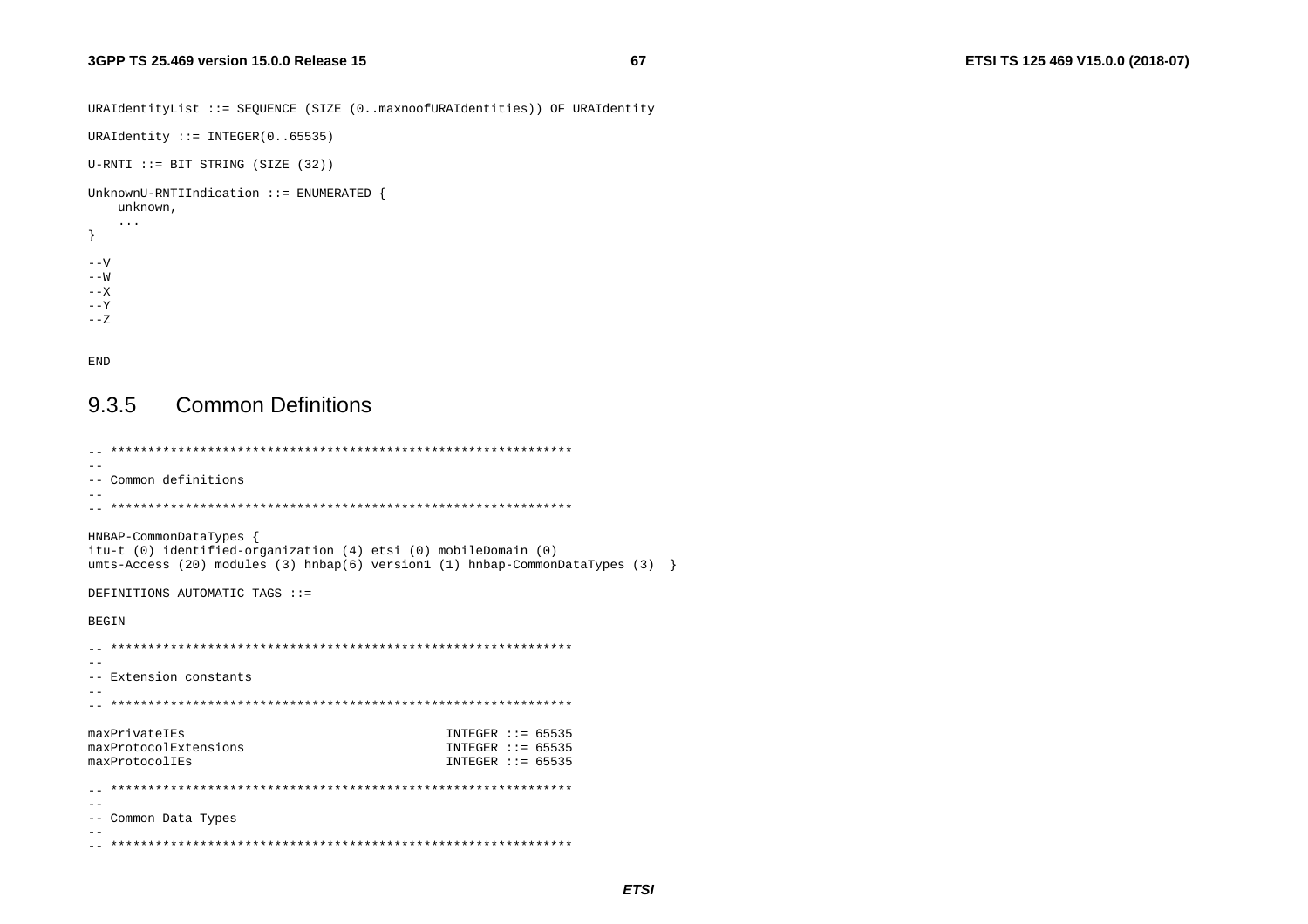68

```
Criticality
               ::= ENUMERATED { reject, ignore, notify }
Presence
               ::= ENUMERATED { optional, conditional, mandatory }
PrivateIE-ID ::= CHOICE {
   local
                      INTEGER (0..65535),
    global
                     OBJECT IDENTIFIER
\rightarrowProcedureCode
                 ::= INTEGER (0..255)ProtocolIE-ID
               ::= INTEGER (0..maxProtocolIEs)
TriggeringMessage ::= ENUMERATED { initiating-message, successful-outcome, unsuccessful-outcome }
END
```
#### **Constant Definitions** 9.3.6

```
\sim --- Constant definitions
-HNBAP-Constants {
itu-t (0) identified-organization (4) etsi (0) mobileDomain (0)
umts-Access (20) modules (3) h n b a p (6) version1 (1) h n b a p-Constants (4) }
DEFINITIONS AUTOMATIC TAGS ::=
BEGIN
IMPORTS
  ProcedureCode.
  ProtocolIE-ID
FROM HNBAP-CommonDataTypes;
\sim --- Elementary Procedures
\equiv \equivProcedureCode ::= 1id-HNBRegister
id-HNBDe-Register
                           ProcedureCode ::= 2id-UERegister
                         ProcedureCode ::= 3ProcedureCode ::= 4
id-UEDe-Register
                         ProcedureCode ::= 5
id-ErrorIndication
id-privateMessage
                          ProcedureCode ::= 6id-CSGMembershipUpdate
                           ProcedureCode ::= 7
```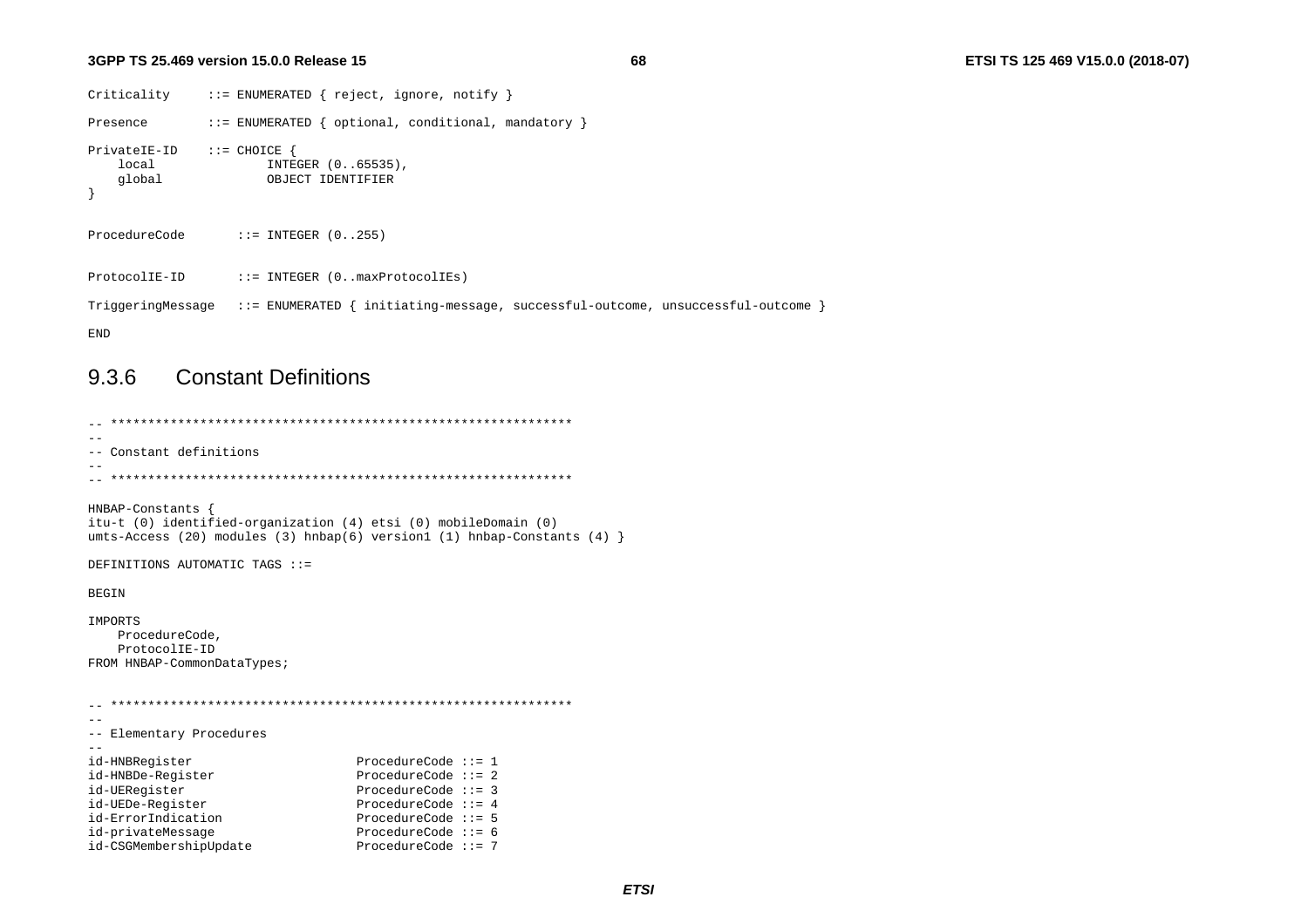id-TNLUpdate ProcedureCode  $::= 9$ id-HNBConfigTransfer ProcedureCode  $::= 10$ ProcedureCode  $::= 11$ id-RelocationComplete id-U-RNTIOuery ProcedureCode  $::= 14$  $\sim$ -- Lists  $INTER :: = 256$ maxNrOfErrors maxnoofRABs  $INTER :: = 256$ maxnoofAdditionalNeighbours  $INTER :: = 128$ maxnoofURAIdentities  $INTEGR :: = 8$ maxnoofNeighbours  $INTER : := 32$ maxnoofIurhAddresses INTEGER ::= 3  $\sim$   $\sim$  $--$  IEs  $-$ id-Cause  $ProtocolIE-ID ::= 1$ id-CriticalityDiagnostics  $ProtocolIE-ID ::= 2$ id-HNB-Identity ProtocolIE-ID ::=  $3$ id-Context-ID ProtocolIE-ID ::=  $4$ id-UE-Identity ProtocolIE-ID ::=  $5$ id-LAC  $ProtocolIF-ID :: = 6$ id-RAC  $ProtocolIF-ID :: = 7$ id-HNB-Location-Information ProtocolIE-ID ::=  $8$ id-PLMNidentity ProtocolIE-ID ::=  $9$ id-SAC  $ProtocolIE-ID ::= 10$ id-CellIdentity  $ProtocolIE-ID ::= 11$ id-Registration-Cause  $ProtocolIE-ID ::= 12$ id-UE-Capabilities  $ProtocolIE-ID ::= 13$ id-RNC-ID  $ProtocolIE-ID ::= 14$ id-CSG-ID  $ProtocolIF-ID ::= 15$ id-BackoffTimer  $ProtocolIE-ID :: = 16$ id-HNB-Internet-Information  $ProtocolIE-ID :: = 17$  $id$ -HNR-Cell-Access-Mode ProtocolIE-ID ::= 18 id-MuxPortNumber  $ProtocolIE-ID :: = 19$ id-Service-Area-For-Broadcast  $ProtocolIF-ID ::= 20$ id-CSGMembershipStatus  $ProtocolIE-ID ::= 21$  $ProtocolIE-ID ::= 22$ id-RABList id-HNBConfigInfo  $ProtocolIE-ID ::= 23$ id-AccessResult  $ProtocolIE-ID ::= 25$ id-Update-cause  $ProtocolIE-ID ::= 26$ id-NeighbourInfoList  $ProtocolIE-ID ::= 27$ id-NeighbourInfoRequestList  $ProtocolIE-ID ::= 28$ id-Iurh-Signalling-TNL-Address  $ProtocolIF-ID ::= 29$  $id-PSC$  $ProtocolIE-ID ::= 30$ id-HNB-Cell-Identifier  $ProtocolIF-ID ::= 31$ id-Tunnel-Information  $ProtocolIF-ID ::= 41$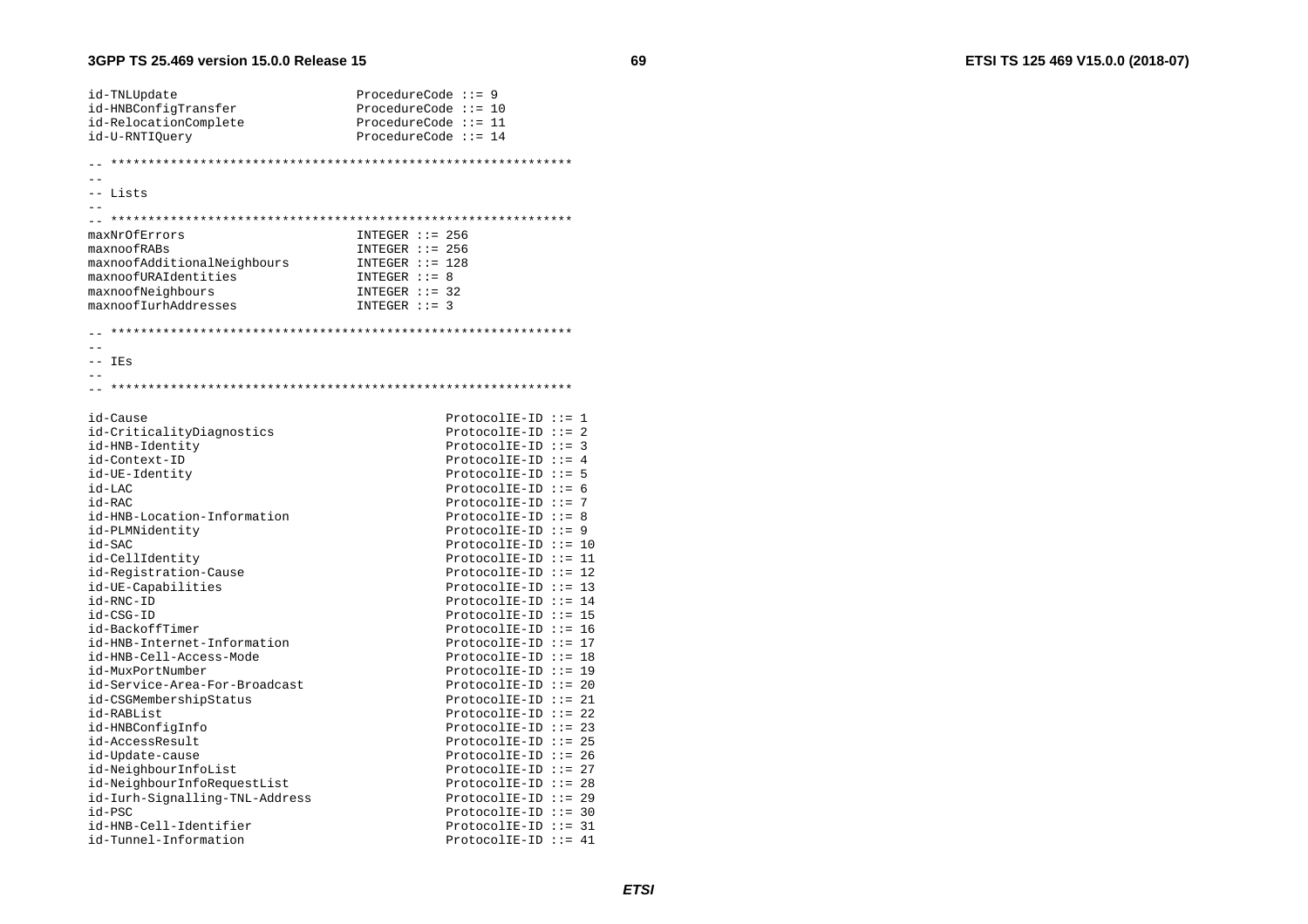| id-CELL-FACHMobilitySupport    | ProtocolIE-ID ::= $42$  |  |
|--------------------------------|-------------------------|--|
| id-S-RNTIPrefix                | ProtocolIE-ID ::= $43$  |  |
| id-URAIdentity                 | ProtocolIE-ID ::= $44$  |  |
| id-NeighbourIdentity           | $ProtocolIE-ID ::= 45$  |  |
| id-HNBCapacity                 | ProtocolIE-ID ::= $46$  |  |
| id-NeighbourCellIdentityList   | ProtocolIE-ID ::= $47$  |  |
| id-AdditionalNeighbourInfoList | ProtocolIE-ID $::= 48$  |  |
| id-U-RNTI                      | ProtocolIE-ID $::= 49$  |  |
| id-UnknownU-RNTIIndication     | $ProtocolIE-ID :: = 50$ |  |
| id-HNB-GWResponse              | ProtocolIE-ID $::= 51$  |  |
| id-URAIdentityList             | $ProtocolIE-ID :: = 52$ |  |

**END** 

#### **Container Definitions** 9.3.7

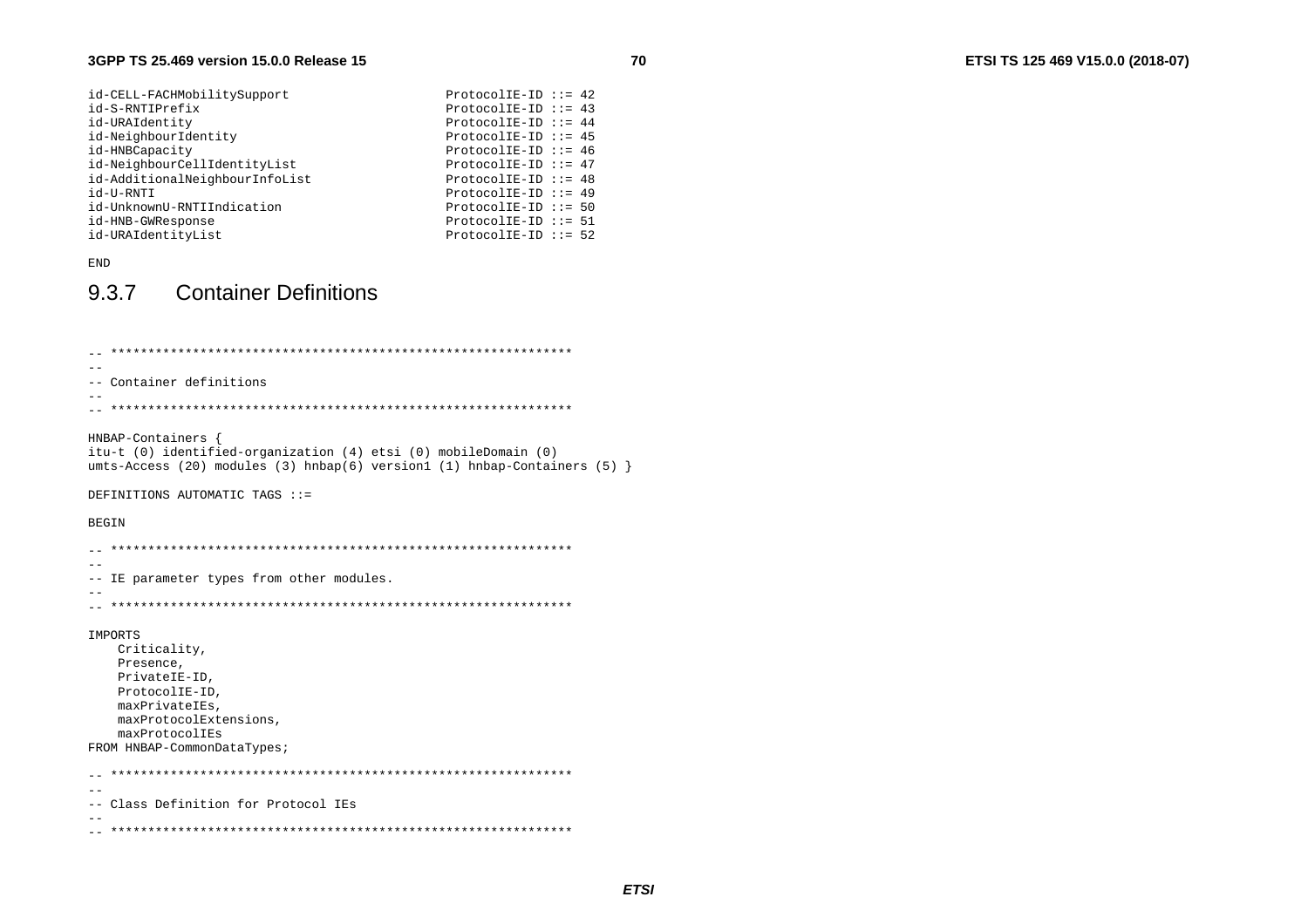ETSI TS 125 469 V15.0.0 (2018-07)

 $HNBAP-PROTOCOL-IES :: = CLASS$ biŵ ProtocolIE-ID UNIQUE, *<u>&criticality</u>* Criticality, &Value, &presence Presence  $\overline{\mathbf{1}}$ WITH SYNTAX {  $\delta$ id ID CRITICALITY **&criticality** TYPE &Value PRESENCE &presence  $\left\{ \right.$  $\equiv$   $\equiv$  $\sim$ -- Class Definition for Protocol Extensions  $\sim$   $-$ HNBAP-PROTOCOL-EXTENSION ::= CLASS { **&id** ProtocolIE-ID UNIQUE, &criticality Criticality, &Extension, **&presence** Presence  $\left\{ \right.$ WITH SYNTAX { ID  $\&$ id &criticality CRITICALITY **EXTENSION** &Extension PRESENCE &presence  $\rightarrow$  $-$ -- Class Definition for Private IEs  $HNBAP-PRIVATE-IES :: = CLASS$ .<br>&id PrivateIE-ID, &criticality Criticality, &Value. &presence Presence  $\rightarrow$ WITH SYNTAX { ID **&id** CRITICALITY **&criticality** TYPE &Value PRESENCE &presence - }  $\sim$  $\sim$ -- Container for Protocol IEs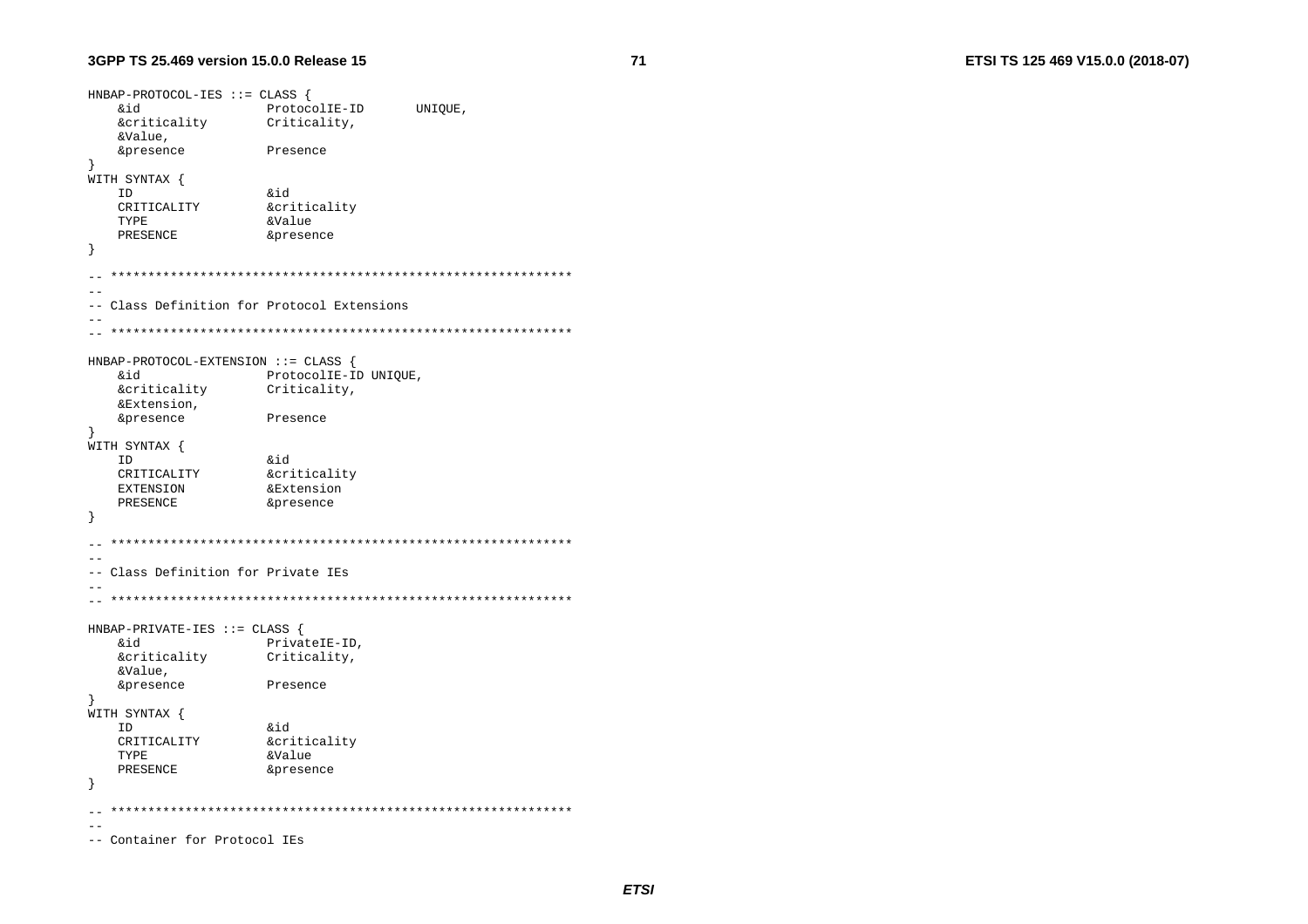--

```
-- ************************************************************** ProtocolIE-Container {HNBAP-PROTOCOL-IES : IEsSetParam} ::= 
     SEQUENCE (SIZE (0..maxProtocolIEs)) OF 
        ProtocolIE-Field {{IEsSetParam}} 
ProtocolIE-Single-Container {HNBAP-PROTOCOL-IES : IEsSetParam} ::= 
     ProtocolIE-Field {{IEsSetParam}} 
ProtocolIE-Field {HNBAP-PROTOCOL-IES : IEsSetParam} ::= SEQUENCE { 
     id HNBAP-PROTOCOL-IES.&id ({IEsSetParam}), 
     criticality HNBAP-PROTOCOL-IES.&criticality ({IEsSetParam}{@id}), 
     value HNBAP-PROTOCOL-IES.&Value ({IEsSetParam}{@id}) 
} 
   -- ************************************************************** -- -- Container Lists for Protocol IE Containers -- -- ************************************************************** ProtocolIE-ContainerList {INTEGER : lowerBound, INTEGER : upperBound, HNBAP-PROTOCOL-IES : IEsSetParam} ::= 
     SEQUENCE (SIZE (lowerBound..upperBound)) OF 
        ProtocolIE-Container {{IEsSetParam}} 
-- ************************************************************** -- -- Container for Protocol Extensions -- 
-- ************************************************************** ProtocolExtensionContainer {HNBAP-PROTOCOL-EXTENSION : ExtensionSetParam} ::= 
     SEQUENCE (SIZE (1..maxProtocolExtensions)) OF 
        ProtocolExtensionField {{ExtensionSetParam}} 
ProtocolExtensionField {HNBAP-PROTOCOL-EXTENSION : ExtensionSetParam} ::= SEQUENCE { 
   id (ExtensionSetParam)),<br>criticality HNBAP-PROTOCOL-EXTENSION.&criticality ({ExtensionSetParam}{@id}),
    criticality HNBAP-PROTOCOL-EXTENSION.&criticality
     extensionValue HNBAP-PROTOCOL-EXTENSION.&Extension ({ExtensionSetParam}{@id}) 
} 
   -- ************************************************************** -- -- Container for Private IEs -- 
-- ************************************************************** PrivateIE-Container {HNBAP-PRIVATE-IES : IEsSetParam } ::= 
     SEQUENCE (SIZE (1.. maxPrivateIEs)) OF 
        PrivateIE-Field {{IEsSetParam}} 
PrivateIE-Field {HNBAP-PRIVATE-IES : IEsSetParam} ::= SEQUENCE { 
    id HNBAP-PRIVATE-IES.&id ({IEsSetParam}),
```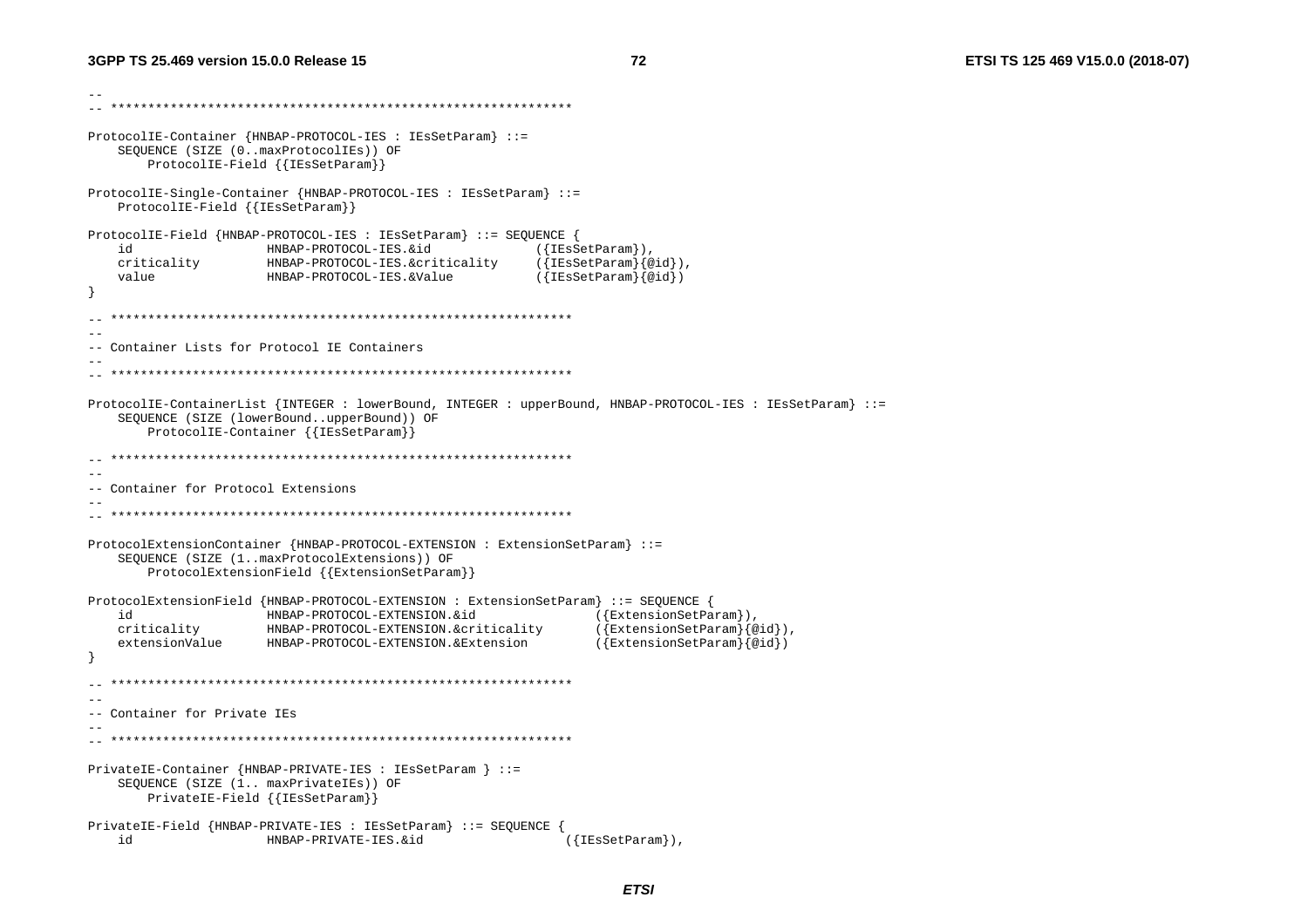| criticality | HNBAP-PRIVATE-IES.&criticality | ({IEsSetParam}{@id}),   |
|-------------|--------------------------------|-------------------------|
| value       | HNBAP-PRIVATE-IES.&Value       | $({IEsSetParam}$ $@id)$ |
|             |                                |                         |

END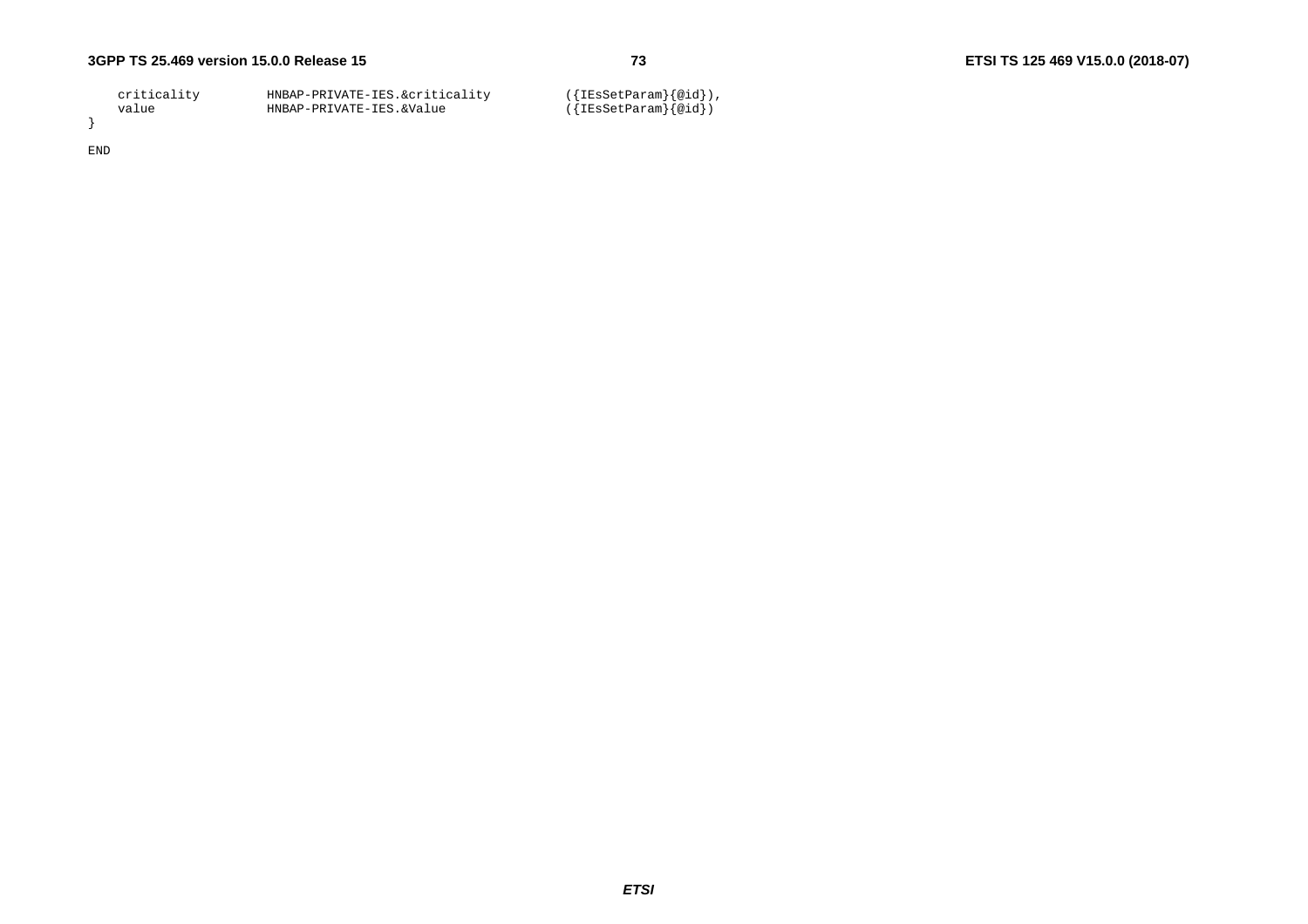# 9.4 Message Transfer Syntax

HNBAP shall use the ASN.1 Basic Packed Encoding Rules (BASIC-PER) Aligned Variant as transfer syntax as specified in ref. ITU-T Rec. X.691 [7].

# 10 Handling of unknown, unforeseen, and erroneous protocol data

## 10.1 General

Protocol Error cases can be divided into three classes:

- Transfer Syntax Error;
- Abstract Syntax Error;
- Logical Error.

Protocol errors can occur in the following functions within a receiving node:



**Figure 10.1-1: Protocol Errors in HNBAP** 

The information stated in subclauses 10.2, 10.3 and 10.4, to be included in the message used when reporting an error, is what at minimum shall be included. Other optional information elements within the message may also be included, if available. This is also valid for the case when the reporting is done with a response message. The latter is an exception to what is stated in subclause 4.1.

# 10.2 Transfer Syntax Error

A Transfer Syntax Error occurs when the receiver is not able to decode the received physical message Transfer syntax errors are always detected in the process of ASN.1 decoding. If a Transfer Syntax Error occurs, the receiver should initiate Error Indication procedure with appropriate cause value for the Transfer Syntax protocol error.

# 10.3 Abstract Syntax Error

### 10.3.1 General

An Abstract Syntax Error occurs when the receiving functional HNBAP entity:

- 1. receives IEs or IE groups that cannot be understood (unknown IE id);
- 2. receives IEs for which the logical range is violated (e.g.: ASN.1 definition: 0 to 15, the logical range is 0 to 10 (values 11 to 15 are undefined), and 12 will be received; this case will be handled as an abstract syntax error using criticality information sent by the originator of the message);
- 3. does not receive IEs or IE groups but according to the specified presence of the concerning object, the IEs or IE groups should have been present in the received message;
- 4. receives IEs or IE groups that are defined to be part of that message in wrong order or with too many occurrences of the same IE or IE group;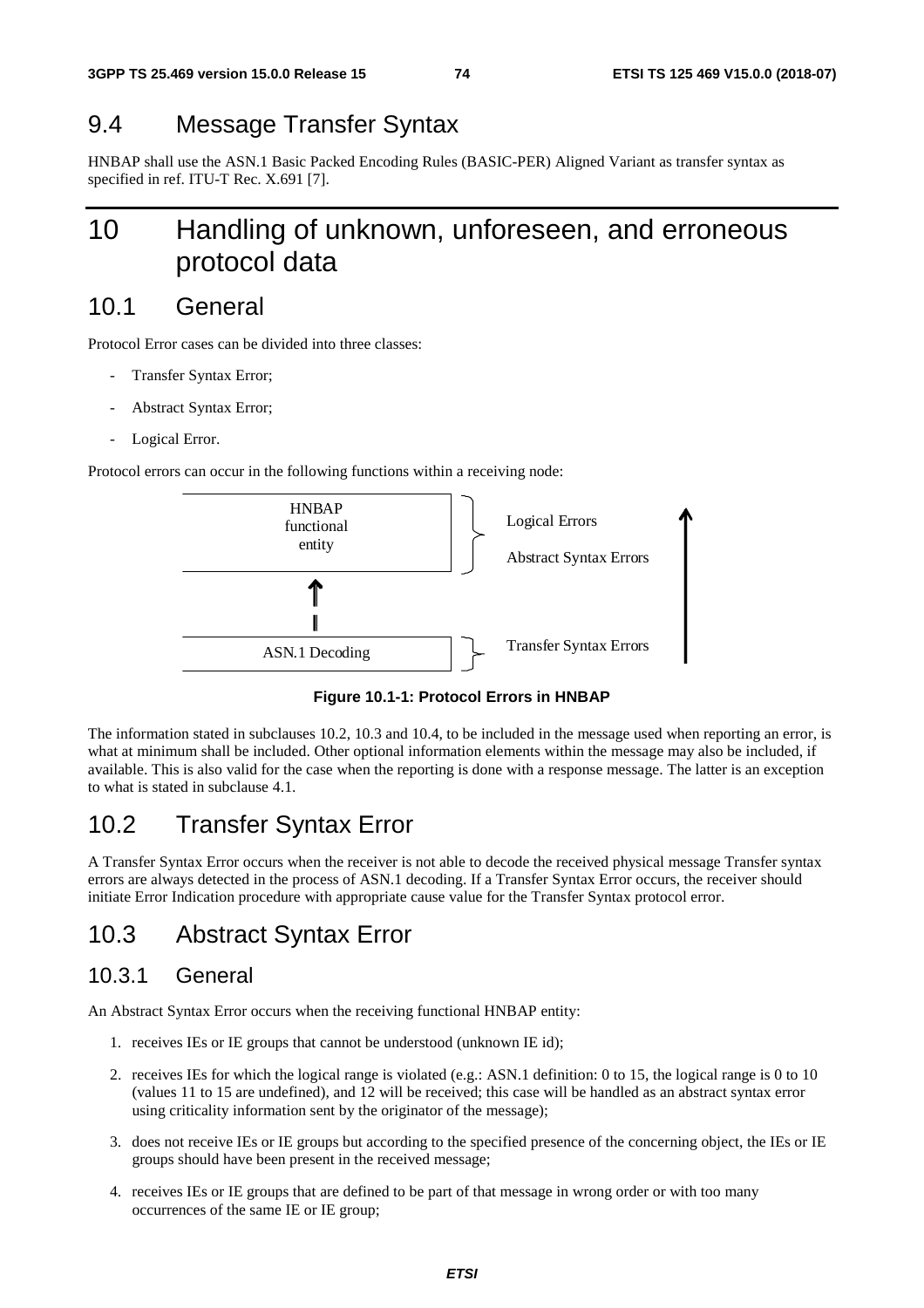5. receives IEs or IE groups but according to the conditional presence of the concerning object and the specified condition, the IEs or IE groups should not have been present in the received message.

Cases 1 and 2 (not comprehended IE/IE group) are handled based on received Criticality information. Case 3 (missing IE/IE group) is handled based on Criticality information and Presence information for the missing IE/IE group specified in the version of the specification used by the receiver. Case 4 (IEs or IE groups in wrong order or with too many occurrences) and Case 5 (erroneously present conditional IEs or IE groups) result in rejecting the procedure.

If an Abstract Syntax Error occurs, the receiver shall read the remaining message and shall then for each detected Abstract Syntax Error act according to the Criticality Information and Presence Information for the IE/IE group due to which Abstract Syntax Error occurred in accordance with subclauses 10.3.4 and 10.3.5. The handling of cases 4 and 5 is specified in subclause 10.3.6.

### 10.3.2 Criticality Information

In the HNBAP messages there is criticality information set for individual IEs and/or IE groups. This criticality information instructs the receiver how to act when receiving an IE or an IE group that is not comprehended i.e. the entire item (IE or IE group) which is not (fully or partially) comprehended shall be treated in accordance with its own criticality information as specified in subclause 10.3.4.

In addition, the criticality information is used in case of the missing IE/IE group abstract syntax error (see subclause 10.3.5).

The receiving node shall take different actions depending on the value of the Criticality Information. The three possible values of the Criticality Information for an IE/IE group are:

- Reject IE;
- Ignore IE and Notify Sender;
- Ignore IE.

The following rules restrict when a receiving entity may consider an IE, an IE group or an EP not comprehended (not implemented), and when action based on criticality information is applicable:

- 1. IE or IE group: When one new or modified IE or IE group is implemented for one EP from a standard version, then other new or modified IEs or IE groups specified for that EP in that standard version shall be considered comprehended by the receiving entity (some may still remain unsupported).
- 2. EP: The comprehension of different EPs within a standard version or between different standard versions is not mandated. Any EP that is not supported may be considered not comprehended, even if another EP from that standard version is comprehended, and action based on criticality shall be applied.

### 10.3.3 Presence Information

For many IEs/IE groups which are optional according to the ASN.1 transfer syntax, HNBAP specifies separately if the presence of these IEs/IE groups is optional or mandatory with respect to RNS application by means of the presence field of the concerning object of class HNBAP-PROTOCOL-IES, HNBAP-PROTOCOL-IES-PAIR, HNBAP-PROTOCOL-EXTENSION or HNBAP-PRIVATE-IES.

The presence field of the indicated classes supports three values:

- 1. Optional;
- 2. Conditional;
- 3. Mandatory.

If an IE/IE group is not included in a received message and the presence of the IE/IE group is mandatory or the presence is conditional and the condition is true according to the version of the specification used by the receiver, an abstract syntax error occurs due to a missing IE/IE group.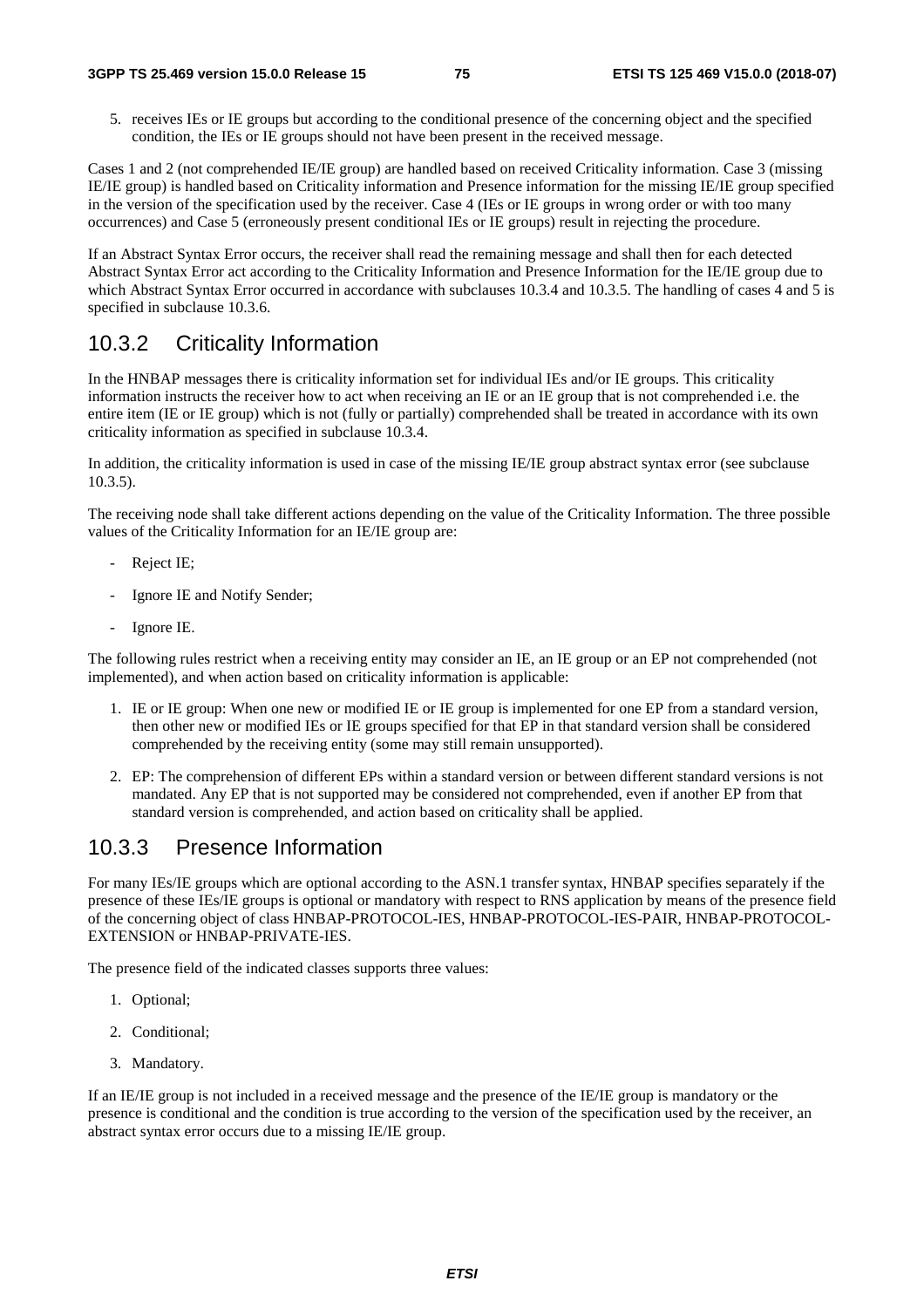### 10.3.4 Not comprehended IE/IE group

### 10.3.4.1 Procedure Code

The receiving node shall treat the different types of received criticality information of the *Procedure Code* according to the following:

### **Reject IE:**

- If a message is received with a *Procedure Code* marked with "*Reject IE*" which the receiving node does not comprehend, the receiving node shall reject the procedure using the Error Indication procedure.

#### **Ignore IE and Notify Sender:**

- If a message is received with a *Procedure Code* marked with "*Ignore IE and Notify Sender*" which the receiving node does not comprehend, the receiving node shall ignore the procedure and initiate the Error Indication procedure.

#### **Ignore IE:**

- If a message is received with a *Procedure Code* marked with "*Ignore IE*" which the receiving node does not comprehend, the receiving node shall ignore the procedure.

When using the Error Indication procedure to reject a procedure or to report an ignored procedure it shall include the *Procedure Code* IE, the *Triggering Message* IE, and the *Procedure Criticality* IE in the *Criticality Diagnostics* IE.

### 10.3.4.1A Type of Message

When the receiving node cannot decode the *Type of Message* IE, the Error Indication procedure shall be initiated with an appropriate cause value.

### 10.3.4.2 IEs other than the Procedure Code and Type of Message

The receiving node shall treat the different types of received criticality information of an IE/IE group other than the *Procedure Code* IE and *Type of Message* IE according to the following:

#### **Reject IE:**

- If a message *initiating* a procedure is received containing one or more IEs/IE groups marked with "*Reject IE*" which the receiving node does not comprehend; none of the functional requests of the message shall be executed. The receiving node shall reject the procedure and report the rejection of one or more IEs/IE groups using the message normally used to report unsuccessful outcome of the procedure. In case the information received in the initiating message was insufficient to determine a value for all IEs that are required to be present in the message used to report the unsuccessful outcome of the procedure, the receiving node shall instead terminate the procedure and initiate the Error Indication procedure.
- If a message *initiating* a procedure that does not have a message to report unsuccessful outcome is received containing one or more IEs/IE groups marked with "*Reject IE*" which the receiving node does not comprehend, the receiving node shall terminate the procedure and initiate the Error Indication procedure.
- If a *response* message is received containing one or more IEs marked with "*Reject IE*" which the receiving node does no comprehend, the receiving node shall consider the procedure as unsuccessfully terminated and initiate local error handling.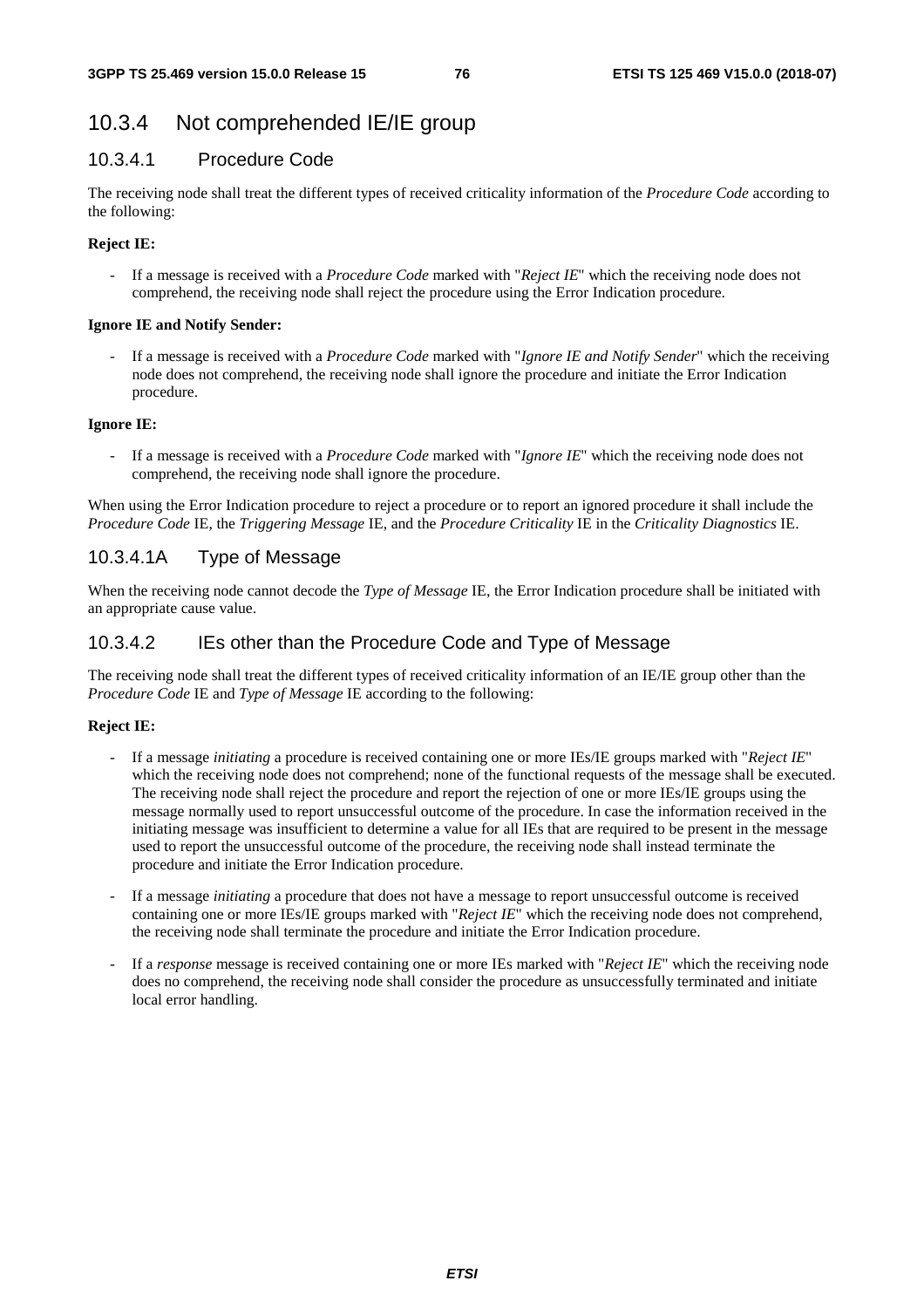#### **Ignore IE and Notify Sender:**

- If a message *initiating* a procedure is received containing one or more Ies/IE groups marked with "*Ignore IE and Notify Sender*" which the receiving node does not comprehend, the receiving node shall ignore the content of the not comprehended IEs/IE groups, continue with the procedure as if the not comprehended IEs/IE groups were not received (except for the reporting) using the understood IEs/IE groups, and report in the response message of the procedure that one or more IEs/IE groups have been ignored. In case the information received in the initiating message was insufficient to determine a value for all IEs that are required to be present in the response message, the receiving node shall instead terminate the procedure and initiate the Error Indication procedure.
- if a message *initiating* a procedure that does not have a message to report the outcome of the procedure is received containing one or more IEs/IE groups marked with "*Ignore IE and Notify Sender*" which the receiving node does not comprehend, the receiving node shall ignore the content of the not comprehended IEs/IE groups, continue with the procedure as if the not comprehended IEs/IE groups were not received (except for the reporting) using the understood IEs/IE groups, and initiate the Error Indication procedure to report that one or more IEs/IE groups have been ignored.
- If a *response* message is received containing one or more IEs/IE groups marked with "*Ignore IE and Notify Sender*" which the receiving node does not comprehend, the receiving node shall ignore the content of the not comprehended IE/IE groups, continue with the procedure as if the not comprehended IEs/IE groups were not received (except for the reporting) using the understood IEs/IE groups and initiate the Error Indication procedure.

#### **Ignore IE:**

- If a message *initiating* a procedure is received containing one or more IEs/IE groups marked with "*Ignore IE*" which the receiving node does not comprehend, the receiving node shall ignore the content of the not comprehended IEs/IE groups and continue with the procedure as if the not comprehended IEs/IE groups were not received using only the understood IEs/IE groups.
- If a *response* message is received containing one or more IEs/IE groups marked with "*Ignore IE*" which the receiving node does not comprehend, the receiving node shall ignore the content of the not comprehended IEs/IE groups and continue with the procedure as if the not comprehended IEs/IE groups were not received using the understood IEs/IE groups.

When reporting not comprehended IEs/IE groups marked with "*Reject IE*" or "*Ignore IE and Notify Sender*" using a response message defined for the procedure, the *Information Element Criticality Diagnostics* IE shall be included in the *Criticality Diagnostics* IE for each reported IE/IE group.

When reporting not comprehended IEs/IE groups marked with "*Reject IE*" or "*Ignore IE and Notify Sender*" using the Error Indication procedure, the *Procedure Code* IE, the *Triggering Message* IE, *Procedure Criticality* IE, and the *Information Element Criticality Diagnostics* IE shall be included in the *Criticality Diagnostics* IE for each reported IE/IE group.

### 10.3.5 Missing IE or IE group

The receiving node shall treat the missing IE/IE group according to the criticality information for the missing IE/IE group in the received message specified in the version of the present document used by the receiver:

#### **Reject IE:**

- if a received message *initiating* a procedure is missing one or more IEs/IE groups with specified criticality "*Reject IE*"; none of the functional requests of the message shall be executed. The receiving node shall reject the procedure and report the missing IEs/IE groups using the message normally used to report unsuccessful outcome of the procedure. In case the information received in the initiating message was insufficient to determine a value for all IEs that are required to be present in the message used to report the unsuccessful outcome of the procedure, the receiving node shall instead terminate the procedure and initiate the Error Indication procedure.
- if a received message *initiating* a procedure that does not have a message to report unsuccessful outcome is missing one or more IEs/IE groups with specified criticality "*Reject IE*", the receiving node shall terminate the procedure and initiate the Error Indication procedure.
- if a received *response* message is missing one or more IEs/IE groups with specified criticality "*Reject IE*, the receiving node shall consider the procedure as unsuccessfully terminated and initiate local error handling.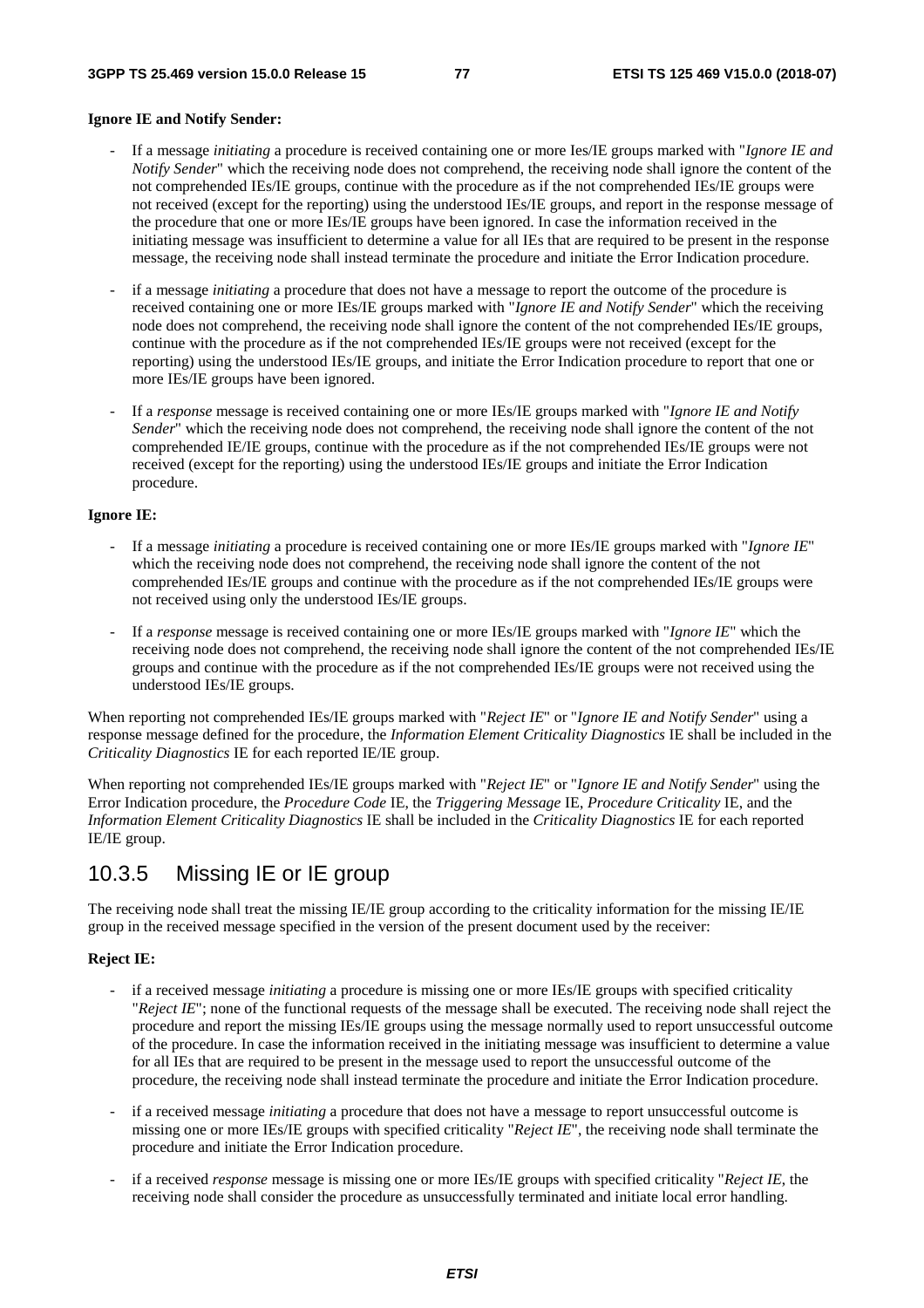#### **Ignore IE and Notify Sender:**

- if a received message *initiating* a procedure is missing one or more IEs/IE groups with specified criticality "*Ignore IE and Notify Sender*", the receiving node shall ignore that those IEs are missing and continue with the procedure based on the other IEs/IE groups present in the message and report in the response message of the procedure that one or more IEs/IE groups were missing. In case the information received in the initiating message was insufficient to determine a value for all IEs that are required to be present in the response message, the receiving node shall instead terminate the procedure and initiate the Error Indication procedure.
- if a received message *initiating* a procedure that does not have a message to report the outcome of the procedure is missing one or more IEs/IE groups with specified criticality "*Ignore IE and Notify Sender*", the receiving node shall ignore that those IEs are missing and continue with the procedure based on the other IEs/IE groups present in the message and initiate the Error Indication procedure to report that one or more IEs/IE groups were missing.
- if a received *response* message is missing one or more IEs/IE groups with specified criticality "*Ignore IE and Notify Sender*", the receiving node shall ignore that those IEs are missing and continue with the procedure based on the other IEs/IE groups present in the message and initiate the Error Indication procedure to report that one or more IEs/IE groups were missing.

#### **Ignore IE:**

- if a received message *initiating* a procedure is missing one or more IEs/IE groups with specified criticality "*Ignore IE*", the receiving node shall ignore that those IEs are missing and continue with the procedure based on the other IEs/IE groups present in the message.
- if a received *response* message is missing one or more IEs/IE groups with specified criticality "*Ignore IE*", the receiving node shall ignore that those IEs/IE groups are missing and continue with the procedure based on the other IEs/IE groups present in the message.

When reporting missing IEs/IE groups with specified criticality "*Reject IE*" or "*Ignore IE and Notify Sender*" using a response message defined for the procedure, the *Information Element Criticality Diagnostics* IE shall be included in the *Criticality Diagnostics* IE for each reported IE/IE group.

When reporting missing IEs/IE groups with specified criticality "*Reject IE*" or "*Ignore IE and Notify Sender*" using the Error Indication procedure, the *Procedure Code* IE, the *Triggering Message* IE, *Procedure Criticality* IE, and the *Information Element Criticality Diagnostics* IE shall be included in the *Criticality Diagnostics* IE for each reported IE/IE group.

### 10.3.6 IEs or IE groups received in wrong order or with too many occurrences or erroneously present

If a message with IEs or IE groups in wrong order or with too many occurrences is received or if IEs or IE groups with a conditional presence are present when the condition is not met (i.e. erroneously present), the receiving node shall behave according to the following:

- If a message *initiating* a procedure is received containing IEs or IE groups in wrong order or with too many occurrences or erroneously present, none of the functional requests of the message shall be executed. The receiving node shall reject the procedure and report the cause value "Abstract Syntax Error (Falsely Constructed Message)" using the message normally used to report unsuccessful outcome of the procedure. In case the information received in the initiating message was insufficient to determine a value for all IEs that are required to be present in the message used to report the unsuccessful outcome of the procedure, the receiving node shall instead terminate the procedure and initiate the Error Indication procedure.
- If a message *initiating* a procedure that does not have a message to report unsuccessful outcome is received containing IEs or IE groups in wrong order or with too many occurrences or erroneously present, the receiving node shall terminate the procedure and initiate the Error Indication procedure, and use cause value "Abstract Syntax Error (Falsely Constructed Message)".
- If a *response* message is received containing IEs or IE groups in wrong order or with too many occurrences or erroneously present, the receiving node shall consider the procedure as unsuccessfully terminated and initiate local error handling.

When determining the correct order only the IEs specified in the specification version used by the receiver shall be considered.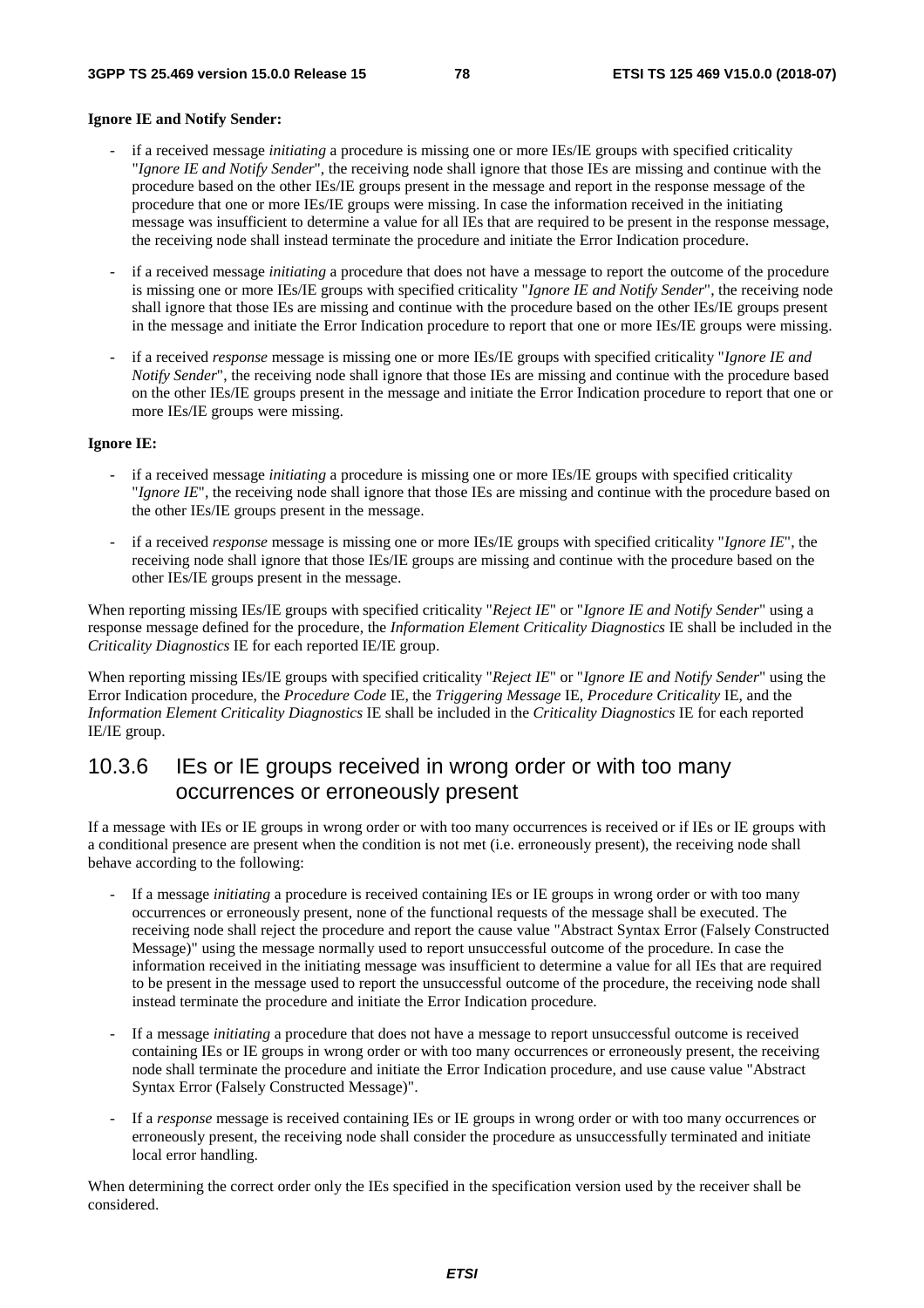# 10.4 Logical Error

Logical error situations occur when a message is comprehended correctly, but the information contained within the message is not valid (i.e. semantic error), or describes a procedure which is not compatible with the state of the receiver. In these conditions, the following behaviour shall be performed (unless otherwise specified) as defined by the class of the elementary procedure, irrespective of the criticality information of the IE's/IE groups containing the erroneous values.

#### **Class 1:**

Where the logical error occurs in a request message of a class 1 procedure, and the procedure has a message to report this unsuccessful outcome, this message shall be sent with an appropriate cause value. Typical cause values are:

- Semantic Error;
- Message not compatible with receiver state.

Where the logical error is contained in a request message of a class 1 procedure, and the procedure does not have a message to report this unsuccessful outcome, the procedure shall be terminated and the Error Indication procedure shall be initiated with an appropriate cause value. The *Procedure Code* IE and the *Triggering Message* IE within the *Criticality Diagnostics* IE shall then be included in order to identify the message containing the logical error.

Where the logical error exists in a response message of a class 1 procedure, the procedure shall be considered as unsuccessfully terminated and local error handling shall be initiated.

#### **Class 2:**

Where the logical error occurs in a message of a class 2 procedure, the procedure shall be terminated and the Error Indication procedure shall be initiated with an appropriate cause value. The *Procedure Code* IE and the *Triggering Message* IE within the *Criticality Diagnostics* IE shall then be included in order to identify the message containing the logical error.

# 10.5 Exceptions

The error handling for all the cases described hereafter shall take precedence over any other error handling described in the other subclauses of clause 10.

- If any type of error (Transfer Syntax Error, Abstract Syntax Error or Logical Error) is detected in the ERROR INDICATION message, it shall not trigger the Error Indication procedure in the receiving Node but local error handling.
- In case a response message or Error Indication message needs to be returned, but the information necessary to determine the receiver of that message is missing, the procedure shall be considered as unsuccessfully terminated and local error handling shall be initiated.
- If an error that terminates a procedure occurs, the returned cause value shall reflect the error that caused the termination of the procedure even if one or more abstract syntax errors with criticality "ignore and notify" have earlier occurred within the same procedure.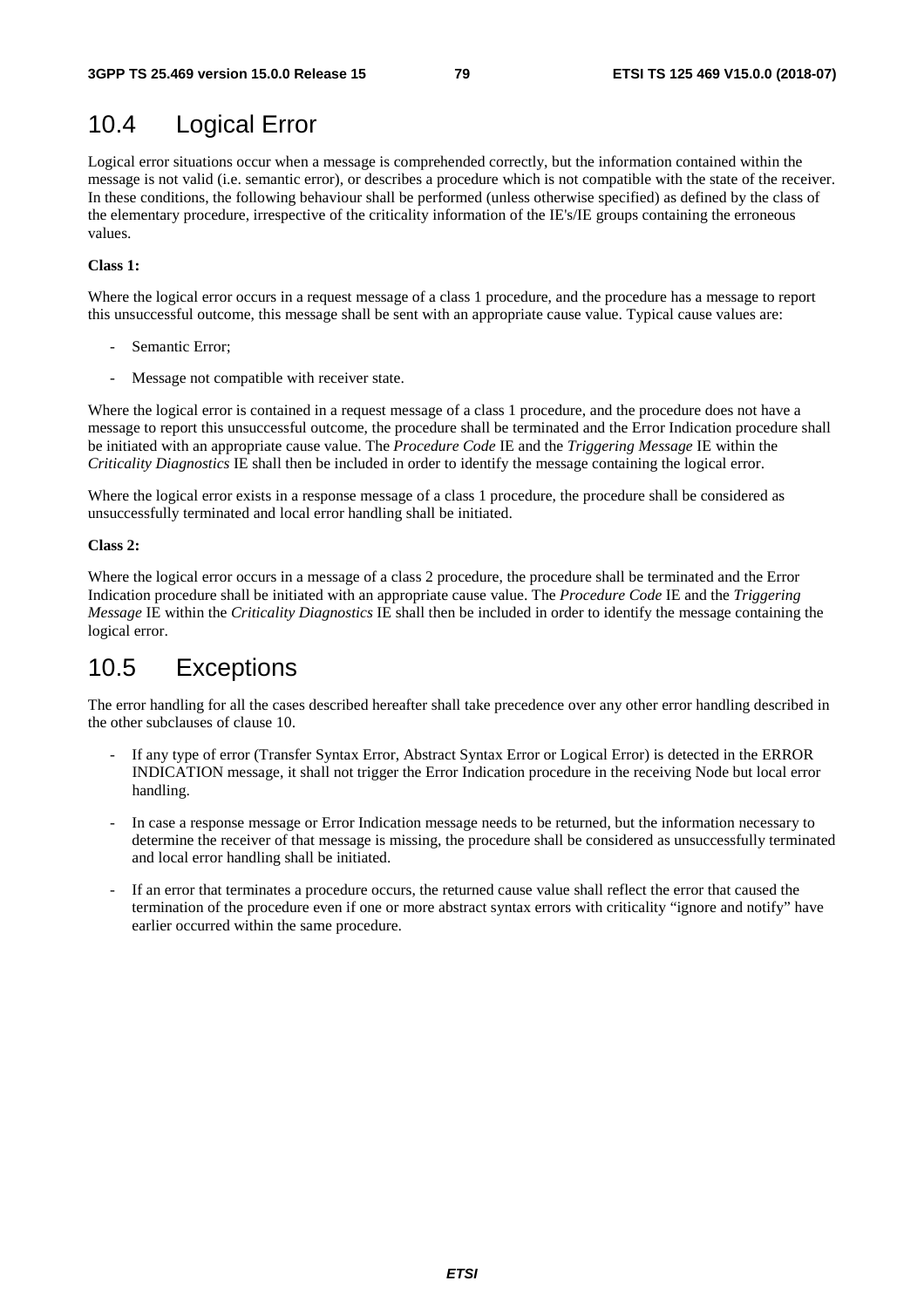# Annex A (informative): Change History

| TSG#            | TSG Doc.  | <b>CR</b>    |                     | <b>Rev Subject/Comment</b>                                                                  | <b>New</b>       |
|-----------------|-----------|--------------|---------------------|---------------------------------------------------------------------------------------------|------------------|
| 42              | RP-080834 |              |                     | Approved at TSG-RAN42 and placed under change control                                       | 8.0.0            |
| 43              | RP-090244 | 0001         |                     | Add Object Identifier for HNBAP ASN.1                                                       | 8.1.0            |
| 43              | RP-090081 | 0005         | 1                   | Clarification on Uniqueness of Context ID                                                   | 8.1.0            |
| 43              | RP-090244 | 0007         | 1                   | Update to HNB deregistration cause codes and descriptions                                   | 8.1.0            |
| 43              | RP-090081 | 0008         | 1                   | Update to HNB initiated UE deregistration cause code and description                        | 8.1.0            |
| 43              | RP-090082 | 0009         | $\overline{2}$      | Abnormal condition handling associated with HNB registration                                | 8.1.0            |
| 43              | RP-090082 | 0012         | 2                   | Clarification on access control and inclusion of IMSI for UE registration.                  | 8.1.0            |
| 43              | RP-090244 | 0013         | 1                   | Adding Cause Values for UE Deregistration                                                   | 8.1.0            |
| 43              | RP-090244 | 0014         | 1                   | Updating of CSG Identity Leghth                                                             | 8.1.0            |
| 43              | RP-090082 | 0016         | 1                   | Clarification on the HNB Identity                                                           | 8.1.0            |
| 43              | RP-090244 | 0018         |                     | Correction of wrong reference in TMSI-IE description                                        | 8.1.0            |
| 43              | RP-090082 | 0019         | $\overline{2}$      | CSG-ID optional in HNB register request                                                     | 8.1.0            |
| 43              | RP-090082 | 0020         | $\mathbf{1}$        | Backoff timer for HNB registration                                                          | 8.1.0            |
| 44              | RP-090626 | 0022         | $\overline{2}$      | Correction to HNB Identity definition                                                       | 8.2.0            |
| 45              | RP-090769 | 0031         | 2                   | ASN.1 correction for HNB Location Information IE                                            | 8.3.0            |
| 46              | RP-091184 | 0033         |                     | Correction to ASN.1 references                                                              | 8.4.0            |
| 46              | RP-091184 | 0034         | 1                   | Addition of cause value for Invalid UE identity                                             | 8.4.0            |
| 12/2009         |           |              |                     | Creation of version 9.0.0 based on version 8.4.0                                            | 9.0.0            |
| 46              | RP-091191 | 0027         | 4                   | CS Mux port exchange                                                                        | 9.0.0            |
| 46              | RP-091191 | 0030         | 4                   | Support for multiple access mode HNBs                                                       | 9.0.0            |
| 46              | RP-091191 | 0037         | 1                   | Introducing changes for supporting ETWS in Home Node B in 25.469                            | 9.0.0            |
| 46              | RP-091191 | 0039         | 1                   | Hybrid access signalling during UE and HNB registration                                     | 9.0.0            |
| 47              | RP-100229 | 0041         |                     | Minor corrections for HNBAP                                                                 | 9.1.0            |
| 47              | RP-100222 | 0042         | 2                   | Extend ASRI for Release 9                                                                   | 9.1.0            |
| 47              | RP-100222 | 0045         | 1                   | Introduction of Support for CSG membership notification                                     | 9.1.0            |
| 48              | RP-100595 | 0049         | $\overline{2}$      | UE Registration for Open and Hybrid cells                                                   | 9.2.0            |
| 49              | RP-100909 | 0051         | 1                   | Add missing cause value descriptions                                                        | 9.3.0            |
| 03/2011         |           |              |                     | Creation of version 10.0.0 based on version 9.3.0                                           | 10.0.0           |
| SP-49           | SP-100629 |              |                     | Clarification on the use of References (TS 21.801 CR#0030)                                  | 10.0.0           |
| 51              | RP-110226 | 0059         |                     | Correct definition of Cell-ID                                                               | 10.0.0           |
|                 |           |              |                     |                                                                                             |                  |
| 51<br>51        | RP-110231 | 0062<br>0063 | 2<br>$\overline{2}$ | Additional messages to support direct HNB-HNB HO in HNBAP                                   | 10.0.0<br>10.0.0 |
|                 | RP-110226 |              |                     | Identifying the Cell Identity                                                               |                  |
| 52<br>52        | RP-110691 | 0065         | 1                   | Removal of Access Query Procedure for Intra-CSG Handover<br><b>Correction of References</b> | 10.1.0           |
|                 | RP-110684 | 0067         | 1                   |                                                                                             | 10.1.0           |
| 52              | RP-110691 | 0068         | 1                   | ASN.1 Corrections and Tabular alignment                                                     | 10.1.0           |
| 52              | RP-110691 | 0069         | $\overline{2}$      | <b>Review Changes</b>                                                                       | 10.1.0           |
| 52              | RP-110691 | 0072         | 3                   | Final specification of the provision of lurh-connectivity related TNL addresses             | 10.1.0           |
| $\overline{57}$ | RP-121131 | 0083         |                     | Corrections on the provision of TNL address for direct lurh-connectivity                    | 10.2.0           |
| 09/2012         |           |              |                     | Creation of version 11.0.0 based on version 10.2.0                                          | 11.0.0           |
| 57              | RP-121136 | 0084         | 1                   | Introduction of connectivity between HNBs and RNCs via the HNB-GW for RNSAP                 | 11.0.0           |
|                 |           |              |                     | signaling                                                                                   |                  |
| 58              | RP-121724 | 0090         |                     | Add missing cause values for lurh support                                                   | 11.1.0           |
| 58              | RP-121737 | 0091         |                     | Editorial and minor corrections                                                             | 11.1.0           |
| 58              | RP-121739 | 0093         | 2                   | New Information for BBF access                                                              | 11.1.0           |
| 59              | RP-130212 | 0096         | 2                   | Corrections from ASN.1 Review                                                               | 11.2.0           |
| 59              | RP-130213 | 0098         | $\mathbf{1}$        | PWS in HNB                                                                                  | 11.2.0           |
| 62              | RP-131908 | 0100         | 2                   | Introduction of CELL_FACH, CELL_PCH and URA_PCH mobility support for HNBs                   | 12.0.0           |
| 64              | RP-140896 | 0103         |                     | Transport Info in lurh Relocation                                                           | 12.1.0           |
| 65              | RP-141608 | 0104         |                     | Rapporteur's corrections                                                                    | 12.2.0           |
| 66              | RP-142093 | 0105         |                     | Rapporteur Review                                                                           | 12.3.0           |
| 67              | RP-150356 | 0106         | 2                   | Rapporteur Review-ASN.1 consistency check                                                   | 12.4.0           |
| 12/2015         |           |              |                     | Creation of version 13.0.0 based on version 12.2.0                                          | 13.0.0           |
| 01/2016         |           |              |                     | Typo in the change history table corrected                                                  | 13.0.1           |
| 71              | RP-160449 | 0108         | $\vert$ 1           | Rapporteur Review of TS 25.469                                                              | 13.1.0           |

| <b>Change history</b> |         |                |           |                |  |                                                    |                |
|-----------------------|---------|----------------|-----------|----------------|--|----------------------------------------------------|----------------|
| <b>Date</b>           | Meeting | <b>TDoc</b>    | <b>CR</b> | <b>Rev Cat</b> |  | Subject/Comment                                    | <b>New</b>     |
|                       |         |                |           |                |  |                                                    | <b>version</b> |
| 2017-03               | SA#75   |                |           |                |  | Promotion to Release 14 without technical change   | 14.0.0         |
| 2018-07               | SA#80   | $\blacksquare$ |           |                |  | I Promotion to Release 15 without technical change | 15.0.0         |